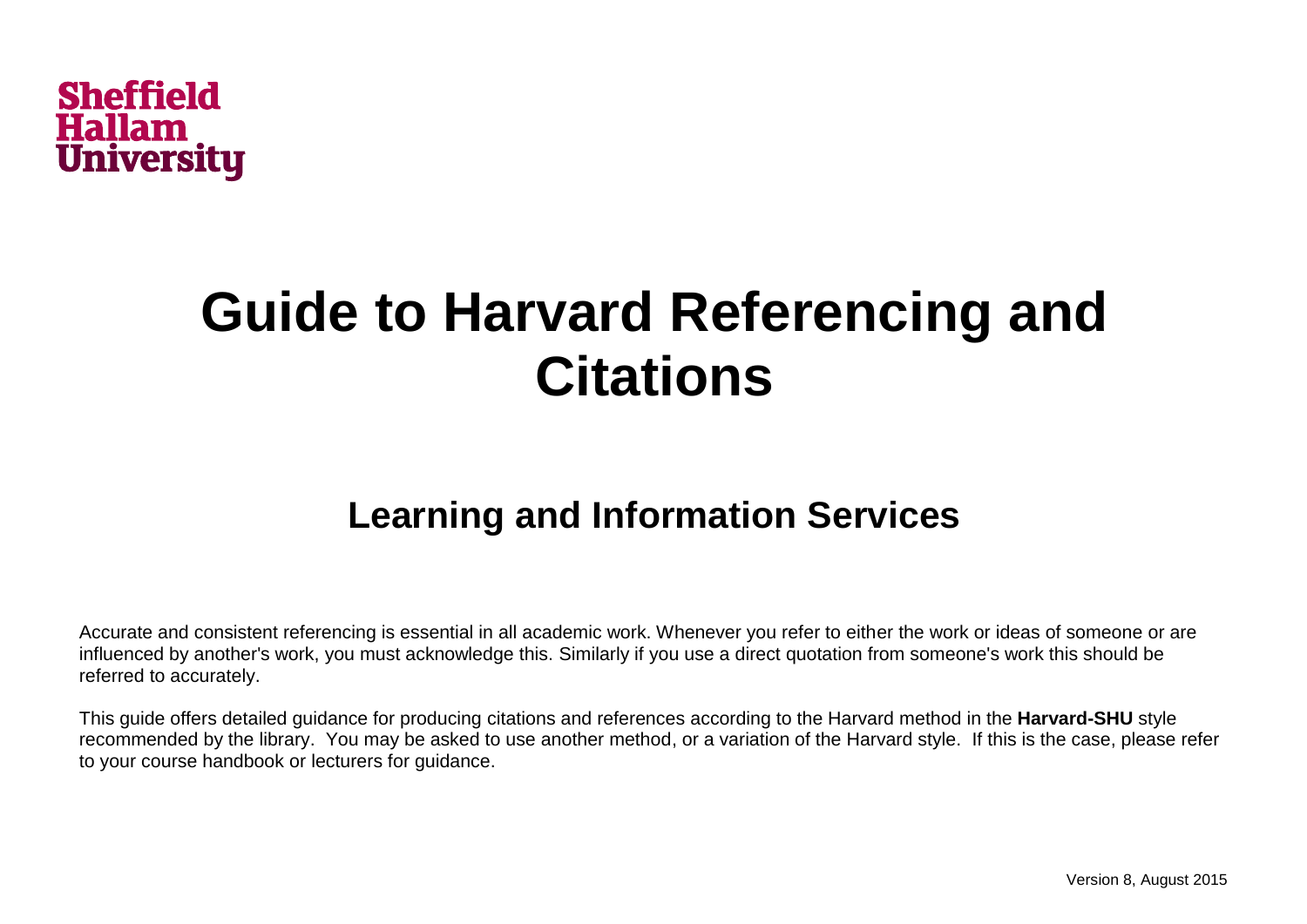# **You can search this document or use the contents list below to link to a page of interest**

# **Contents:**

| <b>What is referencing?</b>                                                                                                                                                                                                                                                                                                                                                                                                                                                                                                                                           |                                                |
|-----------------------------------------------------------------------------------------------------------------------------------------------------------------------------------------------------------------------------------------------------------------------------------------------------------------------------------------------------------------------------------------------------------------------------------------------------------------------------------------------------------------------------------------------------------------------|------------------------------------------------|
| Why should you reference?                                                                                                                                                                                                                                                                                                                                                                                                                                                                                                                                             |                                                |
| When should you reference?                                                                                                                                                                                                                                                                                                                                                                                                                                                                                                                                            |                                                |
| What should you reference?                                                                                                                                                                                                                                                                                                                                                                                                                                                                                                                                            | $\mathbf{2}$                                   |
| How should you reference using the Harvard method?                                                                                                                                                                                                                                                                                                                                                                                                                                                                                                                    | $\mathbf{2}$                                   |
| Plagiarism                                                                                                                                                                                                                                                                                                                                                                                                                                                                                                                                                            | $\mathbf{2}$                                   |
| <b>Ethical considerations</b>                                                                                                                                                                                                                                                                                                                                                                                                                                                                                                                                         | 3                                              |
| <b>Principles of citing</b>                                                                                                                                                                                                                                                                                                                                                                                                                                                                                                                                           | 3                                              |
| How to cite<br>Citing sources with one author<br>Citing sources with two or three authors<br>Citing sources with four or more authors<br>Citing edited sources<br>Citing sources with corporate authors - for example organisations, companies and institutions<br>Citing more than one source by the same author(s)<br>Citing when you cannot identify the author(s) of a source<br>Citing when you cannot identify the year<br>Quotations: citing information from a specific place in the source<br>Citing images, diagrams, tables and figures<br>Citing artworks | 3<br>3<br>4<br>4<br>4<br>5<br>6<br>6<br>6<br>8 |
| Including citations in your work                                                                                                                                                                                                                                                                                                                                                                                                                                                                                                                                      | 9                                              |
| Where to put citations<br>Relating your citations to your work<br>Citing more than once from the same source<br>Citing several sources together                                                                                                                                                                                                                                                                                                                                                                                                                       | 9<br>10<br>11<br>11                            |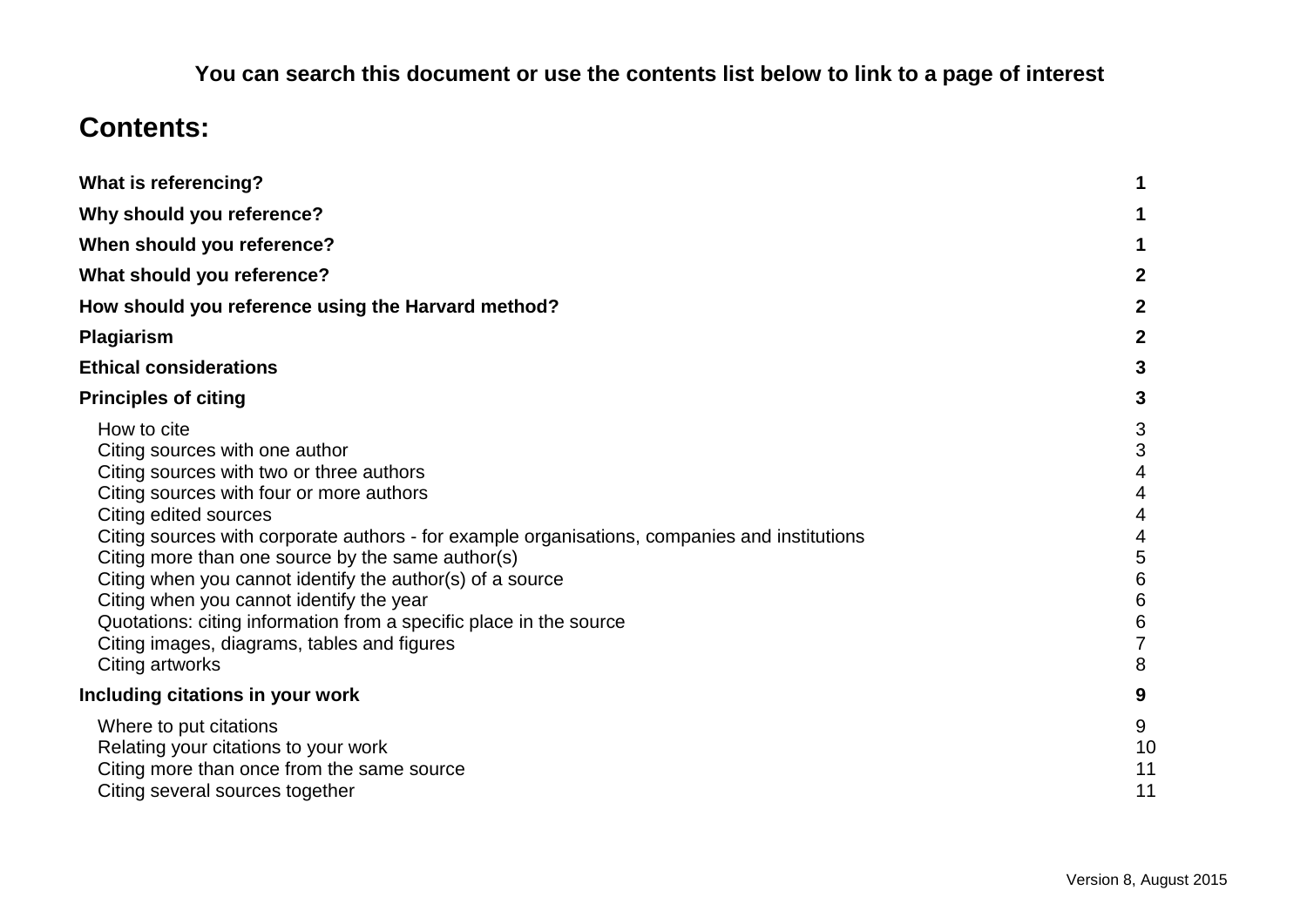| Using sources in your work                                                                                                                                                                         | 12                         |
|----------------------------------------------------------------------------------------------------------------------------------------------------------------------------------------------------|----------------------------|
| Quoting<br>Quotation marks and indenting quotations<br>Omitting part of a quotation<br>Quoting foreign language sources                                                                            | 12<br>13<br>13<br>13       |
| Quoting translated sources<br>Paraphrasing and summarising<br>Using data and numbers<br>Reproducing images, artwork, diagrams, tables and figures<br>Adapting images, diagrams, tables and figures | 14<br>14<br>14<br>15<br>16 |
| Secondary referencing - for when you haven't read it, but you have read about it                                                                                                                   | 16                         |
| <b>Bibliographies and reference lists</b>                                                                                                                                                          | 18                         |
| What's the difference between a bibliography and a reference list?<br>The format of a bibliography or reference list<br>Example bibliography                                                       | 18<br>18<br>19             |
| Author(s) in references and citations                                                                                                                                                              | 20                         |
| Authors' names and initials<br>Multiple authors<br>Corporate authors: organisations, companies and institutions                                                                                    | 20<br>20<br>21             |
| The year in references and citations                                                                                                                                                               | 22                         |
| The publication year<br>Years and online sources<br>What if there is no year?                                                                                                                      | 22<br>22<br>22             |
| Principles of referencing online sources                                                                                                                                                           | 23                         |
| <b>Referencing and citing examples</b>                                                                                                                                                             | 24                         |
| How to use the referencing and citing examples in this guide                                                                                                                                       | 24                         |
| <b>Books</b>                                                                                                                                                                                       | 25                         |
| Book with one author<br>Book with two authors<br>Book with three authors<br>Book with four or more authors                                                                                         | 25<br>25<br>25<br>25       |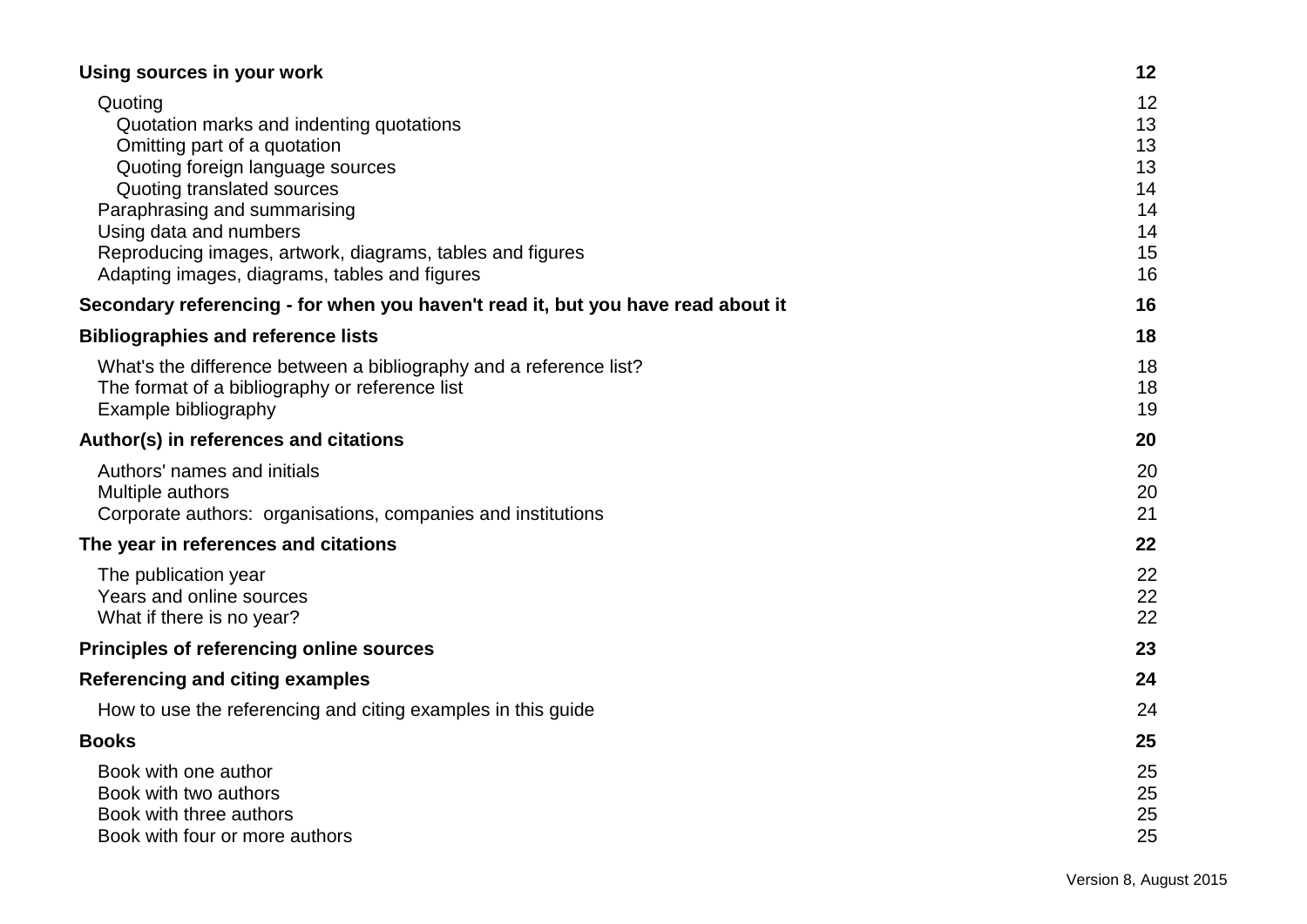| Book with a single editor                                            | 25 |
|----------------------------------------------------------------------|----|
| Book with two editors                                                | 25 |
| Book with three editors                                              | 26 |
| Book with more than three editors                                    | 26 |
| Book with a corporate author (organisation, company or government)   | 26 |
| Book with no identifiable authors or editors                         | 26 |
| Anonymous book                                                       | 26 |
| Book with a subtitle                                                 | 27 |
| A volume of a multivolume book                                       | 27 |
| Book with an introduction / foreword                                 | 27 |
| Edited play or other literary work                                   | 27 |
| Dictionary                                                           | 27 |
| Dictionary with no authors or editors                                | 27 |
| Annual publication                                                   | 28 |
| <b>Reprinted book</b>                                                | 28 |
| Facsimile                                                            | 28 |
| Part of a series                                                     | 28 |
| Published leaflet or pamphlet                                        | 28 |
| Sacred work                                                          | 28 |
| Electronic book from a database                                      | 29 |
| Electronic reprinted book from the web                               | 29 |
| Electronic book preview                                              | 29 |
| Electronic book from an e-book reader                                | 29 |
| <b>Book chapter or part</b>                                          | 30 |
| Chapter from an edited book                                          | 30 |
| Part of an anthology                                                 | 30 |
| Part of an encyclopedia                                              | 30 |
| Introduction / foreword to a book                                    | 30 |
| Information on the cover of a book - author/source is given          | 31 |
| Information on the cover of a book - where no author/source is given | 31 |
| Chapter from an edited electronic book                               | 31 |
| Part of an electronic encyclopedia                                   | 31 |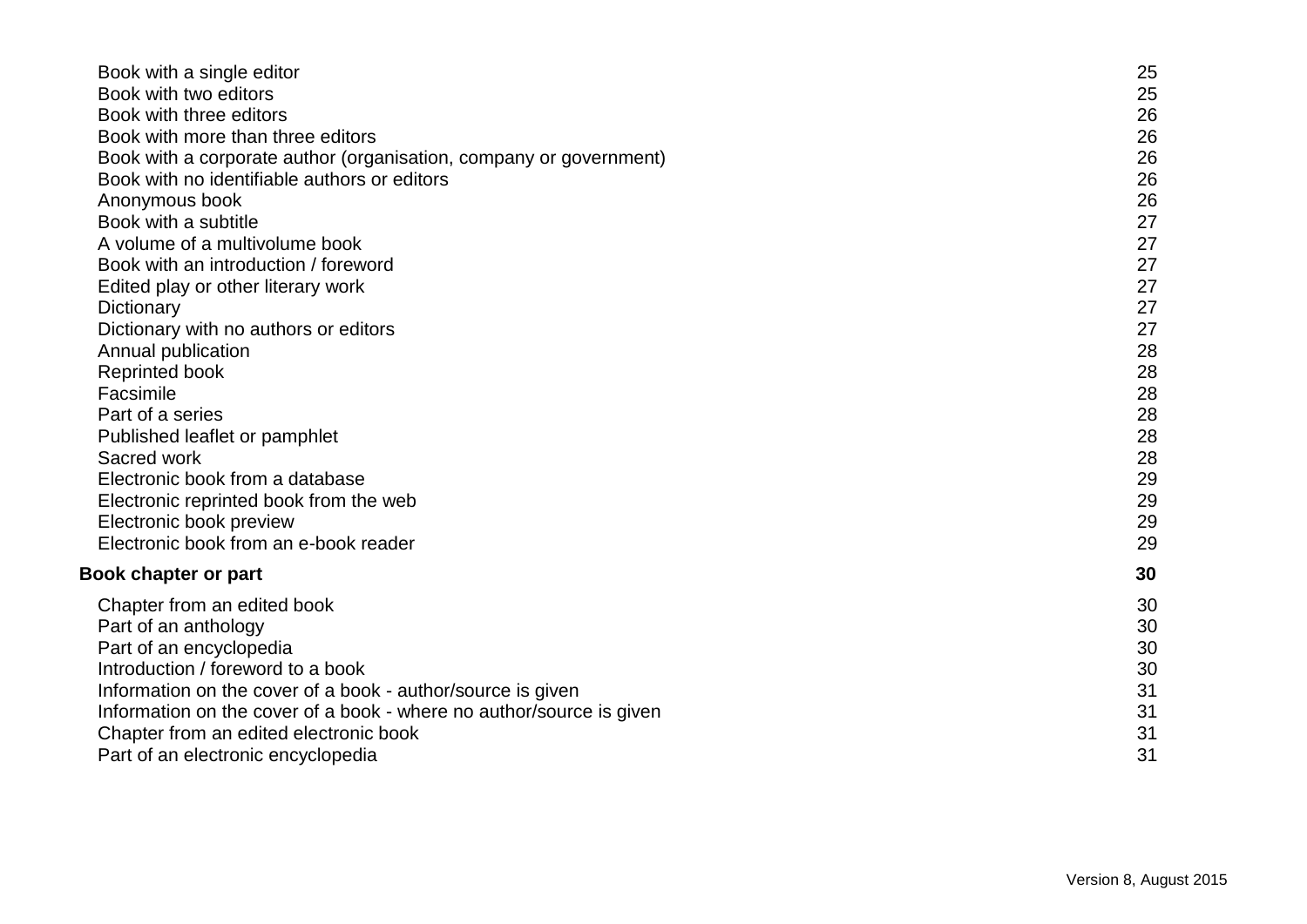| Journals, Magazines & Newspapers (Serials)                                           | 32 |
|--------------------------------------------------------------------------------------|----|
| Journal and magazine articles                                                        | 32 |
| Journal / magazine article                                                           | 32 |
| Electronic journal / magazine article                                                | 33 |
| Electronic journal / magazine article from a systematic review database              | 33 |
| Abstract of an article from an electronic journal / magazine                         | 34 |
| Electronic journal / magazine article with no author (editorial)                     | 34 |
| Electronic Journal / magazine articles in press                                      | 34 |
| Electronic journal article - in press                                                | 34 |
| Whole journal / magazine issue                                                       | 35 |
| Newspaper articles                                                                   | 35 |
| Newspaper article                                                                    | 35 |
| Newspaper article with no author                                                     | 35 |
| Newspaper article in section / pull out                                              | 35 |
| Newspaper advert                                                                     | 35 |
| Newspaper article on microfilm                                                       | 35 |
| Online newspaper article                                                             | 36 |
| Other serials                                                                        | 36 |
| Annual publication treated as a serial                                               | 36 |
| Articles from a research archive or repository                                       | 36 |
| Electronic journal article from a research archive or repository                     | 36 |
| Electronic book chapter from a research archive or repository                        | 36 |
| Electronic conference paper from a research archive or repository                    | 37 |
| Web pages                                                                            | 37 |
| Web pages                                                                            | 37 |
| Web pages where the author and title are the same or the author cannot be identified | 38 |
| Archived web pages                                                                   | 38 |
| Wiki article or page                                                                 | 39 |
| Social networks and blogs                                                            | 39 |
| Discussion list / discussion forum post                                              | 39 |
| <b>Blog post</b>                                                                     | 39 |
| Social network post or page                                                          | 40 |
| Tweet                                                                                | 40 |
| Web page comment                                                                     | 40 |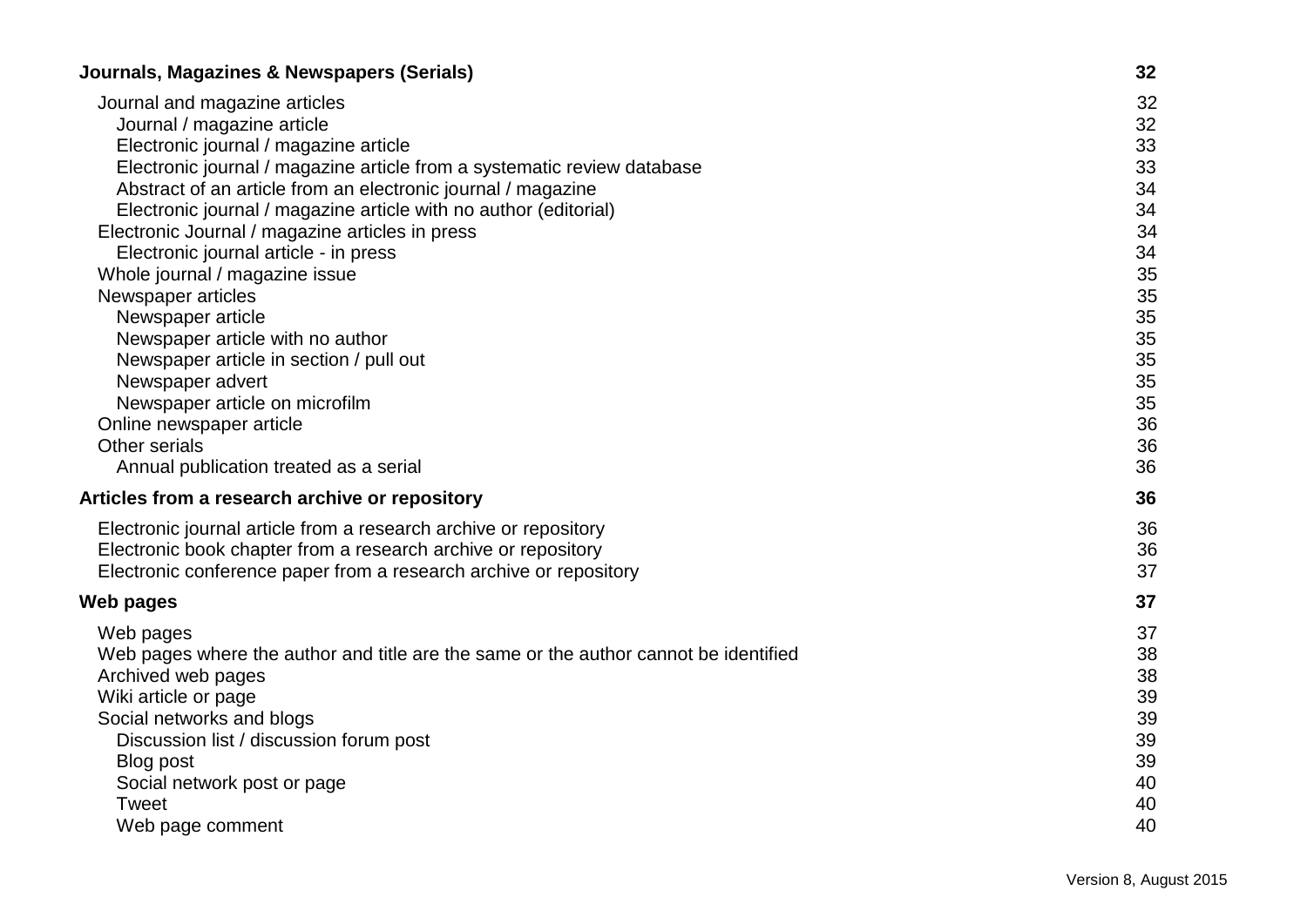| Online documents, reports and papers                    | 41 |
|---------------------------------------------------------|----|
| Document or report on the web                           | 41 |
| IT white paper                                          | 41 |
| <b>Parliamentary and government publications</b>        | 42 |
| House of Commons Paper                                  | 42 |
| Online House of Commons Paper                           | 42 |
| House of Lords Paper                                    | 42 |
| Bill (House of Commons or House of Lords)               | 42 |
| Act of Parliament (post 1963)                           | 43 |
| Online Act of Parliament (post 1963)                    | 43 |
| <b>Statutory Instrument</b>                             | 43 |
| Online statutory instrument                             | 43 |
| <b>British Government Department publication</b>        | 43 |
| <b>Online British Government Department publication</b> | 43 |
| <b>Online Devolved Government publication</b>           | 44 |
| Command paper                                           | 44 |
| <b>Online Command paper</b>                             | 44 |
| <b>Other British Government publication</b>             | 44 |
| Online other British Government publication             | 44 |
| Official inquiry                                        | 45 |
| Hansard (House of Commons or House of Lords debates)    | 45 |
| Hansard                                                 | 45 |
| Hansard online                                          | 45 |
| European institution publication                        | 46 |
| International organisation publication                  | 46 |
| <b>Legal sources</b>                                    | 47 |
| Legal case - proprietary citation                       | 47 |
| Legal case - neutral citation                           | 47 |
| Online legal case - neutral citation                    | 47 |
| Book from a legal database                              | 48 |
| <b>Company and Market Information</b>                   | 48 |
| Company annual report                                   | 48 |
| Online company annual report                            | 48 |
| Company information from FAME                           | 48 |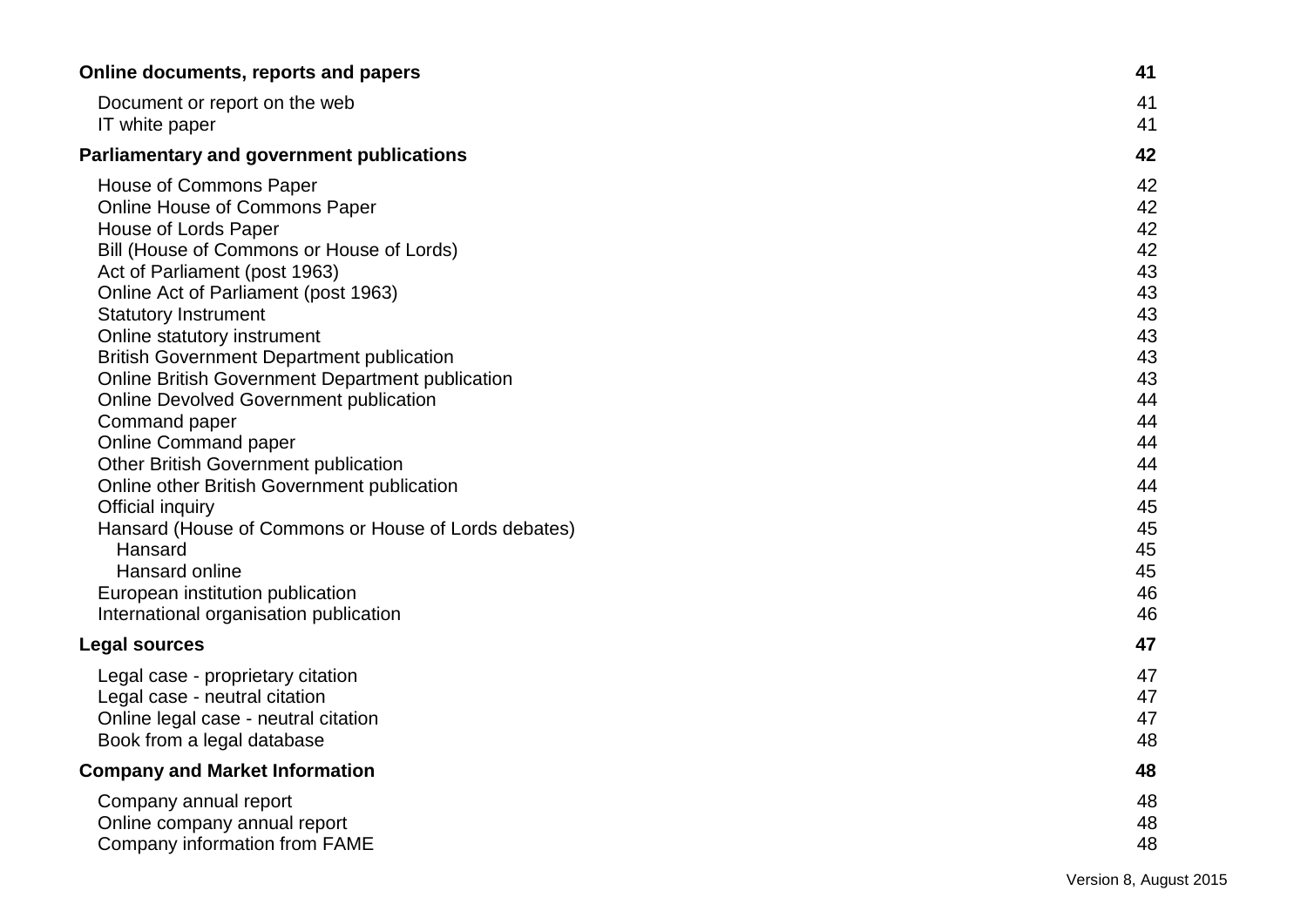| Data from Bloomberg                                      | 48 |
|----------------------------------------------------------|----|
| Online market research report                            | 49 |
| <b>Unpublished documents</b>                             | 49 |
| Unpublished company or organisation internal document    | 49 |
| Confidential document                                    | 50 |
| <b>Conferences, proceedings and symposia</b>             | 50 |
| Conference paper                                         | 50 |
| Online conference paper                                  | 50 |
| Conference paper - unpublished                           | 51 |
| Conference presentation                                  | 51 |
| Conference presentation video online                     | 51 |
| Conference presentation slides online                    | 51 |
| Whole conference proceedings                             | 51 |
| <b>Broadcast and recorded TV, radio, film</b>            | 52 |
| Radio broadcast (live)                                   | 52 |
| TV broadcast (live)                                      | 52 |
| News broadcast (live)                                    | 52 |
| Recording from TV or radio (onto physical format)        | 52 |
| Online TV or radio programme from shuplayer              | 53 |
| Online TV or radio programme                             | 53 |
| Podcast / Video podcast                                  | 53 |
| Online video (from YouTube, Vimeo, etc.) and screencasts | 54 |
| Online video from anatomy.tv                             | 54 |
| Feature film (DVD)                                       | 54 |
| Feature film (off-air DVD)                               | 55 |
| Feature film (shuplayer)                                 | 55 |
| Commercial or training film                              | 55 |
| Audiocassette                                            | 55 |
| Music (e.g. CD)                                          | 55 |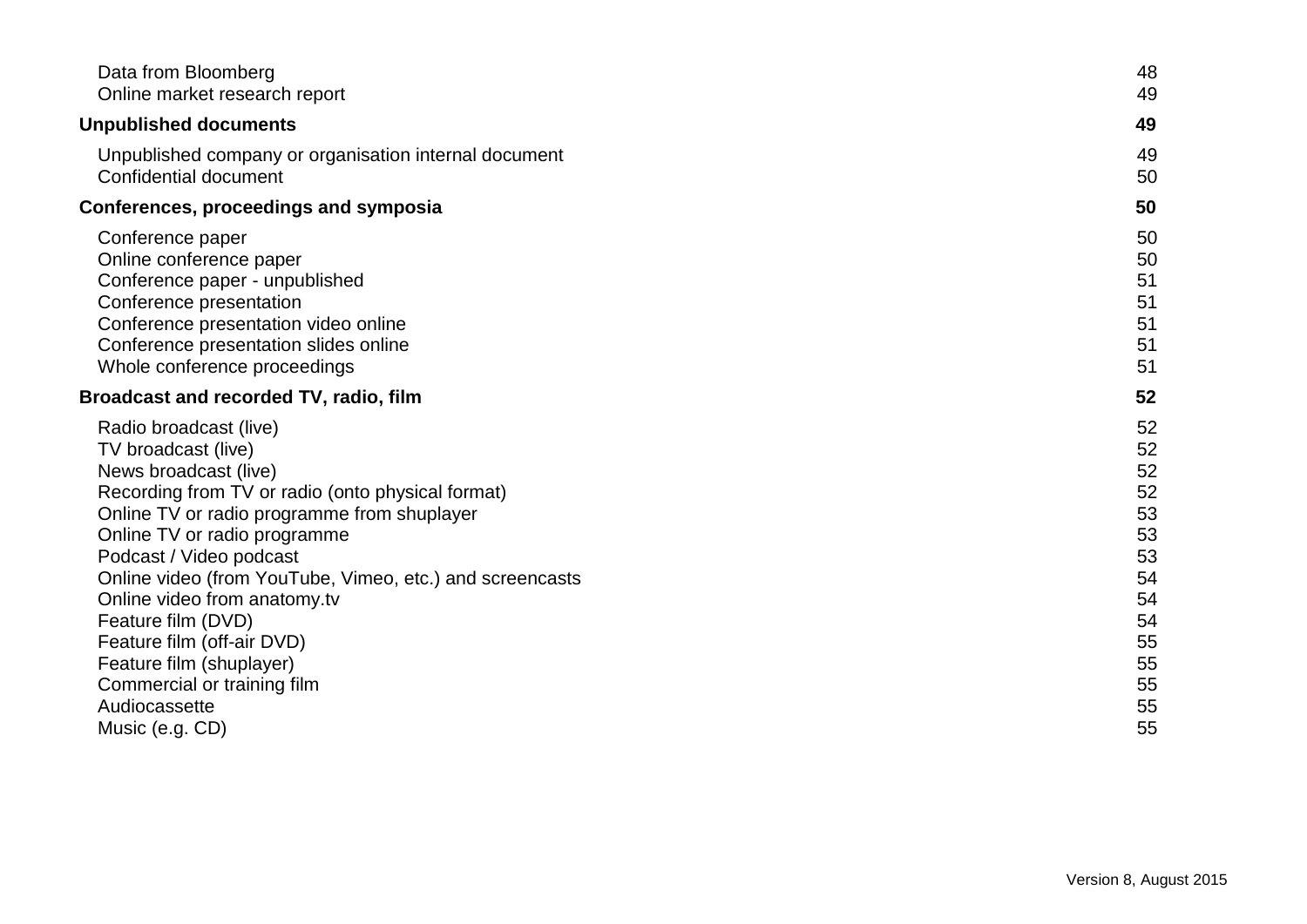| Images, diagrams, tables and figures                                                                              | 56 |
|-------------------------------------------------------------------------------------------------------------------|----|
| Image, diagram, table or figure from a book, journal article, online source, etc.                                 | 56 |
| Image, diagram, table or figure from a book, journal article, online source, etc. not by the author of the source | 56 |
| Online image or photo from an image hosting site or stock photo agency                                            | 56 |
| Online image or photo from anatomy.tv                                                                             | 57 |
| <b>Artworks and performance</b>                                                                                   | 57 |
| Artwork in a book                                                                                                 | 57 |
| Online artwork                                                                                                    | 57 |
| Online artwork from the database Shimmer                                                                          | 58 |
| Original artwork - medium and size unknown                                                                        | 58 |
| Original artwork - medium and size known                                                                          | 58 |
| <b>SHU slide</b>                                                                                                  | 58 |
| Theatrical performance                                                                                            | 58 |
| Music performance                                                                                                 | 59 |
| <b>Museum displays and exhibitions</b>                                                                            | 59 |
| Exhibition                                                                                                        | 59 |
| <b>Exhibition label</b>                                                                                           | 59 |
| Foreign language materials and translations                                                                       | 60 |
| Foreign language work in a Latin-based script                                                                     | 60 |
| Foreign language newspaper article in a Latin based script                                                        | 60 |
| Foreign language film in a Latin based script                                                                     | 61 |
| Foreign language work in a non-Latin script                                                                       | 61 |
| <b>Translated work in English</b>                                                                                 | 61 |
| Translated work not in English                                                                                    | 61 |
| <b>Maps</b>                                                                                                       | 61 |
| Map                                                                                                               | 61 |
| Map with no author                                                                                                | 61 |
| Ordnance Survey map                                                                                               | 62 |
| Online map                                                                                                        | 62 |
| Online map from the web (user defined)                                                                            | 62 |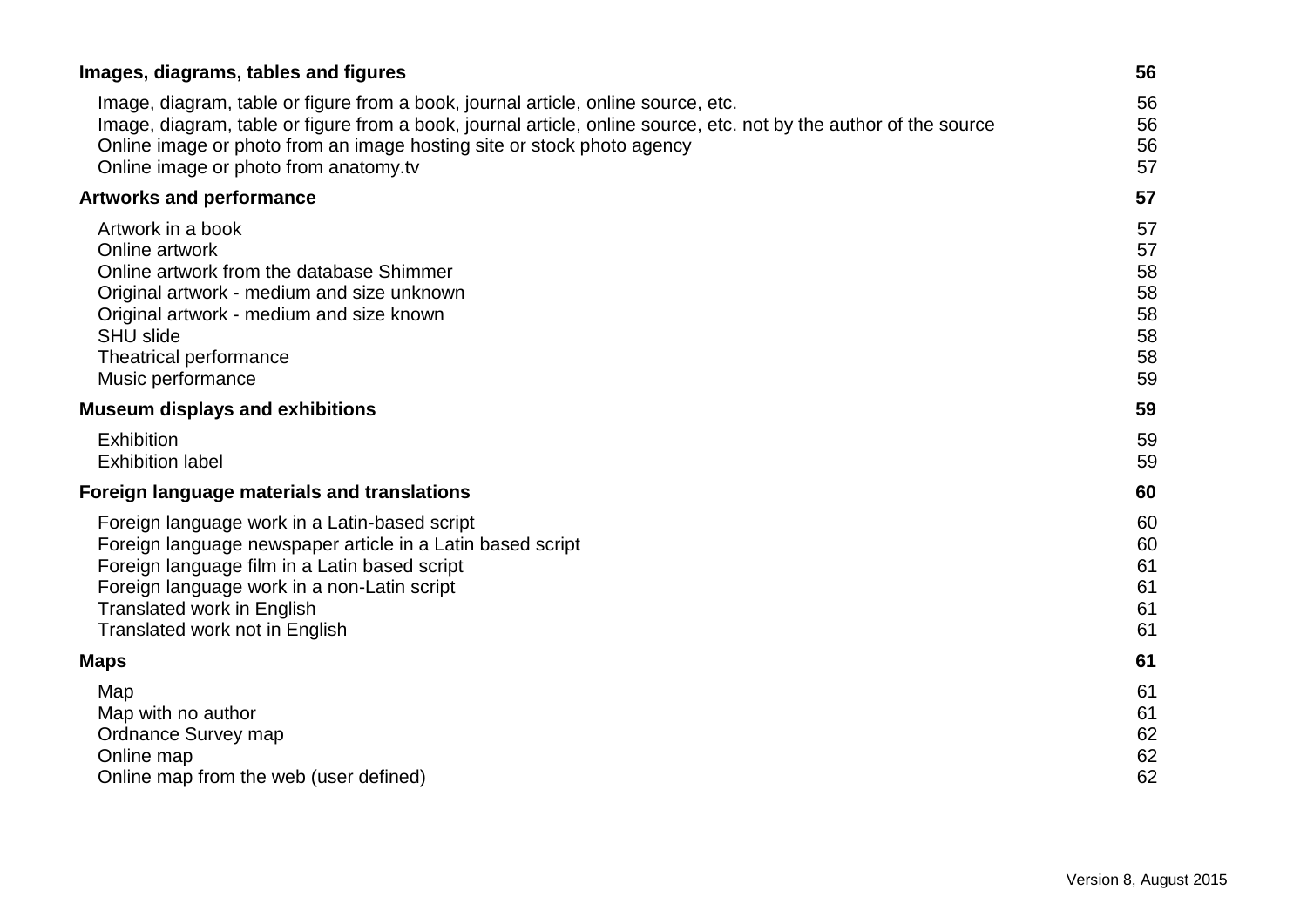| <b>Dissertations and theses</b>                                   | 62 |
|-------------------------------------------------------------------|----|
| PhD, DPhil, DEd, etc.                                             | 62 |
| MSc, MA, Med, etc.                                                | 63 |
| Undergraduate dissertations (BA, BSc, etc.)                       | 63 |
| Thesis online                                                     | 63 |
| Thesis on microfiche / microfilm                                  | 63 |
| <b>Presentations, lectures and coursework</b>                     | 64 |
| Lecture / presentation                                            | 64 |
| Lecture slides online (from shuspace)                             | 64 |
| Lecture slides online                                             | 64 |
| Lecture handout / presenters notes                                | 64 |
| Student coursework                                                | 64 |
| <b>Standards and Patents</b>                                      | 65 |
| Standard                                                          | 65 |
| Online standard                                                   | 65 |
| Online patent                                                     | 65 |
| <b>Personal communication</b>                                     | 66 |
| Electronic communication                                          | 66 |
| Email (example without a reference in a bibliography)             | 66 |
| Email                                                             | 66 |
| SMS text message                                                  | 66 |
| Verbal unrecorded communication                                   | 67 |
| Private informal conversation                                     | 67 |
| Private telephone conversation                                    | 67 |
| Verbal recorded (but unpublished and unbroadcast) communication   | 67 |
| Private interview (example without a reference in a bibliography) | 67 |
| Private interview                                                 | 68 |
| Written communication                                             | 68 |
| Letter                                                            | 68 |
| Fax                                                               | 68 |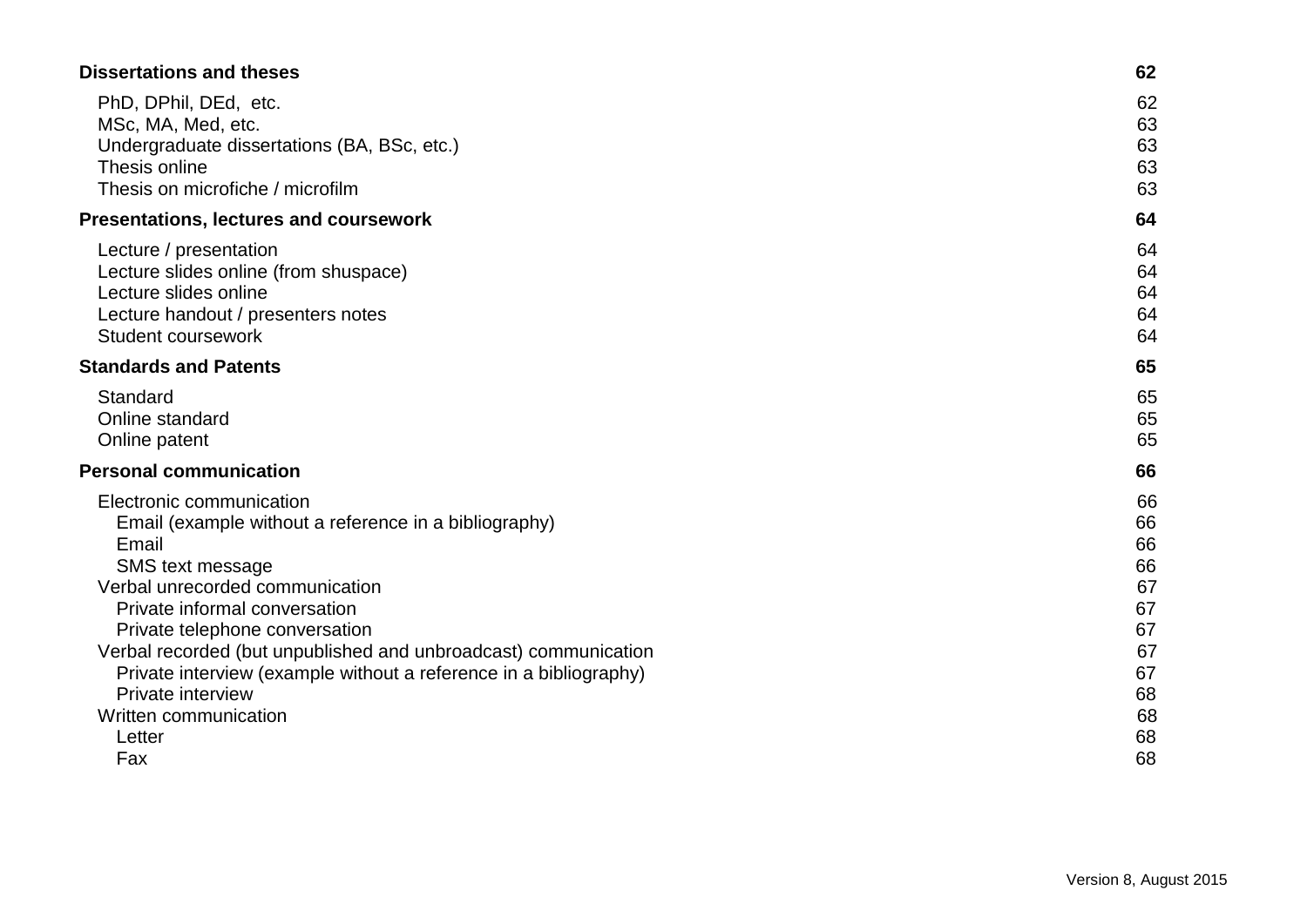| <b>Product Information</b>                   | 69 |
|----------------------------------------------|----|
| Product manual / instructions                | 69 |
| Online product manual / instructions         | 69 |
| Product packaging                            | 69 |
| <b>Software and applications</b>             | 70 |
| Computer program (software)                  | 70 |
| Video game                                   | 70 |
| Mobile device app                            | 70 |
| Information accessed via a mobile device app | 70 |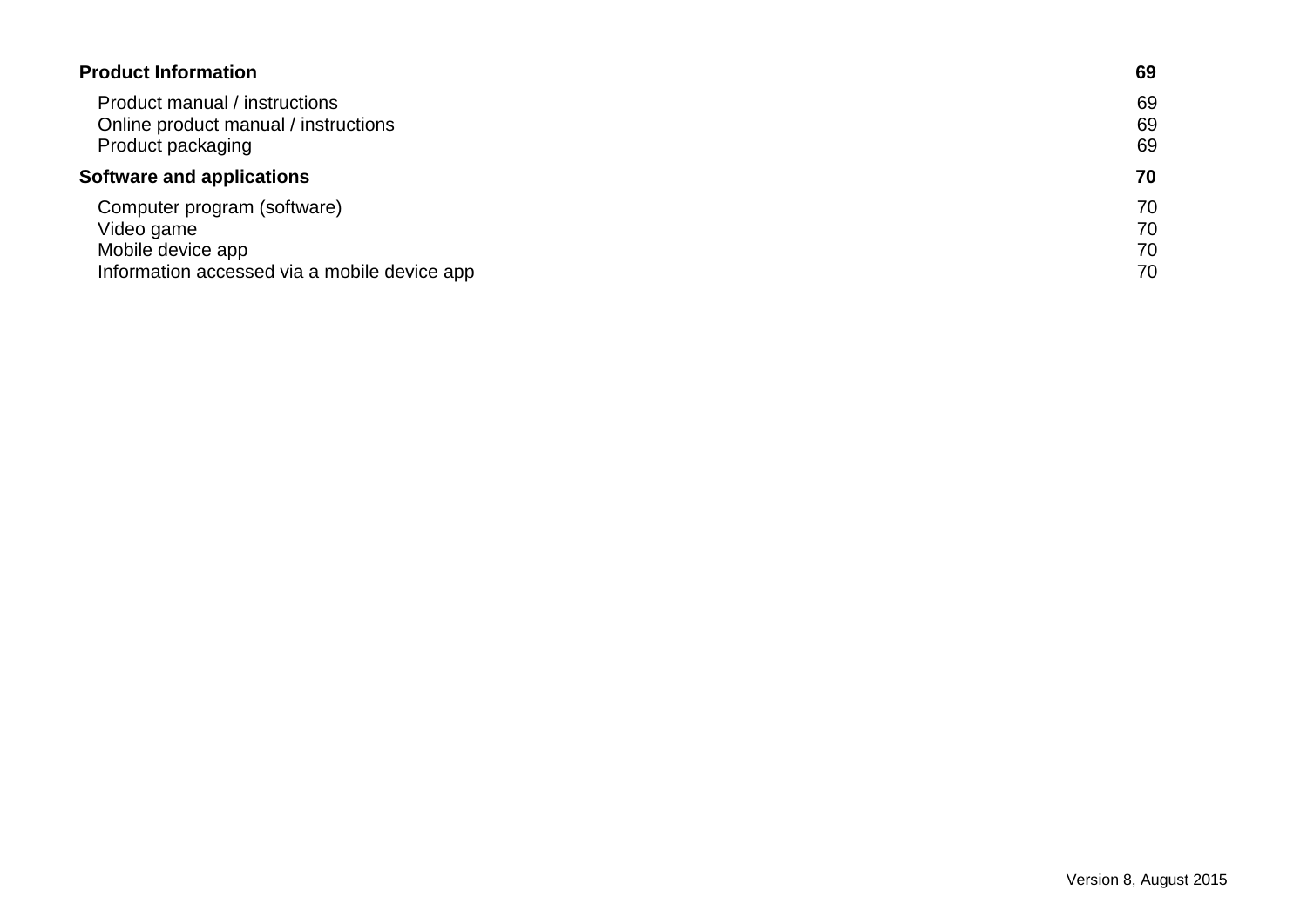# <span id="page-10-0"></span>**What is referencing?**

Referencing is an acknowledgement of the sources of the information, ideas, thoughts and data which you have used in your work.

Referencing requires you to acknowledge your sources in two places:

- in the main body of your text by [citing](#page-12-1)
- in the [bibliography or list of references](#page-27-0) at the end of your work

There are a number of methods of referencing. The one described here is called the [Harvard method.](#page-11-1)

# <span id="page-10-1"></span>**Why should you reference?**

Referencing is the accepted way to acknowledge other people's work when you have used it in your work or have been influenced by it. Your tutors will require you to reference in your work and to be clear and consistent in how you do this.

Referencing your work can also help you to:

- demonstrate that you have researched or read around the subject which you are writing about
- provide evidence for your arguments
- allow any reader of your work to find the original sources you used
- avoid **plagiarism**

# <span id="page-10-2"></span>**When should you reference?**

You will normally be expected to reference whenever you refer to or use someone else's work in your work. This applies in your essays, reports, projects, web pages, presentations and any other work.

Don't repeat or copy and paste information from the internet (or any other source) into your work without referencing it. This is [plagiarism.](#page-11-3)

You can [quote](#page-21-2) a limited amount of someone else's work, as long as you present it as a quotation, acknowledge the source in your text and reference it properly. You also need to reference properly if you are [paraphrasing](#page-23-3) or [summarising](#page-23-3) someone else's work.

You will be expected to use your own ideas and words in your work. If you are using you own original ideas, words and images, you do not need to reference them. However, if you have used them in any other assignments you should acknowledge this.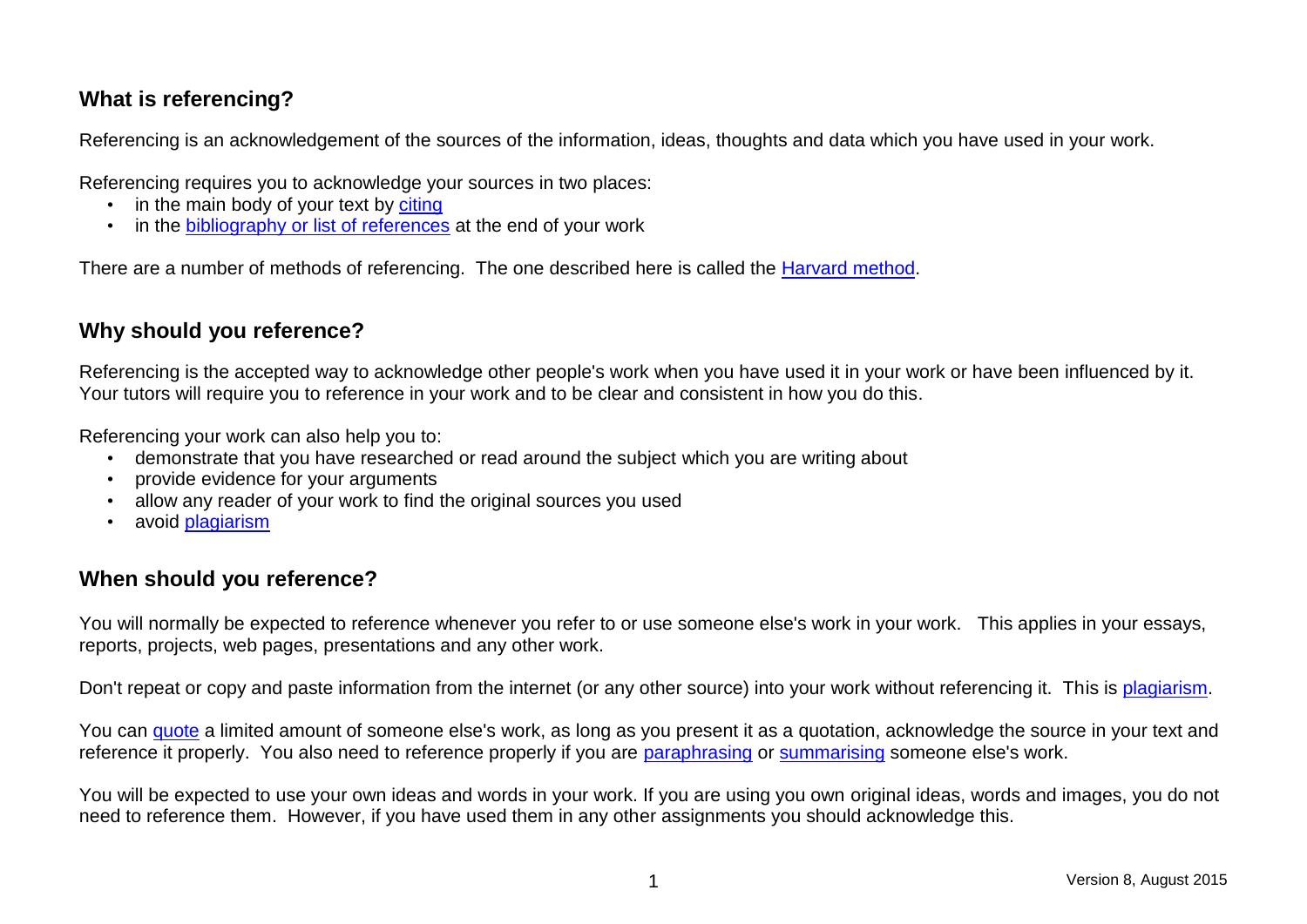# <span id="page-11-0"></span>**What should you reference?**

You should reference any kind of source that you use; books, journal articles, information on the internet, lecture notes, TV broadcasts, etc. It is important when you are doing your research, to keep records of the sources you have used. It can be difficult to find the sources again later in order to reference them properly. [RefWorks](http://libguides.shu.ac.uk/refworks) may help you to do this.

You should always reference the version of an information source which you have actually used. For example, a newspaper article may appear in the printed paper and on a web site and these two versions may be slightly different. It is usually assumed that you are referring to a print source, so if it is an online source or in another format you need to include this information in your reference, to indicate which version you have used.

You do not need to reference things which are considered common knowledge. Common knowledge is information which is generally known. For example, London is the capital city of the United Kingdom. What may be common knowledge in one nation, culture or academic discipline may not be in another. You should consider whether something is likely to be common knowledge to the audience of your work. If you are unsure whether something is common knowledge, check with your tutor.

If you reuse text or images that you have created for previous work, you need to acknowledge this and to reference your previous work.

# <span id="page-11-1"></span>**How should you reference using the Harvard method?**

When referencing using the Harvard method you need to [cite](#page-12-1) in the main body of your text and produce a [bibliography or reference list.](#page-27-0) at the end of you work. The citations in your text should consist of the author and the year of the sources and there should be references with full details of the sources in your bibliography or reference list.

If you refer to any sources in an appendix, you should cite them in the appendix and provide full references for the sources in an additional bibliography at the end of that appendix.

The Harvard - SHU style presented here is recommended by the library. However you may be asked to reference using the Harvard method but in a slightly different style. For example, you may be asked to present the authors in a different way. Please refer to your course handbook or lecturers for guidance.

# <span id="page-11-3"></span><span id="page-11-2"></span>**Plagiarism**

Plagiarism is cheating by presenting someone else's work as your own. Further information on plagiarism and academic integrity can be found on shuspace.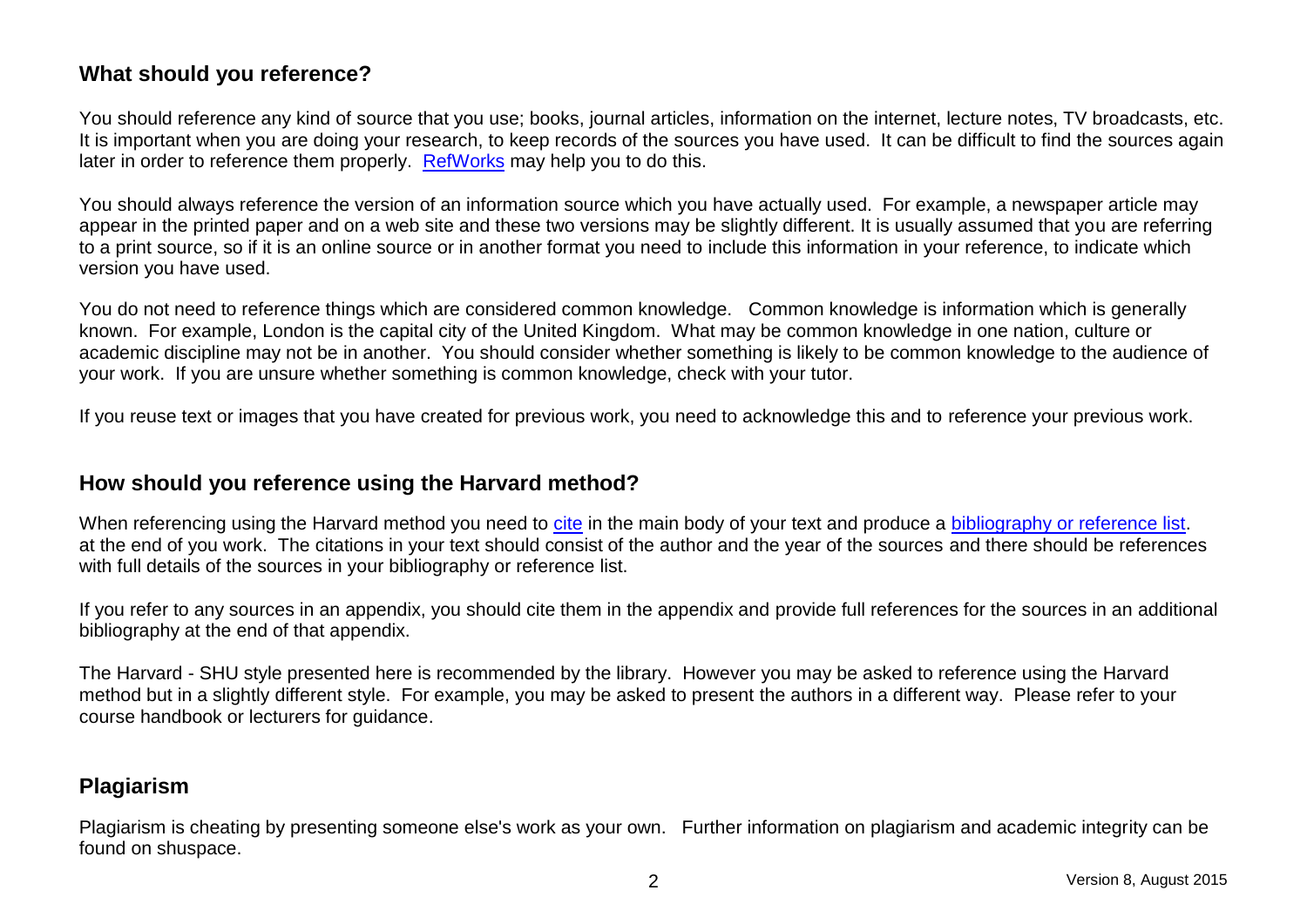# <span id="page-12-0"></span>**Ethical considerations**

If you wish to use information in your work which has not been published (made available publicly), you should ask for permission. For example, you should gain permission from the sender before repeating information from [personal communications](#page-75-0) (letters, emails, text messages, etc.). This also applies to information found on a social network site or a discussion list open to friends or invited members only.

If you are working for or with a company or institution you should seek their permission before using any unpublished internal documents or other unpublished information they provide you with.

If information is confidential (for example medical records) you must obtain permission from those who might be affected by its publication before using the information in your work. If you are concerned about breaching confidentiality or jeopardising anonymity, please contact your module leader or assignment supervisor.

For information about research ethics, please see the University's [Research ethics and standards](http://www.shu.ac.uk/research/ethics.html) policies, information on your shuspace module sites or ask your lecturers for quidance.

# <span id="page-12-1"></span>**Principles of citing**

## <span id="page-12-2"></span>**How to cite**

Citing is referring to someone else's work or ideas in the text of your work. It is often called in-text citing. When using the Harvard method, each citation should include the author's family name (usually their last name) and the year of the work in brackets. For example:

In a recent report (Phillips 2006) the ...

If the author's name occurs naturally in a sentence, the author's name does not need to be in brackets:

Phillips (2006) describes ...

Both of these ways of citing are correct.

## <span id="page-12-3"></span>**Citing sources with one author**

Include the author's last name and the year:

(Phillips 2006) or Phillips (2006) describes a new ...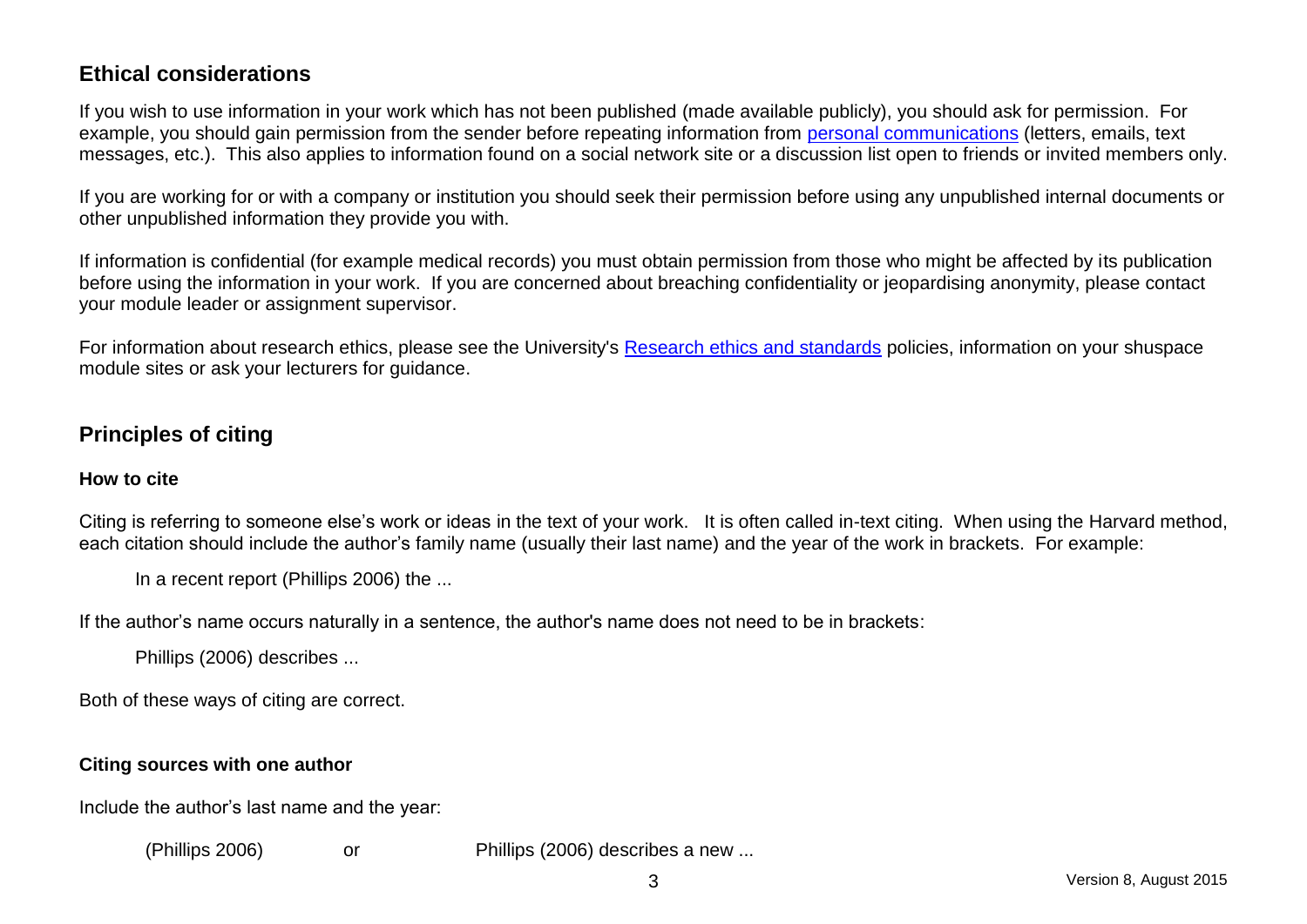#### <span id="page-13-0"></span>**Citing sources with two or three authors**

Include the family names of all the authors:

(Daly, Speedy and Jackson 2006) or Daly, Speedy and Jackson (2006) discuss the ...

#### <span id="page-13-1"></span>**Citing sources with four or more authors**

Use the family name of the first author followed by et al.:

(Russell et al. 2005) or Russell et al. (2005) give a description of ...

For your University work there is no need to include all authors unless you are asked to do so. When publishing work in a journal or other publication, you may be required to include all authors instead of using the first author followed by et al.

#### <span id="page-13-2"></span>**Citing edited sources**

If a source is edited rather than having authors, use the editors and year in the same way as for authors:

(Crouch, Jackson and Thompson 2005) or Crouch, Jackson and Thompson (2005) provide evidence that ...

You do not need to indicate that they are editors in your citation, but you do need to do this in the full reference in your bibliography or reference list.

#### <span id="page-13-4"></span><span id="page-13-3"></span>**Citing sources with corporate authors - for example organisations, companies and institutions**

A source can be written by a corporate author such as an organisation, company, institution or government body. The corporate author and year should be used in the citation:

(British Airways 2003) or In the report by British Airways (2003) it can be seen that ...

The reference should be listed under the corporate author in your reference list or bibliography.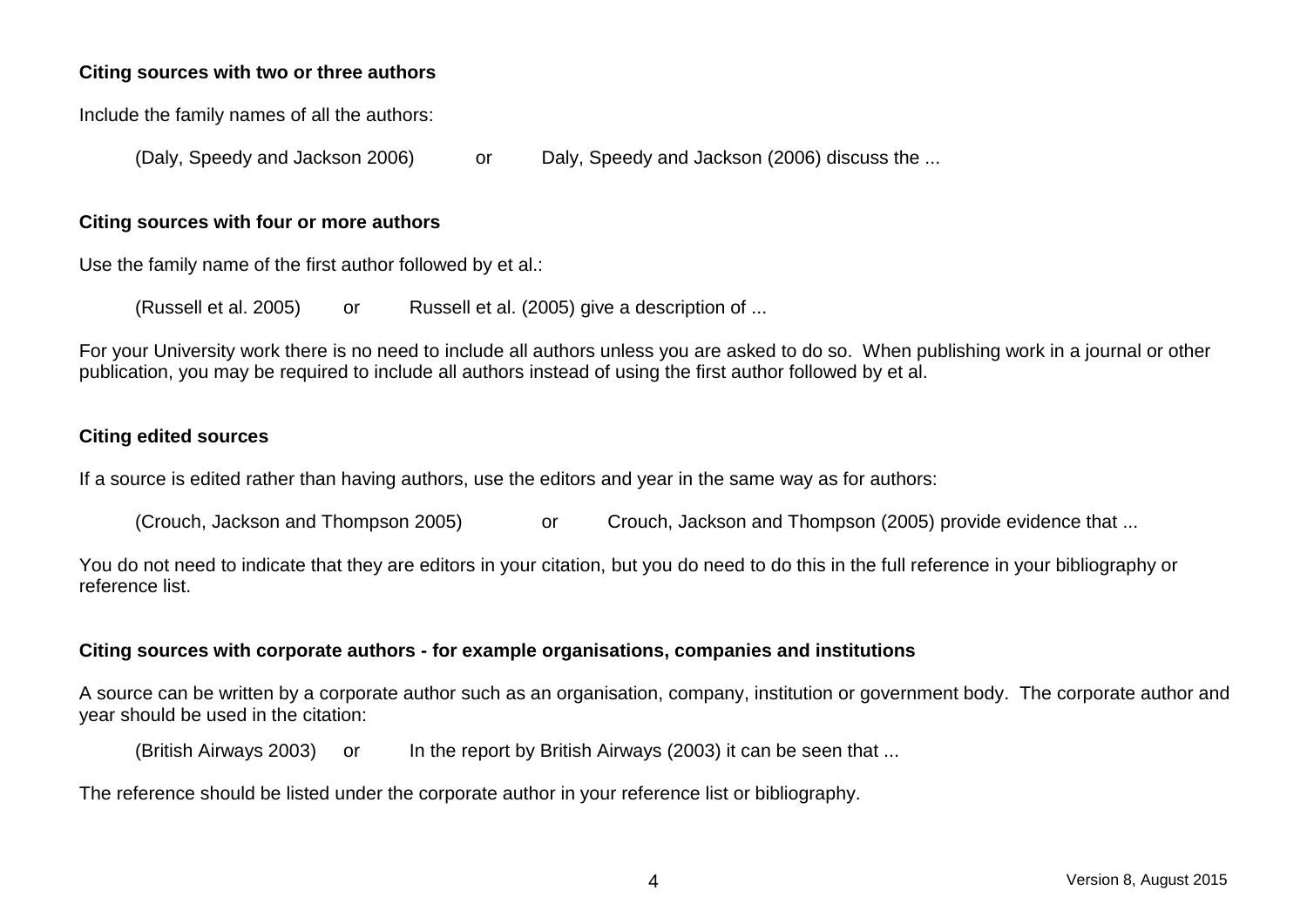When citing sources by some government bodies, the name of the government body in your citation and reference should include the jurisdiction or country. For example; Great Britain. See the examples of referencing and citing Parliamentary and government publications. This is because different countries can have a body with the same name. For example, more than one country may have a Department of Energy.

If you are using a large number of government publications in your work and they are all from the same jurisdiction or country (for example Great Britain), it may be appropriate to omit the jurisdiction and use the government department name only as the author. Please ask your tutor or look in your course handbook to check if this is acceptable.

#### <span id="page-14-0"></span>**Citing more than one source by the same author(s)**

If you are citing more than one source by the same author(s) you need to be able to distinguish between them. It is not a problem if they were published in different years:

In his book, Gregory (2004) …

Gregory (2008) describes …

The sources are distinguished in the citation and reference by the year.

GREGORY, Peter (2004). *Computer viruses for dummies.* Hoboken, Wiley.

GREGORY, Peter (2008). *IT disaster recovery planning for dummies.* Hoboken, Wiley.

However, if you have used sources written by the same author(s) and which were published in the same year, you need to distinguish these using letters after the year:

(Nielsen 1993a) describes …

(Nielsen 1993b) shows how …

These letters must also appear in your bibliography or reference list to distinguish the two sources there as well:

NIELSEN, Jakob (1993a). *Hypertext and hypermedia.* London, Academic Press.

NIELSEN, Jakob (1993b). *Usability engineering.* London, Academic Press.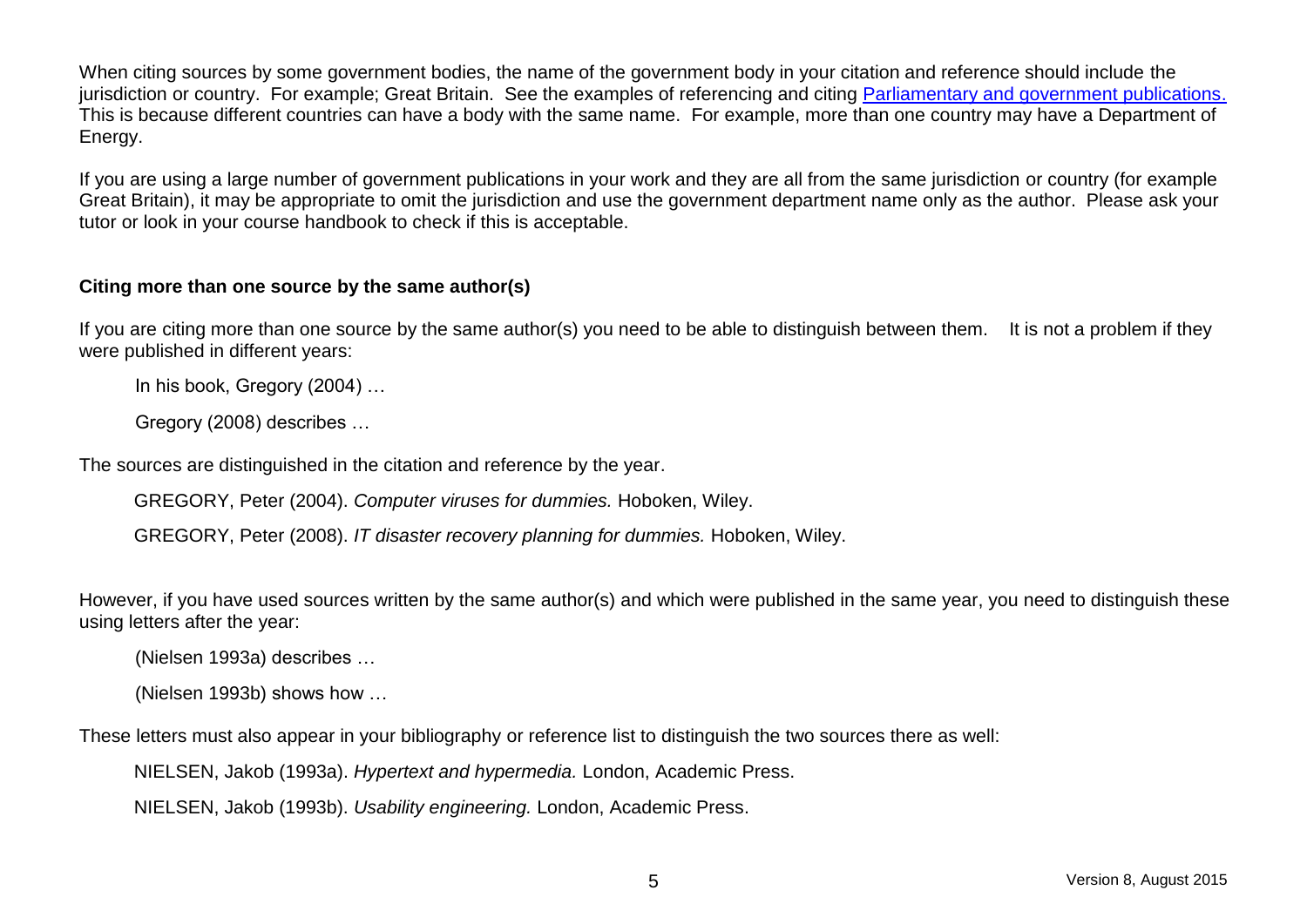#### <span id="page-15-0"></span>**Citing when you cannot identify the author(s) of a source**

If you cannot identify the author(s) of a source, cite it by title and list it under the title in your bibliography or reference list. If it is a book, the title is usually in italics, so maintain this in your citation and reference:

(*Dictionary of biology* 2004) or In the *Dictionary of biology* (2004) ...

#### <span id="page-15-1"></span>**Citing when you cannot identify the year**

If you cannot identify the date of publication of a source, indicate that there is no date:

(Collins no date) or Collins (no date) describes ...

#### <span id="page-15-2"></span>**Quotations and citing information from a specific place in the source**

If you quote or refer to information from a specific place in a source, you should indicate exactly where it can be found.

If the source has page numbers, include the page number on which the quotation or piece of information can be found in the citation with the author's name(s) and year.

(Wood 2004, p126) or Wood (2004, p126)

If the quotation or piece of information appears across multiple pages in the source, use the page number on which the quotation started.

If the source has no page numbers but has numbered paragraphs or lines (for example some literature and some legal documents), use the paragraph number or line number instead.

*Majorstake Ltd v Curtis* (2006, 13)

For plays, include the act, scene and line:

"Where words prevail not, violence prevails" (Kyd 1977, 2.3.108)

For some literature such as plays and poems, both page numbers and paragraph/line numbers may exist. When quoting from the play or poem it is more appropriate to use the paragraph/line numbers than the page numbers.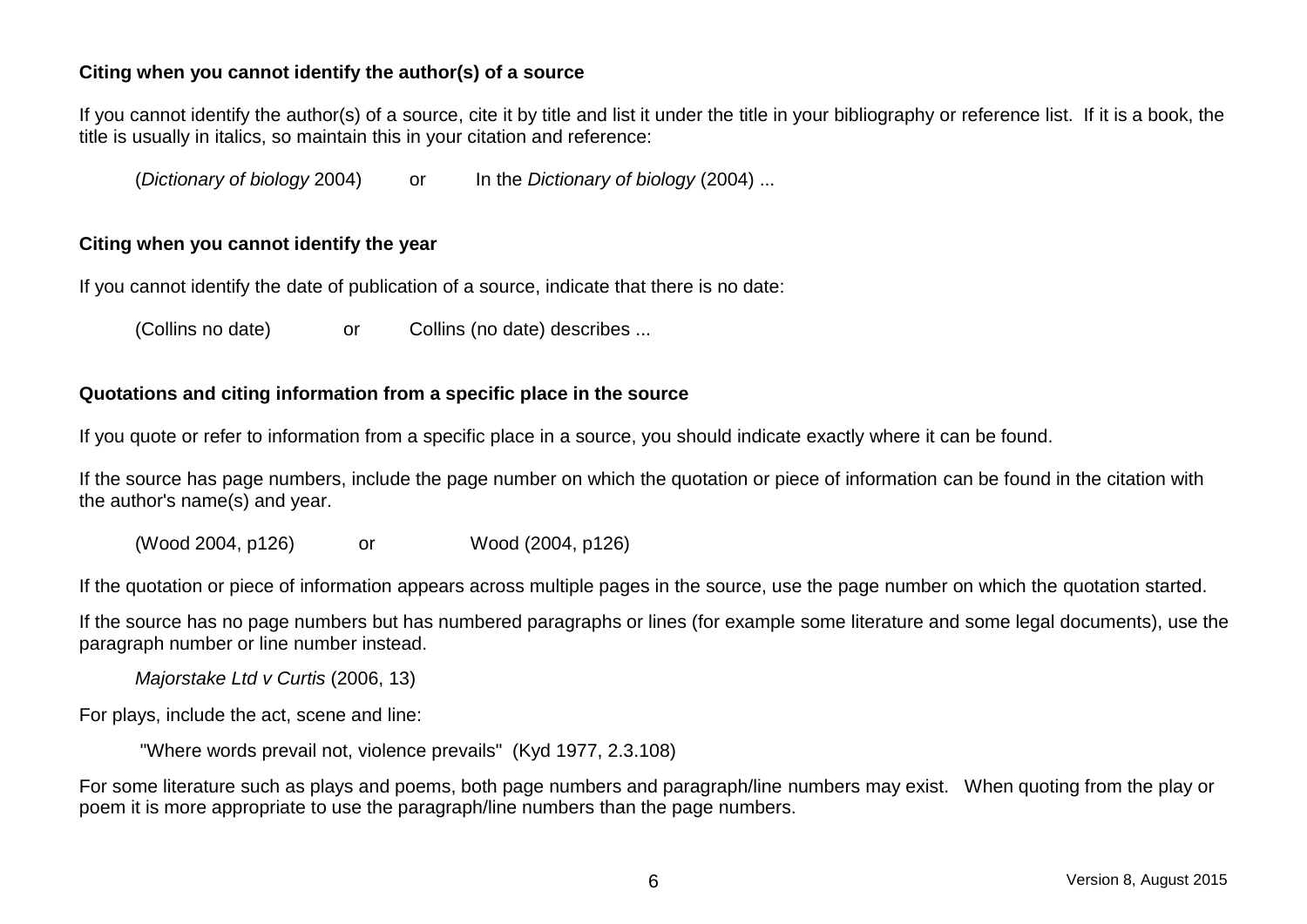If the source is an electronic book which does not have page numbers, for example when viewed using an e-book reader, it is helpful to include the chapter in which the quotation or piece of information appears. For example:

(Austen 1994, ch2) or Austen (1994, ch2)

If there are no page numbers or paragraph/line numbers on a printed or online source, the author(s) and year should be used alone.

You do not need to include the page/paragraph/line number of the quotation or piece of information in the reference in your bibliography or reference list.

You may wish to use a quotation which has been referred to in the source you are using, but which is not the original work of the author of the source. For example you may wish to use a quotation from Benjamin Disraeli which you found in a book about British prime ministers by Roland Quinault.

In this case, follow the principles of [secondary referencing](#page-25-2) as follows. In your text your citation should be to the source you used which is the book by Quinault. You should also acknowledge the original author or originator of the quotation. For example:

Disraeli, cited by Quinault (2011, p38), famously said "Democracy ..."

Your bibliography should include the book by Quinault as your source.

See the section on [Quoting,](#page-21-2) for more information about how to include quotations in your work.

#### <span id="page-16-1"></span><span id="page-16-0"></span>**Citing images, diagrams, tables and figures**

In your work you can refer to images, diagrams, tables and figures which you find in books or other sources. You should put a citation in your text when you refer to the image and you should put a full reference in your bibliography or reference list.

Where the creator of the image, diagram, table or figure is the same as the creator of the source, for example a diagram in a book created by the author(s) of the book, your citation should be to the book, including the author's name(s), year and the page number on which the diagram appeared. For example:

Osbourn and Greeno (2002, p206) provide a diagram of the typical detail for raft foundation ...

The reference in the bibliography or reference list would be:

OSBOURN, Derek and GREENO, Roger (2002). *Introduction to building*, 3rd ed., Harlow, Pearson Education.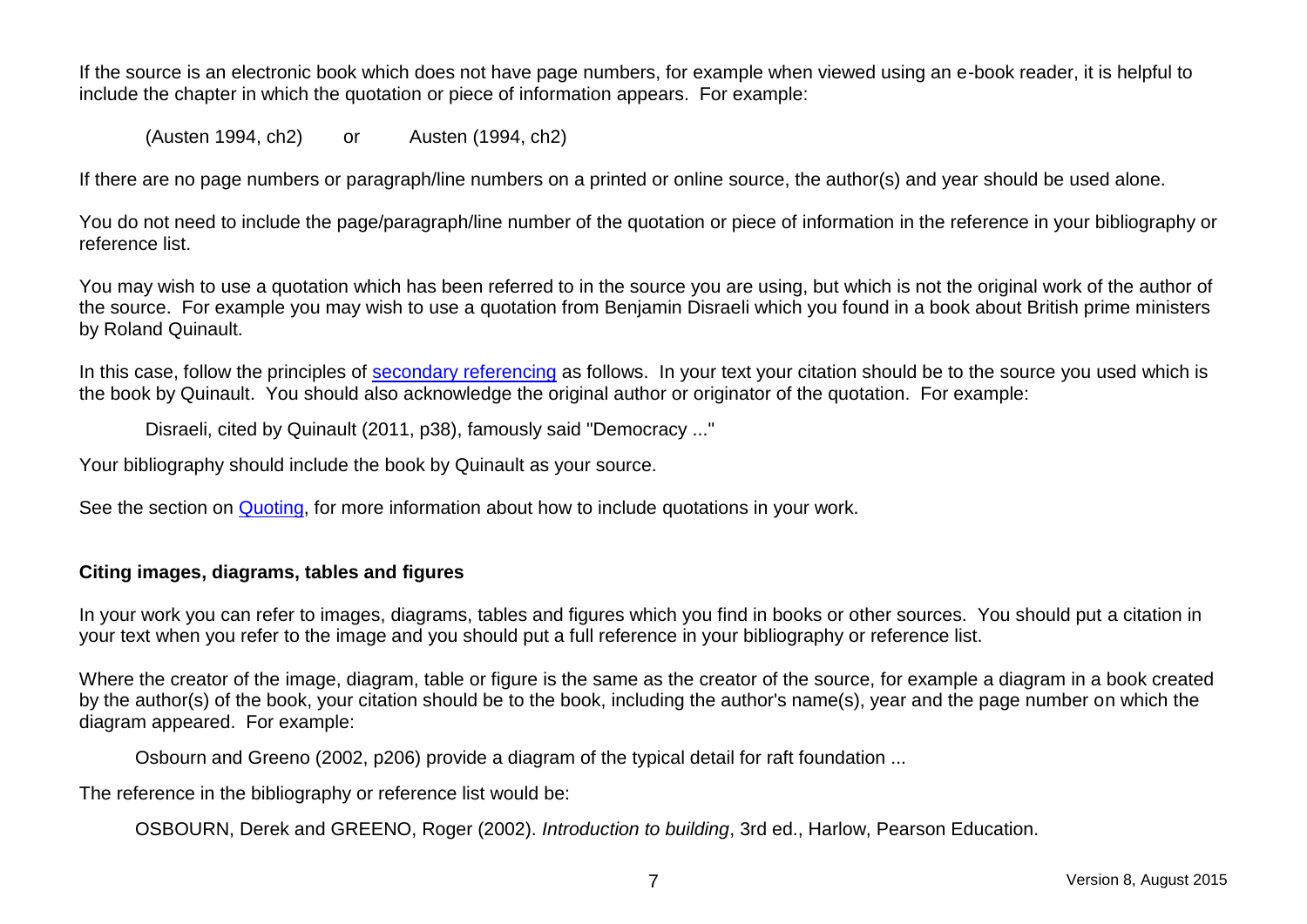However, the creator of the image, diagram, table or figure may not be the same as the author of the source in which you found it. The source should tell you if the creator of the image is someone else, by the inclusion of a citation to the original creator. If this information does not appear, you can assume they are the same.

If the creator of the image, diagram, table or figure is different to the author of the book or other source, you should follow the principles of [secondary referencing.](#page-25-2) Include the creator of the image in your text but cite and reference the source. For example in your text:

In the book by Cole (1994, p38) there is a figure by Stoner and Freeman explaining the ... or Stoner and Freeman (Cole 1994, p38)

See also [Reproducing images, artworks, diagrams, tables and figures](#page-24-0)

#### <span id="page-17-0"></span>**Citing artworks**

In your work, you can refer to original artworks and to artworks included in other sources.

If the source is an artwork or photograph, or other whole work, the creator of the artwork and the date should be used in the citation:

In his self-portrait, Reynolds (circa 1775) ...

However, you will often find artworks included in books or other sources.

When you are referring to the reproduction of an artwork in a book or other source, you should include the detail of the source in your reference. For example:

A reproduction of Gaudi's plan for the cemetery gate can be seen in a book written by Rainer Zerbst. In this instance, cite Gaudi:

Gaudi (1875) produced a plan for the cemetery gate, which he submitted to ...

The reference in the bibliography or reference list would start with the creator of the artwork, but also include the full details of this book:

GAUDI, Antoni (1875). Plan for the cemetery gate. [drawing]. In: ZERBST, Rainer. *Antoni Gaudi: the complete buildings*. London, Taschen, 2002.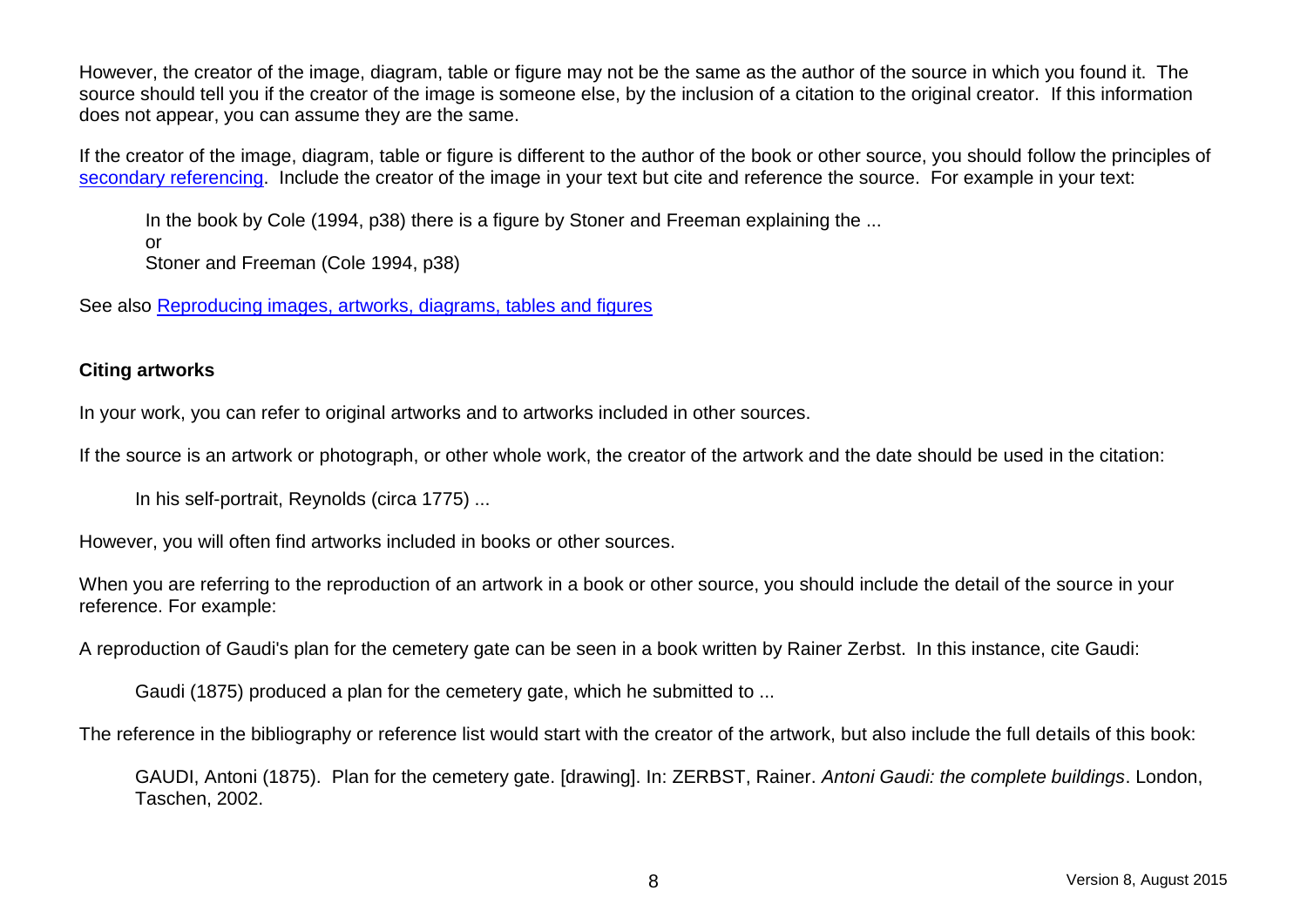# <span id="page-18-0"></span>**Including citations in your work**

#### <span id="page-18-1"></span>**Where to put citations**

When you use information from a source you should put a citation with the information so it is clear that the information is from that source.

The citation giving the source of a **quotation** should come either immediately before or after the quotation depending on how it fits with what you are writing. For example:

It is considered that "emergent strategy is about learning" (Mintzberg 2007, p5). or According to Mintzberg (2007, p5) "emergent strategy is about learning".

See also the section on [Citing quotations.](#page-15-2)

If you have used **information from one source** in a sentence, you should place your citation to that source in that sentence. For example:

Hosting the Olympics generates tourism during the games and afterwards (Weed 2007). or

Weed (2007) describes how hosting the Olympics generates tourism during the games and afterwards.

Both of the above are correct. Where the citation appears in the sentence depends on personal preference.

If you have written more than a sentence relating to one source, make sure that you are [Relating your citations to your work.](#page-19-0)

If you have used **information from several sources**, you should make it clear which information relates to which citation. Examples of how to do this are:

Facebook has over 400 million users (Mintel 2010) and is increasingly being used by companies for promotion (Gaudin 2010). and

Hosting the Olympics generates tourism during the games and afterwards (Weed 2007). However, research by the European Tour Operators Association (2006) shows that there is no long term increase in tourism.

Sometimes it may be appropriate to [Cite several sources together.](#page-20-1)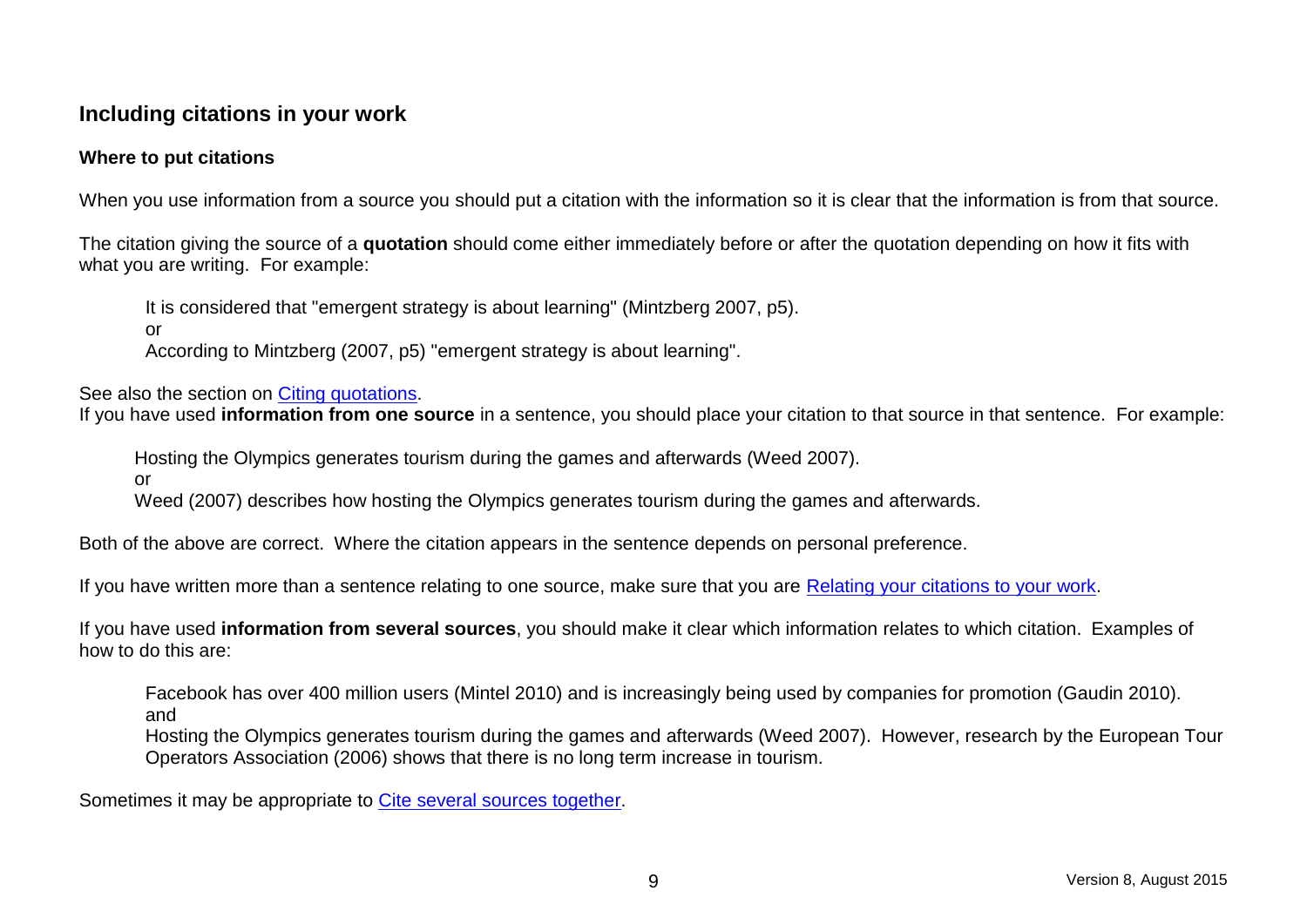If you have included a **diagram, table or figure** from a source in your work, a citation should appear below the diagram. Se[e Citing images,](#page-16-1)  [diagrams, tables, figures, etc.](#page-16-1)

#### <span id="page-19-0"></span>**Relating your citations to your work**

It is very important to clearly indicate the relationship between the information in your work and the sources it has come from. The relationship can be indicated by where you put your citations and sometimes also by explaining the relationship in your text.

It is usually assumed that a citation relates only to the information just before or after it. If you have written several sentences relating to one source you should make this clear in your text. For example:

Weed (2007) describes how hosting the Olympics generates tourism during the games and afterwards. They also assert that the effects are seen across the whole of the host country not just in the city where the games are taking place.

The text "They also assert" shows that the second sentence is connected to the citation in the first sentence.

You can use other appropriate words or phrases to show connections between your text and the citations you have included. For example:

The following list of seven points is adapted from Mintzberg (2007)

If you start a new paragraph and continue to use information from the same source as in your previous paragraph, you should repeat your citation or very clearly write that this is the case. For example:

There are many difficulties and opportunities for error in this method of performance analysis, the main problems being inaccuracy of recording and difficulties in interpreting the data. Carling (2009) agrees with this analysis that manual methods are complex and time consuming and that there are better methods.

Alternative methods are digital and video (Carling 2009) which both have advantages over manual methods. Video is now well established in many…

If you use information from a source in more than one place in your work you should cite it each time. See citing more than once from the [same source.](#page-19-1)

<span id="page-19-1"></span>However, be careful about how much of your work is attributable to one source. You will probably find that you will be expected to use multiple sources of information and your own thoughts and ideas in your work.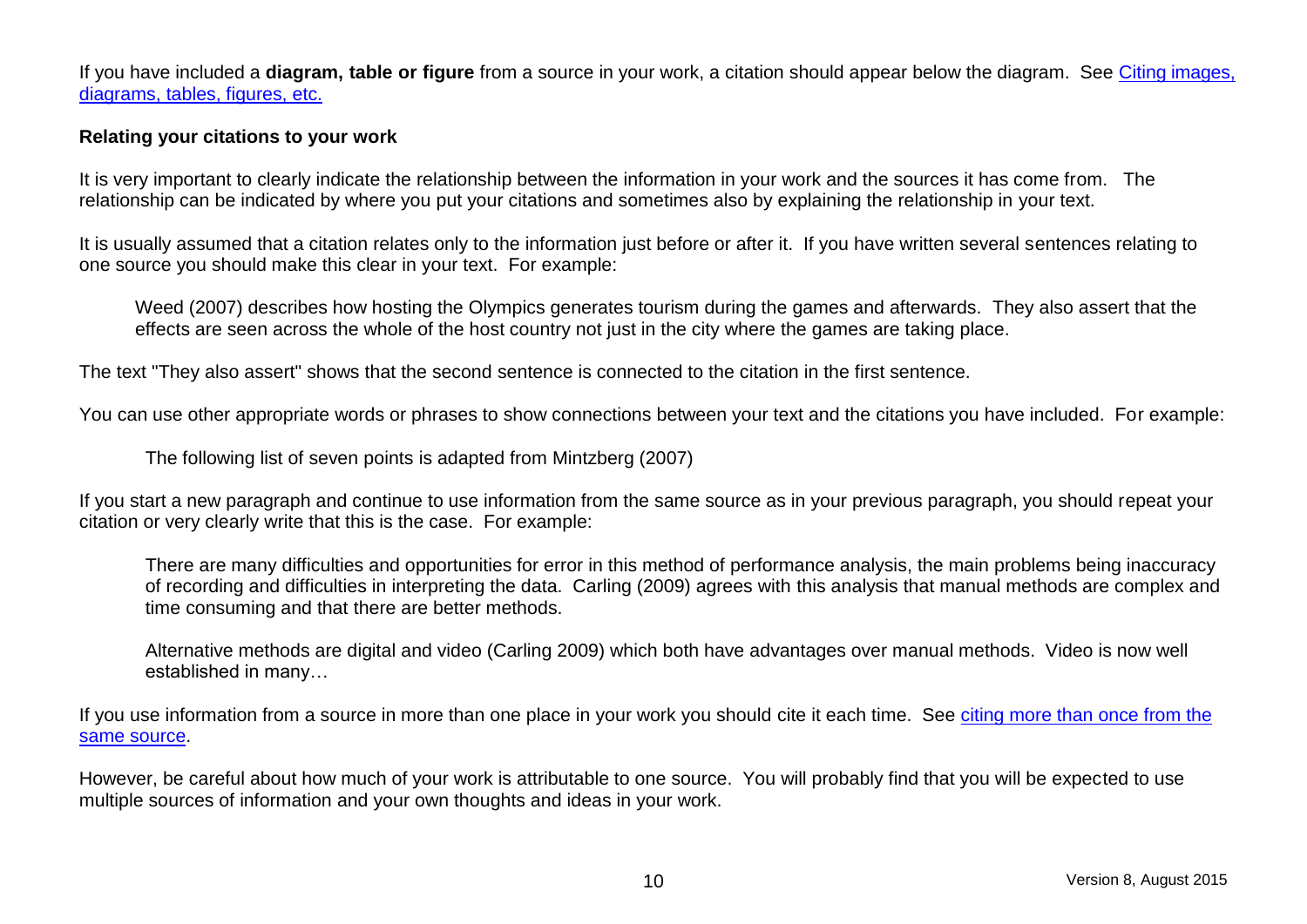#### <span id="page-20-0"></span>**Citing more than once from the same source**

Sometimes you may wish to cite a source more than once in one piece a work. You should cite the source in your work wherever and whenever you have used it:

Orwell (2000) describes how Big Brother …

and later in your work:

```
"a vast system of mental cheating" (Orwell 2000, p224)
```
The full reference for the source need only appear once in the bibliography:

ORWELL, George (2000). *Nineteen eighty-four*. London, Penguin Classics.

In documents which use a referencing style based on footnotes, you may see the Latin terms op.cit. and ibid. used when citations are repeated. Op.cit. means 'in the source previously referred to' and Ibid. means 'in the same source'. These terms are **not** used in the Harvard method of referencing and full citations should appear each time you use a source.

#### <span id="page-20-1"></span>**Citing several sources together**

Sometimes several sources can be cited together.

This can be appropriate in a sentence where the citations are not related directly to specific information in the sentence but are all sources of further information. For example:

There has been much debate about this issue (Fleming 2002, Smythe and Herbert 2005, McGregor et al. 2007).

In the above example, the citations are given in chronological order, with the oldest source first. This allows a reader of your work to identify all the relevant sources and makes the historical development of the concept explicit. If the chronology of the information is not relevant, it may be more appropriate to list the sources in alphabetical order. For example:

The results for the different reagents range between 2.4 and 8.9 (Christiansen 2004, Samuels 2001)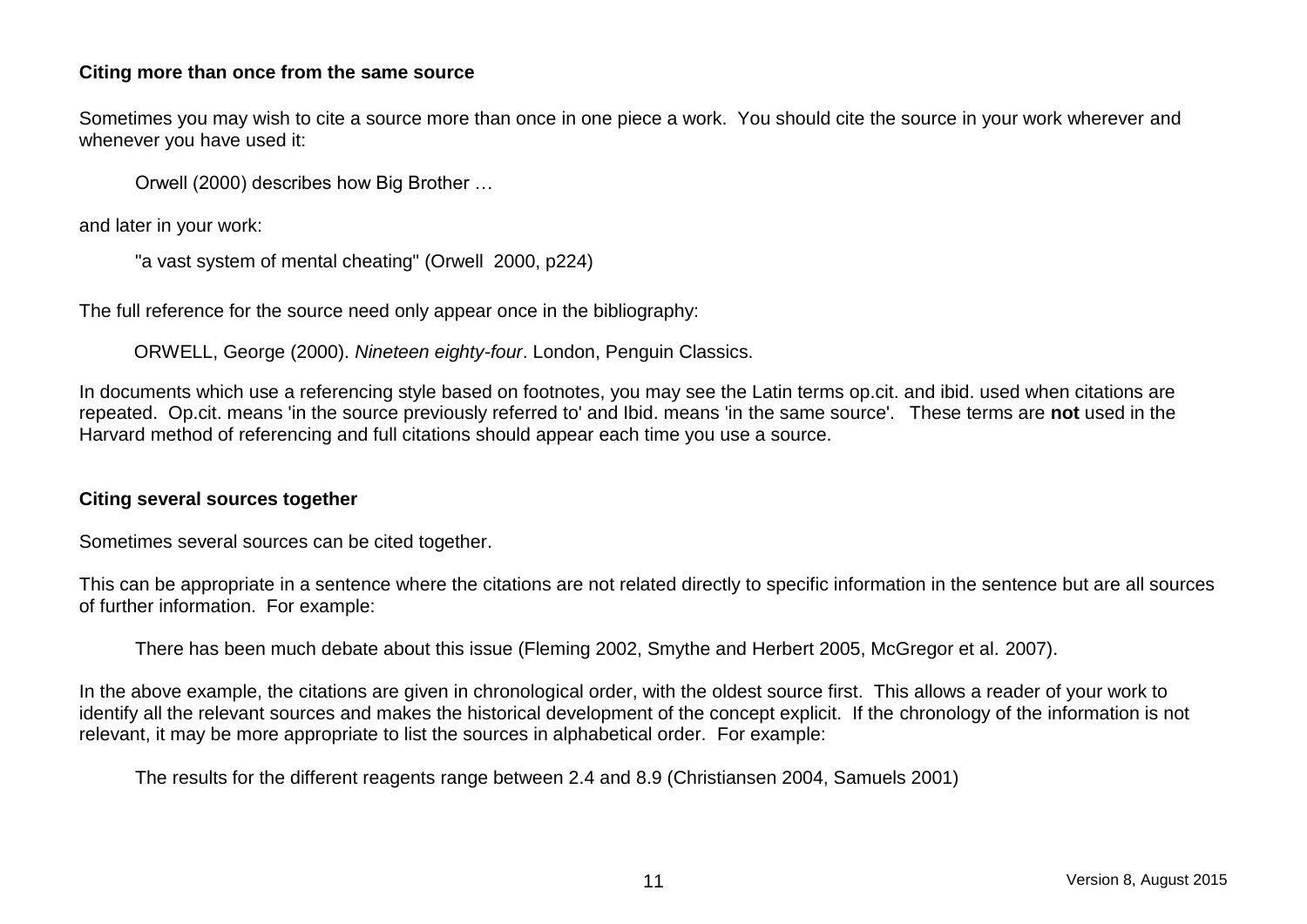Citing sources together is also appropriate if you have created a table or diagram using data or information from various sources. The sources should all be listed below the table or diagram. For example:

| 2004 | 275000 |
|------|--------|
| 2005 | 288000 |
| 2006 | 293601 |

Based on data from Cancer Research UK (2008); Cancer Research UK (2010)

It is not necessary to indicate which part of the table or diagram relates to which citation, unless this is critical to the information. If this would be useful to do, then it would probably be best to do it in your text.

The sources can be listed in chronological order with the oldest source first or in alphabetical order, depending on which is the most appropriate.

When you cite sources together, you should still list all the sources separately in your bibliography or reference list.

# <span id="page-21-0"></span>**Using sources in your work**

In your academic writing you will be expected to support your ideas and arguments with evidence from other sources. You can do this by quoting, paraphrasing or summarising the work of others as long as you also reference your sources. This section shows you how to do this.

#### <span id="page-21-2"></span><span id="page-21-1"></span>**Quoting**

Quoting is repeating exactly a sentence, passage, statement, etc. from a book or other source.

When quoting, it is necessary to indicate that you are using someone else's words by enclosing the quotation in quotation marks or by indenting the quotation. You also need to cite the source of the quotation, including the page number or paragraph/line number if available (see the section on [Citing quotations and specific pieces of information](#page-15-2) for help with this) and provide a full reference in your bibliography or reference list.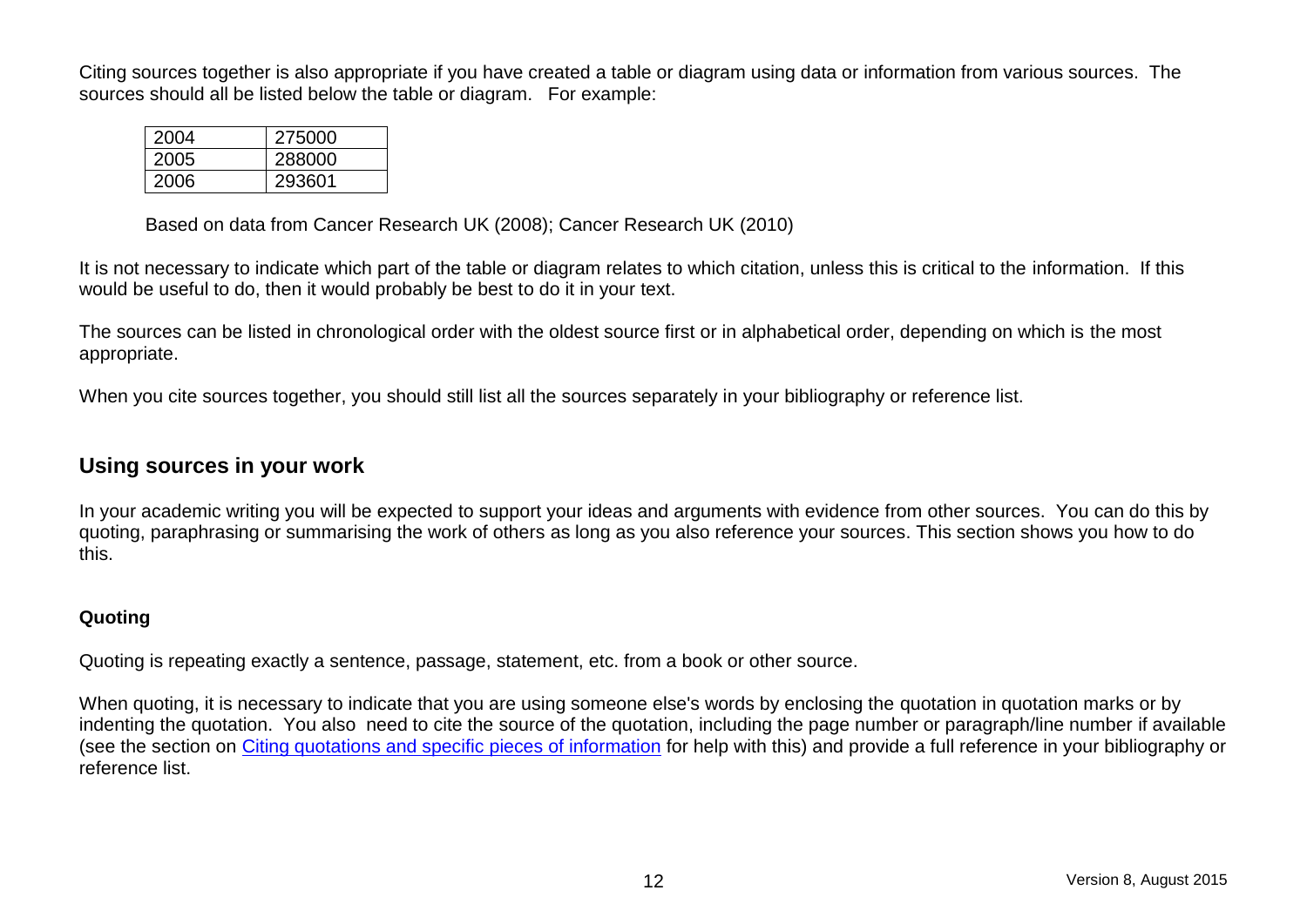#### <span id="page-22-0"></span>**Quotation marks and indenting quotations**

Short quotations should be enclosed in quotation marks and can be included in the body of your text. For example:

Pelletier (2006, p109) indicates that "the Greeks invented tragedy first and arrived at comedy later" ...

It is often considered good practice to indent substantial quotations as a separate paragraph. Substantial usually means a quotation which is more than one sentence or which is longer than 2 lines. However, please follow the advice from your tutors or in your course/module handbook on how to present your essay or report.

It is not necessary to include quotation marks if a quotation is indented. For example:

Harrigan and Park (1991, p54) describe pasteurisation as:

the name given to a moderate heating process that is intended to kill some types of microbe in a food but not endospores or some other particularly resistant type. Pasteurization may be applied to reduce the risk from pathogens in, for example, milk

This description can ...

#### <span id="page-22-1"></span>**Omitting part of a quotation**

If part of a quotation is omitted, this can be indicated by using three dots

"Pasteurization may ... reduce the risk from pathogens" (Harrigan and Park 1991, p54)

If you do this, be careful not to change the meaning of the quotation.

#### <span id="page-22-2"></span>**Quoting foreign language sources**

If you quote from the text of a source which is not in the English language, the quotation should be in the language which appears in the source. The original author and year should be cited and the quotation should be enclosed in quotation marks or indented.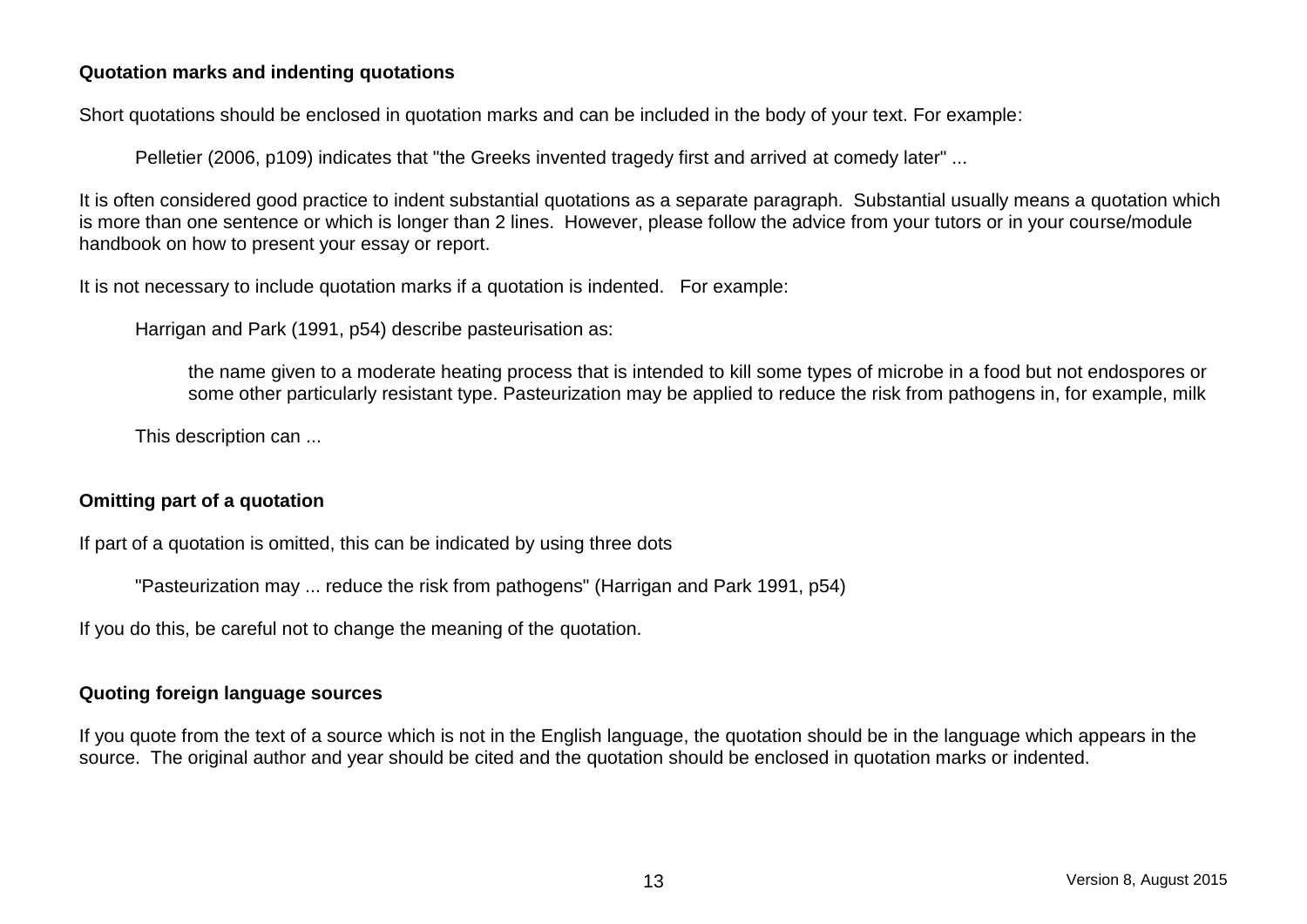#### <span id="page-23-0"></span>**Quoting translated sources**

If you are quoting from a translated work, you should cite the original author(s). Quote the text in the language in which it appears in the source you have used.

If you wish to translate some foreign language text yourself, you should not represent this as a quotation when you include it in your work. You should however acknowledge the original source.

#### <span id="page-23-3"></span><span id="page-23-1"></span>**Paraphrasing and summarising**

You can paraphrase or summarise someone else's work providing that you acknowledge the source in your text and reference it.

You are paraphrasing when you put another writer's ideas into your own words. It is an important skill as it can demonstrate that you have properly understood the original writer's meaning. It does NOT mean copying a piece of writing and just changing a few of the words. When you paraphrase correctly the writing will be in your own style but express the original author's ideas or information.

Paraphrased information must be referenced. Even if you have not directly quoted any of their words you must still give credit to the original author. If you do not acknowledge the source of the information which you have paraphrased then you will be guilty of plagiarism.

Summarising is expressing briefly or concisely the main points from a source in your own words. It is still important to reference your original source because you have used the ideas or information from that source.

#### <span id="page-23-2"></span>**Using data and numbers**

You can use data and numbers from a source in the same way as other information. For example:

Rojas and Storch (2010) report that 18% of children …

If you create a diagram, table or other figure based on data or information from a source, cite the source below the diagram or table. For example:

Based on data from Cunningham (2003)

You should also provide a full reference in your bibliography.

If you have created a table or figure using data from multiple sources, you can [cite several sources together](#page-20-1) below the figure.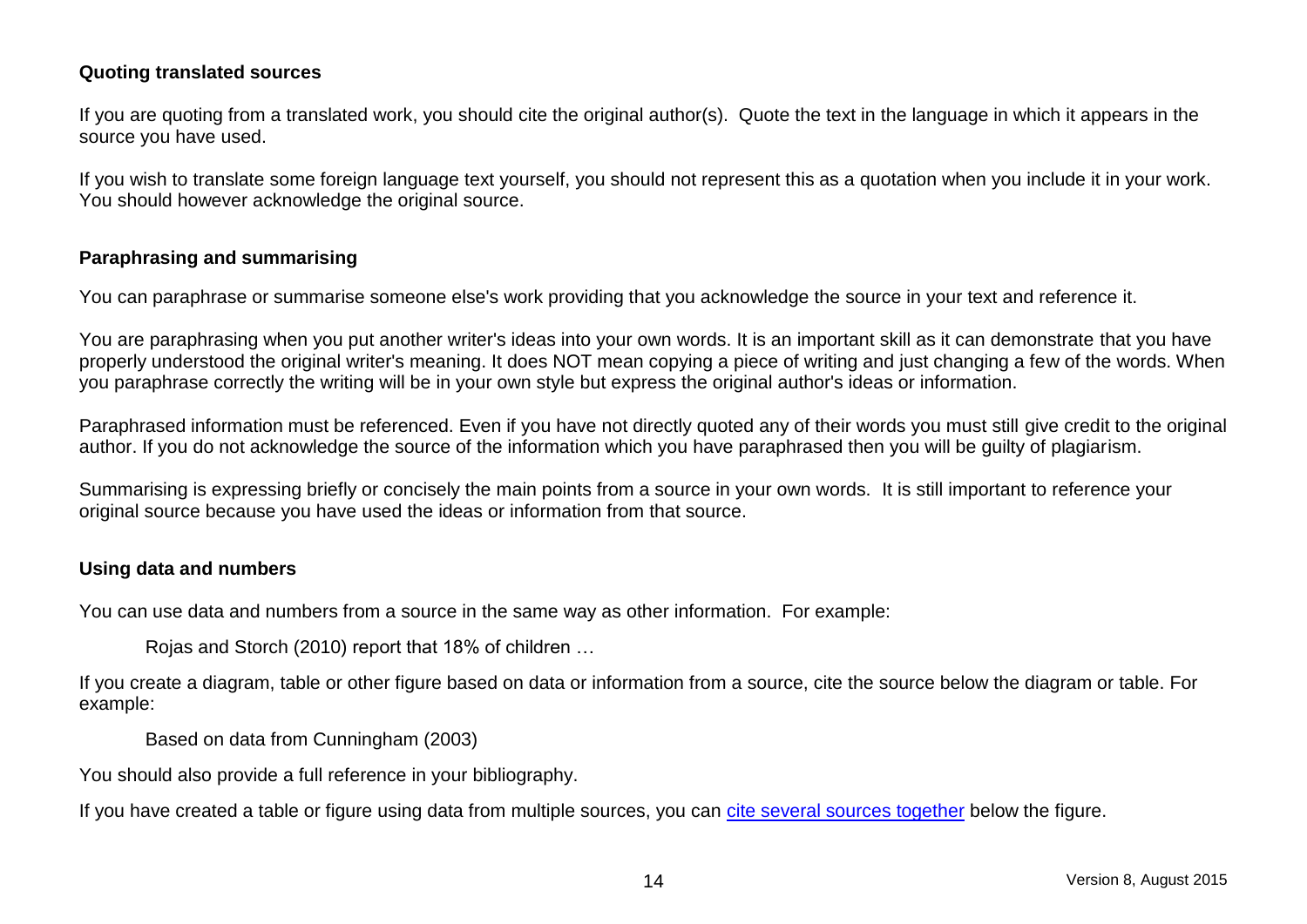#### <span id="page-24-0"></span>**Reproducing images, artwork, diagrams, tables and figures**

If you reproduce an image in your work, you should put a citation directly below the image. For example:

Osbourn and Greeno (2002, p206)

There should be a full reference to the source of the image in your bibliography or reference list. You may also need to include an **attribution** below the image (see the copyright considerations section below).

If you have reproduced an image, diagram, table or figure, purely to decorate your work, you may not need to cite it or include it in your bibliography. However, if it has been discussed in your work or it has contributed to the intellectual or artistic content then it should be cited and referenced. If you do not cite an image and include it in your bibliography or reference list, you should still acknowledge the source by putting an attribution beneath the image.

#### **Copyright considerations when reproducing images:**

If you want to reproduce an image, artwork, diagram, table or figure in your work, you need to make sure that you are not breaching copyright. Permission must be obtained before you use the image. If there is no information relating to copyright or permitted use then UK law under certain circumstances allows for limited copying under copyright exceptions subject to 'fair dealing' (see the [Copyright](http://libguides.shu.ac.uk/copyright) guidance for SHU staff and students). However you cannot reproduce images in any work that is to be made available more widely, for example on a webpage or for public display, unless the image is out of copyright or you have permission.

To comply with copyright and other intellectual property law, you may also need to include an attribution. An attribution should follow the format specified by the source and could be the original authors name or company name, a copyright statement or other statement as directed.

Registered designs and trademarks such as company logos cannot usually be reproduced without permission. Check the permissions information on the company or organisation's website or contact them to request permission. Permissions will usually include information about any attribution you may be required to include. If you need to use a trademark or logo in your work for a legitimate reason, for example, because you are discussing the design of a brand, it may again be covered by one of the copyright exceptions.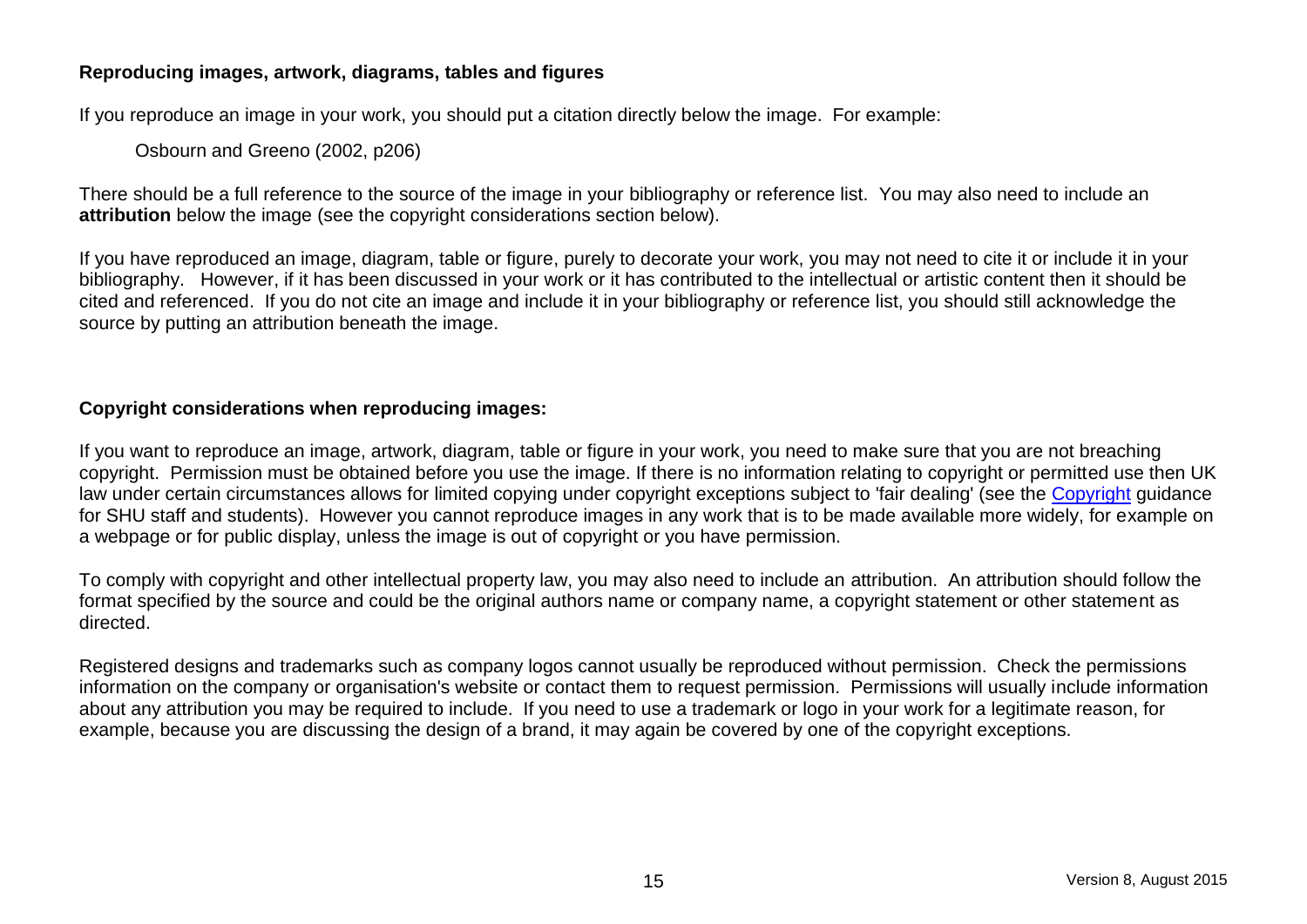#### <span id="page-25-0"></span>**Adapting images, diagrams, tables and figures**

You need permission from the copyright holder to adapt their image, unless the image is out of copyright or the copyright statement allows it. If you do adapt an image from another source, note this in your citation below your image and provide a full reference to the source in your bibliography or reference list. For example if you created an image which was based on a diagram in a book by George Williams your citation below it would be:

Adapted from a diagram by Williams (2008)

In your bibliography there should be a full reference to the book by Williams.

# <span id="page-25-2"></span><span id="page-25-1"></span>**Secondary referencing - for when you haven't read it, but you have read about it**

Sometimes you will find information, diagrams, concepts, quotations, etc. which were not originally written by the authors of the source you are reading.

If you want to refer to this information, it would be best to go to the original work and read it yourself. This enables you to check that the information is correct, represented accurately and that you have the full details.

If it is not possible to do this, you will need to use secondary referencing. This means that in your text, you must mention the authors of the original information and of the source you have read, but only put the source you have actually read in your bibliography or reference list.

Secondary referencing is illustrated in the following examples:

#### **Example 1.**

In the book "Housing policy: an introduction" written by Paul Balchin and Maureen Rhoden, a theory by Chris Hamnett is discussed and referred to.

If you want to discuss Hamnett's theory in your work, you must mention Hamnett in your text but reference the book by Balchin and Rhoden.

For example, in your text:

According to Balchin and Rhoden (2002) Hamnett has a theory that ...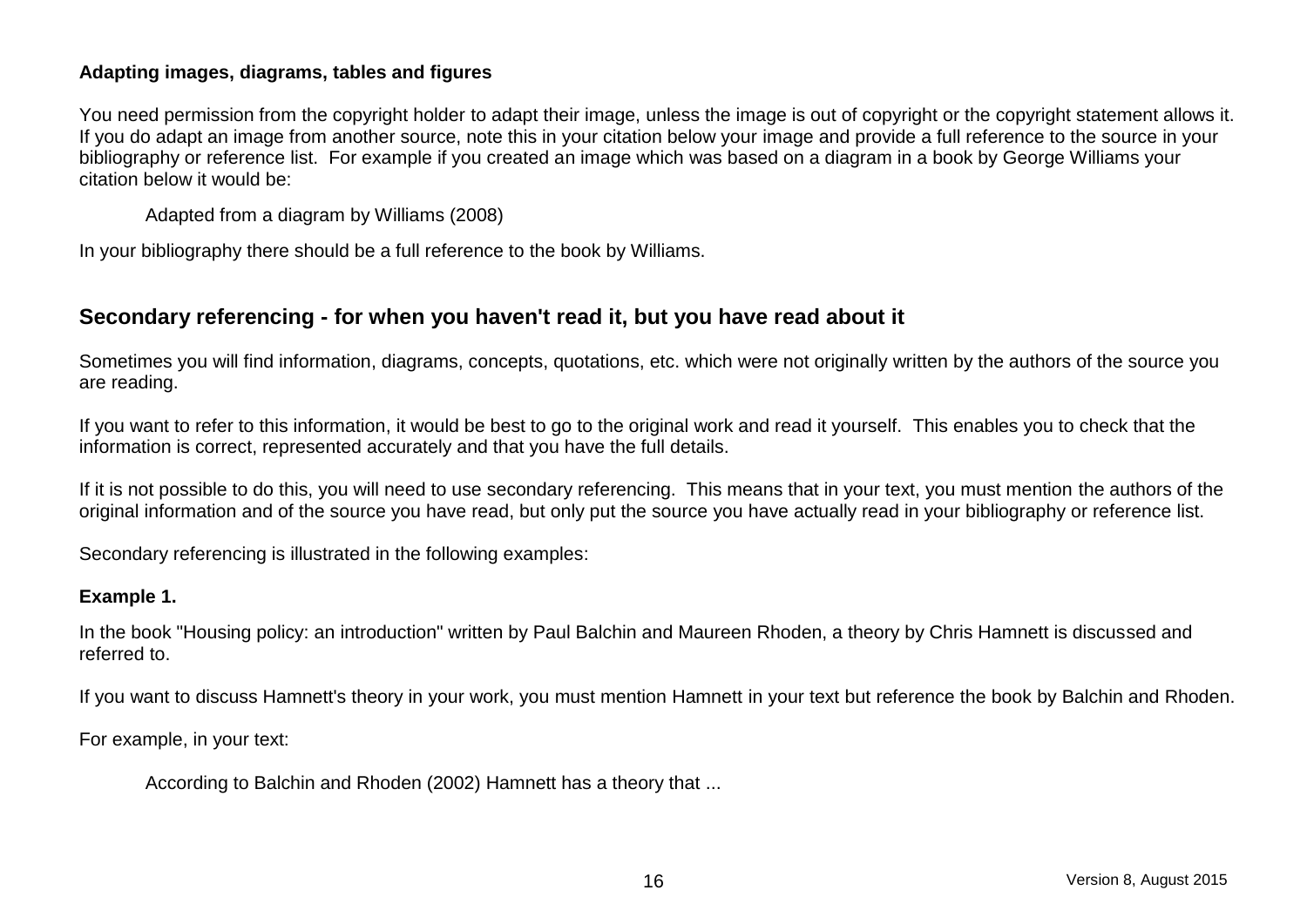And in your bibliography / reference list:

BALCHIN, Paul and RHODEN, Maureen (2002). *Housing policy: an introduction*. 4th ed., London, Routledge.

You must not include Hamnett in your bibliography / reference list.

#### **Example 2:**

In a book by Robson, there is a quotation which Robson cites as coming from Anastas and MacDonald (1994).

If you wished to use this quotation it would be best to find and use the original work by Anastas and MacDonald. If this was not possible, you would cite the quotation as follows:

Anastas and MacDonald as quoted in Robson (2002, p167) describe how "flexible or qualitative methods have traditionally …"

In your bibliography you would reference the work by Robson:

ROBSON, Colin (2002). *Real world research*. 2nd ed. Oxford, Blackwell.

#### **Example 3:**

In an article written by David Thorp which appears on the modernselling.com web site there is a quotation attributed to Philip Kotler.

If you wished to use this quotation it would be best to go to the original work by Kotler (there is a reference to the journal article from which the quotation was taken). This would help you to avoid the possibility of misquoting. However in some cases, there may not be a reference to where the quotation came from or it may be difficult to obtain.

In this case you would cite the quotation as follows:

According to Thorp (2007) Kotler says that this "helps to resolve conflicts, and shares with each group the tacit knowledge from the other group"

And include the source in your bibliography:

THORP, David (2007). *Dragon with two heads*. [online]. Posted 1 November. http://www.modernselling.com/news-andevents/sales-expert-comment/sales-versus-marketing-20091650.aspx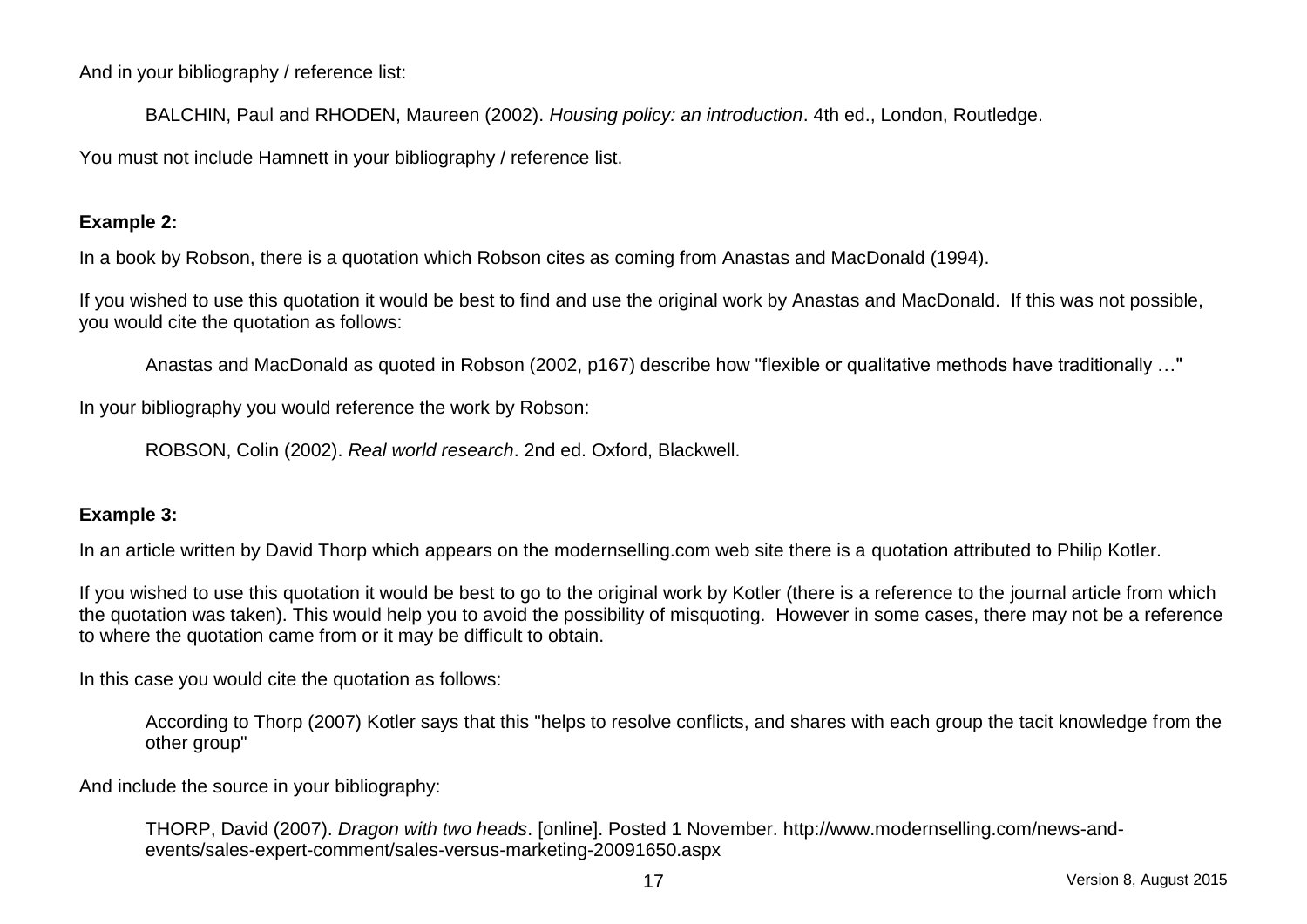# <span id="page-27-0"></span>**Bibliographies and reference lists**

At the end of your assignment you must give full details of the sources you have used in a reference list or bibliography.

#### <span id="page-27-1"></span>**What's the difference between a bibliography and a reference list?**

A **bibliography** lists all the works you have used in preparing your assignment. This will include all the sources you have cited and any background reading, even works not cited or directly referred to in your text.

A **reference list** should include only sources actually cited in your work.

Usually you will be asked to produce only one of these. If you are in any doubt about what is required, ask your tutor.

Sometimes, you may be asked to produce two lists, separating the sources you have cited from other sources you have used. In this case the cited sources should be in a Reference list and the other sources should be listed after these (possibly under the heading Bibliography). In this case, bibliography has an alternative meaning and should contain only the additional uncited sources.

#### <span id="page-27-2"></span>**The format of a bibliography or reference list**

Your bibliography or reference list needs to be precise, consistent and comprehensive. Each reference must give sufficient information for those reading your work to be able to find any sources of information mentioned.

Each source should appear in your bibliography once. You should however cite a source in your text every time you use information from it. For more information see Citing [more than once from the same source.](#page-19-1)

In the Harvard method, references should be arranged in one alphabetical sequence by name of author. You should not break down the list by types of source (books, internet sources, etc.) unless you are asked to do so.

If a number of references have the same first author, but the subsequent authors are different, the references should be listed under the first author and then in alphabetical order by the next author(s).

If a number of references have the same author(s) put the references in order by year, with the oldest first.

If a number of references have the same author(s) and were published in the same year, you should use letters (a, b, c, etc.) after the year in your citations and in your bibliography / reference list to distinguish the sources. See [Citing more than one source by the same author\(s\).](#page-14-0)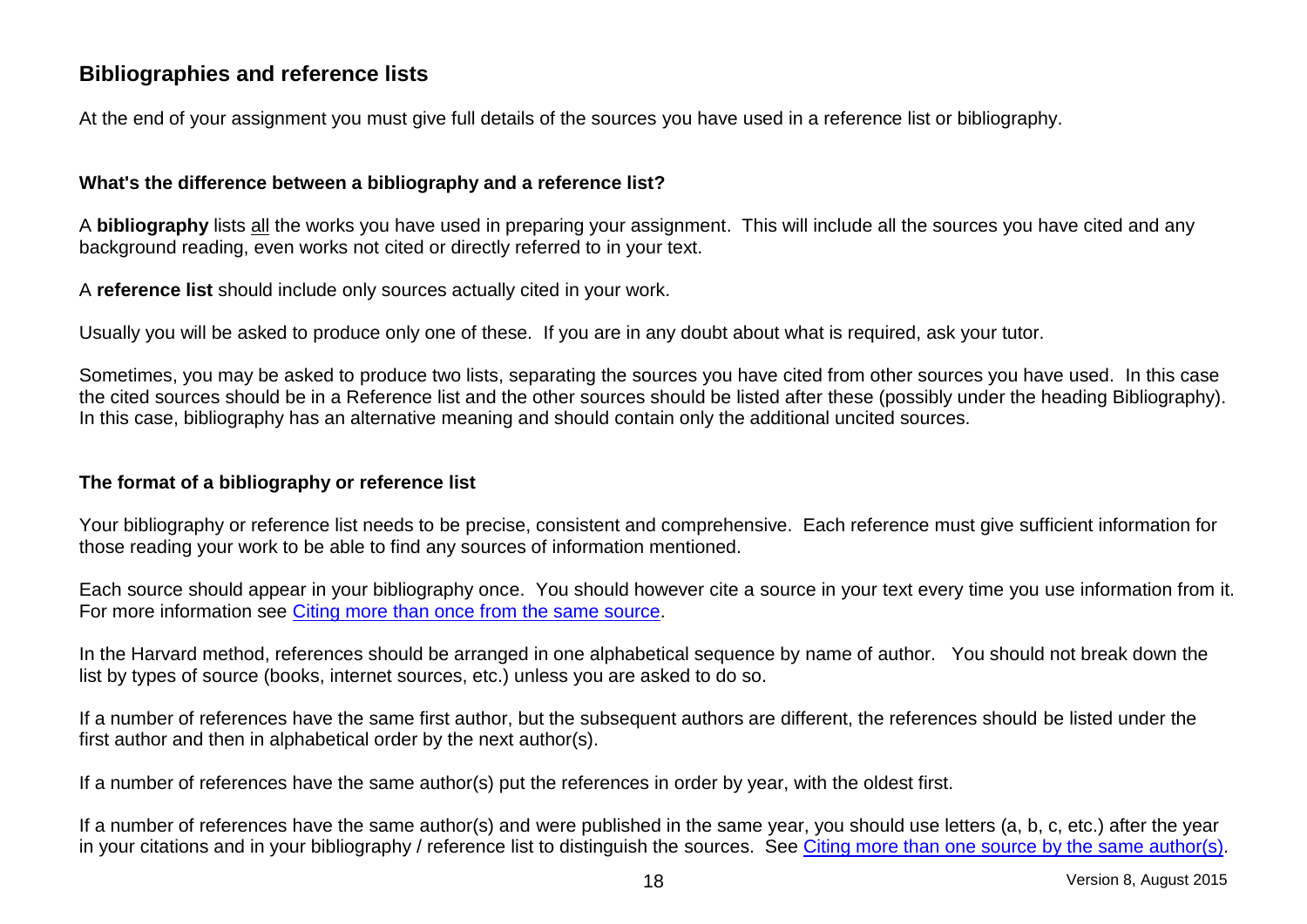If there is no author, the reference should be listed in the sequence under the first significant word of the title (not under "The" or "A").

If a reference begins with a number in numerals (not spelled out in letters), this should be listed at the beginning of the bibliography/reference list, before the alphabetical sequence.

#### <span id="page-28-0"></span>**Example bibliography**

*3:10 to Yuma*. (1994). [DVD off-air]. Directed by Delmer Daves. Channel 4. 29 January.

CHURCHILL, Gilbert A. (2000). *Basic marketing research*. 4th ed., London, Dryden Press.

CHURCHILL, Gilbert A. and BROWN, Tom J. (2004). *Basic marketing research*. 5th ed., Cincinnati, South Western.

CHURCHILL, Gilbert A. and PETER, J. Paul (1998). *Marketing: creating value for customers*. 2nd ed., Boston, Irwin/McGraw Hill.

CHURCHILL, Gilbert A. et al. (1999). *Sales force management*. 6th ed., Boston, Irwin/McGraw-Hill.

ELLIS, John (1992). *Visible fictions: cinema, television, video.* Rev. ed., London, Routledge.

ELLIS, John (2000). *Seeing things: television in the age of uncertainty.* London, Tauris.

JOHNSON, D. W. and JOHNSON, F. P. (1994). *Joining together: group theory and group skills.* Boston, Allyn and Bacon.

MALLIER, T. and BAILEY, M. (1997). How students search for vacation employment. *International journal of manpower,* **18** (8), 702-714.

NIELSEN, Jakob (1993a). *Hypertext and hypermedia.* London, Academic Press.

NIELSEN, Jakob (1993b). *Usability engineering*. London, Academic Press.

*The pedant's revolt*. (2004). [DVD off-air]. BBC4. 5 December.

REITZIG, Markus (2004). Strategic management of intellectual property. [online]. *MIT Sloan management review*, **45** (3), 35-40.

<span id="page-28-1"></span>*Ten days in Paris*. (1991). [video off-air]. Directed by Tim Whelan. 18 April.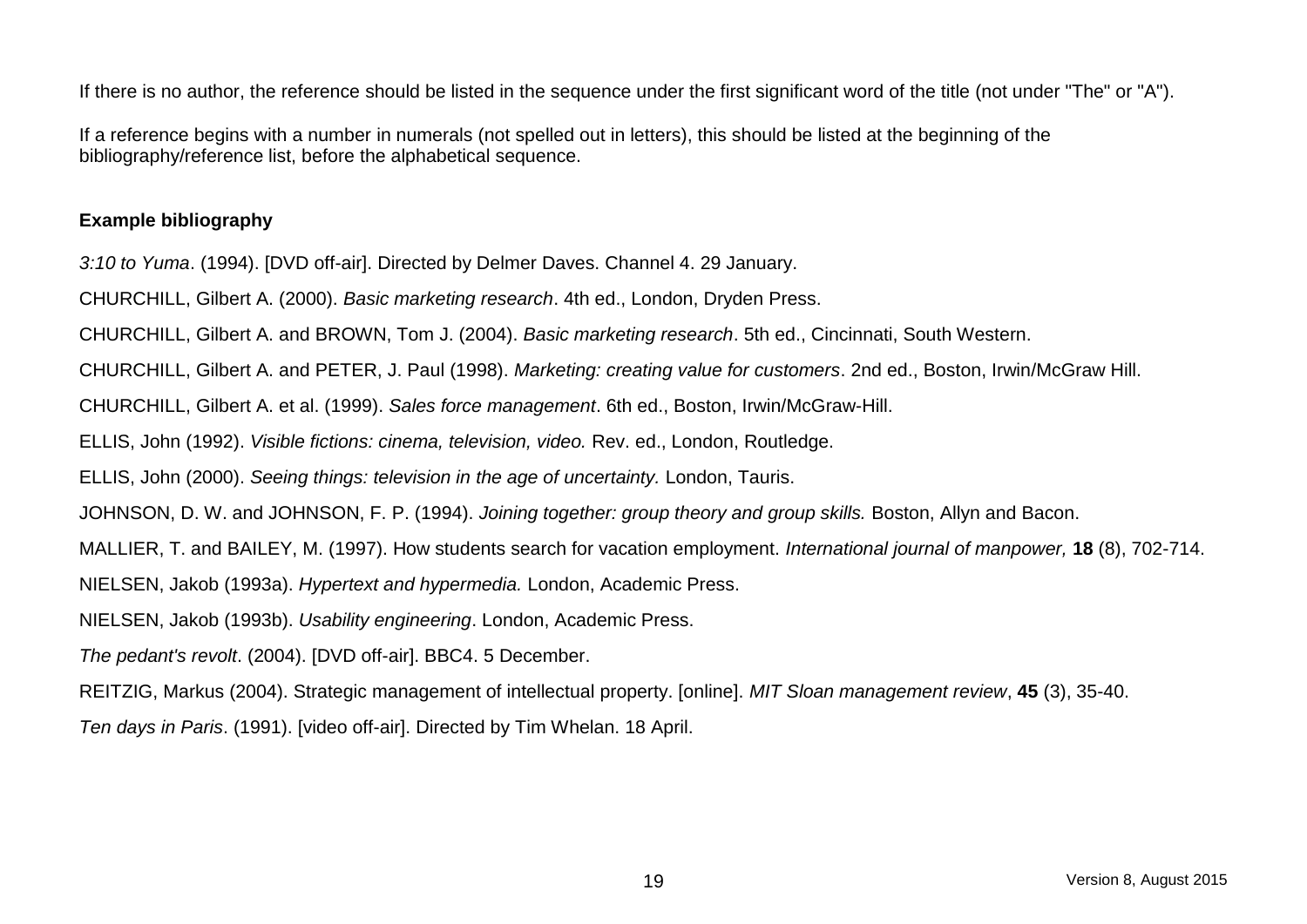# **Author(s) in references and citations**

In Harvard referencing, the details of the author(s) or editor(s) of your sources should be one of the main parts of your citations and references.

#### <span id="page-29-0"></span>**Authors' names and initials**

In citations, use only the family name of the authors. For example:

(Orwell 1972)

In references, use the family name and full given name(s) of the authors. When only initials are given in the source, use the family name and initial(s). Put the author's family name first, followed by their other names or initials. For example:

ORWELL, George or MARTIN, George R. R. or ROWLING, J. K.

In the Harvard-SHU style, it is recommended that the family names of authors be in upper case in references. A reader of your work may want to find out more about a source you have cited. They will see your citation containing the author's family name and will then look for that name in your reference list or bibliography. If the name is in upper case it makes it easier for them to find the reference they are interested in. It also makes it easier to identify which name is an author's family name and which are their given names.

#### <span id="page-29-1"></span>**Multiple authors**

If a source has multiple authors, include them all up to a maximum of three. If there are more than three, use the first author followed by "et al."

For more details of how to do this in your citations, see [Citing sources with four or more](#page-13-1) authors. To see how to do this in your references, there are [referencing and citing examples](#page-34-0) of how to reference a book with one, two, three and more than three authors. You can use the same method of referencing authors seen in these examples for referencing the authors of other types of source. In your references and citations the authors should be presented in the same order as they are in the published source.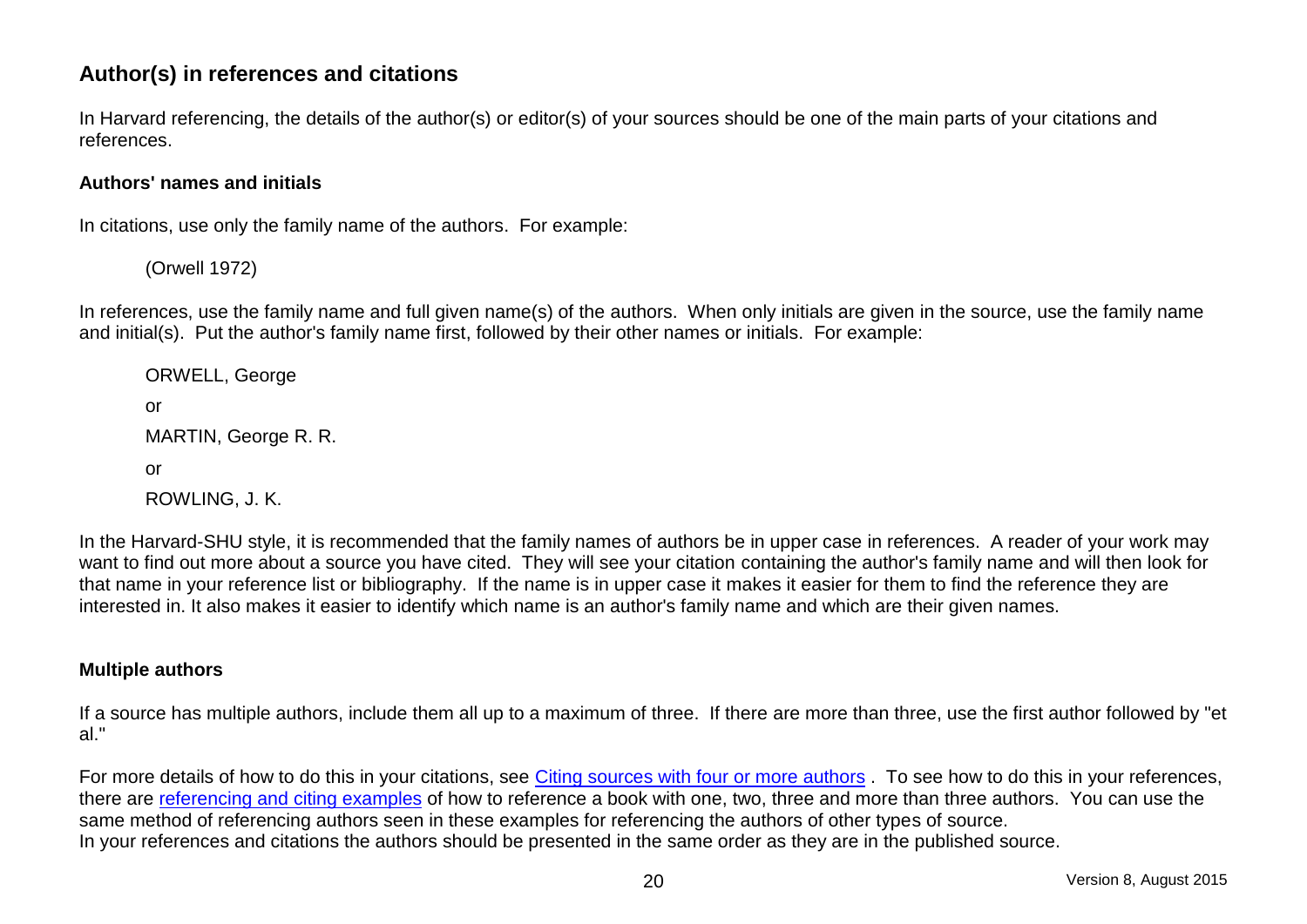Some research is attributed to a large number (sometimes hundreds or even thousands) of alphabetically-listed authors under a collective project name. If this is the case, cite under the collective name. For example:

BICEP2 COLLABORATION (2014). *Bicep2 II: experiment and three-year data set*. [online]. Draft version, 7 April 2014. http://arxiv.org/pdf/1403.4302v2.pdf

#### <span id="page-30-0"></span>**Corporate authors: organisations, companies and institutions**

Not all sources have individuals as authors; an organisation, company or institution can be the author and is known as a corporate author.

For more details of how to include an organisation in your citations, see [Citing corporate authors: organisations, companies and institutions.](#page-13-4) To see how to do this in your references, there is an example in the following pages of a [book with a corporate author.](#page-35-2) You will also find examples of how to reference sources which commonly have this type of author, for example, parliamentary and government publications, company annual reports, etc.

If an organisation's name is in a number of parts which reflect the structure of the organisation, for example: Sheffield Hallam University, Facilities Directorate, Catering Services, it is not necessary to use all the parts of the name. Use the name of the organisation and the section responsible for the sources, for example Sheffield Hallam University, Catering Services. Please note that all levels of the name should be included for Parliamentary bodies. For example: Great Britain, Parliament, House of Commons.

In Harvard-SHU style references it is recommended that the full corporate name be in upper case if the name is in one part. For example:

#### EASYJET

or

#### WORLD HEALTH ORGANIZATION

If a corporate name is in more than one part, only the first part should be in upper case. For example:

SHEFFIELD HALLAM UNIVERSITY, Catering Services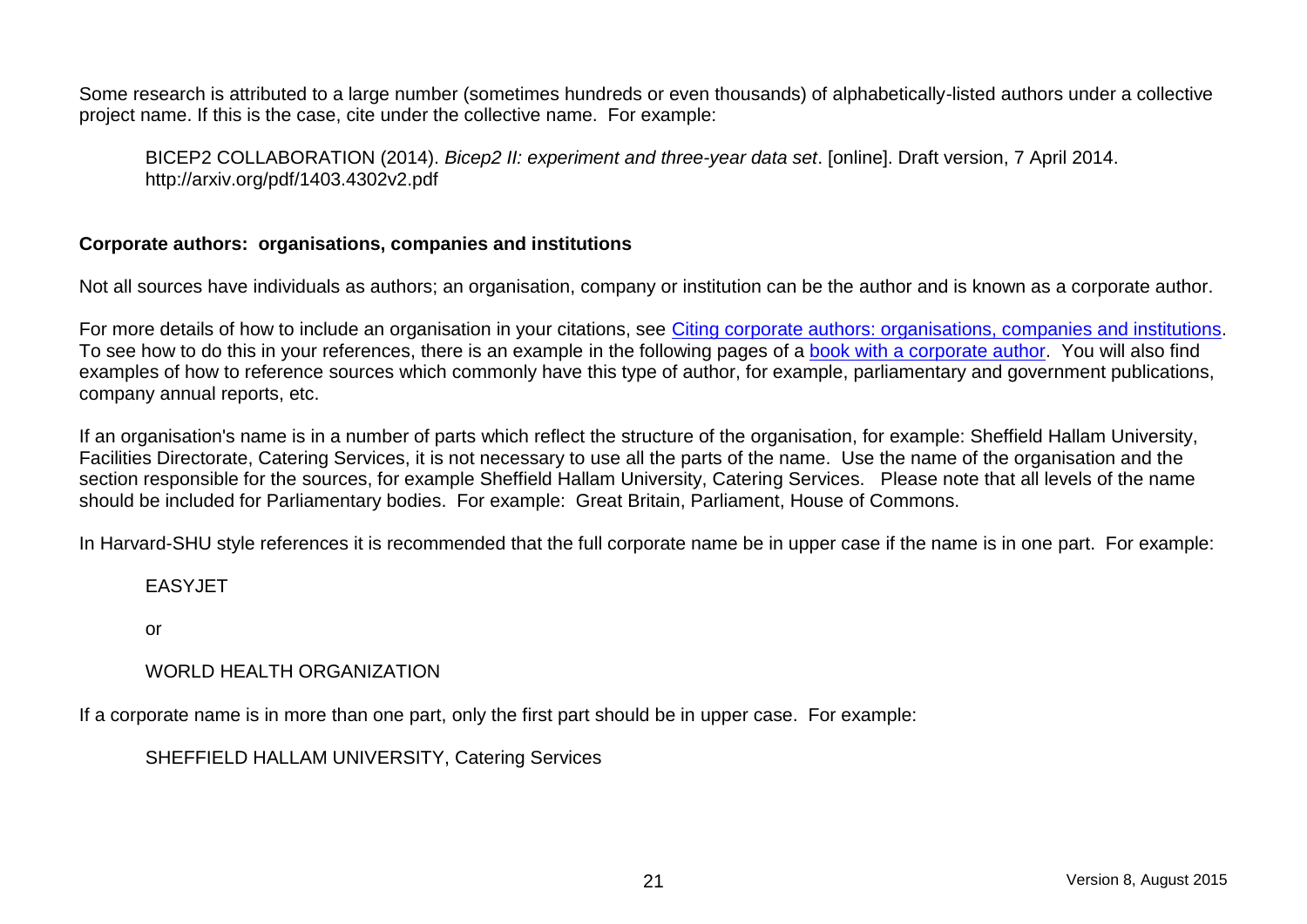In citations you should respect the capitalisation given in the source. For example:

easyJet's mission is to ... (easyJet 2006) or Statistics from the World Health Organization (1998) show that there are …

# <span id="page-31-0"></span>**The year in references and citations**

#### <span id="page-31-1"></span>**The publication year**

In the Harvard method, citations and references should include the year of publication of the source. This is an important part of the citation and reference and also helps to distinguish sources by the same author(s) but published in different years.

For print sources, the year to use is usually the year of publication. If you cannot find a year of publication, you can use the Copyright year which is often denoted by the symbol ©.

#### <span id="page-31-2"></span>**Years and online sources**

For online sources, the year which you should use depends on the source:

- If the source is the online version of a print source, then you should use the year of publication of the print source. For example, the online version of a magazine article will usually tell you the original print publication date.
- If the source is an online only source, there may be a date on which it was written or published online. For example, a blog post will tell you when it was written.
- <span id="page-31-3"></span> Web pages and other online sources often do not have a specific date on which they were written or published because they have evolved over time. In this case, you should use the date that the page or site was last updated. This can often be found at the bottom of the page or on the homepage of the site.

#### **What if there is no year?**

If you cannot find a year of publication on a printed or online source, you should put "no date" where the year would usually appear. For more details, see the section on [Citing when you cannot identify the year.](#page-15-1)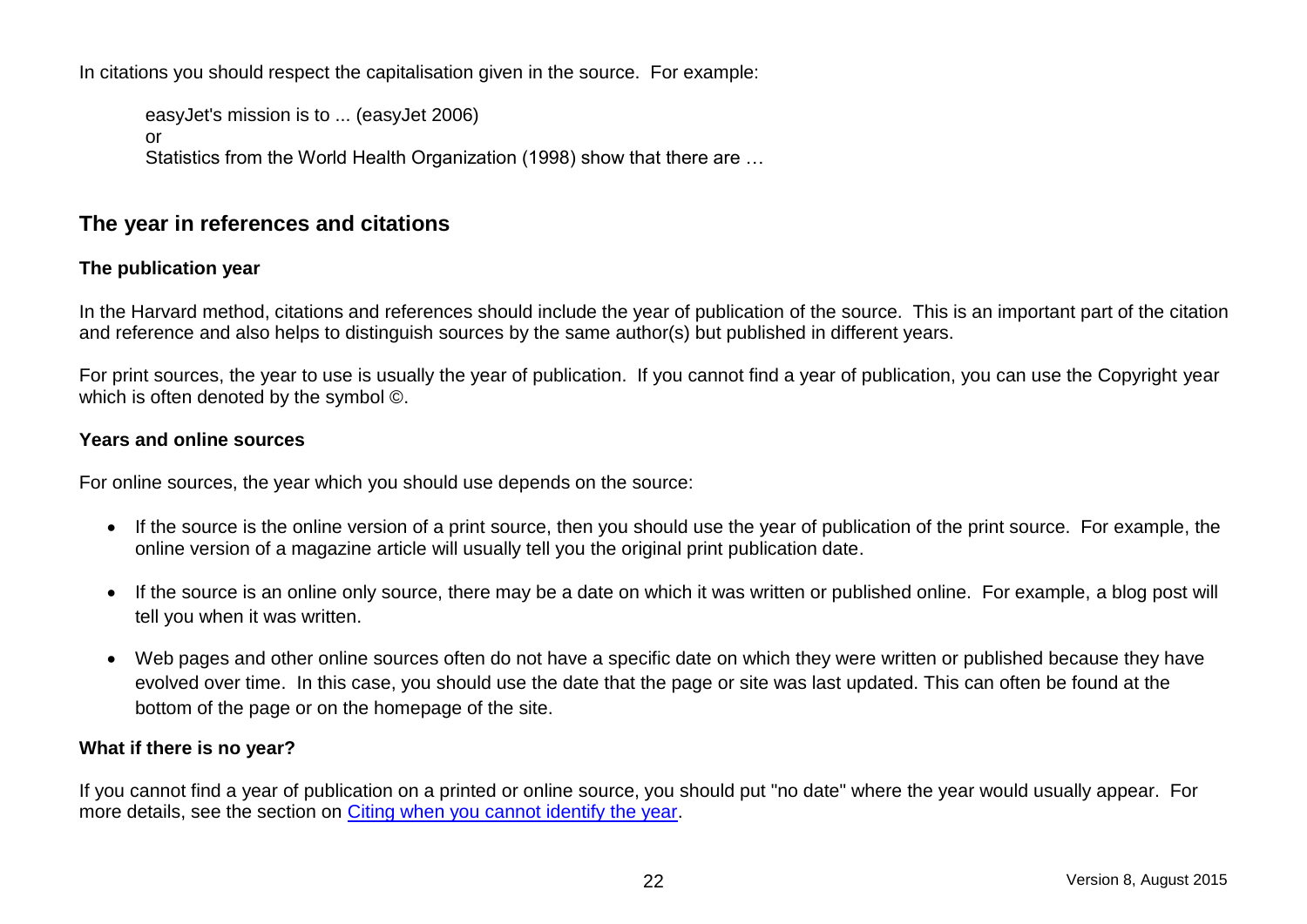# <span id="page-32-0"></span>**Principles of referencing online sources**

These recommendations have been simplified in this version of the guide. The changes are to reflect the prevalence of online information and to make referencing online sources easier. The details which you need to include in a reference will be different depending on what type of source you have used. For example, an electronic journal article would be referenced in a different way to an electronic book or a web page.

- You should include details about the source such as the author, year and title wherever possible. This enables someone reading your work to find it by searching for it using a web search engine or library database.
- You should include [online] in the reference so that it is clear to someone reading your work that you have used an online source.
- References to electronic books and electronic journal articles which can be found using Library Search, library databases and search engines will not need a URL (web address).
- References to web pages should include the URL and the last updated date or posted date, where available.
- For other sources, provide the URL if it will help a reader of your work to find your source. This is helpful if the source is difficult to find or if you wish to direct a reader to the specific version of a source that you have used (where versions differ).
- It is not helpful to provide URLs if they only work in your current browser session and/or take a reader of your work to a subscription service to which they may not have access. This is often the case for sources found in library databases.
- $\bullet$  If in doubt, include a URL.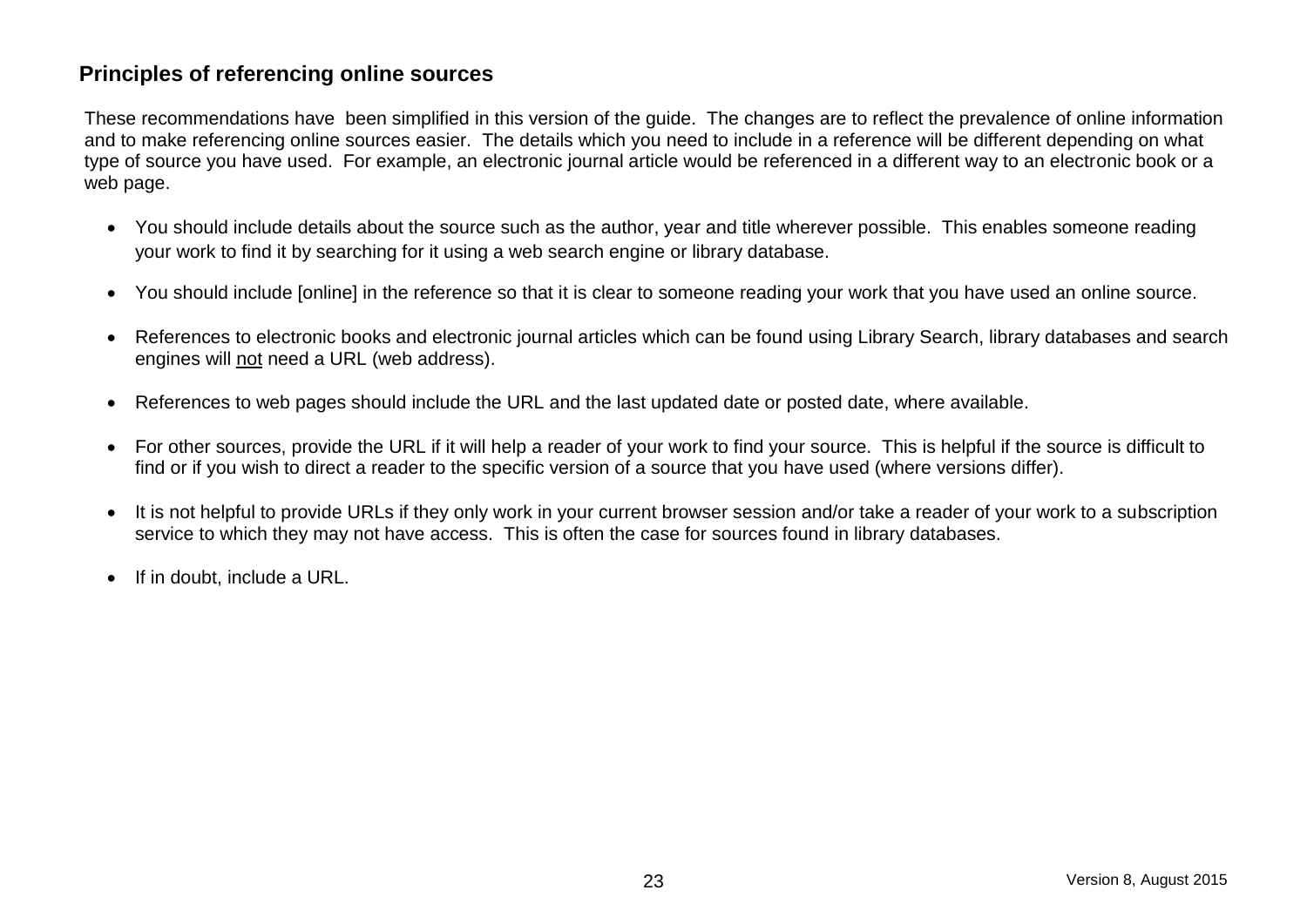# <span id="page-33-0"></span>**Referencing and citing examples**

#### <span id="page-33-1"></span>**How to use the referencing and citing examples in this guide**

The information required in a reference is different depending on the type of source and on whether it is printed or online, etc. The referencing and citing examples provide examples for many different types of source.

#### **What information is required in a reference?**

To find out what information to include in your references, look at the information required column and the example references. You may not be able to find all the information for the source you have used (for example, not all books have an edition), but try to include as much of the information as you can.

#### **What order should the information be in?**

To find out the order in which the information should appear in your references, look at the information required column where the information is listed in the required order. The information also appears in the correct order in the example references. Try to follow the order and format given and be consistent.

#### **What should the citation look like?**

An example of how to cite the reference in your text is shown. However there is more than one way of citing a source depending on how it fits into the text of your work and whether you have quoted from it, etc. There is more detail about this in the [Principles of citing](#page-12-1) section.

#### **Punctuation, capitalisation and italics**

The punctuation you should include in your references is shown in the example references. Try also to follow the capitalisation and italics given in the examples. References should have a full stop at the end. However, if the last part of the reference is a URL, the full stop is not needed.

#### **Finding the example you need**

Use the table of contents at the beginning of the guide or if you are using one of the electronic versions of this guide, search for what you are looking for. The examples of how to cite and reference electronic and online sources are listed in this guide by source type. For example, to find out how to create a reference to an electronic book, look under "books".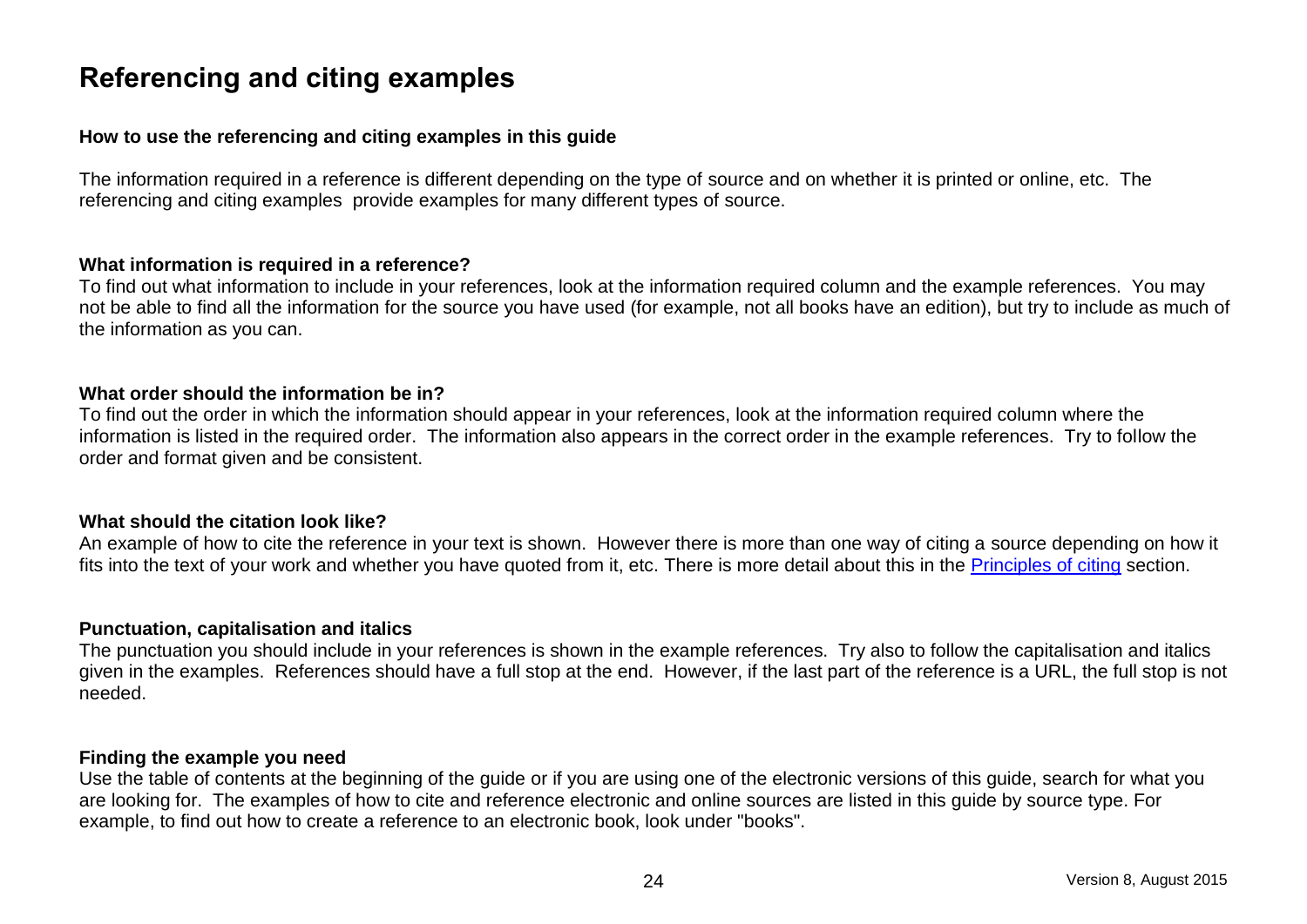<span id="page-34-6"></span><span id="page-34-5"></span><span id="page-34-4"></span><span id="page-34-3"></span><span id="page-34-2"></span><span id="page-34-1"></span><span id="page-34-0"></span>

| Type of source                           | The information required                                                                                                                                                                                                                                                                                                                                                                                                                                                                                                                                                                                                                                                               | <b>Example of reference</b>                                                                                                                                          | <b>Example of how to cite</b><br>the reference in text                |
|------------------------------------------|----------------------------------------------------------------------------------------------------------------------------------------------------------------------------------------------------------------------------------------------------------------------------------------------------------------------------------------------------------------------------------------------------------------------------------------------------------------------------------------------------------------------------------------------------------------------------------------------------------------------------------------------------------------------------------------|----------------------------------------------------------------------------------------------------------------------------------------------------------------------|-----------------------------------------------------------------------|
| <b>Books</b>                             | You will usually find the information you need on the book's title page (usually the first page) and the back of the title<br>page. Note that this may differ from what is on the cover and should be used in preference to the information on the<br>cover. In a book reference, you need to include the edition for anything other than the first edition. Use the abbreviation<br>for the edition (2nd ed., 3rd ed., 4th ed., New ed., Revised ed., etc.). You should include the place of publication if<br>available, but there may not be a place of publication for electronic books. If there is more than one place of publication<br>given, include only the most local one. |                                                                                                                                                                      |                                                                       |
| <b>Book with one</b><br>author           | Author, year, title, edition (if not<br>the first), place of publication,<br>publisher                                                                                                                                                                                                                                                                                                                                                                                                                                                                                                                                                                                                 | PHILLIPS, David (2006). Quality of life: concept, policy<br>and practice. London, Routledge.                                                                         | is relevant to social<br>policy (Phillips 2006)<br>and $\dots$        |
| <b>Book with two</b><br>authors          | Both authors, year, title, edition<br>(if not the first), place of<br>publication, publisher                                                                                                                                                                                                                                                                                                                                                                                                                                                                                                                                                                                           | KIMBALL, Ralph and ROSS, Margy (2002). The data<br>warehouse toolkit: the complete guide to dimensional<br>modeling. 2nd ed., New York, Wiley.                       | Kimball and Ross (2002)<br>indicate that                              |
| <b>Book with three</b><br>authors        | All authors, year, title, edition (if<br>not the first), place of<br>publication, publisher                                                                                                                                                                                                                                                                                                                                                                                                                                                                                                                                                                                            | GREENSTREET, Bob, GREENSTREET, Karen and<br>SCHERMER, Brian (2005). Law and practice for<br>architects. Oxford, Architectural.                                       | is common practice<br>(Greenstreet, Greenstreet<br>and Schermer 2005) |
| <b>Book with four</b><br>or more authors | First author, et al. year, title,<br>edition (if not the first), place of<br>publication, publisher                                                                                                                                                                                                                                                                                                                                                                                                                                                                                                                                                                                    | BOTT, Frank, et al. (2001). Professional issues in<br>software engineering. 3rd ed., London, Taylor and<br>Francis.                                                  | Bott et al. (2001) describe<br>how                                    |
| Book with a<br>single editor             | Editor (ed.), year, title, edition<br>(if not the first), place of<br>publication, publisher                                                                                                                                                                                                                                                                                                                                                                                                                                                                                                                                                                                           | ACKERLEY, Roger (ed.) (2003). Telecommunications<br>performance engineering. London, Institute of Electrical<br>Engineers.                                           | (Ackerley 2003)                                                       |
| <b>Book with two</b><br>editors          | Both editors, (eds.), year, title,<br>edition (if not the first), place of<br>publication, publisher                                                                                                                                                                                                                                                                                                                                                                                                                                                                                                                                                                                   | STAHL, Gunter K. and MENDENHALL, Mark E. (eds.)<br>(2005). Mergers and acquisitions: managing culture and<br>human resources. California, Stanford University Press. | "mergers are " (Stahl and<br>Mendenhall 2005, p267)                   |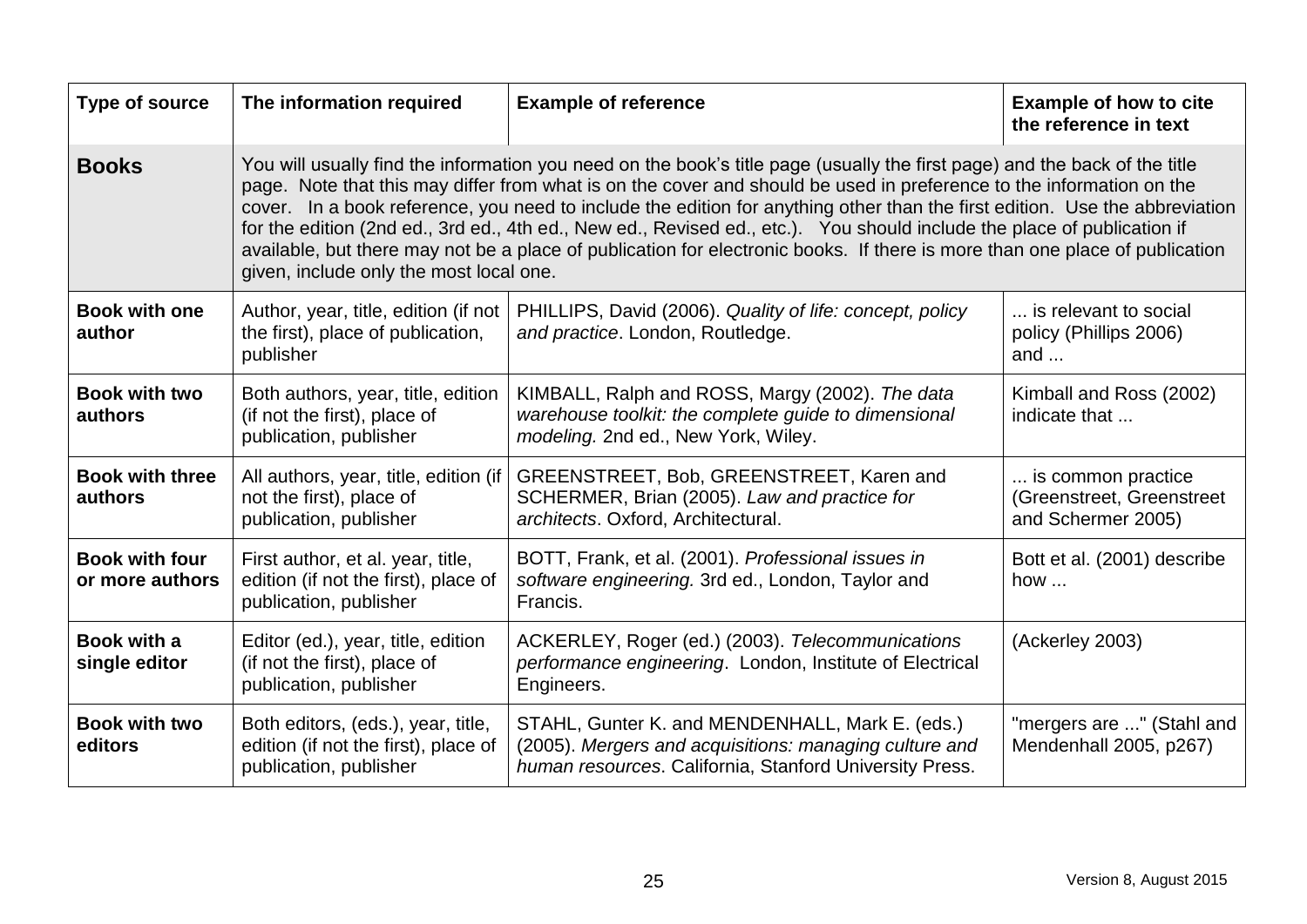<span id="page-35-4"></span><span id="page-35-3"></span><span id="page-35-2"></span><span id="page-35-1"></span><span id="page-35-0"></span>

| Type of source                                                                        | The information required                                                                                                                                                       | <b>Example of reference</b>                                                                                                                                                  | <b>Example of how to cite</b><br>the reference in text                |
|---------------------------------------------------------------------------------------|--------------------------------------------------------------------------------------------------------------------------------------------------------------------------------|------------------------------------------------------------------------------------------------------------------------------------------------------------------------------|-----------------------------------------------------------------------|
| <b>Book with three</b><br>editors                                                     | All editors, (eds.), year, title,<br>edition (if not the first), place of<br>publication, publisher                                                                            | DUDINK, Stefan, HAGEMANN, Karen and TOSH, John<br>(eds.) (2004). Masculinities in politics and war: gendering<br>modern history. Manchester, Manchester University<br>Press. | (Dudink, Hagemann and<br>Tosh 2004)                                   |
| <b>Book with more</b><br>than three<br>editors                                        | First editor, et al., (eds.), year,<br>title, edition (if not the first),<br>place of publication, publisher                                                                   | HITT, Michael A., et al. (eds.) (2002). Strategic<br>entrepreneurship: creating a new mindset. Oxford,<br>Blackwell.                                                         | Hitt et al. (2002) discuss<br>the $\dots$                             |
| <b>Book with a</b><br>corporate author<br>(organisation,<br>company or<br>government) | Author, year, title, edition (if not<br>the first), place of publication,<br>publisher                                                                                         | <b>INTERNATIONAL VALUATION STANDARDS</b><br>COMMITTEE (2005). International valuation standards.<br>7th ed., London, International Valuation Standards<br>Committee.         | (International Valuation<br><b>Standards Committee</b><br>2005        |
| <b>Book with no</b><br>identifiable                                                   | If you cannot identify the author(s) of the work (individual or corporate), use the title to cite the work and as the main<br>entry in your bibliography / list of references. |                                                                                                                                                                              |                                                                       |
| authors or<br>editors                                                                 | Title, year, edition (if not the<br>first), place of publication,<br>publisher                                                                                                 | Building maintenance: strategy, planning and<br>procurement. (2000). Coventry, Royal Institution of<br><b>Chartered Surveyors.</b>                                           | (Building maintenance:<br>strategy, planning and<br>procurement 2000) |
| <b>Anonymous</b>                                                                      | For a book which is identified as anonymous, use Anon. in place of the author(s)                                                                                               |                                                                                                                                                                              |                                                                       |
| book                                                                                  | Anon., year, title, edition (if not<br>the first), place of publication,<br>publisher                                                                                          | ANON. (2005). A woman in Berlin: diary 20 April 1945 to<br>22 June 1945. London, Virago.                                                                                     | (Anon. 2005)                                                          |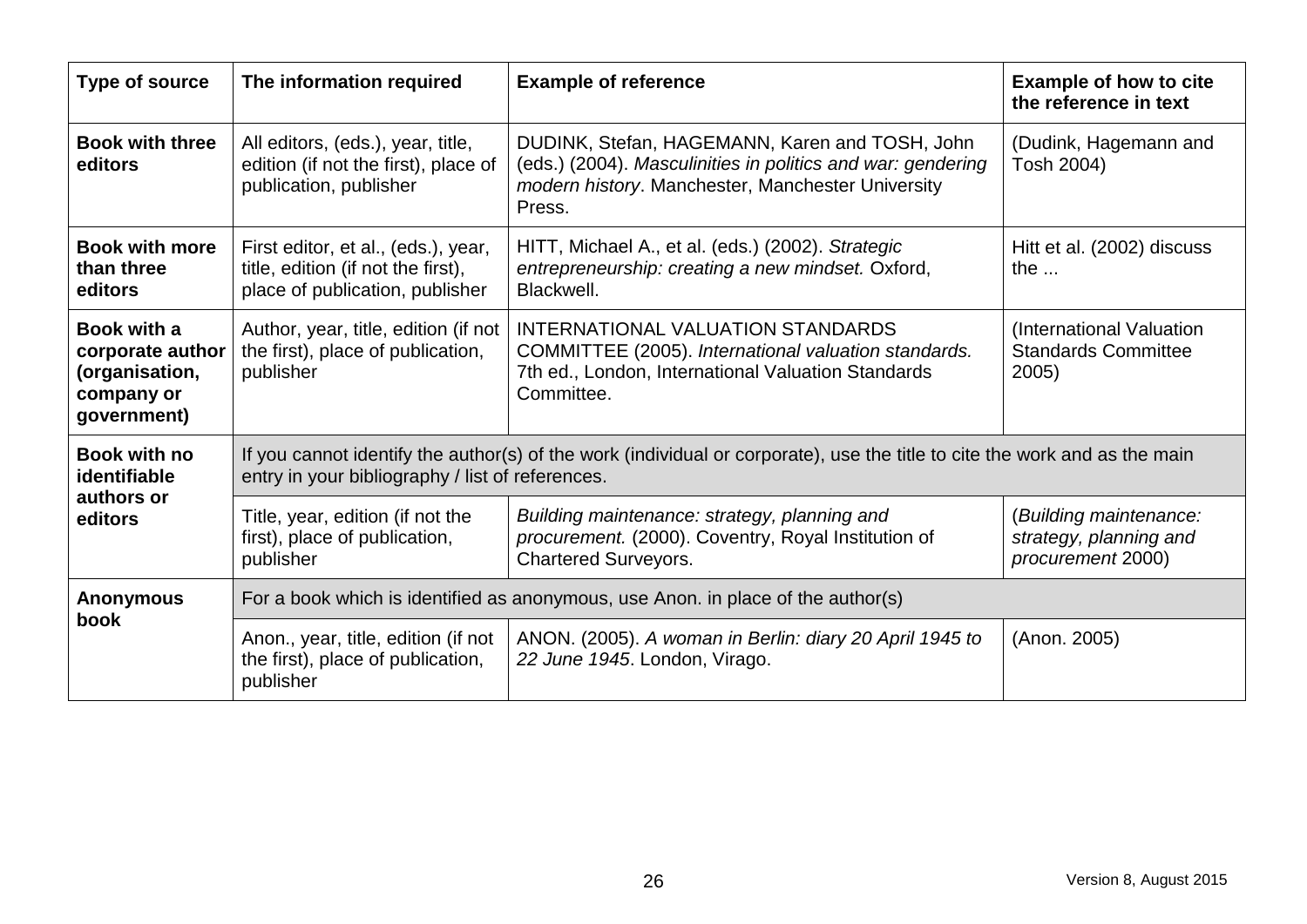| Type of source                                     | The information required                                                                                                                            | <b>Example of reference</b>                                                                                                                | <b>Example of how to cite</b><br>the reference in text                                                   |
|----------------------------------------------------|-----------------------------------------------------------------------------------------------------------------------------------------------------|--------------------------------------------------------------------------------------------------------------------------------------------|----------------------------------------------------------------------------------------------------------|
| <b>Book with a</b><br>subtitle                     | Author(s), year, title and<br>subtitle, edition (if not the first),<br>place of publication, publisher                                              | HARRIGAN, W. F. and PARK, R. W. A. (1991). Making<br>safe food: a management guide for microbiological<br>quality. London, Academic Press. | Harrigan and Park (1991)                                                                                 |
|                                                    |                                                                                                                                                     | PELLETIER, Louise (2006). Architecture in words:<br>theatre, language and the sensuous space of architecture.<br>Abingdon, Routledge.      | (Pelletier 2006)                                                                                         |
| A volume of a<br>multivolume<br>book               | Author(s), year, title, volume,<br>edition (if applicable), place of<br>publication, publisher                                                      | BUCHANAN, W. J. (2004). The handbook of data<br>communications and networks, vol.2. 2nd ed., Boston,<br>Kluwer.                            | (Buchanan 2004)                                                                                          |
| Book with an<br>introduction /<br>foreword         | Author of book, year of<br>publication, title of book,<br>additional details of the edition,<br>place of publication, publisher                     | TWAIN, Mark (1966). The adventures of Huckleberry<br>Finn. Edited with an introduction by Peter Coveney.<br>London, Penguin.               | (Twain 1966) recounts the<br>exploits of                                                                 |
| <b>Edited play or</b><br>other literary<br>work    | Author of play, year of<br>publication (of edited text), title<br>of play, additional details of the<br>edition, place of publication,<br>publisher | KYD, Thomas (1977). The Spanish tragedy. Edited by<br>Philip Edwards. Manchester, Manchester University<br>Press.                          | In the play (Kyd 1977) $\dots$<br>"Where words prevail not,<br>violence prevails" (Kyd<br>1977, 2.3.108) |
| <b>Dictionary</b>                                  | Author(s) or editor(s) and (ed.),<br>year, title, edition (if not the<br>first), place of publication,<br>publisher                                 | FRESHWATER, Dawn and MASLIN-PROTHERO, Sian<br>(eds.) (2004). Blackwell's nursing dictionary. 2nd ed.,<br>Oxford, Blackwell.                | (Freshwater and Maslin-<br>Prothero 2004)                                                                |
| <b>Dictionary with</b><br>no authors or<br>editors | Title, year, edition (if not the<br>first), place of publication,<br>publisher                                                                      | Dictionary of finance and banking. (2005). 3rd ed., Oxford,<br><b>Oxford University Press.</b>                                             | (Dictionary of finance and<br>banking 2005)                                                              |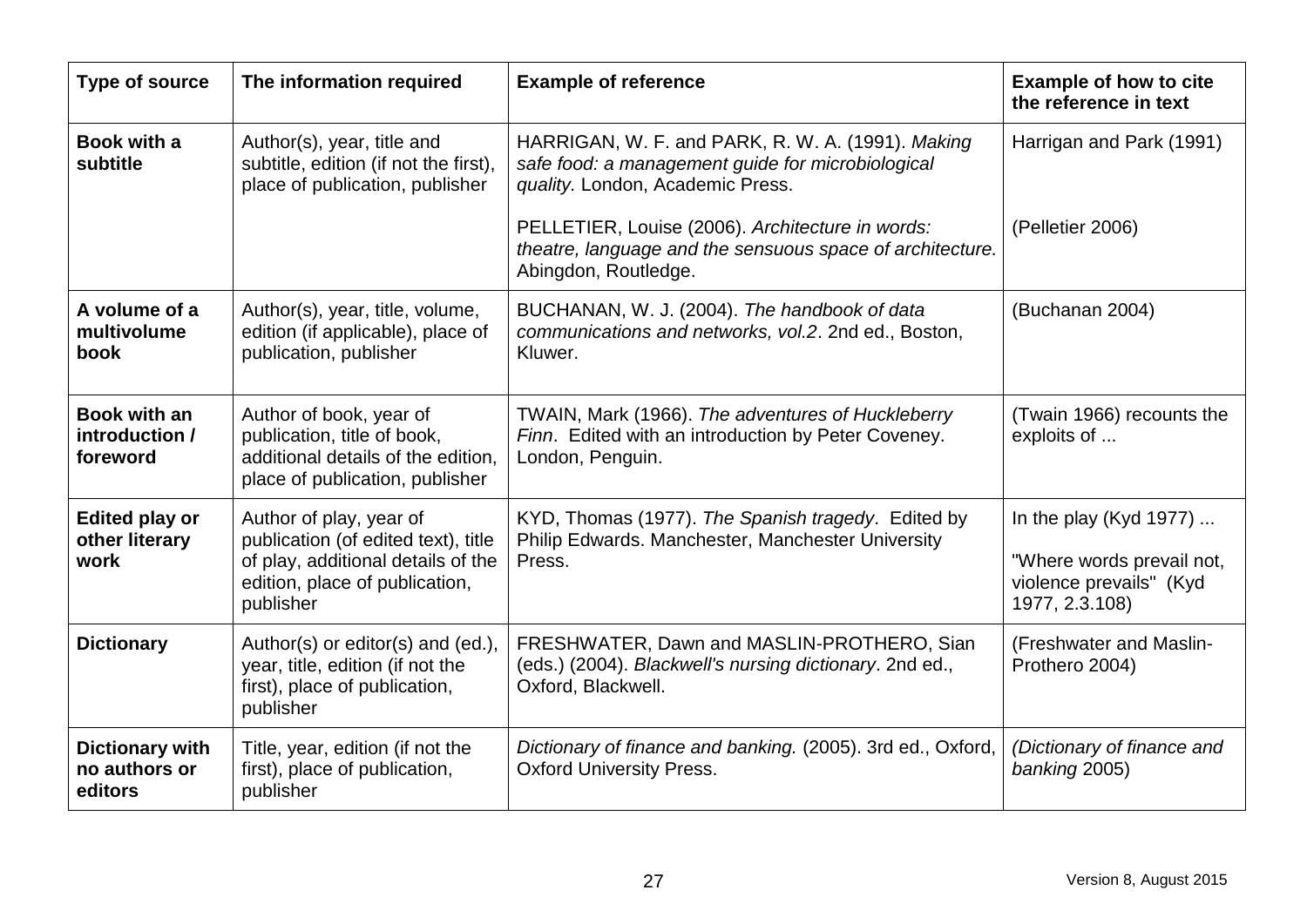| Type of source                          | The information required                                                                                           | <b>Example of reference</b>                                                                                                                                           | <b>Example of how to cite</b><br>the reference in text                    |
|-----------------------------------------|--------------------------------------------------------------------------------------------------------------------|-----------------------------------------------------------------------------------------------------------------------------------------------------------------------|---------------------------------------------------------------------------|
| <b>Annual</b><br>publication            | Author(s), year, title, place of<br>publication, publisher                                                         | DUN & BRADSTREET (2006). Key British enterprises<br>2006: Britain's top 50,000 companies. London, AP<br><b>Information Services.</b>                                  | (Dun & Bradstreet 2006)                                                   |
| <b>Reprinted book</b>                   | Author(s), original year, title,<br>Reprint, place of publication,<br>publisher, year of publication or<br>reprint | SEDDING, John (1893). Art and handicraft. Reprint,<br>London, Garland, 1977.                                                                                          | (Sedding 1893)                                                            |
| <b>Facsimile</b>                        | Author(s), original year, title,<br>reprint, place of publication,<br>publisher, year of publication               | DARWIN, Charles (1859) On the origin or species: by<br>means of natural selection. Facsimile of the 1st ed.,<br>Atheneum, 1967.                                       | (Darwin 1859) describes                                                   |
| Part of a series                        | Author(s), year, title, edition (if<br>not the first), place of<br>publication, publisher, series                  | BAGINSKY, Mark (2000). Child protection and education.<br>London, NSPCC. Policy practice research series.                                                             | (Baginsky 2000)                                                           |
|                                         | title, series number or volume<br>number (if applicable)                                                           | LOVEJOY, Paul E. (2000). Transformations in slavery: a<br>history of slavery in Africa. 2nd ed. Cambridge,<br>Cambridge University Press. African studies series, 36. | (Lovejoy 2000)                                                            |
|                                         |                                                                                                                    | DONNELLAN, Craig (ed.) (1996). Men, women and<br>equality. Cambridge, Independence. Issues for the<br>nineties, vol.18.                                               | Donnellan (1996) argues<br>that $\dots$                                   |
| <b>Published leaflet</b><br>or pamphlet | Author(s), year if available,<br>title, edition if applicable, place<br>of publication, publisher                  | MULTIPLE SCLEROSIS SOCIETY (no date). Coping with<br>the cost of MS: housing grants. London, Multiple Sclerosis<br>Society.                                           | the Multiple Sclerosis<br>Society (no date) provide<br>information on how |
| <b>Sacred work</b>                      | Title, version, year of<br>publication                                                                             | Holy Bible. Good News Translation, 1994.                                                                                                                              | (John 3:24, Holy Bible)                                                   |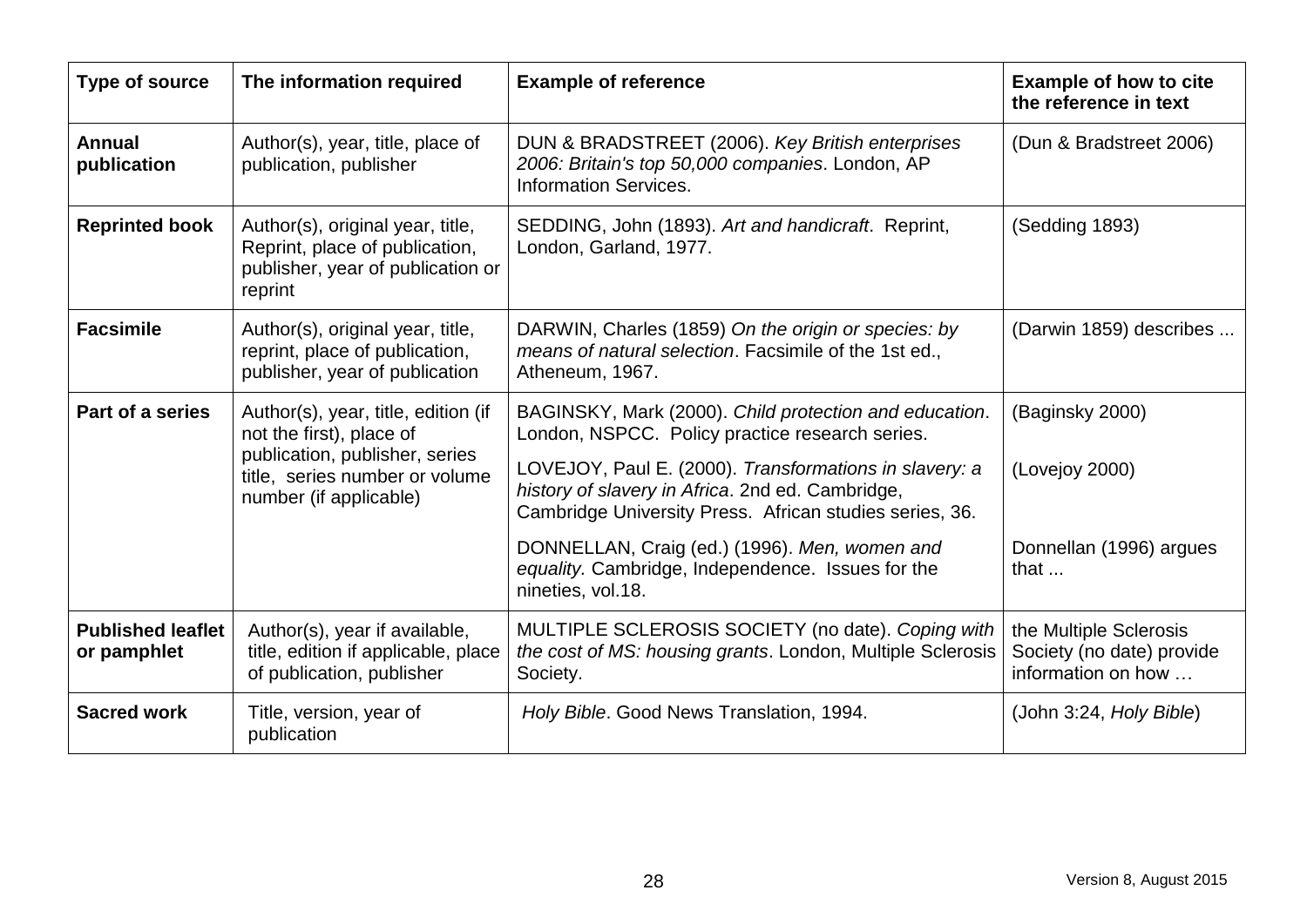| Type of source                                      | The information required                                                                                                                                               | <b>Example of reference</b>                                                                                                                                                                                                                                          | <b>Example of how to cite</b><br>the reference in text                                                                       |
|-----------------------------------------------------|------------------------------------------------------------------------------------------------------------------------------------------------------------------------|----------------------------------------------------------------------------------------------------------------------------------------------------------------------------------------------------------------------------------------------------------------------|------------------------------------------------------------------------------------------------------------------------------|
| <b>Electronic book</b><br>from a database           | Author(s), year, title, [online],<br>edition (if not the first), place of<br>publication (if available),<br>publisher                                                  | MORGAN, Nigel and PRITCHARD, Annette (2001).<br>Advertising in tourism and leisure. [online]. Oxford,<br>Butterworth-Heinemann.                                                                                                                                      | (Morgan and Pritchard<br>2001)                                                                                               |
|                                                     |                                                                                                                                                                        | LEE, Martin (ed.) (1993). Coaching children in sport:<br>principles and practice. [online]. London, Spon.                                                                                                                                                            | Lee (1993) describes how<br>coaches need to<br>understand children                                                           |
|                                                     |                                                                                                                                                                        | ATRILL, Peter (2012). Financial management for decision<br>makers. [online]. 6 <sup>th</sup> ed., Harlow, Financial Times Prentice<br>Hall.                                                                                                                          | Businesses that are fair<br>with their customers,<br>suppliers and employees<br>are more likely to flourish<br>(Atrill 2012) |
| <b>Electronic</b><br>reprinted book<br>from the web | Author(s), original year, title,<br>[online], original publication<br>place and publisher, reprint<br>details, date of online edition (if<br>different from the print) | WELLS, H. G. (1922). A short history of the world.<br>[online]. New York, The Macmillan Company. Reprinted<br>on Bartleby.com, 2000.                                                                                                                                 | In the famous work by<br>Wells (1922)                                                                                        |
| <b>Electronic book</b><br>preview                   | Author(s), year, title, [online],<br>editi<br>on (if not the first), place of<br>publication (if available),<br>publisher, source of book<br>preview                   | STEVEN WINTER ASSOCIATES (1998). Passive solar<br>design and construction handbook. [online]. New York,<br>John Wiley & Sons. Google Books book preview.<br>BAMMES, Gottfried (2013). Complete guide to drawing<br>animals. [online]. Tunbridge Wells, Search Press. | (Steven Winter Associates<br>1998)<br>Bammes (2013) suggests<br>that                                                         |
|                                                     |                                                                                                                                                                        | Amazon.co.uk book preview.                                                                                                                                                                                                                                           |                                                                                                                              |
| <b>Electronic book</b><br>from an e-book            |                                                                                                                                                                        | These may not have page numbers. See citing quotations for how to cite quotations from these sources.                                                                                                                                                                |                                                                                                                              |
| reader                                              | Author(s) or editor(s), year of<br>publication, title, [online],<br>edition, publisher                                                                                 | AUSTEN, Jane (1994). Northanger Abbey. [online]. Kindle<br>ed., Public Domain Books.                                                                                                                                                                                 | Austen (1994) describes<br>how                                                                                               |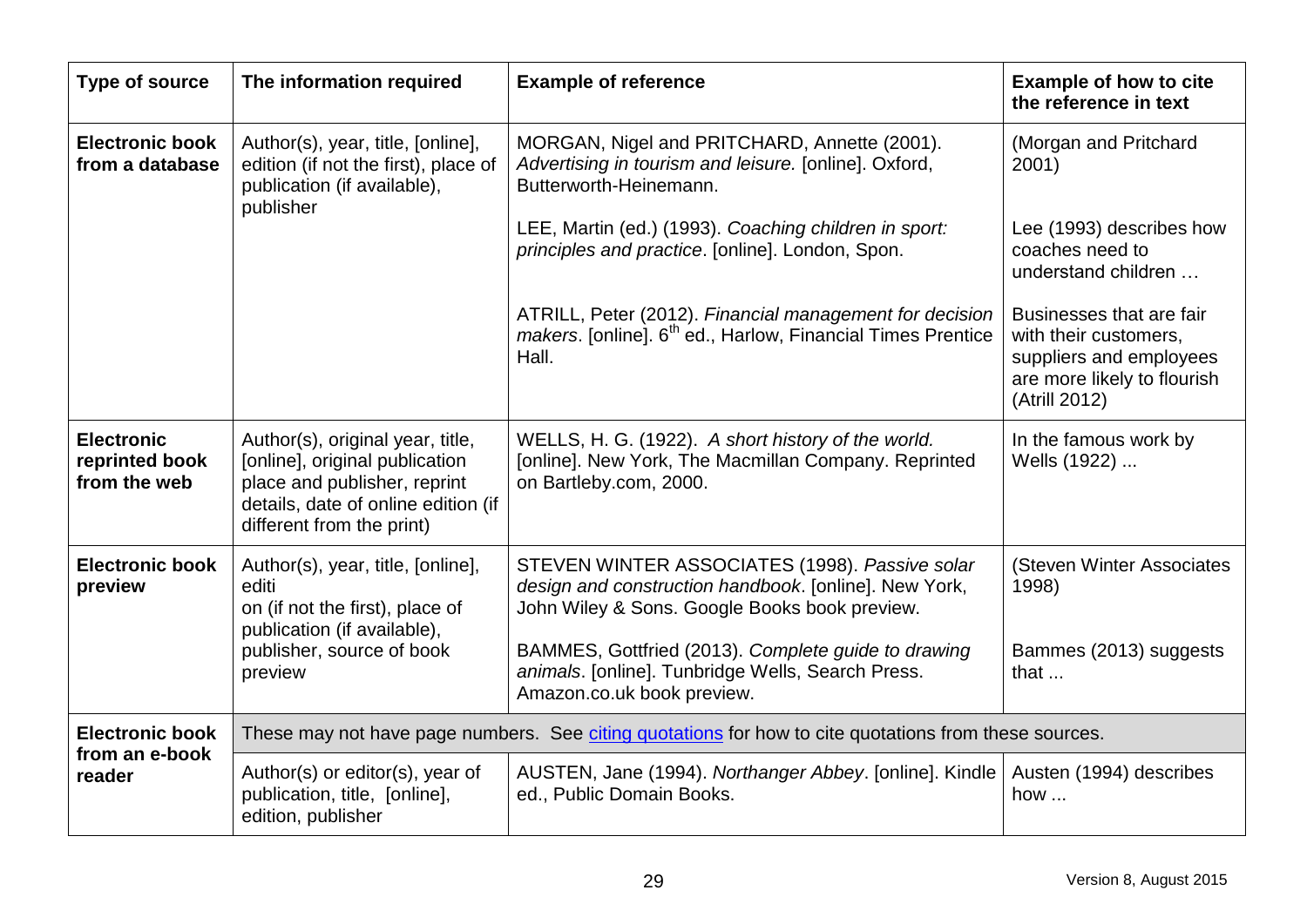| <b>Type of source</b>                   | The information required                                                                                                                                                                                                                                                           | <b>Example of reference</b>                                                                                                                                                                                                                                                                        | <b>Example of how to cite</b><br>the reference in text               |  |
|-----------------------------------------|------------------------------------------------------------------------------------------------------------------------------------------------------------------------------------------------------------------------------------------------------------------------------------|----------------------------------------------------------------------------------------------------------------------------------------------------------------------------------------------------------------------------------------------------------------------------------------------------|----------------------------------------------------------------------|--|
| <b>Book chapter</b><br>or part          |                                                                                                                                                                                                                                                                                    | If a book has an editor and the individual chapters are written by different authors, then you should reference the<br>individual chapter(s) which you have used.                                                                                                                                  |                                                                      |  |
| <b>Chapter from an</b><br>edited book   | Chapter author(s), year, title of<br>chapter, In: book editor(s),<br>(eds.), book title, edition (if not<br>the first), place of publication,<br>publisher, page number of<br>chapter                                                                                              | WILLIAMS, Eric and SASAKI, Yukihiro (2003).<br>Strategizing the end-of-life handling of personal<br>computers: resell, upgrade, recycle. In: KUEHR, Ruediger<br>and WILLIAMS, Eric (eds.). Computers and the<br>environment: understanding and managing their impacts.<br>London, Kluwer, 183-196. | (Williams and Sasaki 2003)<br>"" (Williams and Sasaki<br>2003, p184) |  |
| Part of an<br>anthology                 | Part author(s), year of part, title<br>of part, Reprinted in: anthology<br>editor(s), (eds.), anthology title,<br>edition (if not the first), place of<br>publication, publisher, year of<br>publication of anthology (if<br>different from year of part),<br>page numbers of part | LOTT, Emmeline (1865). The governess in Egypt.<br>Reprinted in: FOSTER, Shirley and MILLS, Sara (eds.).<br>An anthology of women's travel writing. Manchester,<br>Manchester University Press, 2002, 55-59.                                                                                        | Lott (1865) describes                                                |  |
| Part of an<br>encyclopedia              | Part author(s), year, title of<br>part, In: encyclopedia editor(s),<br>(eds.) if applicable,<br>encyclopedia title, edition (if not<br>the first), place of publication,<br>publisher, volume if applicable,<br>page number(s) of part                                             | UEBERSAX, Mark A. (1992). Rice. In: McGraw-Hill<br>encyclopedia of science and technology. 7th ed., London,<br>McGraw-Hill. 15, 481-486.                                                                                                                                                           | (Uebersax 1992)                                                      |  |
| Introduction /<br>foreword to a<br>book | Author of the introduction /<br>foreword, year of publication,<br>title of the introduction /<br>forward, In: author of main text,<br>title of main text, place of<br>publication, publisher                                                                                       | COVENEY, Peter (1966). Introduction. In: TWAIN, Mark.<br>The adventures of Huckleberry Finn. London, Penguin.                                                                                                                                                                                      | In his introduction to the<br>book, Coveney (1966)<br>describes      |  |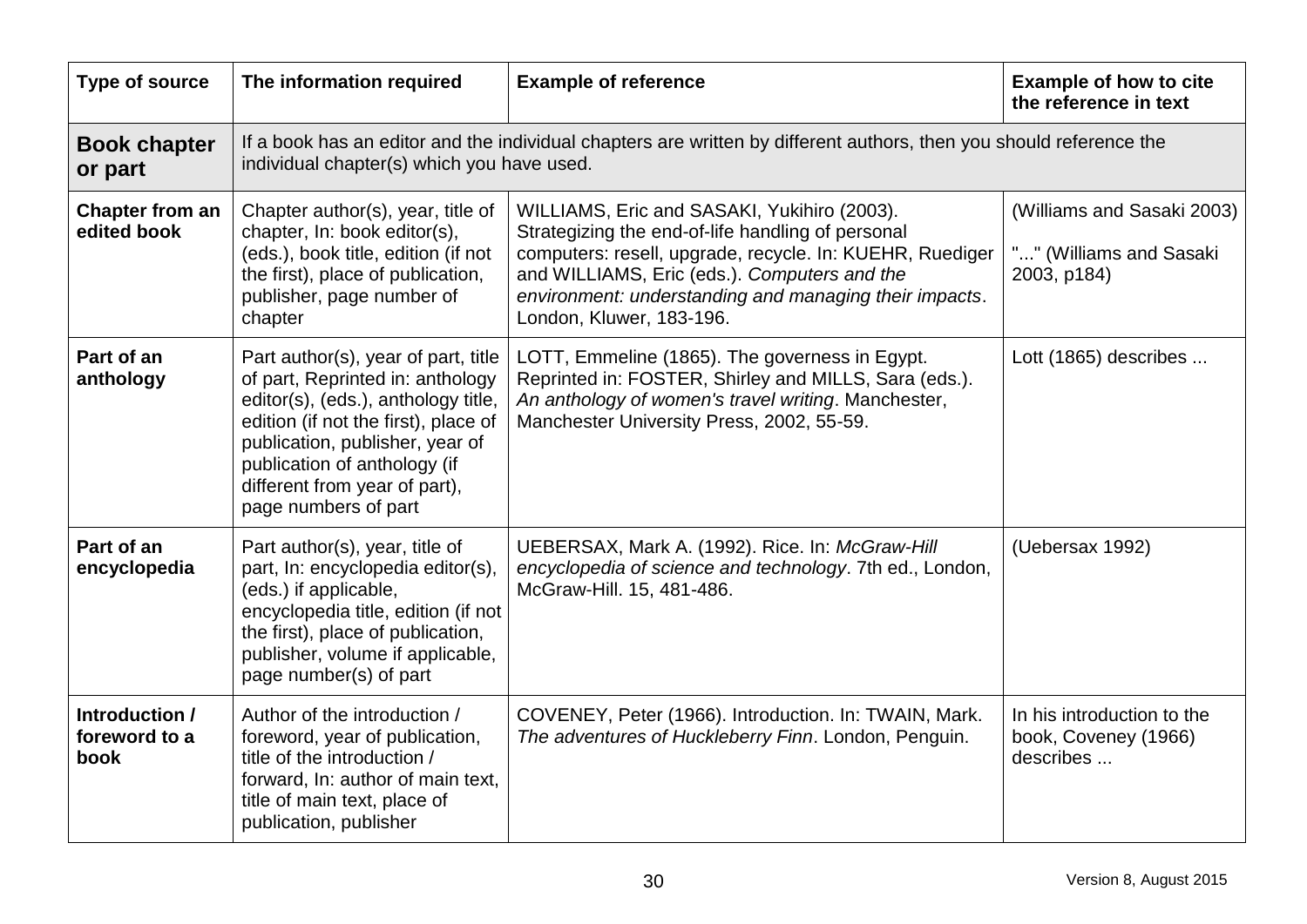| Type of source                                                                   | The information required                                                                                                                                                                           | <b>Example of reference</b>                                                                                                                                                                                                                                                                                                                                                                                                                                                                                                                                  | <b>Example of how to cite</b><br>the reference in text                                                                                         |
|----------------------------------------------------------------------------------|----------------------------------------------------------------------------------------------------------------------------------------------------------------------------------------------------|--------------------------------------------------------------------------------------------------------------------------------------------------------------------------------------------------------------------------------------------------------------------------------------------------------------------------------------------------------------------------------------------------------------------------------------------------------------------------------------------------------------------------------------------------------------|------------------------------------------------------------------------------------------------------------------------------------------------|
| Information on<br>the cover of a<br>book -<br>author/source is<br>given          | Author(s), year, cover location,<br>In: Authors of book, book title,<br>edition (if applicable), place of<br>publication, publisher                                                                | LYNCH, Jack (2006). Back cover. In: HAMMOND, Brean<br>and REGAN, Shaun. Making the novel: fiction and society<br>in Britain, 1660-1789. Basingstoke, Palgrave Macmillan.                                                                                                                                                                                                                                                                                                                                                                                     | (Lynch 2006) describes<br>this book as "unfailingly<br>lively and readable"                                                                    |
| Information on<br>the cover of a<br>book - where no<br>author/source is<br>given | Author(s), year, title, edition (if<br>applicable), place of<br>publication, publisher                                                                                                             | <b>INTERNATIONAL ENERGY AGENCY (1997). Solar</b><br>energy houses: strategies, technologies, examples.<br>London, James & James.                                                                                                                                                                                                                                                                                                                                                                                                                             | "The objective of task 13 of<br>the IEA's Solar Heating<br>and Cooling programme<br>was " (International<br>Energy Agency 1997, back<br>cover) |
| Chapter from an<br>edited electronic<br>book                                     | Chapter author(s), year, title of<br>chapter, [online], In: book<br>author(s) or editor(s), book title,<br>edition (if not the first), place of<br>publication, publisher, page<br>numbers of part | REPPER, Julie and PERKINS, Rachel (2004). Social<br>inclusion and acute care. [online]. In: HARRISON, Marc,<br>HOWARD, David and MITCHELL, Damien (eds.). Acute<br>mental health nursing: from acute concerns to the capable<br>practitioner. London, Sage Publications, 51-78.<br>ETROPOLSKI, Mila (2012). Long-term treatment of<br>osteoarthritis pain: achieving a balance between efficacy<br>and tolerability for a successful chronic therapy. [online].<br>In: CHEN, Qian (ed.). Osteoarthritis - diagnosis, treatment<br>and surgery. InTech, 3-26. | Repper and Perkins (2004)<br>discuss<br>(Etropolski 2012)                                                                                      |
| Part of an<br>electronic<br>encyclopedia                                         | Part author(s), year, title of<br>part, [online], In: encyclopedia<br>editor(s), encyclopedia title,<br>place of publication, publisher                                                            | SHYE, Samuel (2004). Facet theory. [online]. In: KOTZ,<br>Samuel et al. (eds.). Encyclopedia of statistical sciences.<br>Wiley.                                                                                                                                                                                                                                                                                                                                                                                                                              | According to Shye<br>$(2004)$                                                                                                                  |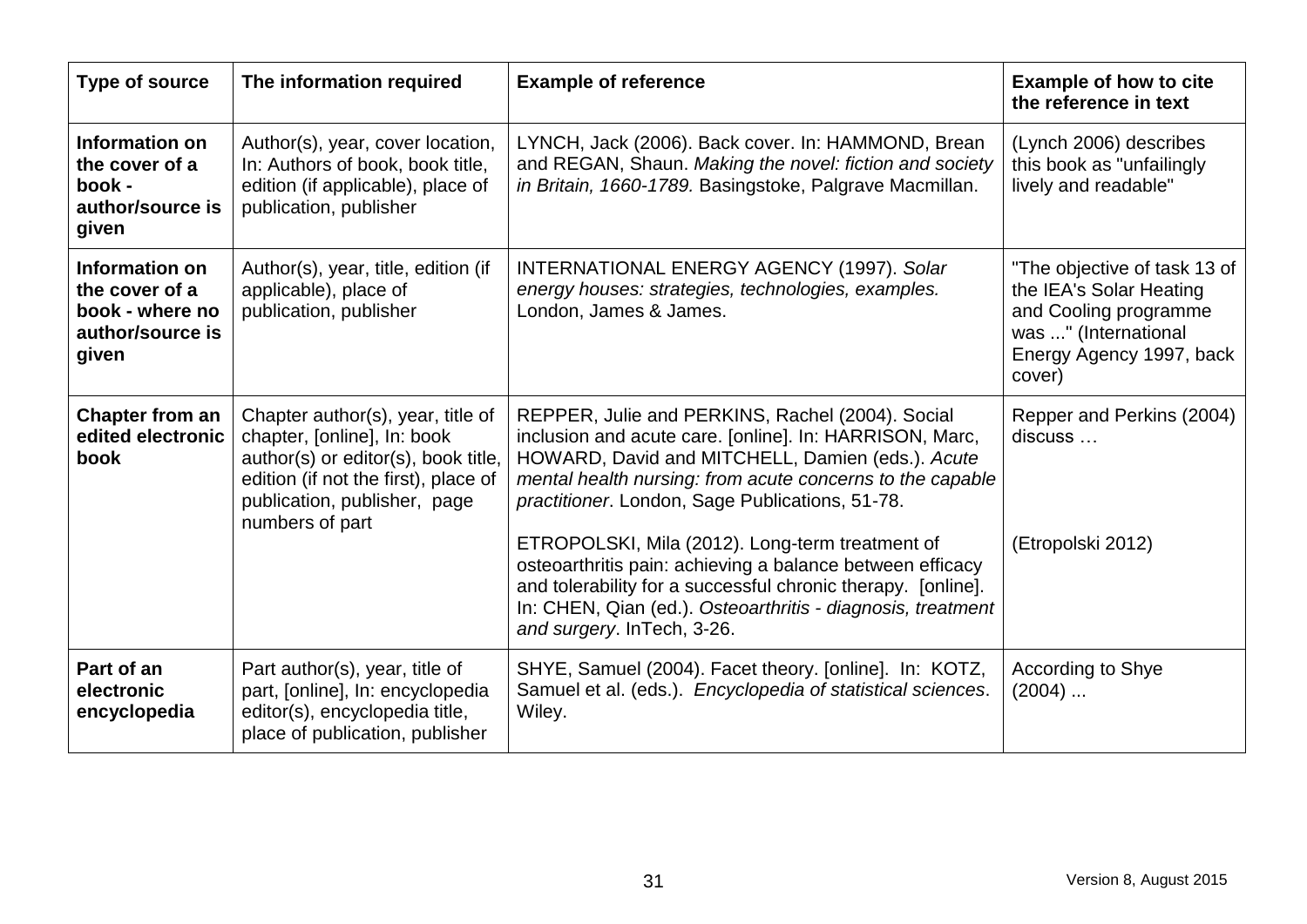| Type of source                                                        | The information required                                                                                                                                                                                                                                                                                                                                                                                                                                                                                                                                                                                                                                                                                  | <b>Example of reference</b>                                                                                                                                                                                                                                                                                                                                                                                                                                     | <b>Example of how to cite</b><br>the reference in text                                                                                   |  |
|-----------------------------------------------------------------------|-----------------------------------------------------------------------------------------------------------------------------------------------------------------------------------------------------------------------------------------------------------------------------------------------------------------------------------------------------------------------------------------------------------------------------------------------------------------------------------------------------------------------------------------------------------------------------------------------------------------------------------------------------------------------------------------------------------|-----------------------------------------------------------------------------------------------------------------------------------------------------------------------------------------------------------------------------------------------------------------------------------------------------------------------------------------------------------------------------------------------------------------------------------------------------------------|------------------------------------------------------------------------------------------------------------------------------------------|--|
| Journals,<br><b>Magazines &amp;</b><br><b>Newspapers</b><br>(Serials) | Usually you will be referencing an article in one of these publications, so the first part of the reference should be to the<br>article. The information you need about the article (author(s), title, pages) will usually be on the article.<br>You will also need to know the details of the publication - full journal/magazine title, year, volume and issue or dates.<br>This can usually be found on the cover or inside of the cover of the journal/magazine. Prints and photocopies of articles<br>may not include all the publication details. It is a good idea to write these on when you print or photocopy articles to<br>ensure you will be able to reference the articles correctly later. |                                                                                                                                                                                                                                                                                                                                                                                                                                                                 |                                                                                                                                          |  |
| Journal and magazine articles                                         |                                                                                                                                                                                                                                                                                                                                                                                                                                                                                                                                                                                                                                                                                                           |                                                                                                                                                                                                                                                                                                                                                                                                                                                                 |                                                                                                                                          |  |
| Journal /<br>magazine article                                         | Article author(s), year, article<br>title, full journal/magazine title,<br>volume, issue or number,<br>pages                                                                                                                                                                                                                                                                                                                                                                                                                                                                                                                                                                                              | NORDENBERG, T. (2000). The healing power of<br>placebos. FDA consumer, 34 (1), 14-17.<br>DAVIS, Simon (2004). Project management in local and<br>central government: an interim view. Project manager<br>today, XVI (5), 4-5.<br>POPLE, Nicolas and CADJI, Miriam (2001). Roofing.<br>RIBA journal, 108 (3), 70-76.<br>MAKKI, S. A. M., PISSINOU, N. and DAROUX, P. (2003).<br>Mobile and wireless internet access. Computer<br>communications, 26 (7), 734-46. | (Nordenberg 2000)<br>In an article by Davis<br>(2004) it is<br>"" (Pople and Cadji 2001,<br>p74)<br>(Makki, Pissinou and<br>Daroux 2003) |  |
| Journal /<br>magazine article<br>(continued)                          |                                                                                                                                                                                                                                                                                                                                                                                                                                                                                                                                                                                                                                                                                                           | BROWN, Culum (2004). Not just a pretty face. New<br>scientist, 182 (2451), 42-43.<br>DARLING, Helen, et al. (2006). Is there a relation<br>between school smoking policies and youth cigarette<br>smoking knowledge and behaviours? Health education<br>research, 1 (1), 108-115.                                                                                                                                                                               | (Brown 2004)<br>(Darling et al. 2006)                                                                                                    |  |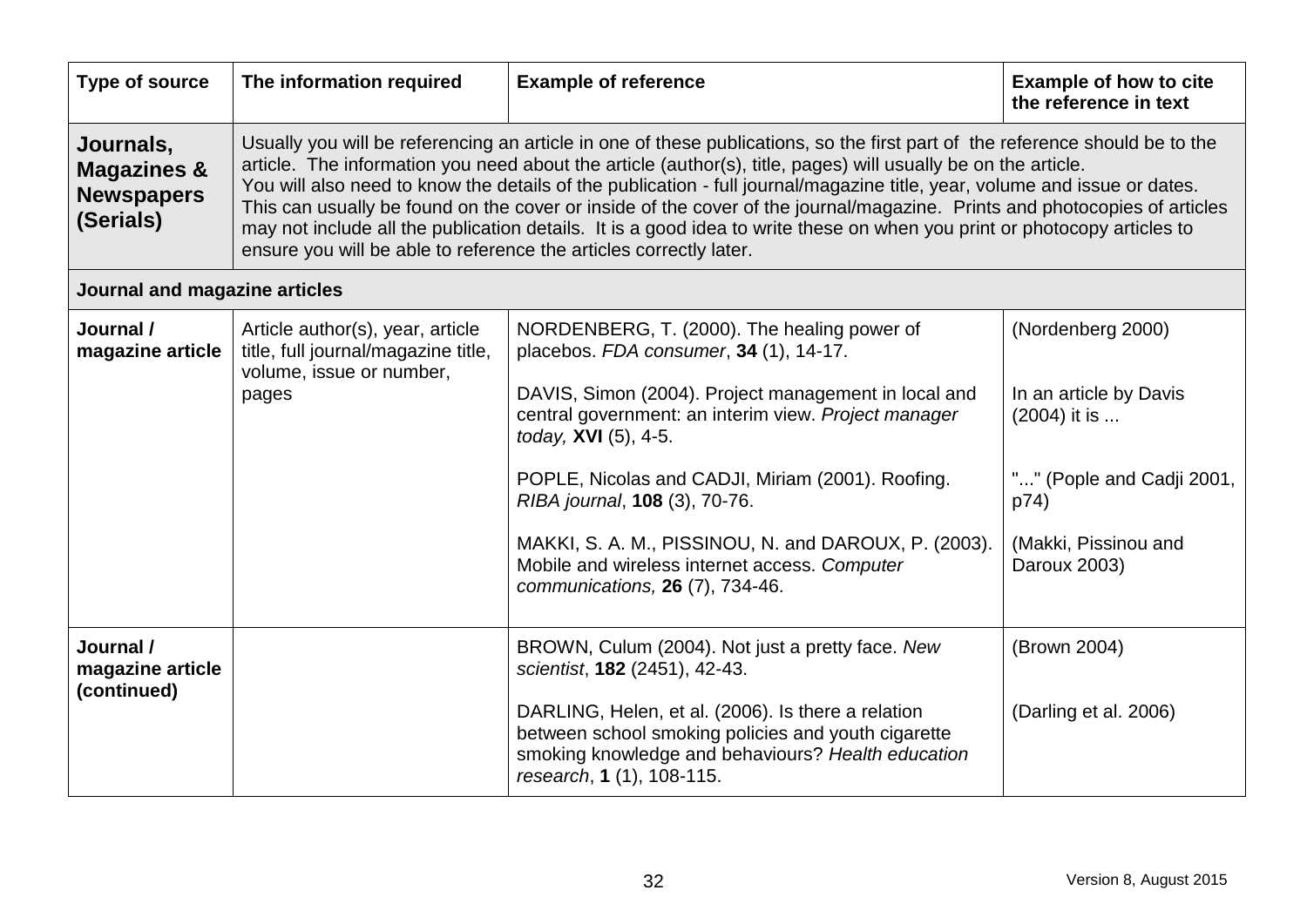| <b>Type of source</b>                                                                         | The information required                                                                                                                                                                                                                                                                                         | <b>Example of reference</b>                                                                                                                                                                                                                                                                                                                                         | <b>Example of how to cite</b><br>the reference in text                           |
|-----------------------------------------------------------------------------------------------|------------------------------------------------------------------------------------------------------------------------------------------------------------------------------------------------------------------------------------------------------------------------------------------------------------------|---------------------------------------------------------------------------------------------------------------------------------------------------------------------------------------------------------------------------------------------------------------------------------------------------------------------------------------------------------------------|----------------------------------------------------------------------------------|
| <b>Electronic</b><br>journal /<br>magazine article                                            | Article author(s), year, article<br>title, [online], full<br>journal/magazine title, volume,<br>issue, number (or any numbers<br>which identify the article),<br>pages (if available)                                                                                                                            | REITZIG, Markus (2004). Strategic management of<br>intellectual property. [online]. MIT Sloan management<br>review, 45 (3), 35-40.<br>BERG, Ineke-van-den, ADMIRAAL, Wilfried and PILOT,<br>Albert (2006). Designing student peer assessment in<br>higher education: analysis of written and oral peer<br>feedback. [online]. Teaching in higher education, 11 (2), | (Reitzig 2004)<br>Berg, Admiraal and Pilot<br>(2006) describe how<br>feedback is |
|                                                                                               | 135-147.<br>STYNER, M., et al. (2003). Statistical shape analysis of<br>neuroanatomical structures based on medial models.<br>[online]. Medical image analysis, 7 (3), 207-220.<br>ATKINSON, David (2006). Festival fun in Iceland. [online].<br>Travel weekly: the choice of travel professionals, 1814,<br>72. | "" (Styner et al. 2003,<br>p216)<br>(Atkinson 2006)                                                                                                                                                                                                                                                                                                                 |                                                                                  |
|                                                                                               |                                                                                                                                                                                                                                                                                                                  | CHARAVARYAMATH, Chandrashekhar and SINGH, Baljit<br>(2006). Pulmonary effects of exposure to pig barn air.<br>[online]. Journal of occupational medicine and toxicology,<br>1:10.                                                                                                                                                                                   | (Charvaryamath and Singh<br>2006)                                                |
| <b>Electronic</b><br>journal /<br>magazine article<br>from a<br>systematic<br>review database | Article author(s), year, article<br>title, [online], database title,<br>any numbers which identify the<br>article                                                                                                                                                                                                | SHEPPERD, Sasha, et al. (2009). Alternatives to inpatient<br>mental health care for children and young people. [online].<br>The Cochrane library, issue 2, article number CD006410.                                                                                                                                                                                 | Shepperd et al. (2009)                                                           |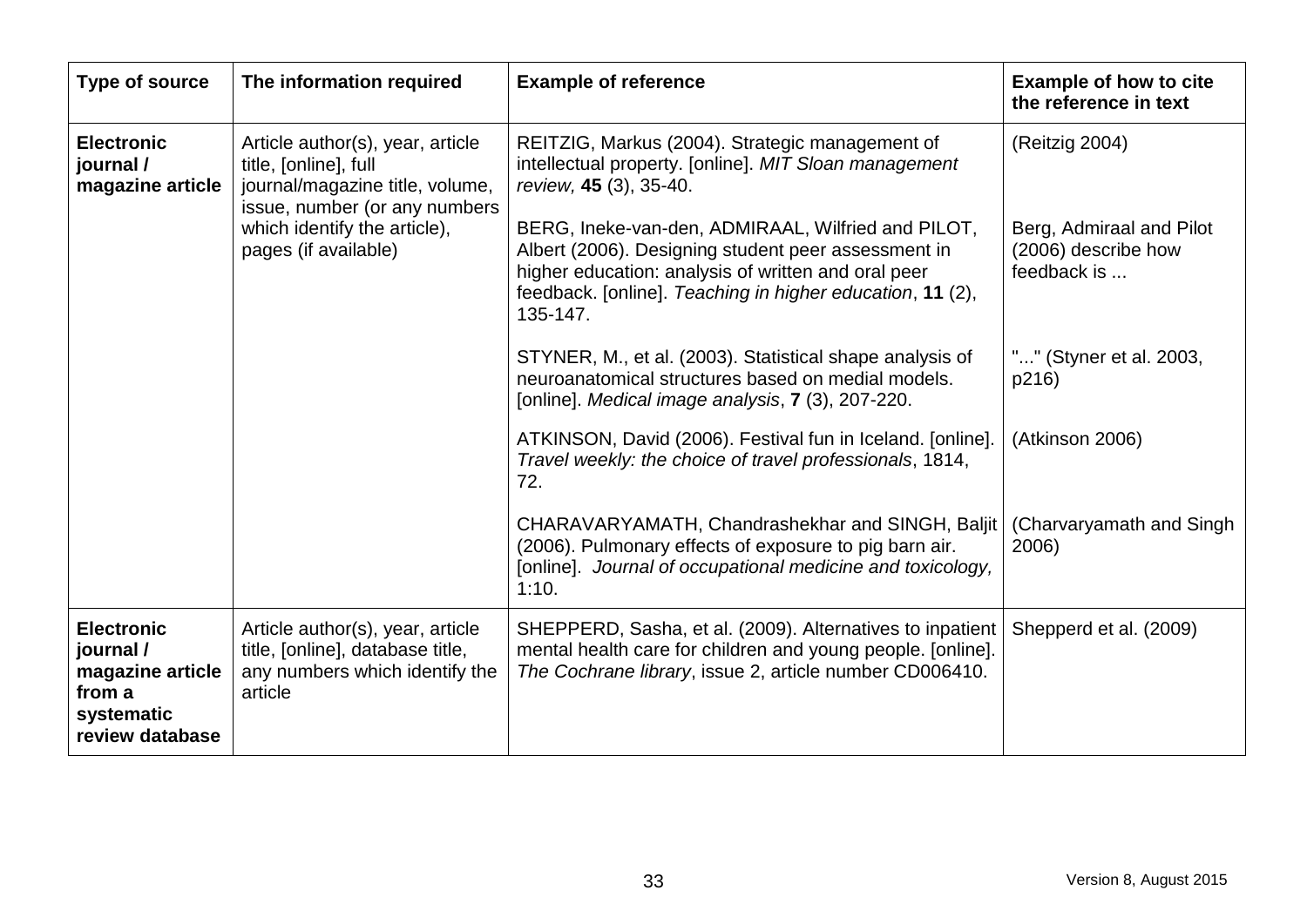| Type of source                                                                      | The information required                                                                                                                                                                                                                                                                                                                                                                                                                                               | <b>Example of reference</b>                                                                                                                                                                                                          | <b>Example of how to cite</b><br>the reference in text      |
|-------------------------------------------------------------------------------------|------------------------------------------------------------------------------------------------------------------------------------------------------------------------------------------------------------------------------------------------------------------------------------------------------------------------------------------------------------------------------------------------------------------------------------------------------------------------|--------------------------------------------------------------------------------------------------------------------------------------------------------------------------------------------------------------------------------------|-------------------------------------------------------------|
| Abstract of an<br>article from an<br>electronic<br>journal /<br>magazine            | Article author(s), year, article<br>title, [online], full<br>journal/magazine title, volume,<br>issue or number, pages,<br>Abstract                                                                                                                                                                                                                                                                                                                                    | METZGER, M. J. (2000). When no news is good news:<br>inferring closure for news issues. [online]. Journalism and<br>mass communication quarterly, 77 (4), 760-787. Abstract.                                                         | (Metzger 2000)                                              |
| <b>Electronic</b><br>journal /<br>magazine article<br>with no author<br>(editorial) | Article title, year, [online], full<br>journal/magazine title, volume,<br>issue or number, pages                                                                                                                                                                                                                                                                                                                                                                       | Bikini engineers. (2011). [online]. <i>Industrial engineer</i> , 43<br>$(9)$ , 16.                                                                                                                                                   | In an article (Bikini<br>engineers 2011) the<br>business of |
| <b>Electronic</b><br>Journal /<br>magazine<br>articles in press                     | Sometimes articles are made available on information databases and web sites before they are officially "published" in a<br>journal or magazine and may be called preprints, in press or corrected proofs. If you use an article in press, you will<br>need to indicate this, as it might be different from the final published version.<br>You will probably be unable to find out the volume, issue or pages on which it will be published, so these can be omitted. |                                                                                                                                                                                                                                      |                                                             |
| <b>Electronic</b><br>journal article -<br>in press                                  | Article author(s), year, article<br>title, [online], full journal /<br>magazine title, in press (and<br>any further details of the stage<br>or publication), in press day<br>month and year                                                                                                                                                                                                                                                                            | KURELLA, Anil and DHAHOTRE, Narendra B. (2006).<br>Laser induced hierarchical calcium phosphate structures.<br>[online]. Acta biomateriala, in press, corrected proof, 17<br><b>July 2006.</b>                                       | (Kurella and Dhahotre<br>2006)                              |
| <b>Electronic</b><br>journal article -<br>in press<br>(continued)                   |                                                                                                                                                                                                                                                                                                                                                                                                                                                                        | ANDREWARTHA, Sarah Jane, CUMMINGS, Kevin J. and<br>FRAPPELL, Peter B. (2014). Acid-base balance in the<br>developing marsupial: from ectotherm to endotherm.<br>[online]. Journal of applied physiology, in press, 13 March<br>2014. | Andrewartha and<br>Cummings (2014) add that<br>the $\ldots$ |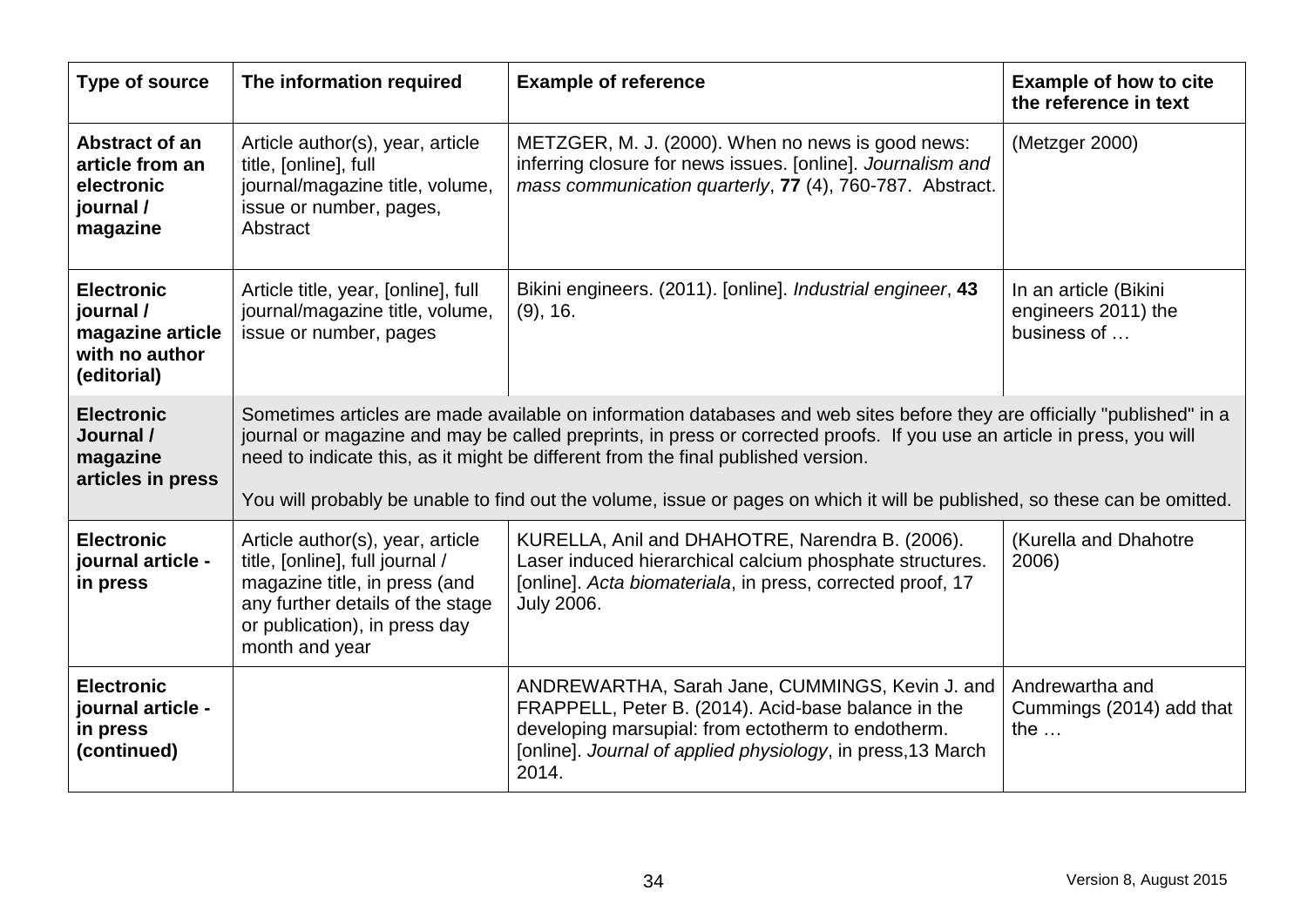| Type of source                                       | The information required                                                                                                                   | <b>Example of reference</b>                                                                                                                                                        | <b>Example of how to cite</b><br>the reference in text  |
|------------------------------------------------------|--------------------------------------------------------------------------------------------------------------------------------------------|------------------------------------------------------------------------------------------------------------------------------------------------------------------------------------|---------------------------------------------------------|
| Whole journal /<br>magazine issue                    | Issue editor(s), (eds.), year,<br>issue title, full journal/magazine<br>title, volume, issue or number                                     | KOWALCZYKOWSKI, Stephen C. and VON HIPPEL,<br>Peter H. (eds.) (2000). Special issue: the DNA replication-<br>recombination interface. Trends in biochemical sciences.<br>$25(4)$ . | (Kowalczykowski and Von<br>Hippel 2000)                 |
| <b>Newspaper articles</b>                            |                                                                                                                                            |                                                                                                                                                                                    |                                                         |
| <b>Newspaper</b><br>article                          | Article author(s), year, article<br>title, full newspaper title with                                                                       | ALLEN, Katie (2006). Knowledge and power. The<br>Guardian, 22 June, 26.                                                                                                            | (Allen 2006)                                            |
|                                                      | capital first letters, day, month,<br>page or pages                                                                                        | HALL, Celia (2006). Allergy sufferers are being failed by<br>inadequate NHS. The Daily Telegraph, 21 July, 1.                                                                      | Hall (2006) gives details<br>$of \dots$                 |
|                                                      |                                                                                                                                            | PAYNE, Stewart and LIGHTFOOT, Liz (2006). No need to<br>turn up at 24-hour school. The Daily Telegraph, 25<br>September, 1, 4.                                                     | Payne and Lightfoot (2006)<br>describe the situation at |
| <b>Newspaper</b><br>article with no<br>author        | Newspaper title with capital<br>first letters, year, article title,<br>day, month, page                                                    | Evening Chronicle. (2006). Internet fraud is a worry, 18<br>April, 9.                                                                                                              | (Evening Chronicle 2006)                                |
| <b>Newspaper</b><br>article in section<br>/ pull out | Article author(s), year, article<br>title, full newspaper title with<br>capital first letters, day, month,<br>section of newspaper, page   | JONES, Alice (2006). Me and the maestros. The<br>Independent, 25 September, Extra, 12.                                                                                             | Jones (2006) describes                                  |
| <b>Newspaper</b><br>advert                           | Advert originator, year, advert<br>title, full newspaper title with<br>capital first letters, day, month,<br>section (if applicable), page | WORK PLACE (2006). Project manager. The<br>Independent, 25 September, media weekly, 13.                                                                                            | (Work Place 2006)                                       |
| <b>Newspaper</b><br>article on<br>microfilm          | Article author(s), year, article<br>title, [microfilm], full newspaper<br>title with capital first letters,<br>day, month, page            | HENNESSY, Peter (1978). Hard lessons learnt during<br>blizzards and transport strike. [microfilm]. The Times, 6<br>Jan, 3.                                                         | Hennessy (1978) provides<br>a vivid picture             |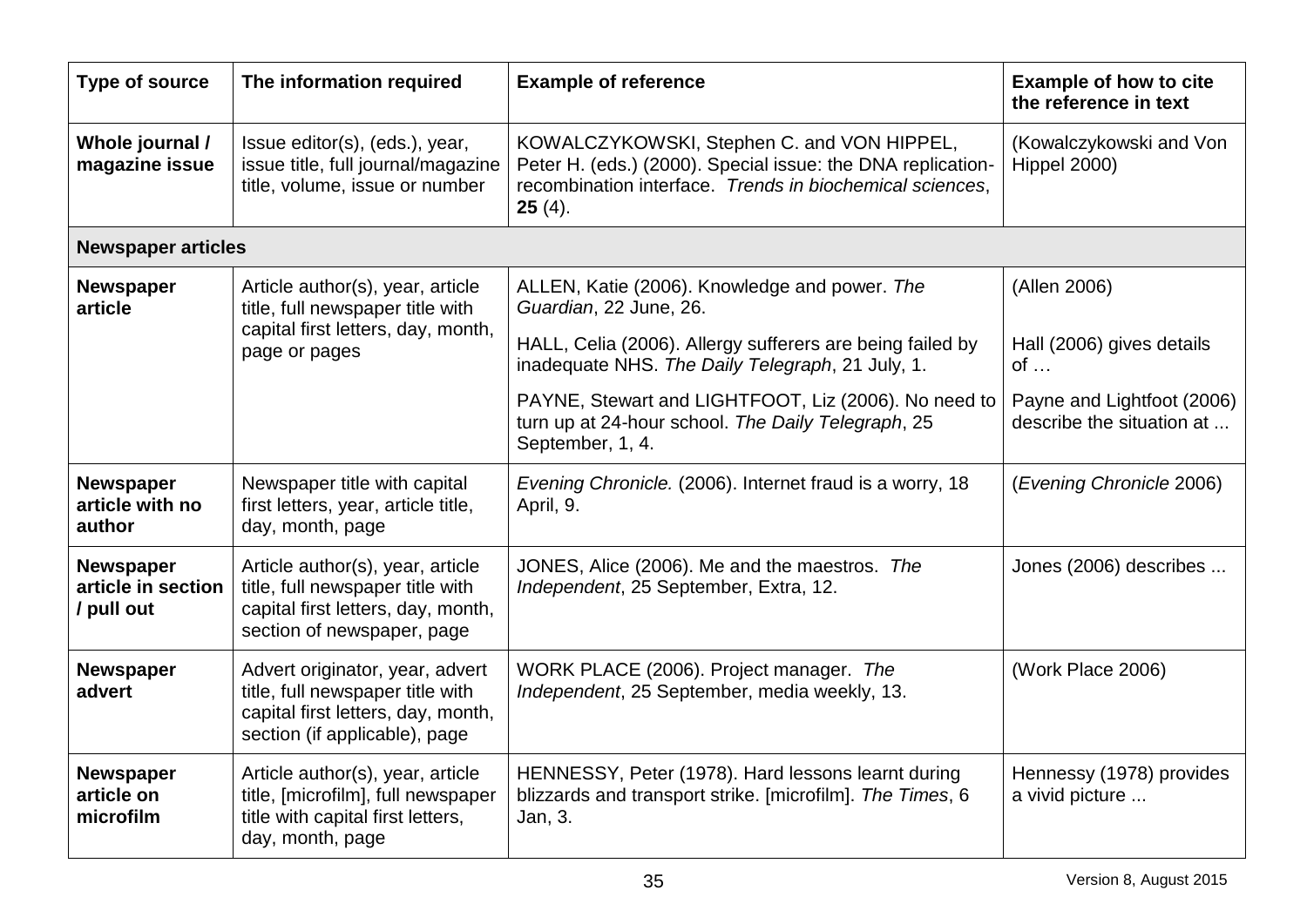| <b>Type of source</b>                                                               | The information required                                                                                                                                                                                                                                                                                                                                              | <b>Example of reference</b>                                                                                                                                                                                                                                                         | <b>Example of how to cite</b><br>the reference in text     |
|-------------------------------------------------------------------------------------|-----------------------------------------------------------------------------------------------------------------------------------------------------------------------------------------------------------------------------------------------------------------------------------------------------------------------------------------------------------------------|-------------------------------------------------------------------------------------------------------------------------------------------------------------------------------------------------------------------------------------------------------------------------------------|------------------------------------------------------------|
| Online<br>newspaper<br>article                                                      | Article author(s), year, article<br>title, [online], full newspaper<br>title with capital first letters,<br>day, month, page (you do not<br>need to find the page number if<br>it is not given), URL (if helpful)<br>For advice on when to include<br>a URL, see the principles of<br>referencing online sources.                                                     | DERBYSHIRE, David (2006). Adverts endorsed by stars<br>are rated only just above junk mail. [online]. The Daily<br>Telegraph, 20 July, 5.<br>TOIBIN, Colm (2006). Pure evil. [online]. The Guardian, 3<br>June. http://www.theguardian.com/books/2006/jun/03/ficti<br>on.colmtoibin | (Derbyshire 2006)<br>(Toibin 2006)                         |
| <b>Other serials</b>                                                                |                                                                                                                                                                                                                                                                                                                                                                       |                                                                                                                                                                                                                                                                                     |                                                            |
| Annual<br>publication<br>treated as a<br>serial                                     | Article author(s), year, article<br>title, full annual title, volume,<br>pages                                                                                                                                                                                                                                                                                        | GOODWIN, Antony W. and WHEAT, Heather E. (2004).<br>Sensory signals in neural populations underlying tactile<br>perception and manipulation. Annual review of<br>neuroscience, 27, 53-78.                                                                                           | (Goodwin and Wheat<br>2004)                                |
| <b>Articles from</b><br>a research<br>archive or<br>repository                      | Sometimes versions of journal articles, book chapters and conference papers are made available freely through research<br>archives or repositories. These may be different from the version published in the journal, book or conference<br>proceedings. It is helpful to provide the URL for these so that a reader of your work can find the version you have used. |                                                                                                                                                                                                                                                                                     |                                                            |
| <b>Electronic</b><br>journal article<br>from a research<br>archive or<br>repository | Author(s) of article, year, title of<br>article, [online], URL                                                                                                                                                                                                                                                                                                        | PLATT, Lucinda, et al. (2008). Ill-health in the family: the<br>intersection of employment and caring across households<br>from four ethnic groups. [online].<br>http://shura.shu.ac.uk/3798/                                                                                       | One significant factor was<br>fatigue (Platt et al. 2008). |
| <b>Electronic book</b><br>chapter from a<br>research archive<br>or repository       | Author(s), year, title, [online],<br><b>URL</b>                                                                                                                                                                                                                                                                                                                       | MASON, Keith (2014). Loyalism in British North America<br>in the age of revolution, c.1775-1812. [online].<br>http://research-archive.liv.ac.uk/13353/                                                                                                                              | Mason (2014) discusses<br>how $\dots$                      |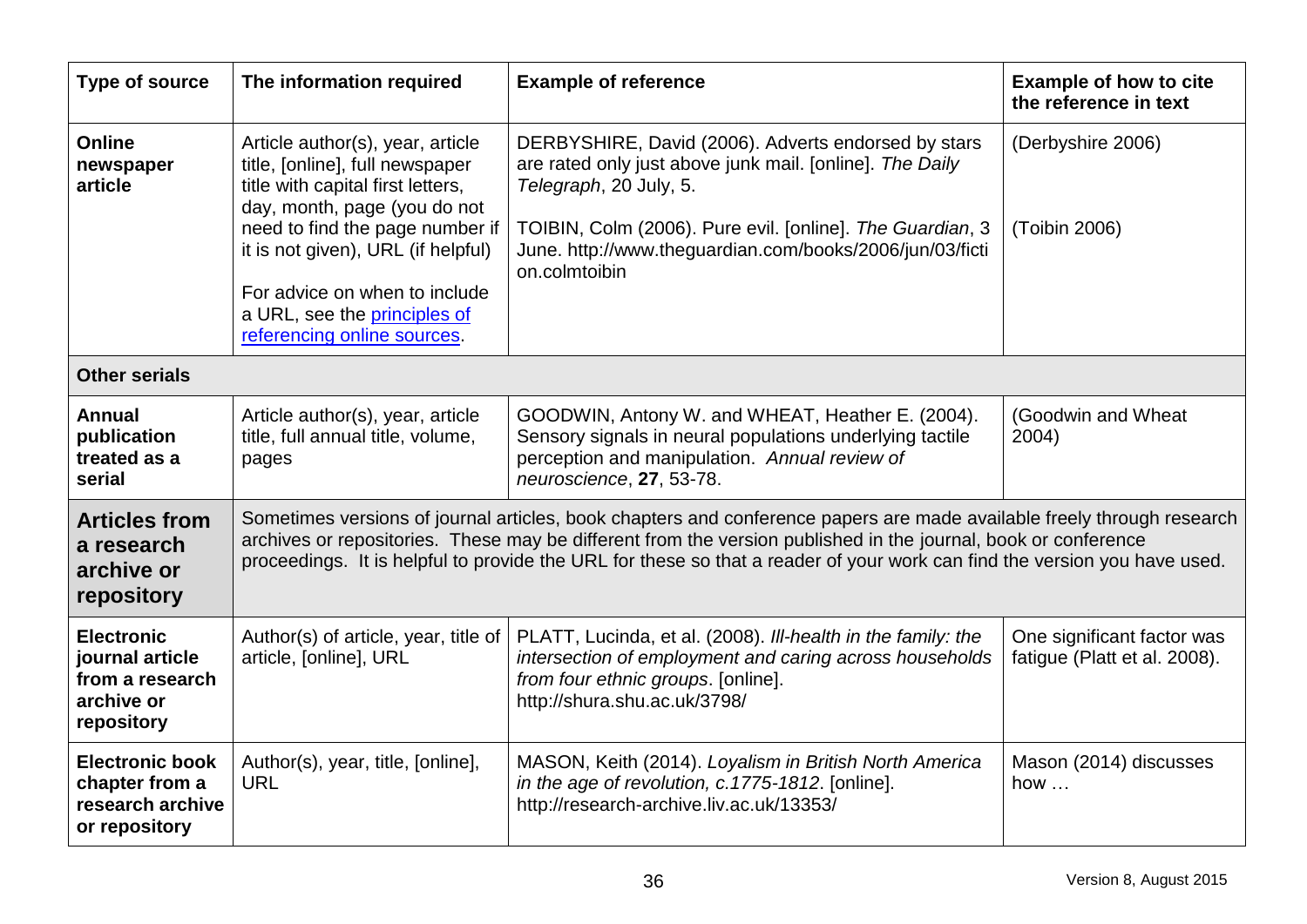| Type of source                                                                       | The information required                                                                                                                                                                                                                                                                                                                                                                                                                                                                                                                                                                                                                                                                                                                                                                                                                                                                                                                                                                                                                           | <b>Example of reference</b>                                                                                                                                                                                                                                                                                                                                                        | <b>Example of how to cite</b><br>the reference in text                                                       |
|--------------------------------------------------------------------------------------|----------------------------------------------------------------------------------------------------------------------------------------------------------------------------------------------------------------------------------------------------------------------------------------------------------------------------------------------------------------------------------------------------------------------------------------------------------------------------------------------------------------------------------------------------------------------------------------------------------------------------------------------------------------------------------------------------------------------------------------------------------------------------------------------------------------------------------------------------------------------------------------------------------------------------------------------------------------------------------------------------------------------------------------------------|------------------------------------------------------------------------------------------------------------------------------------------------------------------------------------------------------------------------------------------------------------------------------------------------------------------------------------------------------------------------------------|--------------------------------------------------------------------------------------------------------------|
| <b>Electronic</b><br>conference<br>paper from a<br>research archive<br>or repository | Authors(s), year, title, [online],<br><b>URL</b>                                                                                                                                                                                                                                                                                                                                                                                                                                                                                                                                                                                                                                                                                                                                                                                                                                                                                                                                                                                                   | FRANCISCO, Matthew, R., et al. (2014). Designing a<br>minimalist socially aware robotic agent for the home.<br>[online]. http://arxiv.org/abs/1406.6873                                                                                                                                                                                                                            | Francisco, et al. (2014)<br>describe how future robots<br>$will \dots$                                       |
| <b>Web pages</b>                                                                     | Sources you find on the web can be electronic books, electronic journal articles, online conference papers, government<br>publications or any other type of source made available online. Information on how to reference these types of source<br>can be found in this guide under the type of source. If the web page you are using does not appear to be a particular<br>type of source, you can use the examples for web pages below.<br>When referencing web pages:<br>Reference the individual page or pages which you have used.<br>For the date, use the published or last updated date of the page. If there is no published or last updated date on<br>the page use the copyright or last update date of the site. If no day or month is given use the year only.<br>If a web page does not have an author, use the author of the web site. The site author could be an individual but<br>is more commonly a company, institution or organisation.<br>There is more information in the principles of referencing online sources section. |                                                                                                                                                                                                                                                                                                                                                                                    |                                                                                                              |
| Web pages                                                                            | Author, last updated/posted<br>year, title of page, [online], last<br>updated/posted day and month<br>(if available), URL                                                                                                                                                                                                                                                                                                                                                                                                                                                                                                                                                                                                                                                                                                                                                                                                                                                                                                                          | CRICK, Bernard (2011). George Orwell: voice of a long<br>generation. [online]. Last updated 17 February.<br>http://www.bbc.co.uk/history/british/britain_wwtwo/orwell_<br>01.shtml<br>THINKSTRATEGIES (2005). The future of IT in large<br>corporations. [online]. Posted 29 December.<br>http://oracle.ittoolbox.com/white-papers/the-future-of-it-in-<br>large-corporations-3936 | According to Crick (2011),<br>George Orwell was<br>In a white paper by<br>THINKstrategies (2005)<br>there is |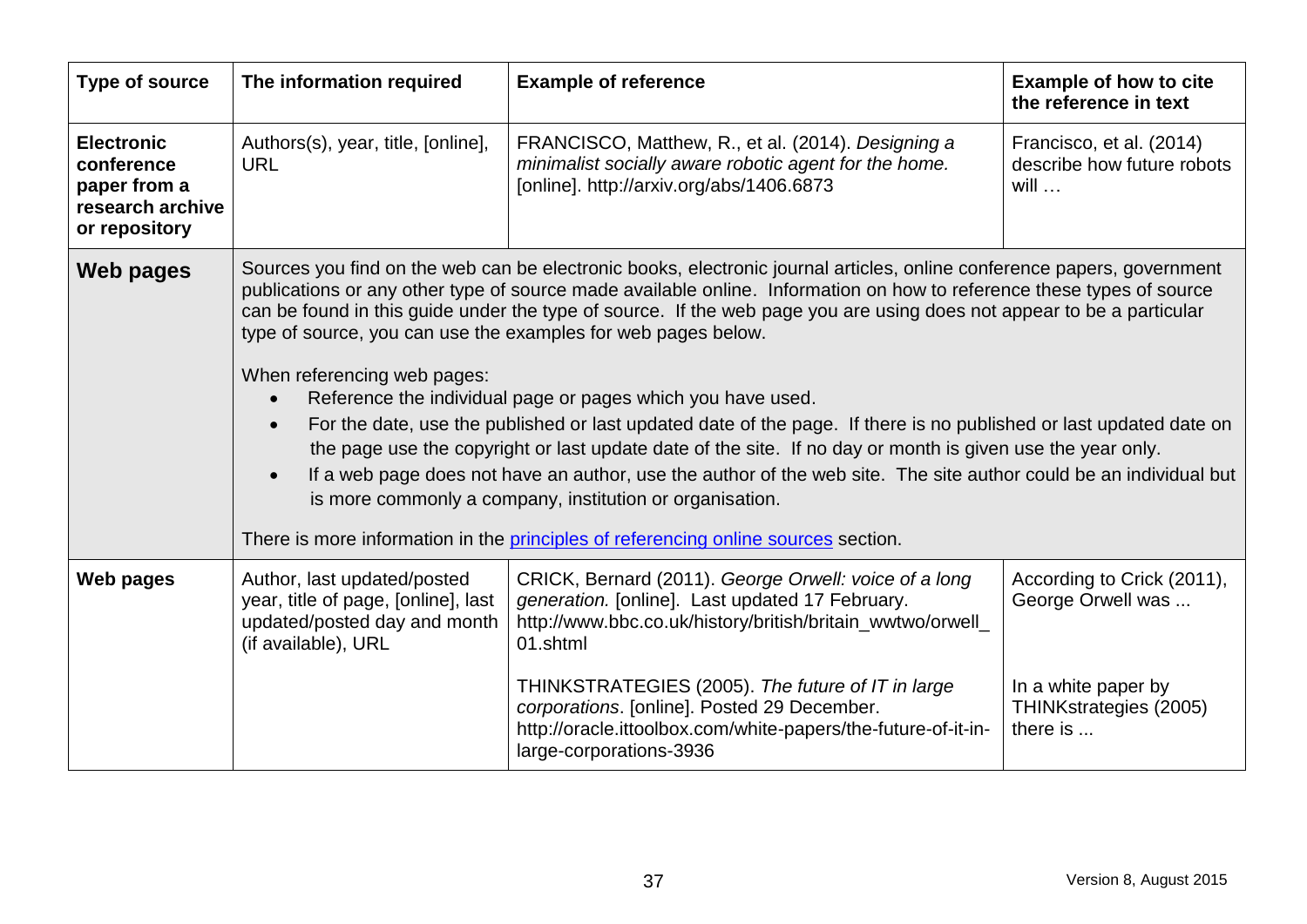| Type of source                                     | The information required                                                                                                                                                                                                                                                                                                                                         | <b>Example of reference</b>                                                                                                                                                                                | <b>Example of how to cite</b><br>the reference in text          |
|----------------------------------------------------|------------------------------------------------------------------------------------------------------------------------------------------------------------------------------------------------------------------------------------------------------------------------------------------------------------------------------------------------------------------|------------------------------------------------------------------------------------------------------------------------------------------------------------------------------------------------------------|-----------------------------------------------------------------|
| Web pages<br>(continued)                           |                                                                                                                                                                                                                                                                                                                                                                  | FARRELL, Maureen (2006). Three mistakes: when pricing<br>your products. [online]. Posted 2 November.<br>http://www.forbes.com/2006/11/02/smallbusiness-pricing-<br>strategy-ent-sales-cx_mf_1102price.html | One mistake is ignoring the<br>competition (Farrell 2006)       |
|                                                    |                                                                                                                                                                                                                                                                                                                                                                  | NETDOCTOR (2014). Brufen (Ibuprofen). [online].<br>http://www.netdoctor.co.uk/seniors-<br>health/medicines/brufen.html                                                                                     | Ibuprofen works by<br>blocking  (NetDoctor<br>2014)             |
|                                                    |                                                                                                                                                                                                                                                                                                                                                                  | NHS CHOICES (2013). Food poisoning - causes. [online].<br>Last updated 27 March. http://www.nhs.uk/Conditions/<br>Food-poisoning/Pages/Causes.aspx                                                         | the most common cause<br>is norovirus (NHS Choices<br>$2013$ ). |
| Web pages<br>where the author<br>and title are the | It can be difficult to reference web pages where there is no clear difference between the title and the author or the author<br>cannot be identified. The principle to observe is that every reference should have a title. Therefore, to avoid repeating<br>information, use the title of the web page as the first part of your reference and in the citation. |                                                                                                                                                                                                            |                                                                 |
| same or the<br>author cannot<br>be identified      | Title, year, [online], last<br>updated /posted day and<br>month (if available), URL                                                                                                                                                                                                                                                                              | Big Lottery Fund. (2014). [online].<br>http://www.biglotteryfund.org.uk/                                                                                                                                   | (Big Lottery Fund 2014)                                         |
|                                                    |                                                                                                                                                                                                                                                                                                                                                                  | Joseph Rowntree Foundation. (2014). [online].<br>http://www.jrf.org.uk/                                                                                                                                    | The Joseph Rowntree<br>Foundation (2014) is a                   |
| <b>Archived web</b><br>pages                       | Author of page, year page<br>updated, title of page, [online],<br>last updated/posted day and<br>month (if available), Archived                                                                                                                                                                                                                                  | BECTA (2010). Schools. [online]. Archived at:<br>http://webarchive.nationalarchives.gov.uk/201101301115<br>10/http://schools.becta.org.uk/                                                                 | Becta (2010) shows how<br>technology                            |
|                                                    | at: URL                                                                                                                                                                                                                                                                                                                                                          | Student Loans Company Limited. (2001). [online]. Last<br>updated 2 April. Archived at:<br>http://web.archive.org/web/20010604131830/http://www.st<br>udentloans.gov.uk/noframe/index.html                  | (Student Loans Company<br>Limited 2000)                         |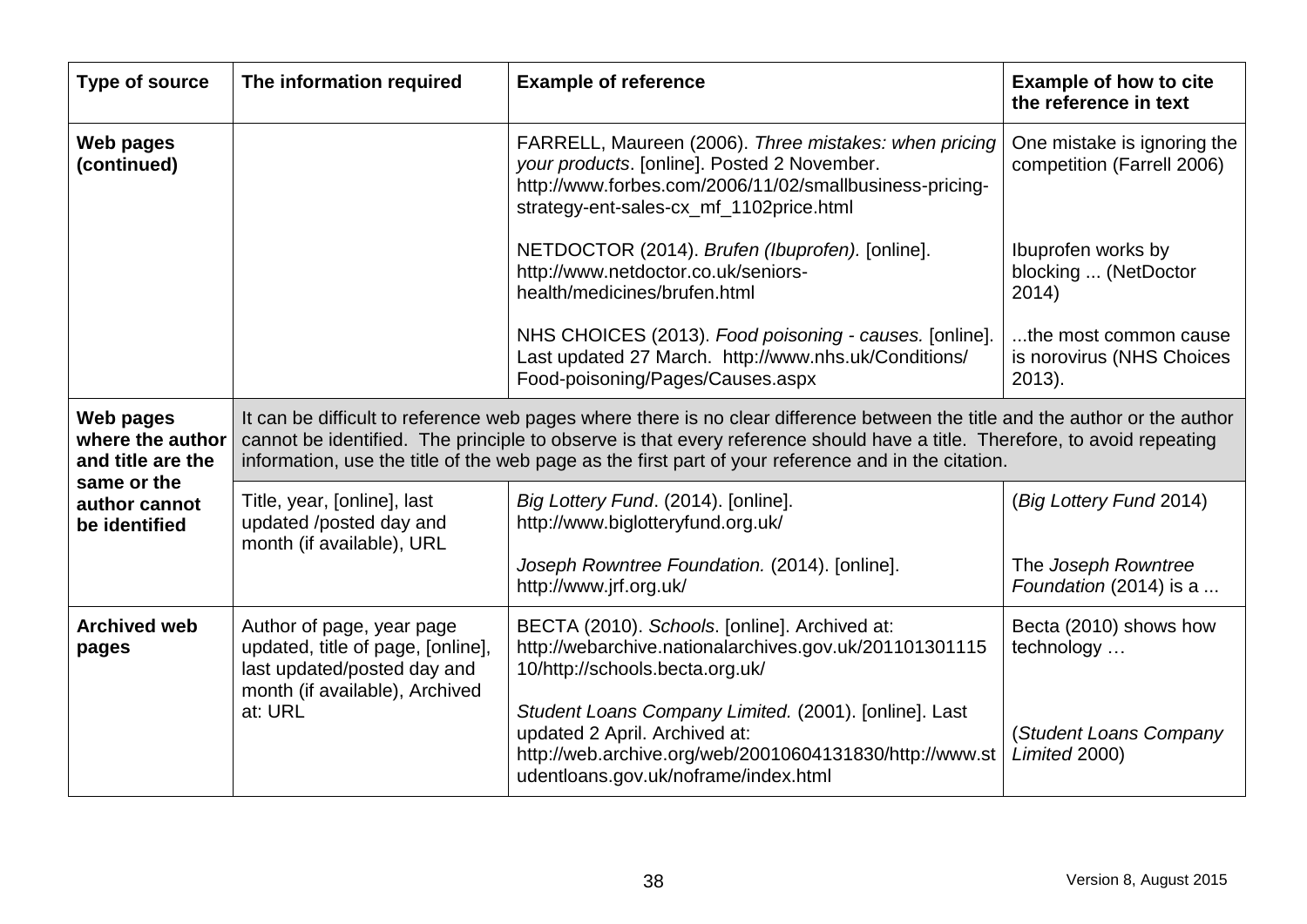| <b>Type of source</b>                                | The information required                                                                                                                                                                                                                                                                                                                                                                                                                                                                                                                                                                        | <b>Example of reference</b>                                                                                                                                                                                                                                                                                                                                                                                             | <b>Example of how to cite</b><br>the reference in text                |
|------------------------------------------------------|-------------------------------------------------------------------------------------------------------------------------------------------------------------------------------------------------------------------------------------------------------------------------------------------------------------------------------------------------------------------------------------------------------------------------------------------------------------------------------------------------------------------------------------------------------------------------------------------------|-------------------------------------------------------------------------------------------------------------------------------------------------------------------------------------------------------------------------------------------------------------------------------------------------------------------------------------------------------------------------------------------------------------------------|-----------------------------------------------------------------------|
| Wiki article or<br>page                              | Title of article or page, year<br>article last modified, [online],<br>day and month last modified,<br><b>URL</b>                                                                                                                                                                                                                                                                                                                                                                                                                                                                                | Apprenticeships and advanced apprenticeships. (2013).<br>[online]. Last modified 11 November.<br>http://www.thestudentroom.co.uk/wiki/Apprenticeships                                                                                                                                                                                                                                                                   | Apprenticeships and<br>advanced apprenticeships<br>(2013) is a useful |
| <b>Social networks</b><br>and blogs                  | If the site or discussion list is closed (restricted to friends or members only), it is good practice to request permission from<br>the author before referring to a post in your work. See the section on ethical considerations for more information.<br>Due to the dynamic nature of social networks, it may be appropriate to include a screenshot of the information you have<br>used in an appendix to your work. However, permission may be required from the service provider and permission<br>should be obtained from the authors and anyone personally identified in the screenshot. |                                                                                                                                                                                                                                                                                                                                                                                                                         |                                                                       |
| <b>Discussion list /</b><br>discussion<br>forum post | Author or username, year, title<br>of post, title of list or forum,<br>[online], day and month<br>posted, URL                                                                                                                                                                                                                                                                                                                                                                                                                                                                                   | COSTA, Cristina (2014). Social theory applied. European-<br>sociologist@jiscmail.ac.uk. [online]. Posted 24 February.<br>https://www.jiscmail.ac.uk/cgi-<br>bin/webadmin?A2=ind1402&L=european-<br>sociologist&F=&S=&P=30510<br>LAZYSPICE (2009). Re: make your own ginger beer<br>plant. Selfsufficientish. [online]. Posted 27 June.<br>http://www.selfsufficientish.com/forum/viewtopic.php?f=19<br>&t=14566#p158742 | (Costa 2014)<br>the recipe provided by<br>Lazyspice (2009) shows      |
| <b>Blog post</b>                                     | Author, year, title of post, title<br>of blog, [online], day and<br>month posted, URL                                                                                                                                                                                                                                                                                                                                                                                                                                                                                                           | GOLDACRE, Ben (2013). How vaccine scares respect<br>local cultural boundaries. Bad science. [online]. Posted 24<br>April. http://www.badscience.net/2013/04/how-vaccine-<br>scares-respect-local-cultural-boundaries/                                                                                                                                                                                                   | (Goldacre 2013)                                                       |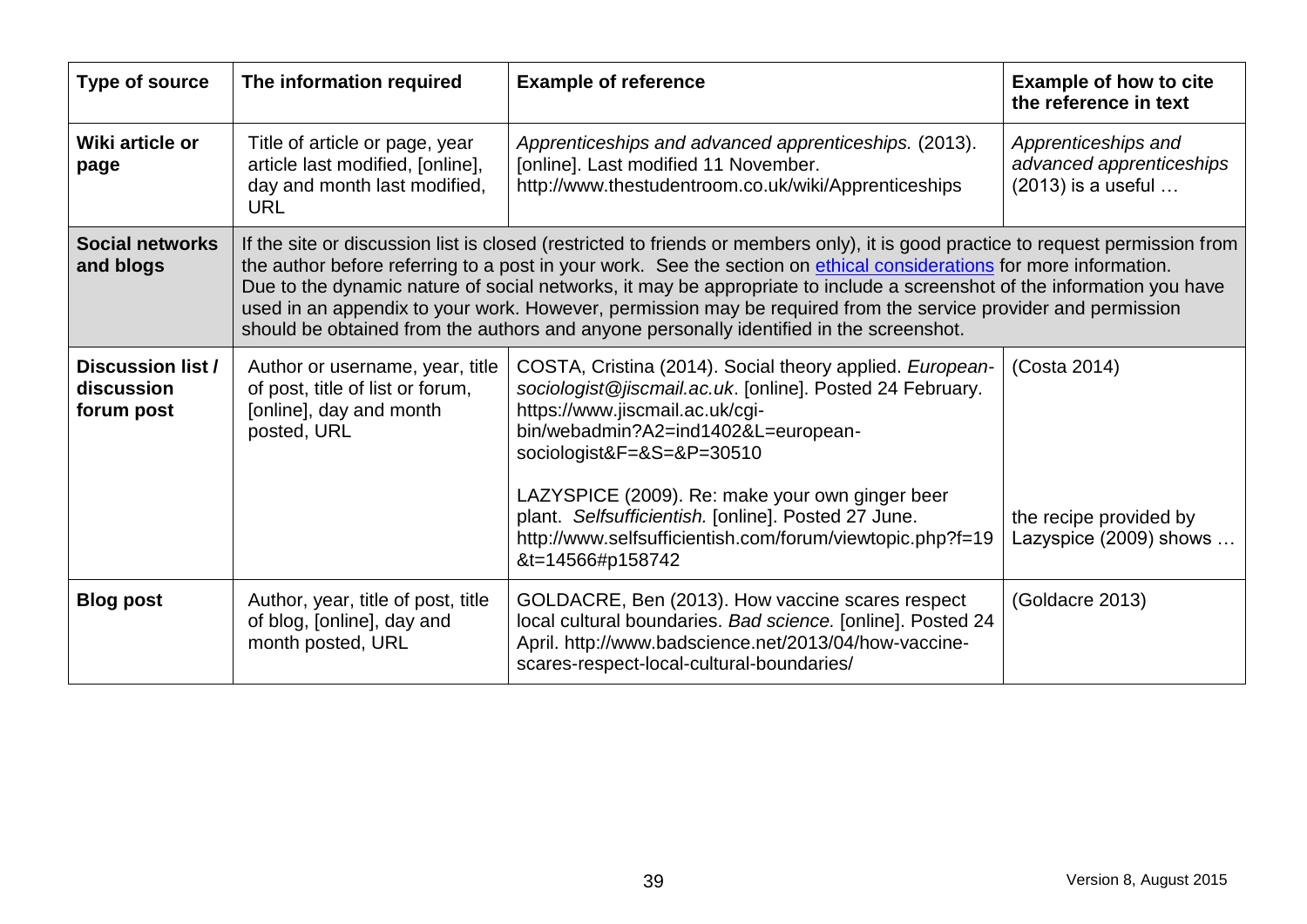| Type of source                        | The information required                                                                                                                                                                                                                                                                                                                                                                                                                                                | <b>Example of reference</b>                                                                                                                                                                                                                   | <b>Example of how to cite</b><br>the reference in text                                     |
|---------------------------------------|-------------------------------------------------------------------------------------------------------------------------------------------------------------------------------------------------------------------------------------------------------------------------------------------------------------------------------------------------------------------------------------------------------------------------------------------------------------------------|-----------------------------------------------------------------------------------------------------------------------------------------------------------------------------------------------------------------------------------------------|--------------------------------------------------------------------------------------------|
| <b>Social network</b><br>post or page |                                                                                                                                                                                                                                                                                                                                                                                                                                                                         | Use the title of the social network page as the first part of your reference and in the citation. If the site is restricted to<br>friends or members only, it is good practice to request permission before referring to a post in your work. |                                                                                            |
|                                       | Title, year, [online], name of<br>network, day, month and time<br>of post (if appropriate), URL                                                                                                                                                                                                                                                                                                                                                                         | Tesco. (2014). [online]. Facebook post 13 July 11:30pm.<br>http://www.facebook.com/tesco<br>David Cameron. (2014). [online]. LinkedIn profile.<br>http://uk.linkedin.com/in/davidcameronmp                                                    | Tesco (2014) provides an<br>example of<br>The LinkedIn profile for<br>David Cameron (2014) |
|                                       |                                                                                                                                                                                                                                                                                                                                                                                                                                                                         |                                                                                                                                                                                                                                               | says                                                                                       |
| <b>Tweet</b>                          | There is no consensus in the wider academic community on the best way of referencing tweets. However, we suggest<br>the format below. When viewing a tweet, use the Expand link to find a URL (web address) for a specific tweet.                                                                                                                                                                                                                                       |                                                                                                                                                                                                                                               |                                                                                            |
|                                       | For a retweet (RT) use and reference the original tweet where possible. If you need to refer to the fact that the original<br>tweet has been retweeted then you may want to mention this in the main body of your text, but only reference the<br>original tweet in the bibliography or reference list. If the retweet includes an additional comment or is actually a modified<br>tweet (MT), where it has been altered or paraphrased, treat it as an original tweet. |                                                                                                                                                                                                                                               |                                                                                            |
|                                       | Title, username, year, [online],<br>day, month and time tweet<br>posted, URL                                                                                                                                                                                                                                                                                                                                                                                            | Nick Robinson @bbcnickrobinson (2012). [online]. Tweet<br>posted 13 June 12.03pm.<br>http://twitter.com/bbcnickrobinson/status/2128627157677<br>01505                                                                                         | Nick Robinson (2012)<br>reports that                                                       |
|                                       | (Capitalise the title in the<br>same way as seen on Twitter.)                                                                                                                                                                                                                                                                                                                                                                                                           | UK Prime Minister @Number10gov (2012). [online].<br>Tweet posted 29 June 3.01am.<br>https://twitter.com/Number10gov/status/21869056460075<br>8274                                                                                             | (UK Prime Minister 2012)                                                                   |
| Web page<br>comment                   | Author or username, year,<br>[online], day, month and time<br>comment posted, URL                                                                                                                                                                                                                                                                                                                                                                                       | SIXP (2011). [online]. Comment posted 15 August 14:57.<br>http://www.bbc.co.uk/news/uk-politics-<br>14524834?postId=109985503#comment_109985503                                                                                               | Sixp (2011) comments on<br>international capitalism                                        |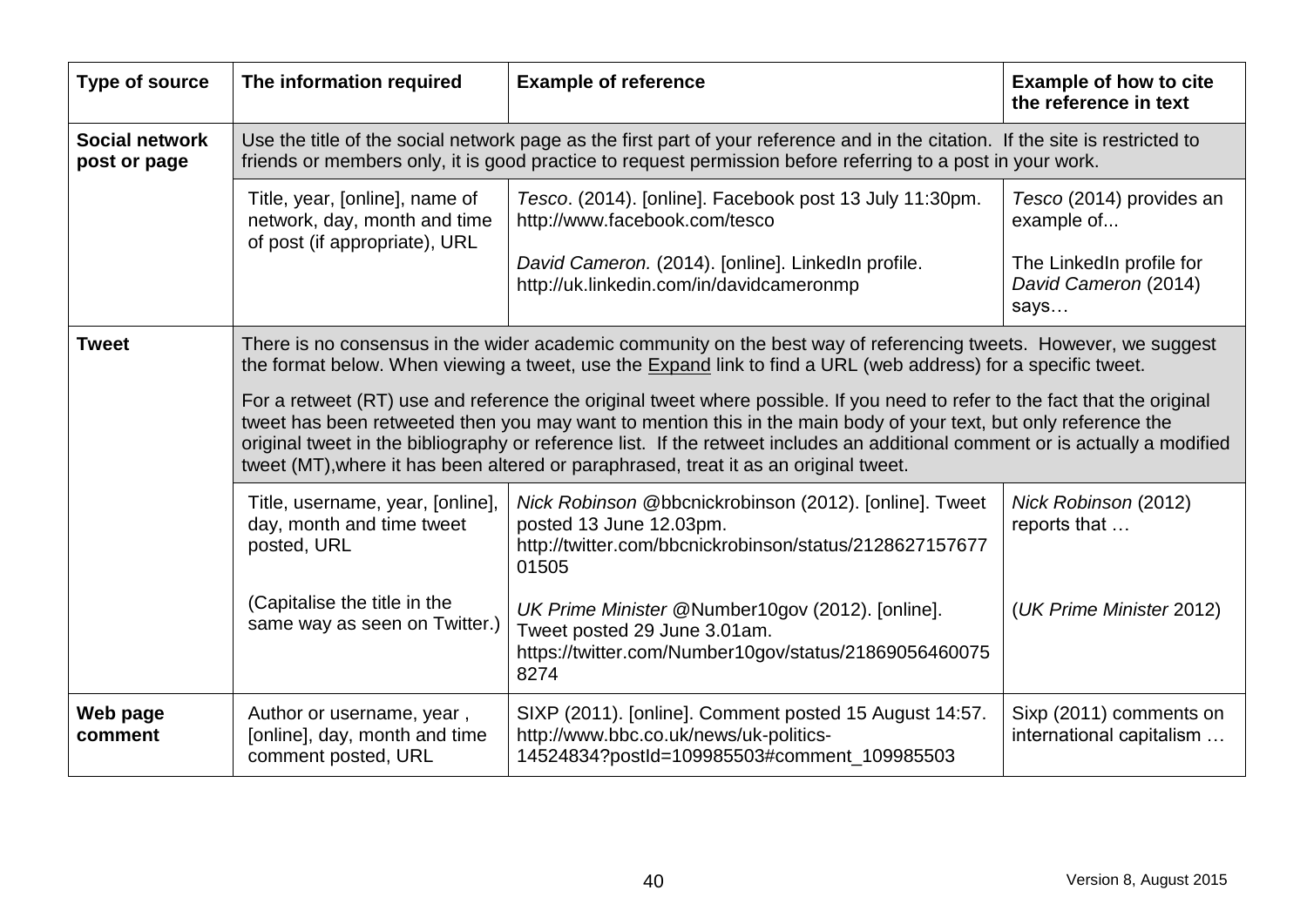| Type of source                                       | The information required                                                                                                                                                                                                                                                                                                                                                                           | <b>Example of reference</b>                                                                                                                                                                                                                                                             | <b>Example of how to cite</b><br>the reference in text                |
|------------------------------------------------------|----------------------------------------------------------------------------------------------------------------------------------------------------------------------------------------------------------------------------------------------------------------------------------------------------------------------------------------------------------------------------------------------------|-----------------------------------------------------------------------------------------------------------------------------------------------------------------------------------------------------------------------------------------------------------------------------------------|-----------------------------------------------------------------------|
| <b>Online</b><br>documents,<br>reports and<br>papers | Documents you find on the web can be electronic journal articles, online conference papers, government publications or<br>any other type of document made available online. Information on how to reference these types of source can be found<br>in this guide under the type of source.<br>If the document you are using does not appear to fall into any other category use the examples below. |                                                                                                                                                                                                                                                                                         |                                                                       |
| <b>Document or</b><br>report on the<br>web           | Author, year, title, [online],<br>place of publication (if<br>applicable), publisher, series<br>and series number (if<br>applicable), URL                                                                                                                                                                                                                                                          | NATIONAL INSTITUTE FOR HEALTH AND CARE<br>EXCELLENCE (2012). Walking and cycling: local<br>measures to promote walking and cycling as<br>forms of travel or recreation. [online]. NICE Public Health<br>Guidance 41.<br>http://www.nice.org.uk/nicemedia/live/13975/61629/61629<br>.pdf | (National Institute for<br><b>Health and Care</b><br>Excellence 2012) |
|                                                      |                                                                                                                                                                                                                                                                                                                                                                                                    | OXLEY, Michael and HAFFNER, Marietta (2010).<br>Housing taxation and subsidies: international comparisons<br>and the options for reform. [online]. Joseph Rowntree<br>Foundation. http://www.jrf.org.uk/sites/files/jrf/housing-<br>taxation-systems-full.pdf                           | Oxley and Haffner (2010)<br>show that                                 |
|                                                      |                                                                                                                                                                                                                                                                                                                                                                                                    | FRANCO, John (1989). On the occurance of null clauses<br>in random instances of satisfiability. [online]. Computer<br>Science Department, Indiana University. Technical report<br>no. 291.<br>http://www.cs.indiana.edu/pub/techreports/TR291.pdf                                       | Franco (1989)<br>demonstrates                                         |
| IT white paper                                       | Author(s), year, title, [online],<br>place of publication (if<br>applicable), publisher, URL                                                                                                                                                                                                                                                                                                       | BAUMANN, Bernhard (2010). Setting up Oracle 11g data<br>guard for SAP customers. [online]. RedWood Shores,<br>Oracle. http://www.oracle.com/us/solutions/sap/wp-<br>ora4sap-dataguard11g-303811.pdf                                                                                     | In the white paper by<br>Baumann (2010)                               |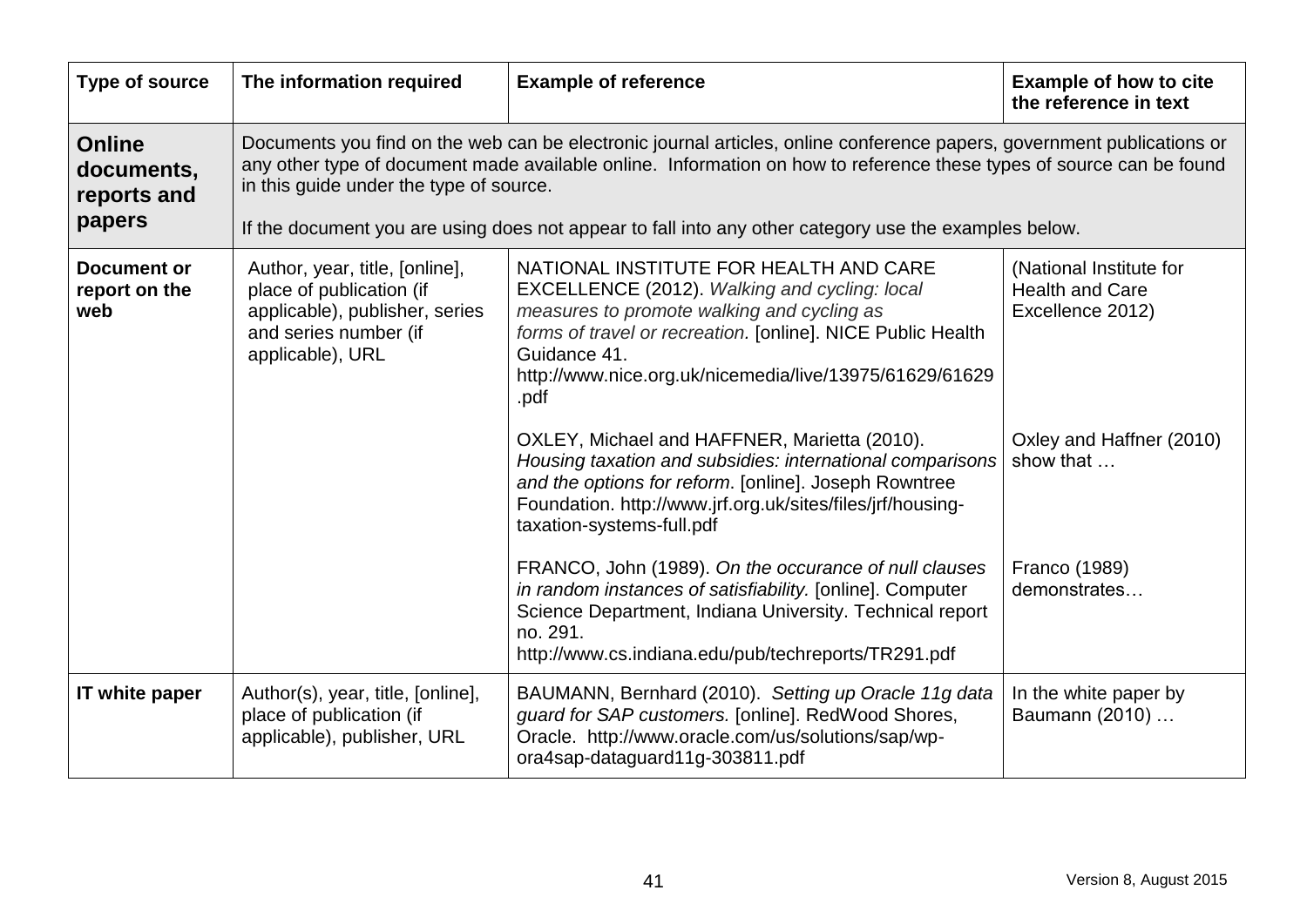| Type of source                                                       | The information required                                                                                                                                                                                                                                                                                                                                                                                                                                                                                                                    | <b>Example of reference</b>                                                                                                                                                                                                                                                                                                                                                              | <b>Example of how to cite</b><br>the reference in text                                                                                          |
|----------------------------------------------------------------------|---------------------------------------------------------------------------------------------------------------------------------------------------------------------------------------------------------------------------------------------------------------------------------------------------------------------------------------------------------------------------------------------------------------------------------------------------------------------------------------------------------------------------------------------|------------------------------------------------------------------------------------------------------------------------------------------------------------------------------------------------------------------------------------------------------------------------------------------------------------------------------------------------------------------------------------------|-------------------------------------------------------------------------------------------------------------------------------------------------|
| <b>Parliamentary</b><br>and<br>government<br>publications            | When referencing government publications the jurisdiction is usually included. See the section on citing corporate<br>authors: organisations, companies and institutions. However if you are using a large number of government publications<br>in your work and they are all from the same jurisdiction (for example Great Britain), it may be appropriate to omit the<br>jurisdiction and use the government department name only as the author. Please ask your tutor or look in your course<br>handbook to check if this is acceptable. |                                                                                                                                                                                                                                                                                                                                                                                          |                                                                                                                                                 |
| House of<br><b>Commons Paper</b>                                     | Great Britain, Parliament,<br>House of Commons or<br>Government Office, year of<br>publication, title, place of<br>publication, publisher, HC,<br>paper number, session                                                                                                                                                                                                                                                                                                                                                                     | <b>GREAT BRITAIN, Parliament, House of Commons</b><br>(2006). Improving literacy and numeracy in schools.<br>London, The Stationery Office. HC 953 (2005-06).<br><b>GREAT BRITAIN, Information Commissioner's Office</b><br>(2006). What price privacy? : the unlawful trade in<br>confidential personal information. Wilmslow, Information<br>Commissioner's Office. HC 1056 (2005-06). | (Great Britain, Parliament,<br>House of Commons 2006)<br>In the paper (Great Britain,<br>Information<br><b>Commissioner's Office</b><br>$2006)$ |
| <b>Online House of</b><br><b>Commons Paper</b>                       | Great Britain, Parliament,<br>House of Commons or<br>Government Office, year of<br>publication, title, [online]. place<br>of publication, publisher, HC,<br>paper number, session, URL                                                                                                                                                                                                                                                                                                                                                      | <b>GREAT BRITAIN, Parliament, House of Commons</b><br>(2012). Ministry of Defence supplementary estimate 2011-<br>2012: first report of session 2012-13. [online]. London,<br>The Stationery Office. HC 99 (2012-13).<br>http://www.publications.parliament.uk/pa/cm201213/cmsel<br>ect/cmdfence/99/99.pdf                                                                               | The report recommends<br>(Great Britain, Parliament,<br>House of Commons 2012)                                                                  |
| <b>House of Lords</b><br>Paper                                       | Great Britain, Parliament,<br>House of Lords, year of<br>publication, title, place of<br>publication, publisher, HC,<br>paper number, session                                                                                                                                                                                                                                                                                                                                                                                               | GREAT BRITAIN, Parliament, House of Lords (2006).<br>Armed forces bill report: 13th report of session 2005-06.<br>London, The Stationery Office. HL 200 (2005-06).                                                                                                                                                                                                                       | (Great Britain, Parliament,<br>House of Lords 2006)                                                                                             |
| <b>Bill (House of</b><br><b>Commons or</b><br><b>House of Lords)</b> | Great Britain, Parliament,<br>House of , year of<br>publication, title, place of<br>publication, publisher, bill<br>number, session                                                                                                                                                                                                                                                                                                                                                                                                         | <b>GREAT BRITAIN, Parliament, House of Commons</b><br>(2006). Police and justice bill. London, The Stationery<br>Office. Bill 119 (2005-06).                                                                                                                                                                                                                                             | Great Britain, Parliament,<br>House of Commons (2006)                                                                                           |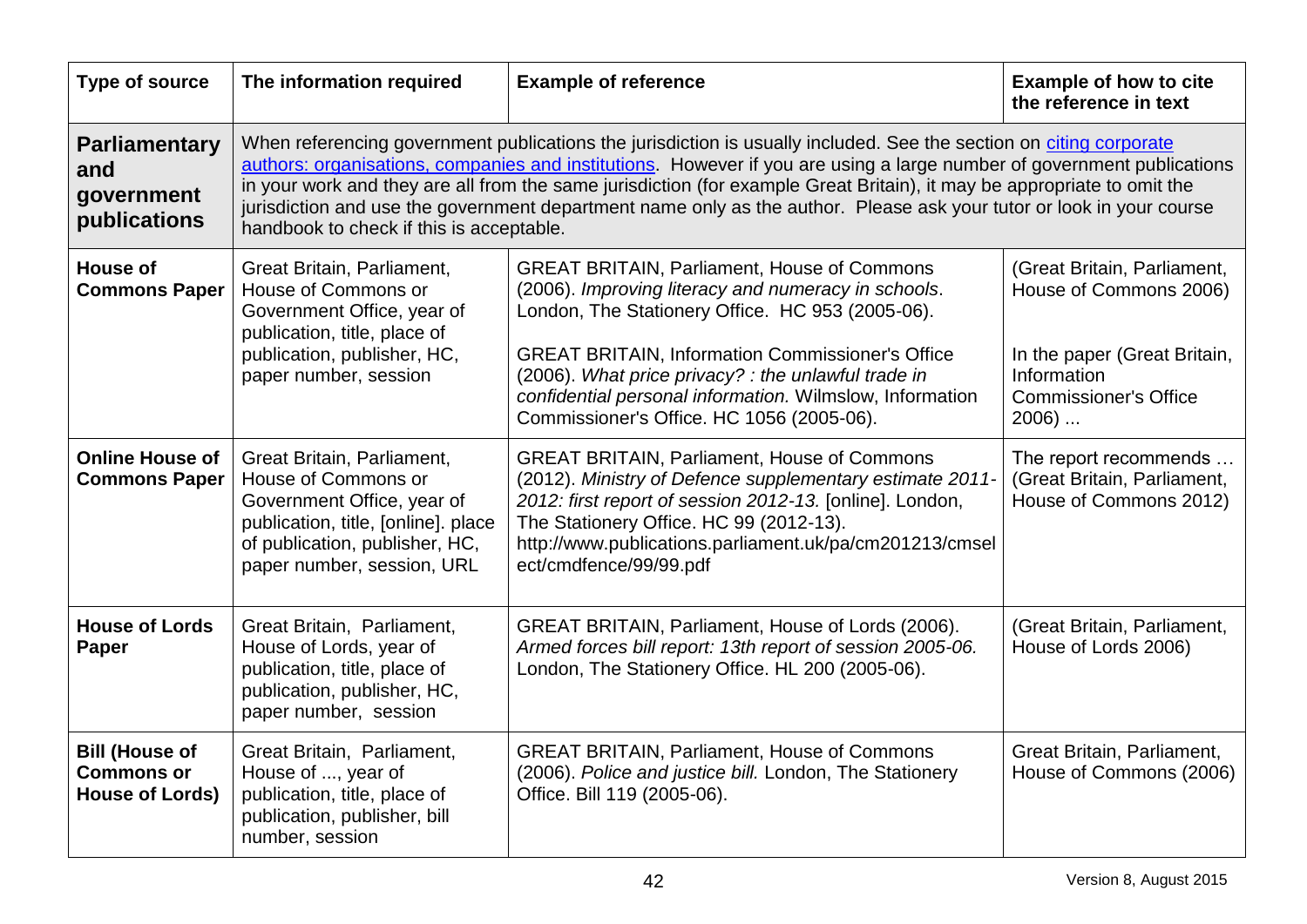| Type of source                                                                 | The information required                                                                                                                                                 | <b>Example of reference</b>                                                                                                                                                                                                                       | <b>Example of how to cite</b><br>the reference in text                           |
|--------------------------------------------------------------------------------|--------------------------------------------------------------------------------------------------------------------------------------------------------------------------|---------------------------------------------------------------------------------------------------------------------------------------------------------------------------------------------------------------------------------------------------|----------------------------------------------------------------------------------|
| Act of<br><b>Parliament (post</b><br>1963)                                     | Great Britain, year, title of Act,<br>chapter number, place of<br>publication, publisher                                                                                 | GREAT BRITAIN (2006). Work and families act 2006.<br>Chapter 18. London, The Stationery Office.                                                                                                                                                   | The Work and Families Act<br>(Great Britain 2006) lays<br>down                   |
| <b>Online Act of</b><br><b>Parliament (post</b><br>1963)                       | Great Britain, year, title of Act,<br>[online], chapter number, place<br>of publication, publisher, URL                                                                  | GREAT BRITAIN (2012). Health and social care act 2012.<br>[online]. Chapter 7. London, The Stationery Office.<br>http://www.legislation.gov.uk/ukpga/2012/7/contents/enact<br>ed                                                                  | The duties of clinical<br>commissioning group<br>are  (Great Britain 2012)       |
| <b>Statutory</b><br><b>Instrument</b>                                          | Instrument title, year, SI<br>number, place of publication,<br>publisher                                                                                                 | The intellectual property (enforcement, etc.) regulations.<br>(2006). SI 2006/1028. London, The Stationery Office.                                                                                                                                | The Intellectual property<br>(enforcement, etc.)<br>regulations (2006) give      |
| <b>Online statutory</b><br>instrument                                          | Instrument title, year, SI<br>number, [online], place of<br>publication, publisher, URL                                                                                  | The Exeter and Devon (structural changes) order 2010.<br>(2010). SI 2010/998. [online]. London, The Stationery<br>Office.<br>http://www.legislation.gov.uk/uksi/2010/998/pdfs/uksi_201<br>00998_en.pdf                                            | The Exeter and Devon<br>(structural changes) order<br>2010 (2010) continues      |
| <b>British</b><br><b>Government</b><br><b>Department</b><br>publication        | Great Britain, name of<br>Government Department, year,<br>title, place of publication,<br>publisher, series and number<br>(if applicable)                                | <b>GREAT BRITAIN, Department of the Environment (1994).</b><br>Environmental protection act 1990: part II waste<br>management and licensing: the framework directive on<br>waste. London, HMSO (Circular 11/94).                                  | (Great Britain, Department<br>of the Environment 1994)                           |
| <b>Online British</b><br><b>Government</b><br><b>Department</b><br>publication | <b>Great Britain, Government</b><br>Department, year, title, [online],<br>place of publication & publisher<br>(if applicable), series and<br>number (if applicable), URL | GREAT BRITAIN, Department for Children, Schools and<br>Families (2007). Children and young people today:<br>evidence to support the development of the children's<br>plan. [online].<br>http://www.dfes.gov.uk/publications/childrensplanevidence | <b>Great Britain, Department</b><br>for Children, Schools and<br>Families (2007) |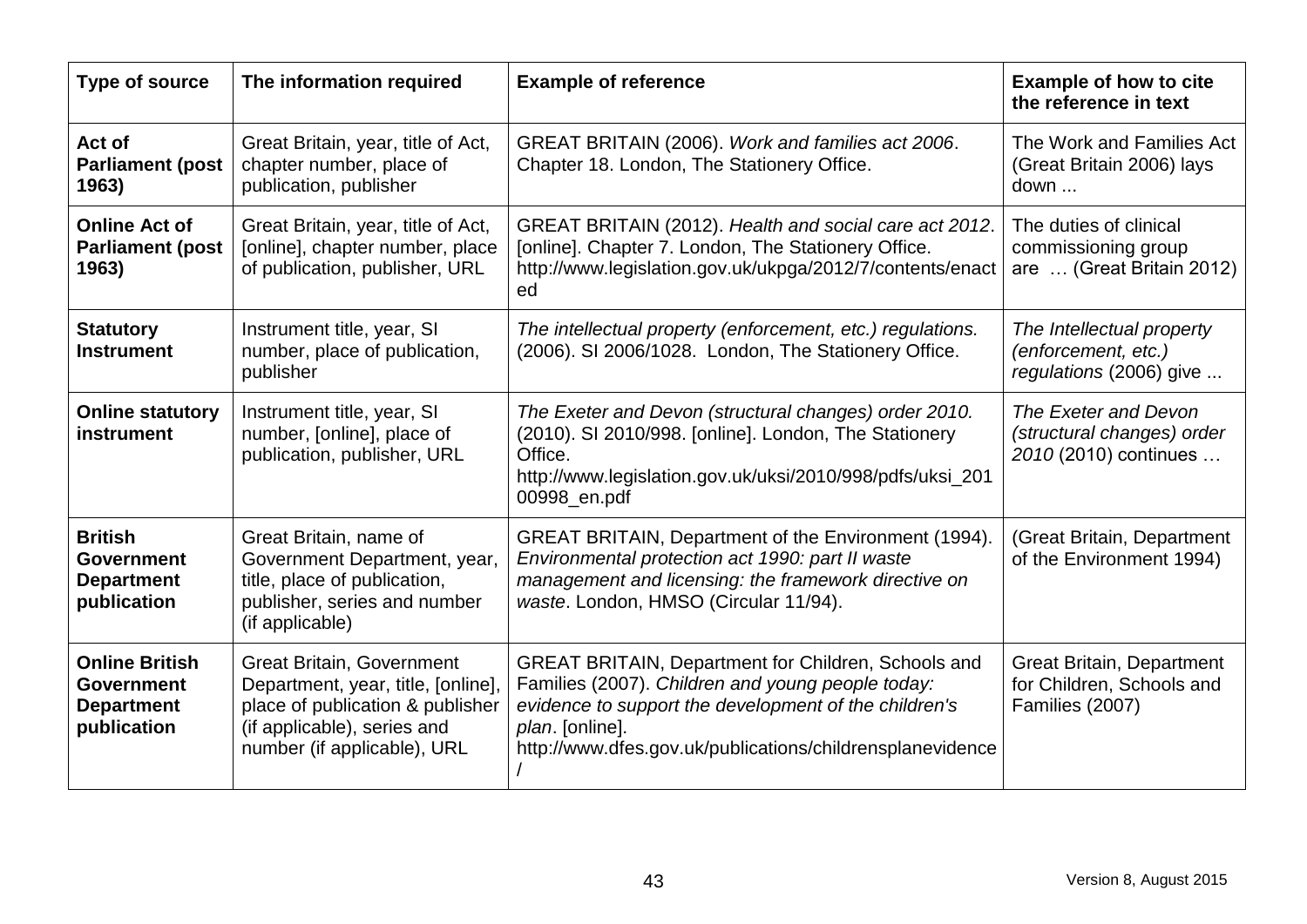| Type of source                                                            | The information required                                                                                                                              | <b>Example of reference</b>                                                                                                                                                                                                                                                                                                                                                                                    | <b>Example of how to cite</b><br>the reference in text                      |
|---------------------------------------------------------------------------|-------------------------------------------------------------------------------------------------------------------------------------------------------|----------------------------------------------------------------------------------------------------------------------------------------------------------------------------------------------------------------------------------------------------------------------------------------------------------------------------------------------------------------------------------------------------------------|-----------------------------------------------------------------------------|
| <b>Online Devolved</b><br><b>Government</b><br>publication                | Devolved Government, year,<br>title, [online], place of<br>publication & publisher (if<br>applicable), series and number<br>(if applicable), URL      | WELSH GOVERNMENT (2015). Consultation on the<br>revision of the mental health act 1983 code of practice for<br>Wales. [online]. WG26160.<br>http://gov.wales/docs/dhss/consultation/150903cons-<br>mhact-cop-en.pdf                                                                                                                                                                                            | The Welsh Government<br>$(2015)$ are                                        |
| <b>Command paper</b>                                                      | Great Britain, Department/<br>Committee / Commission /<br>Agency, year, title, place of<br>publication, publisher, Cm.<br>paper number                | <b>GREAT BRITAIN, Office of Science and Technology</b><br>(1997). Science, engineering and technology statistics.<br>London, The Stationery Office (Cm. 3695).                                                                                                                                                                                                                                                 | (Great Britain, Office of<br>Science and Technology<br>1997)                |
| <b>Online</b><br><b>Command paper</b>                                     | Great Britain, Department/<br>Committee / Commission /<br>Agency, year, title, [online],<br>place of publication, publisher,<br>Cm. paper number, URL | GREAT BRITAIN, Department of Health (2006). Our<br>health, our care, our say: a new direction for community<br>services. [online]. London, The Stationery Office (Cm.<br>6737).<br>http://www.dh.gov.uk/en/Publicationsandstatistics/Publicat<br>ions/PublicationsPolicyAndGuidance/DH_4127453                                                                                                                 | <b>Great Britain, Department</b><br>of Health (2006)                        |
| <b>Other British</b><br><b>Government</b><br>publication                  | <b>Executive Agency or</b><br>Government body, year, title,<br>place of publication, publisher                                                        | OFFICE FOR NATIONAL STATISTICS (2000). Guide to<br>official statistics. London, HMSO.                                                                                                                                                                                                                                                                                                                          | (Office for National<br>Statistics 2000)                                    |
| <b>Online other</b><br><b>British</b><br><b>Government</b><br>publication | <b>Executive Agency or</b><br>Government body, year, title,<br>[online], place of publication<br>and publisher (if applicable),<br><b>URL</b>         | OFSTED (2004). Children at the Centre: an evaluation of<br>early excellence centres. [online].<br>http://www.ofsted.gov.uk/assets/3661.pdf<br>CHIEF MEDICAL OFFICER (2002). Getting ahead of the<br>curve: a strategy for combating infectious diseases<br>(including other aspects of health promotion). [online].<br>London, Department of Health.<br>http://www.dh.gov.uk/assetRoot/04/06/08/75/04060875.pd | The conclusion of Ofsted<br>$(2004)$ was<br>(Chief Medical Officer<br>2002) |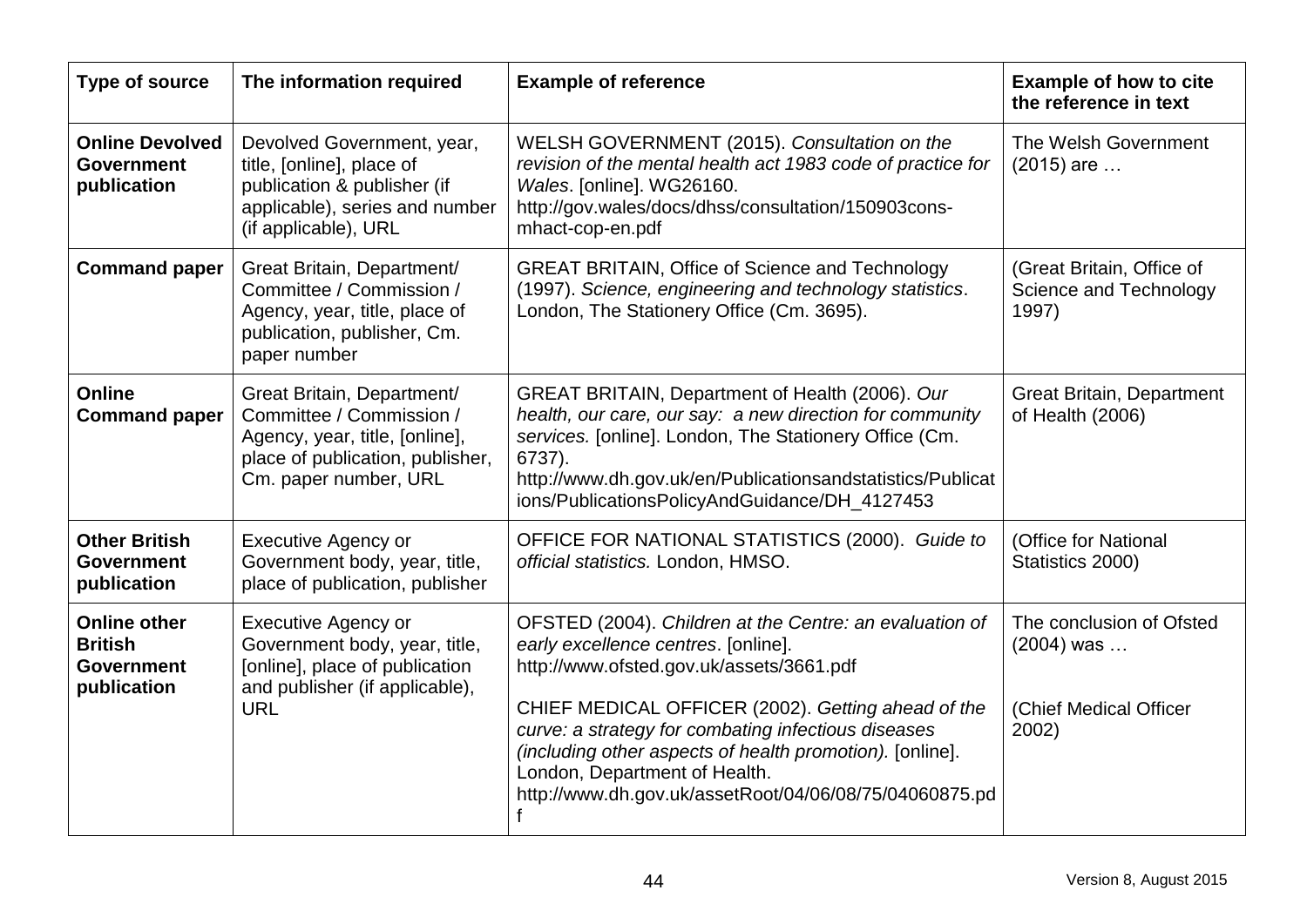| Type of source                                                              | The information required                                                                                                                                                                                                                                                                                                                                                                           | <b>Example of reference</b>                                                                                                                                                                                                                                                                                                           | <b>Example of how to cite</b><br>the reference in text                                                               |
|-----------------------------------------------------------------------------|----------------------------------------------------------------------------------------------------------------------------------------------------------------------------------------------------------------------------------------------------------------------------------------------------------------------------------------------------------------------------------------------------|---------------------------------------------------------------------------------------------------------------------------------------------------------------------------------------------------------------------------------------------------------------------------------------------------------------------------------------|----------------------------------------------------------------------------------------------------------------------|
| <b>Official inquiry</b>                                                     | <b>Executive Agency or</b><br>Institution, year, title, [online],<br>place of publication and<br>publisher (if applicable), series<br>and series number (if<br>applicable), URL                                                                                                                                                                                                                    | MID STAFFORDSHIRE NHS FOUNDATION TRUST<br>PUBLIC INQUIRY (2013). Report of the Mid Staffordshire<br>NHS Foundation Trust Public Inquiry. [online]. HC 947.<br>http://www.midstaffspublicinquiry.com/report                                                                                                                            | According to the Francis<br><b>Inquiry (Mid Staffordshire</b><br><b>NHS Foundation Trust</b><br>Public Inquiry 2013) |
| <b>Hansard (House</b><br>of Commons or<br><b>House of Lords</b><br>debates) | Common practice when referencing Hansard is to use HC Deb as an abbreviation for House of Commons Debates and<br>HL Deb as an abbreviation for House of Lords Debates. It is also common practice to refer to the column.<br>Include the following notations which may appear after the column number:<br>W for written answers<br>WS for written statements<br>WH for debates in Westminster Hall |                                                                                                                                                                                                                                                                                                                                       |                                                                                                                      |
| <b>Hansard</b>                                                              | HC or HL Deb, session, date,<br>volume number (optional),<br>column or column(s)                                                                                                                                                                                                                                                                                                                   | HC Deb (2004-05). 15 March 2005 c126.<br>HC Deb (2002-03). 12 June 2003 vol.406 c824.<br>HC Deb (2005-06). 24 July 2006 c1186W.<br>HC Deb (2004-05). 10 March 2005 c130WS.                                                                                                                                                            | (HC Deb 2004-05)<br>(HC Deb 2002-03)<br>(HC Deb 2005-06)<br>(HC Deb 2004-05)                                         |
| <b>Hansard online</b>                                                       | HC or HL Deb, session, date,<br>volume number (optional),<br>column or column(s), [online],<br><b>URL</b>                                                                                                                                                                                                                                                                                          | HC Deb (2010-12). 16 June 2011 c891W. [online].<br>http://www.publications.parliament.uk/pa/cm201011/cmha<br>nsrd/cm110616/text/110616w0001.htm#11061644000034<br>HL Deb (2008-09). 12 February 2009 vol.707 c1239.<br>[online].<br>http://www.publications.parliament.uk/pa/ld200809/ldhans<br>rd/text/90212-0003.htm#09021263000470 | (HC Deb 2010-12)<br>(HL Deb 2008-09)                                                                                 |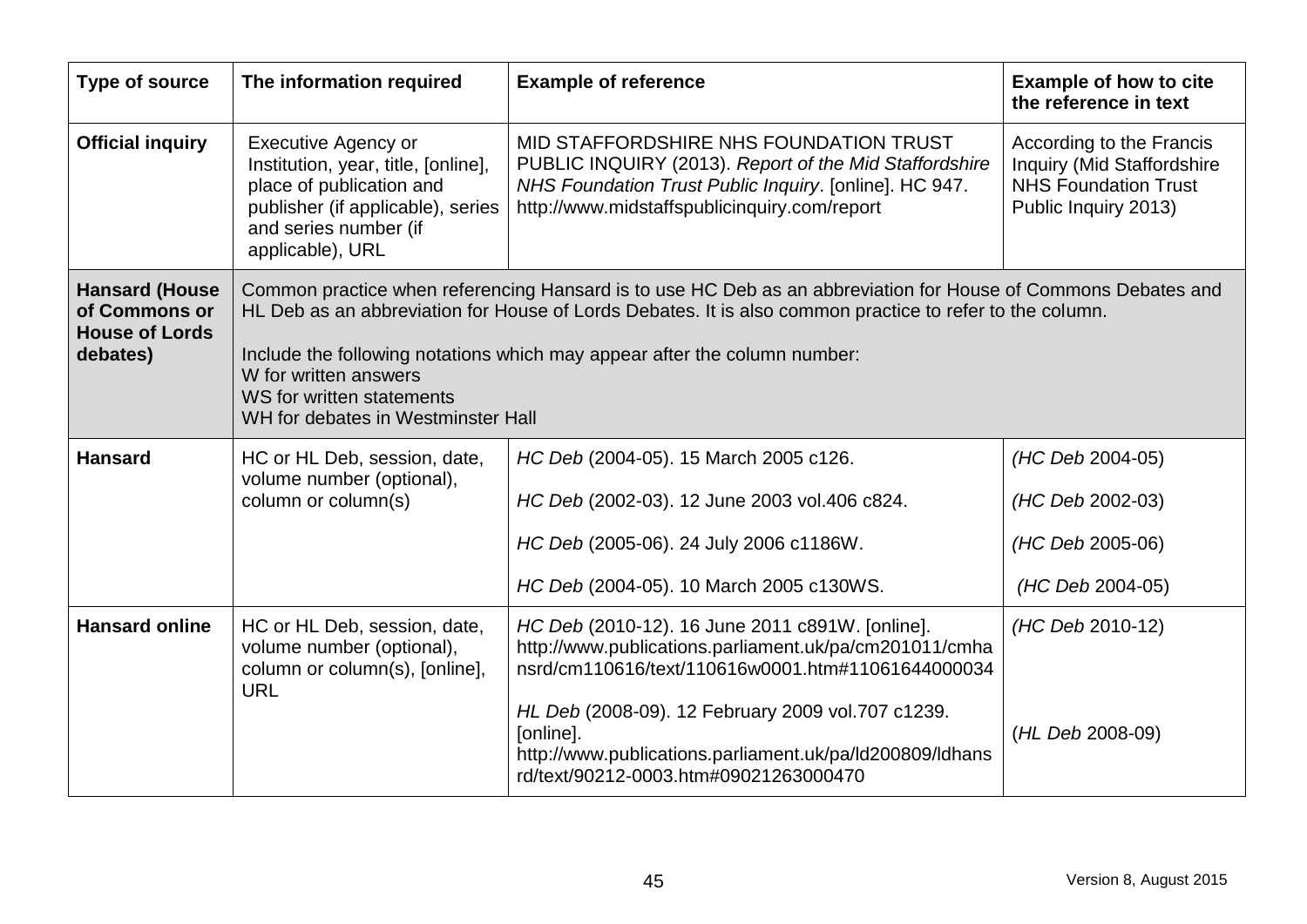| Type of source                                      | The information required                                                                         | <b>Example of reference</b>                                                                                                                                                                                                                                                             | <b>Example of how to cite</b><br>the reference in text     |
|-----------------------------------------------------|--------------------------------------------------------------------------------------------------|-----------------------------------------------------------------------------------------------------------------------------------------------------------------------------------------------------------------------------------------------------------------------------------------|------------------------------------------------------------|
| European<br><b>institution</b><br>publication       | Name of EU institution, year,<br>title, place of publication,<br>publisher, series if applicable | EUROPEAN COMMISSION (2002). The agricultural<br>situation in the European Union. Luxembourg, Office for<br>Official Publications of the European Communities.                                                                                                                           | (European Commission<br>2002)                              |
|                                                     |                                                                                                  | COUNCIL OF EUROPEAN COMMUNITIES (1975).<br>Council directive of 15 July 1975 on waste. Brussels,<br>Office of Official publications of the European<br>Communities (75/442/EEC).                                                                                                        | (Council of European<br>Communities 1975)                  |
|                                                     |                                                                                                  | EUROPEAN COMMISSION (2001). MEDDEV 2.10-2<br>Rev.1: Designation and monitoring of notified bodies<br>within the framework of EC Directives on medical devices.<br>[online]. Last updated April.<br>http://ec.europa.eu/health/medical-<br>devices/files/meddev/2_10_2date04_2001_en.pdf | According to the European<br>Commission (2001) there<br>is |
| <b>International</b><br>organisation<br>publication | Name of organisation or<br>institution, year, title, place of<br>publication, publisher          | WORLD HEALTH ORGANIZATION (1998). Asthma,<br>respiratory allergies and the environment. Copenhagen,<br>World Health Organisation Regional Office for Europe.                                                                                                                            | (World Health Organization<br>1998)                        |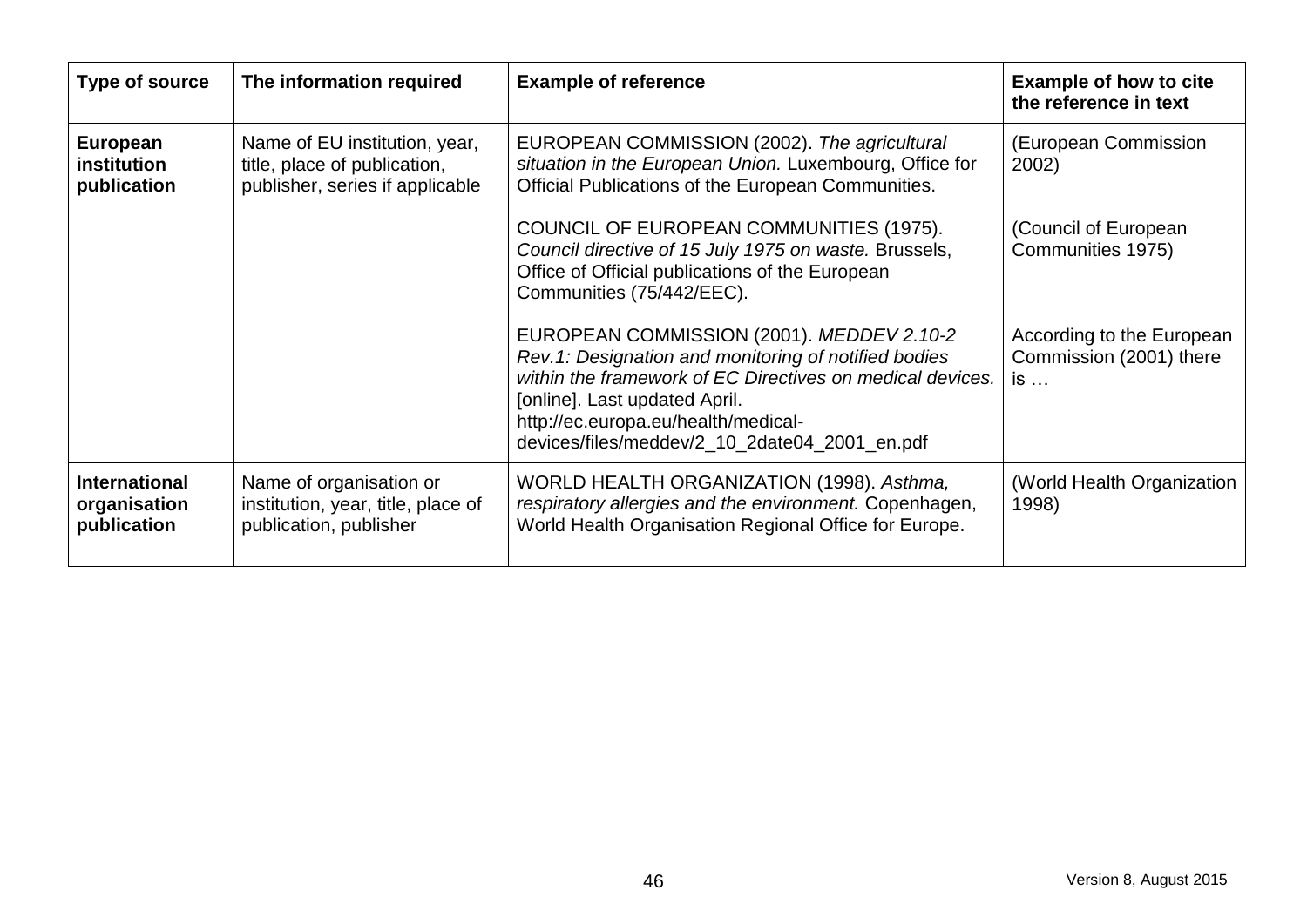| Type of source                                                                     | The information required                                                                                                                                                                                                                                                                                                                                                                                                                                             | <b>Example of reference</b>                                                              | <b>Example of how to cite</b><br>the reference in text                                                                                                                                                                                                      |
|------------------------------------------------------------------------------------|----------------------------------------------------------------------------------------------------------------------------------------------------------------------------------------------------------------------------------------------------------------------------------------------------------------------------------------------------------------------------------------------------------------------------------------------------------------------|------------------------------------------------------------------------------------------|-------------------------------------------------------------------------------------------------------------------------------------------------------------------------------------------------------------------------------------------------------------|
| <b>Legal sources</b>                                                               | Referencing legal sources is complicated and is not usually done using the Harvard method. Students studying law<br>should follow the guidelines provided to them, not the guidelines here. If you are a student studying another discipline<br>and you need to include some legal sources in a Harvard bibliography, there are examples below.<br>For legal cases, legal databases and journals will usually already contain a reference with the correct notation. |                                                                                          |                                                                                                                                                                                                                                                             |
| Legal case -<br>proprietary<br>citation                                            | Parties, year of reporting,<br>volume (if applicable), law<br>report series (abbreviated),<br>start page                                                                                                                                                                                                                                                                                                                                                             | Emmons v Pottle (1885).16 QBD 354.<br>Godfrey v Demon Internet Ltd (1999). 4 All ER 342. | In Emmons v Pottle (1885)<br>the $\ldots$<br>"the impact of " (Godfrey<br>v Demon Internet Ltd 1999.<br>p343)<br>For proprietary citations<br>use the page number when<br>citing quotations                                                                 |
| Legal case -<br>neutral citation<br>The law report<br>details may also<br>be given | Parties, year of judgement,<br>court, sequence number<br>If published in a law report also<br>include:<br>year of reporting, volume (if<br>applicable), law report series<br>(abbreviated), start page                                                                                                                                                                                                                                                               | Majorstake Ltd v Curtis (2006). EWCA Civ 1171, [2007]<br>Ch 300.                         | In Majorstake Ltd v Curtis<br>$(2006, 13)$ it is argued that<br>"the word 'premises' is<br>used in a variety of<br>different senses in the<br>1993 Act"<br>For neutral citations, use<br>paragraph numbers (not<br>page numbers) when citing<br>quotations. |
| <b>Online legal</b><br>case - neutral<br>citation                                  | Parties, year of judgement,<br>court, sequence number,<br>[online]                                                                                                                                                                                                                                                                                                                                                                                                   | Collier v Williams (2006). EWCA Civ 20. [online].                                        | Collier v Williams (2006)                                                                                                                                                                                                                                   |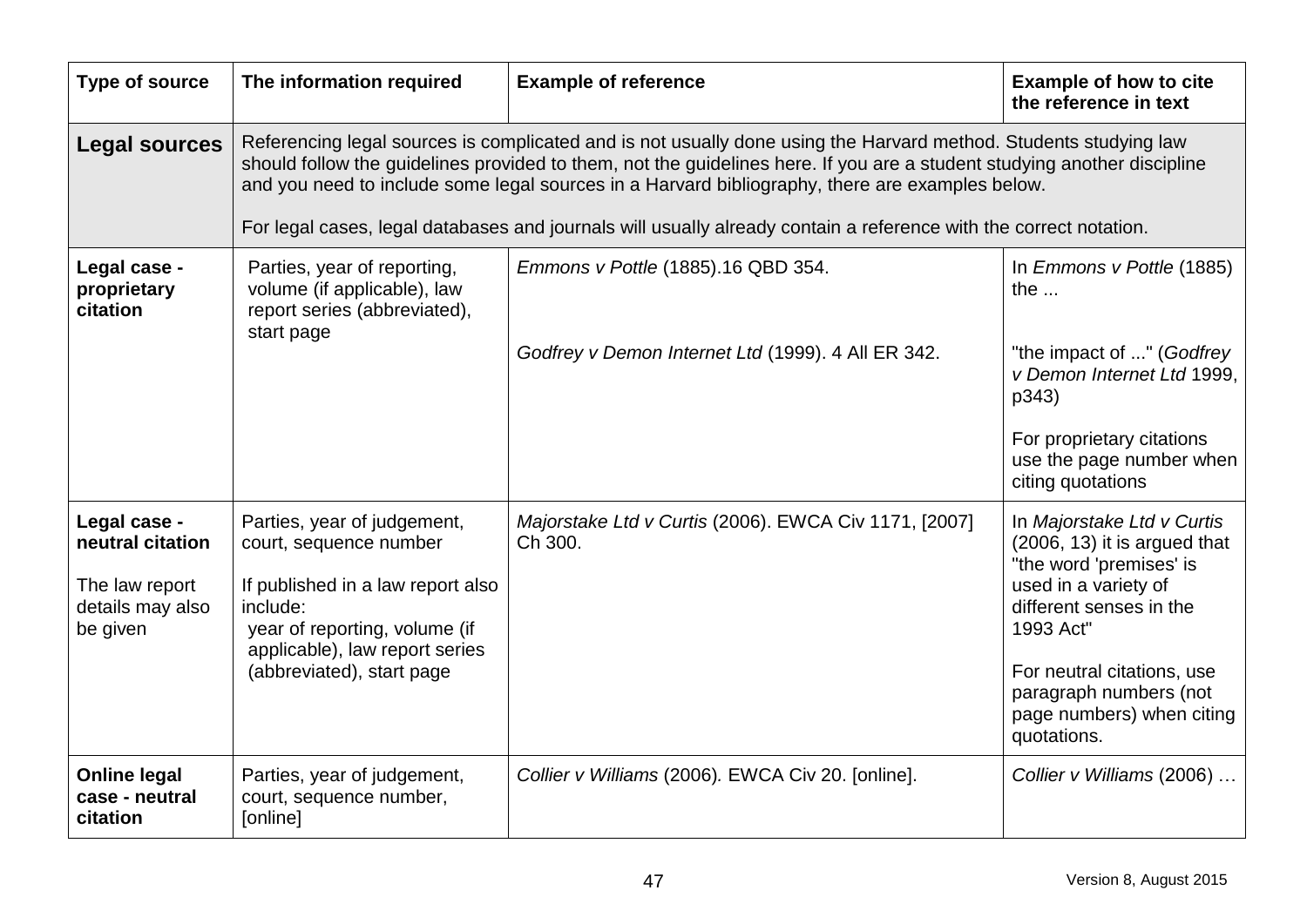| Type of source                             | The information required                                                                                 | <b>Example of reference</b>                                                                                                                     | <b>Example of how to cite</b><br>the reference in text                                             |
|--------------------------------------------|----------------------------------------------------------------------------------------------------------|-------------------------------------------------------------------------------------------------------------------------------------------------|----------------------------------------------------------------------------------------------------|
| Book from a<br>legal database              | title, (year), [online], place of<br>publication, publisher                                              | Tolley's employment law service. (2012). [online]. London,<br>Tolley.                                                                           | "employment means "<br>(Tolley's employment law<br>service 2012, E7016)                            |
|                                            | <b>Company and Market Information</b>                                                                    |                                                                                                                                                 |                                                                                                    |
| <b>Company annual</b><br>report            | Company or corporate name,<br>year, report title and year,<br>place of publication, name of<br>publisher | CHELTENHAM & GLOUCESTER PLC (2007).<br>Cheltenham & Gloucester plc annual report and accounts<br>2006. Gloucester, Cheltenham & Gloucester plc. | According to the<br>company's annual report<br>and accounts (Cheltenham<br>& Gloucester plc, 2007) |
| <b>Online company</b><br>annual report     | Company, year, report title and<br>year, [online], URL                                                   | EASYJET (2005). easyJet plc: annual report and<br>accounts 2005. [online].<br>http://www.easyjet.com/common/img/annual_report_2005j<br>.pdf     | easyJet (2005) reported<br>their                                                                   |
| Company<br>information from<br><b>FAME</b> | FAME, year, title, details of<br>information used, [online], day<br>and month data retrieved             | FAME (2014). Company report: easyJet plc. [online]. 10<br>July.                                                                                 | easyJet had 7724<br>employees in 2011 (Fame<br>2014)                                               |
| Data from<br><b>Bloomberg</b>              | BLOOMBERG, year, title,<br>[online], day and month data<br>retrieved                                     | BLOOMBERG (2014). Bloomberg professional. [online]. 8<br>January.                                                                               | this share price<br>(Bloomberg 2014)<br>or<br>Based on data from<br>Bloomberg (2014)               |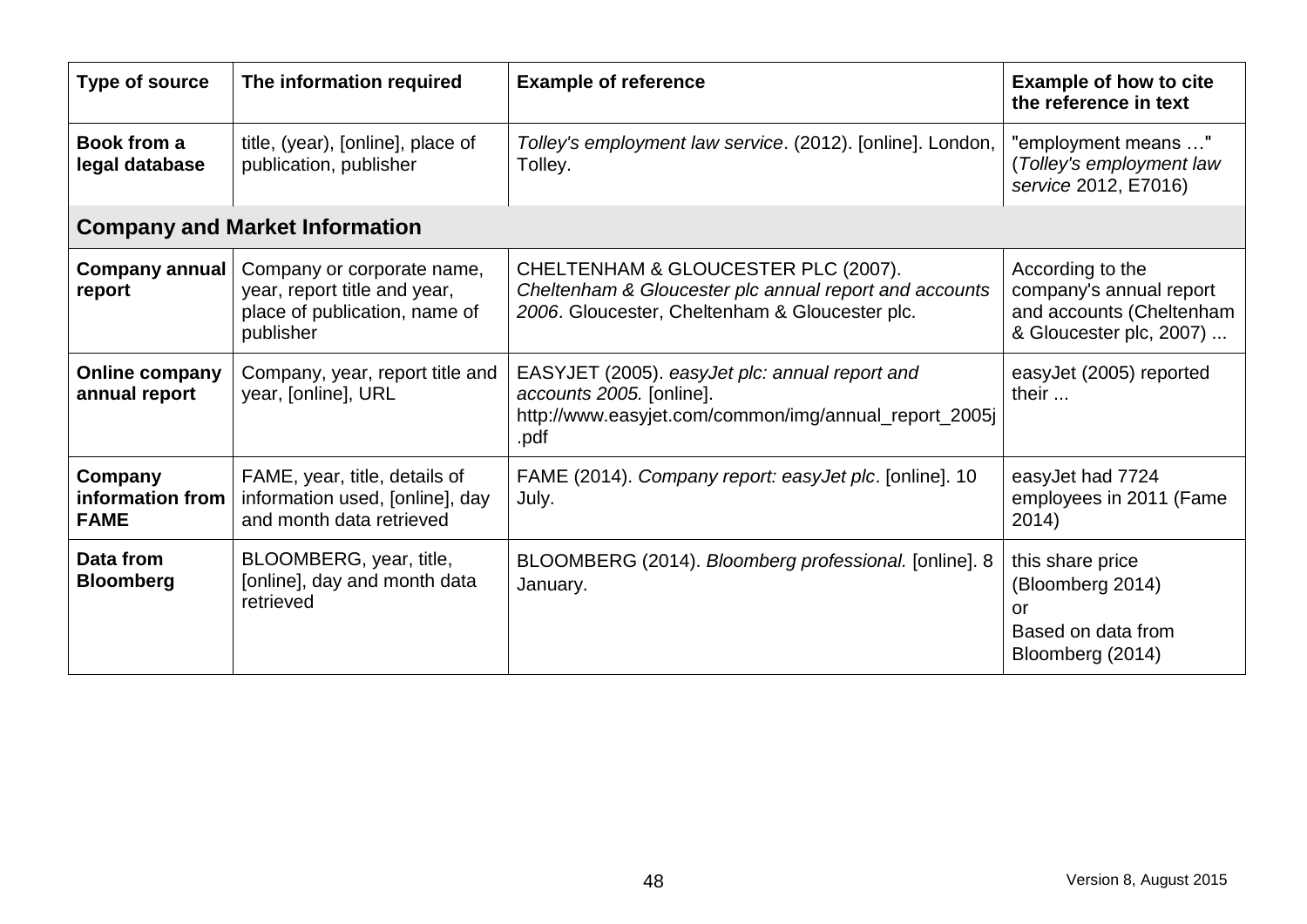| Type of source                                                           | The information required                                                                                                                                                                                                                                                                                                                                                                                                                                                                                         | <b>Example of reference</b>                                                                                                                                                                                                                                                                                                                                                                                | <b>Example of how to cite</b><br>the reference in text                                                                            |
|--------------------------------------------------------------------------|------------------------------------------------------------------------------------------------------------------------------------------------------------------------------------------------------------------------------------------------------------------------------------------------------------------------------------------------------------------------------------------------------------------------------------------------------------------------------------------------------------------|------------------------------------------------------------------------------------------------------------------------------------------------------------------------------------------------------------------------------------------------------------------------------------------------------------------------------------------------------------------------------------------------------------|-----------------------------------------------------------------------------------------------------------------------------------|
| <b>Online market</b><br>research report                                  | Author, year, title, [online],<br>edition (if applicable),<br>publisher, series (if<br>applicable), URL (if helpful)<br>For advice on when to include<br>a URL, see the principles of<br>referencing online sources.                                                                                                                                                                                                                                                                                             | OLIVER, Michael (2012). Sports Goods Retailing: UK -<br>May 2012. [online]. Mintel Group.<br>KEY NOTE (2012). Bus & coach operators: market<br>update. [online]. 11 <sup>th</sup> ed., Key Note Ltd.<br>COBWEB INFORMATION (2011). Wedding services: an<br>overview of the current performance, trends and key<br>factors affecting the UK wedding services industry.<br>[online]. Cobweb Information Ltd. | (Oliver 2012)<br>A decline in year 2010/11<br>has followed three years of<br>growth (Key Note 2012).<br>Cobweb Information (2011) |
| <b>Unpublished documents</b>                                             |                                                                                                                                                                                                                                                                                                                                                                                                                                                                                                                  |                                                                                                                                                                                                                                                                                                                                                                                                            |                                                                                                                                   |
| <b>Unpublished</b><br>company or<br>organisation<br>internal<br>document | It is unlikely that someone reading your work will be able to access a copy of an internal document from within a<br>company or organisation. Therefore it is good practice to record that it is unpublished document. To quote from<br>unpublished sources you need permission. It is also good practice to make sure that you are not breaching<br>confidentiality by revealing any information which you use. See Ethical considerations.<br>For other unpublished material see also Personal communications. |                                                                                                                                                                                                                                                                                                                                                                                                            |                                                                                                                                   |
|                                                                          | Author(s), year, title,<br>unpublished                                                                                                                                                                                                                                                                                                                                                                                                                                                                           | SHEFFIELD HALLAM UNIVERSITY (2007). Application<br>for staff development - SHU 26. Unpublished.                                                                                                                                                                                                                                                                                                            | The SHU 26 form<br>(Sheffield Hallam<br>University 2007) is used                                                                  |
|                                                                          |                                                                                                                                                                                                                                                                                                                                                                                                                                                                                                                  | SHEFFIELD HALLAM UNIVERSITY, Learning and<br>Teaching Institute (2008). The learning, teaching and<br>assessment report 2008 edition: looking forward, glancing<br>back. Unpublished.                                                                                                                                                                                                                      | "more than 95 per cent of<br>students are " (Sheffield<br>Hallam University,<br>Learning and Teaching<br>Institute 2008, p9)      |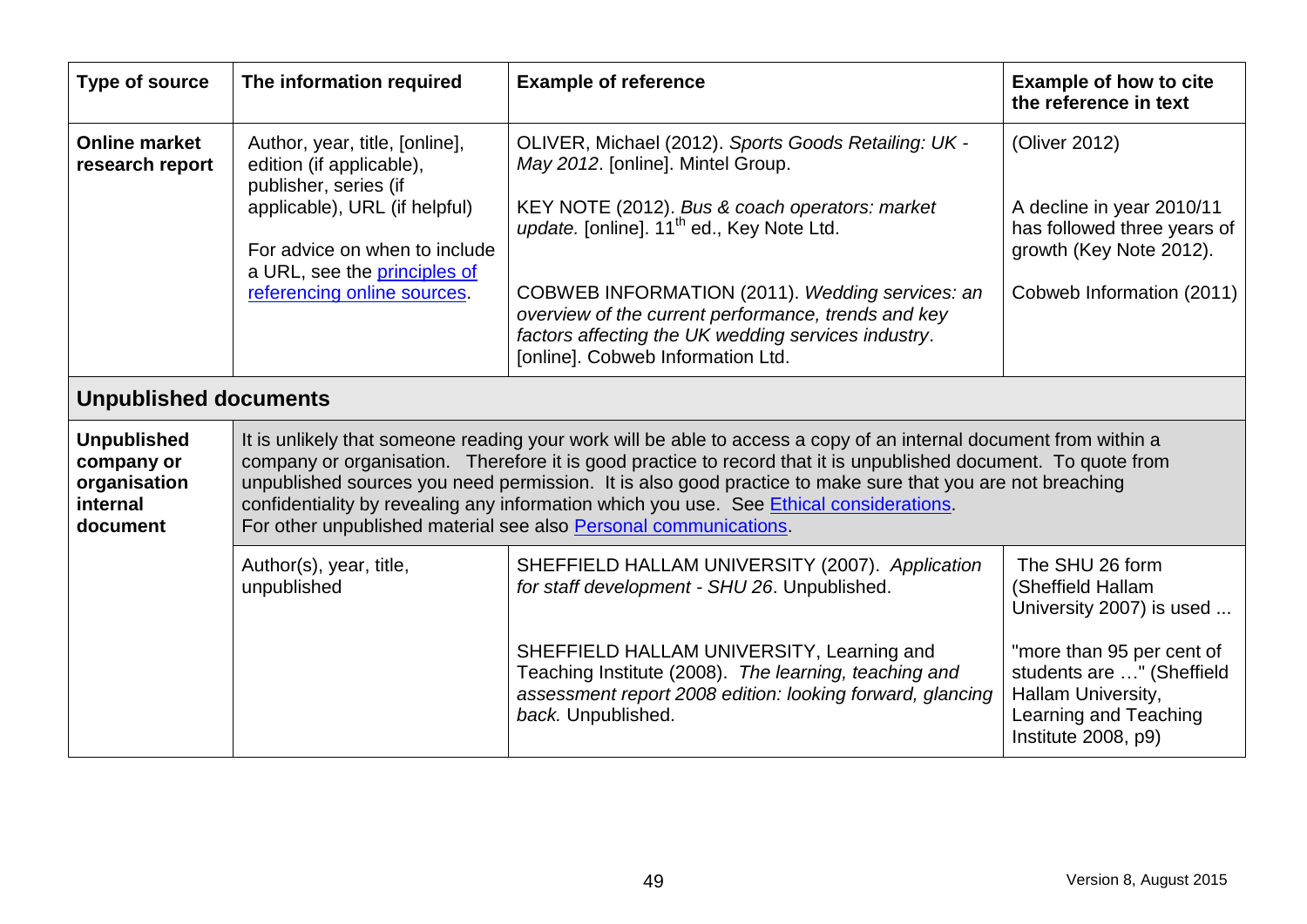| <b>Type of source</b>                                                         | The information required                                                                                                                                                                                                                                                                                                                                                                                                                                                                                                        | <b>Example of reference</b>                                                                                                                                                                                                                                                                                                                                                    | <b>Example of how to cite</b><br>the reference in text                      |
|-------------------------------------------------------------------------------|---------------------------------------------------------------------------------------------------------------------------------------------------------------------------------------------------------------------------------------------------------------------------------------------------------------------------------------------------------------------------------------------------------------------------------------------------------------------------------------------------------------------------------|--------------------------------------------------------------------------------------------------------------------------------------------------------------------------------------------------------------------------------------------------------------------------------------------------------------------------------------------------------------------------------|-----------------------------------------------------------------------------|
| <b>Confidential</b><br>document<br>(you will not<br>usually be<br>required to | You will not usually be required to reference confidential sources (for example medical records), but should you be<br>required to do so by your tutor or lecturer, you should anonymise the source. If you are concerned about breaching<br>confidentiality or jeopardising anonymity, please contact your tutor or lecturer. If information is confidential you must<br>obtain permission from those who might be affected by its publication before using the information in your work. See<br><b>Ethical considerations</b> |                                                                                                                                                                                                                                                                                                                                                                                |                                                                             |
| reference<br>confidential<br>information)                                     | Anonymised author, year,<br>anonymised title unpublished,<br>source withheld for reasons of<br>confidentiality                                                                                                                                                                                                                                                                                                                                                                                                                  | [NHS Trust X] (2013). De-escalation policy. Unpublished.<br>Source withheld for reasons of confidentiality.<br>[Company Y] (2014). Distribution strategy. Unpublished.<br>Source withheld for reasons of confidentiality.                                                                                                                                                      | (NHS Trust X 2013)<br>the distribution strategy<br>used by Company Y (2014) |
|                                                                               | Conferences, proceedings and symposia                                                                                                                                                                                                                                                                                                                                                                                                                                                                                           |                                                                                                                                                                                                                                                                                                                                                                                |                                                                             |
| <b>Conference</b><br>paper                                                    | Author(s), year, title of paper,<br>In: title of conference, location<br>and date of conference, place<br>of publication, publisher, page<br>numbers of paper                                                                                                                                                                                                                                                                                                                                                                   | COOK, C. A. (2005). Moonshine and millet: feasting and<br>purification rituals in ancient China. In: Of tripod and<br>palate: conference on food and religion in traditional<br>China, Cambridge, 2004. Basingstoke, Palgrave<br>Macmillan, 9-33.                                                                                                                              | The description by Cook<br>$(2005)$                                         |
| <b>Online</b><br>conference<br>paper                                          | Author(s), year, title of paper,<br>[online]. In: title of conference,<br>location and date of<br>conference, place of<br>publication, publisher, page<br>numbers of paper, URL (if<br>helpful)                                                                                                                                                                                                                                                                                                                                 | CHEN, J. and TARDITI, D. (2005). A simple typed<br>intermediate language for object-orientated languages.<br>[online]. In: Annual symposium on principles of<br>programming languages: proceedings of the 32nd ACM<br>SIGPLAN-SIGACT symposium on principles of<br>programming languages 2005, Long Beach, California,<br>USA, January 12-14 2005. New York, ACM Press, 38-49. | In a paper by Chen and<br>Tarditi (2005)                                    |
|                                                                               | For advice on when to include<br>a URL, see the principles of<br>referencing online sources.                                                                                                                                                                                                                                                                                                                                                                                                                                    | JONES, K. (2003). Safety in numbers: alliances of health<br>consumer groups as a means of influencing policy.<br>[online]. In: Political Studies Association conference,<br>Leicester, April 15-17 2003.<br>http://www.psa.ac.uk/cps/cps.asp                                                                                                                                   | As discussed in the paper<br>(Jones 2003)                                   |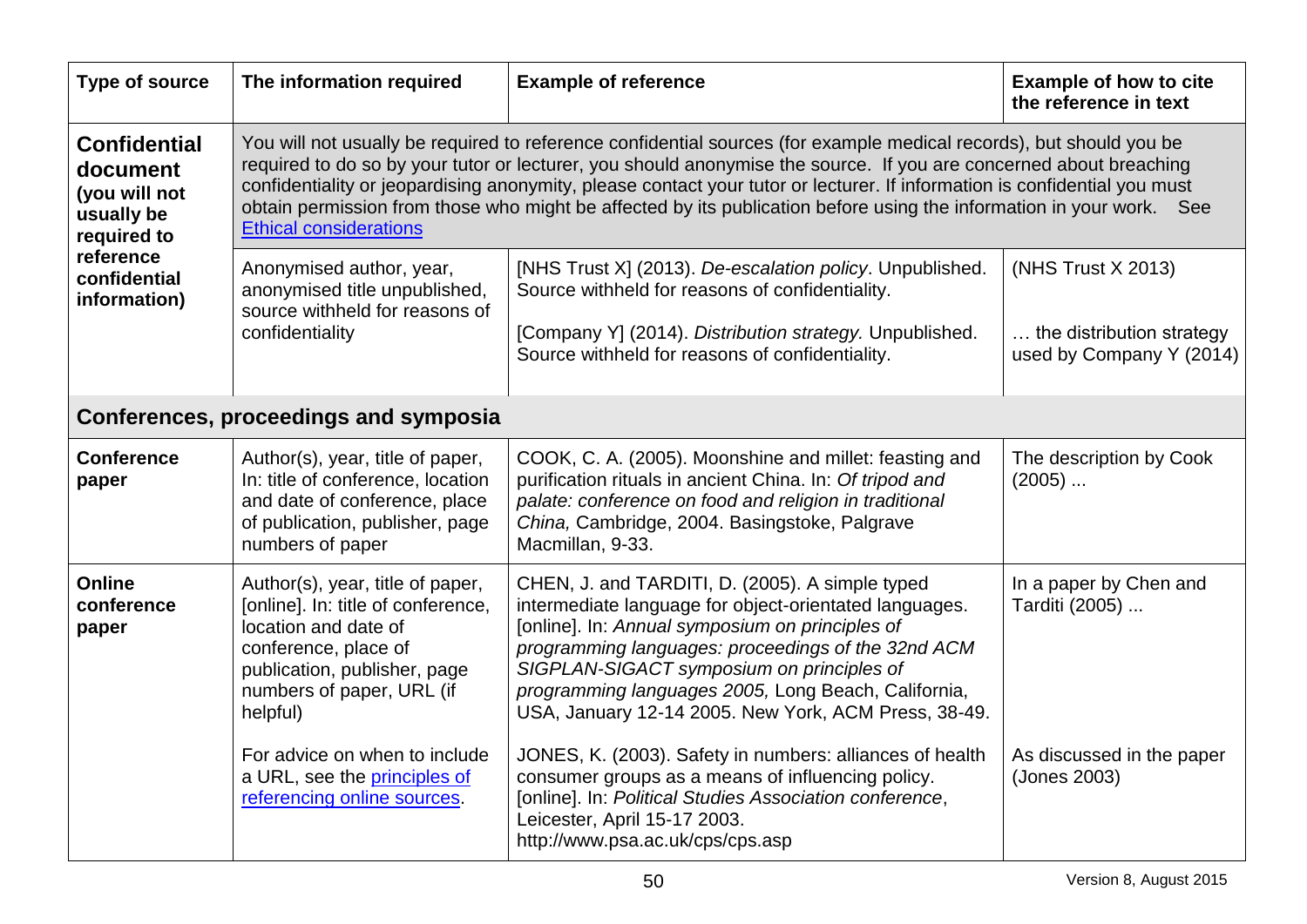| <b>Type of source</b>                              | The information required                                                                                                           | <b>Example of reference</b>                                                                                                                                                                                                                                                                                                                      | <b>Example of how to cite</b><br>the reference in text                                      |
|----------------------------------------------------|------------------------------------------------------------------------------------------------------------------------------------|--------------------------------------------------------------------------------------------------------------------------------------------------------------------------------------------------------------------------------------------------------------------------------------------------------------------------------------------------|---------------------------------------------------------------------------------------------|
| <b>Conference</b><br>paper -<br>unpublished        | Author(s), year, title of paper,<br>paper presented at title of<br>conference, location and date<br>of conference, unpublished     | MORRISSEY, J. (2009). US juridical warfare: strategies of<br>military bipower. Paper presented at the 105th<br>Association of American Geographers Annual Meeting,<br>Las Vegas (NV), USA, March 22-27. Unpublished.                                                                                                                             | Morrissey (2009)<br>describes                                                               |
| <b>Conference</b><br>presentation                  | Presenter, year, title of<br>presentation, title of<br>conference, location and date<br>of conference                              | NEVILLE, Colin (2009). Research on student perceptions<br>of referencing. Presentation at the Referencing and<br>Writing Symposium, University of Bradford, 8 June 2009.                                                                                                                                                                         | Neville (2009) described                                                                    |
| <b>Conference</b><br>presentation<br>video online  | Presenter, year, title of<br>presentation, [online], title of<br>conference, location and date<br>of conference, URL               | KHONSARI, Naveed (2010). 1979 Revolution: a case<br>study in bringing real stories to gaming. [online]. Video of<br>presentation at the Game Developers Conference 14,<br>San Fransisco, 17-21 March 2014.<br>http://www.gdcvault.com/play/1020555/1979-Revolution-<br>A-Case-Study                                                              | Khonsari (2010) relates<br>how                                                              |
| <b>Conference</b><br>presentation<br>slides online | Presenter, year, title of<br>presentation, [online], title of<br>conference, location and date<br>of conference, URL               | NEWMARK, Sanford C. (2011). Do 2.5 million children<br>really need ritalin? An integrative approach to ADHD.<br>[online]. Slides from a presentation at the 8 <sup>th</sup> Annual<br>University of Arizona Center of Integrated Medicine<br>Nutrion and Health Conference, 9-11 May 2011.<br>http://integrativemedicine.arizona.edu/file/12251/ | "risk of ADHD was 2.5<br>times greater with prenatal<br>tobacco exposure"<br>(Newmark 2011) |
| <b>Whole</b><br>conference<br>proceedings          | Editor(s), (eds.), year, title of<br>conference, location and date<br>of conference (if given), place<br>of publication, publisher | UJIHASHI, S. and HACKE, S. J. (eds.) (2002). The<br>engineering of sport 4. Kyoto, Japan, 2002. Malden, MA,<br><b>Blackwell Science.</b>                                                                                                                                                                                                         | Ujihashi and Hacke (2002)                                                                   |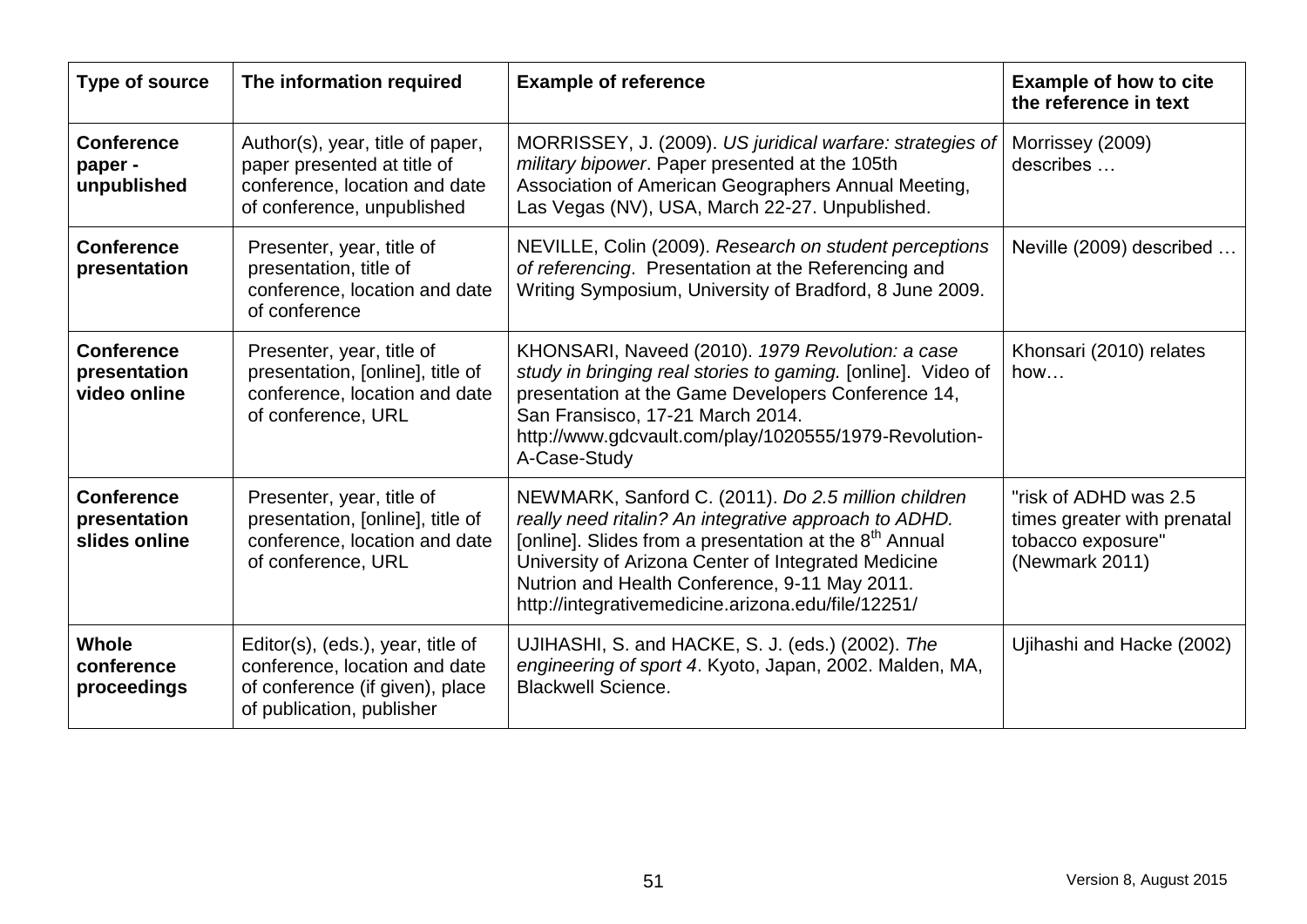| Type of source                                                 | The information required                                                                                                       | <b>Example of reference</b>                                                                                                                                                                                                                      | <b>Example of how to cite</b><br>the reference in text                                                 |  |
|----------------------------------------------------------------|--------------------------------------------------------------------------------------------------------------------------------|--------------------------------------------------------------------------------------------------------------------------------------------------------------------------------------------------------------------------------------------------|--------------------------------------------------------------------------------------------------------|--|
| <b>Broadcast</b><br>and recorded<br>TV, radio, film            | It may sometimes be hard to find all the information listed as required. In such cases put as much information as you<br>have. |                                                                                                                                                                                                                                                  |                                                                                                        |  |
| <b>Radio broadcast</b><br>(live)                               | Programme title, part title,<br>broadcast year, format,<br>channel, broadcast day and<br>month                                 | The food programme. Food and climate change. (2006).<br>[radio broadcast]. BBC Radio 4. 4 June.                                                                                                                                                  | (The food programme)<br>2006)                                                                          |  |
| <b>TV broadcast</b><br>(live)                                  | Programme title, part title,<br>broadcast year, format,<br>channel, broadcast day and<br>month                                 | Get your dream job. Funeral arranger. (2006). [TV<br>broadcast]. BBC3. 21 February.                                                                                                                                                              | (Get your Dream Job 2006)                                                                              |  |
| <b>News broadcast</b><br>(live)                                | Programme title, broadcast<br>year, format, channel,<br>broadcast day and month                                                | BBC ten o'clock news. (2006). [TV broadcast]. BBC1. 3<br>August.                                                                                                                                                                                 | (BBC ten o'clock news<br>2006)                                                                         |  |
| <b>Recording from</b><br>TV or radio (onto<br>physical format) | Programme title, part title (if<br>applicable), broadcast year,<br>format, channel, broadcast<br>day and month                 | Seven man made wonders. (2006). [DVD off-air]. BBC1.<br>12 February.<br>Panorama. Tax me if you can. (2009). [DVD off-air].<br>BBC1. 2 February.<br>Unreliable evidence. The attorney general. (2007). [Audio]<br>off-air]. BBC Radio 4. 30 May. | (Seven man made<br>wonders 2006)<br>In Panorama (2009) tax<br>havens are<br>(Unreliable evidence 2007) |  |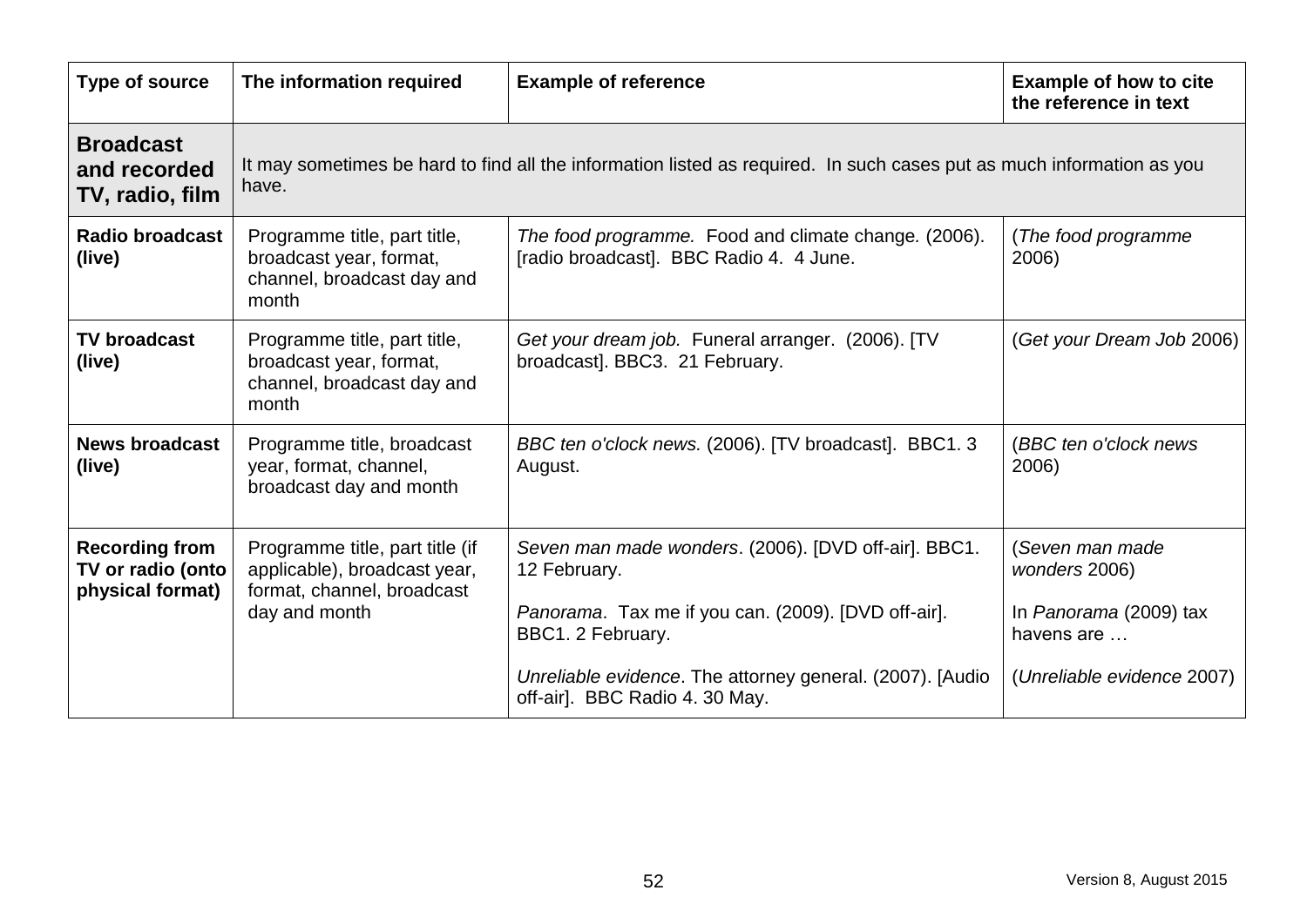| Type of source                                 | The information required                                                                                    | <b>Example of reference</b>                                                                                                                 | <b>Example of how to cite</b><br>the reference in text      |
|------------------------------------------------|-------------------------------------------------------------------------------------------------------------|---------------------------------------------------------------------------------------------------------------------------------------------|-------------------------------------------------------------|
| <b>Online TV or</b><br>radio<br>programme from | Programme title, part title (if<br>applicable), original broadcast<br>year, [online], original              | Horizon. How to survive a disaster. (2010). [online].<br>BBC2. 10 March.                                                                    | (Horizon 2010)                                              |
| shuplayer                                      | broadcast channel, original<br>broadcast day and month                                                      | Panorama. Wikileaks: the secret story. (2011). [online].<br>BBC1. 14 February.                                                              | (Panorama 2011)                                             |
|                                                |                                                                                                             | Do I have a right to be forgotten? (2013). [online]. BBC<br>Radio 4. 7 January.                                                             | In Do I have a right to be<br>forgotten? (2013) there<br>is |
| <b>Online TV or</b><br>radio<br>programme      | Programme title, part title (if<br>applicable), original broadcast<br>year, [online], original              | Booze: a young person's guide. (2008). [online]. Channel<br>4.3 November.                                                                   | In Booze: a young person's<br><i>guide</i> (2008) it was    |
|                                                | broadcast channel, original<br>broadcast day and month                                                      | Zeitgeisters. Rem Koolhaas. (2014). [online]. BBC Radio<br>4. 12 April.                                                                     | (Zeitgeisters 2014)                                         |
|                                                |                                                                                                             | In business. Plane truth. (2006). [online]. BBC Radio 4.<br>29 June.                                                                        | (In business 2006)                                          |
| <b>Podcast / Video</b><br>podcast              | Author (artist), year broadcast,<br>title of programme, [online],<br>day and month broadcast,<br><b>URL</b> | GERVAIS, Ricky (2013). Ricky and Pepe the king prawn.<br>[online]. 25 February.<br>http://podcast.rickygervais.com/rickyandpepe_twitter.mp4 | Gervais (2006) is                                           |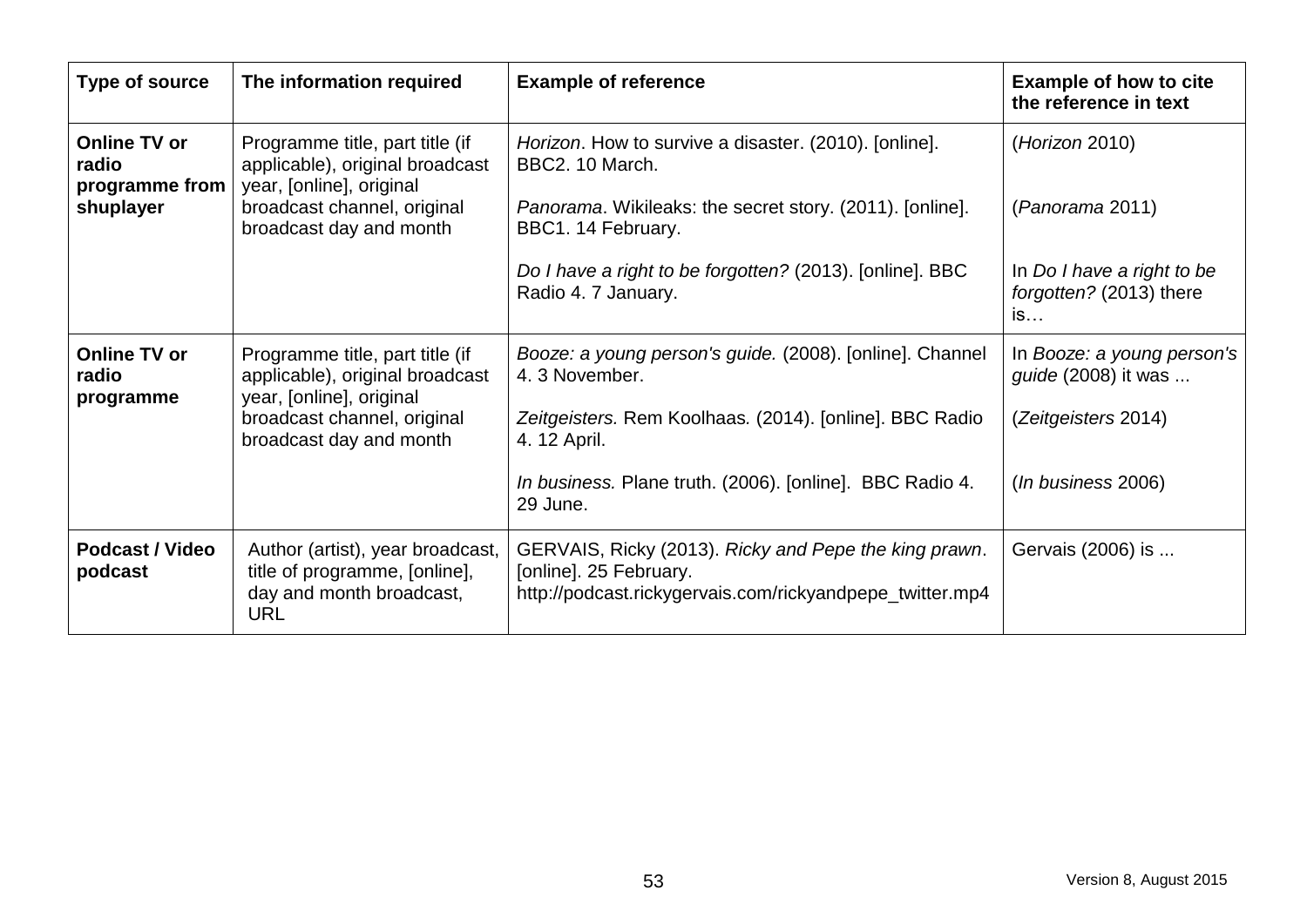| Type of source                                                           | The information required                                                                | <b>Example of reference</b>                                                                                                                                                                                      | <b>Example of how to cite</b><br>the reference in text                                                                                                                                                                 |
|--------------------------------------------------------------------------|-----------------------------------------------------------------------------------------|------------------------------------------------------------------------------------------------------------------------------------------------------------------------------------------------------------------|------------------------------------------------------------------------------------------------------------------------------------------------------------------------------------------------------------------------|
| <b>Online video</b><br>(from YouTube,<br>Vimeo, etc.) and<br>screencasts | Creator/author, year, title,<br>[online], any other credits,<br><b>URL</b>              | SCALEFORMPRESS (2010). Scaleform UDK tutorial 1:<br>Importing a SWF. [online]. Presented by Matthew Doyle.<br>http://www.youtube.com/watch?v=oSbr7uc-JyM                                                         | (Scaleformpress 2010)                                                                                                                                                                                                  |
|                                                                          |                                                                                         | Barack Obama: yes we can. (2008). [online].<br>http://uk.youtube.com/watch?v=Fe751kMBwms                                                                                                                         | "together we will begin the<br>next great chapter in the<br>American story" (Barack<br>Obama: yes we can 2008)                                                                                                         |
|                                                                          |                                                                                         | HICKS, Steven (no date). Blogging for beginners -<br>creating a sitemap for your Wordpress blog using the<br>Google sitemap generator plugin. [online].<br>http://www.screencastcentral.com/public/428.cfm?sd=61 | Hicks (no date) shows                                                                                                                                                                                                  |
| <b>Online video</b><br>from anatomy.tv                                   | Creator, year, title, [online]                                                          | ANATOMY.TV (2006). Interactive knee: lateral collateral<br>ligament motion in flexion-extension. [online].                                                                                                       | as can be seen from the<br>movement (Anatomy.tv<br>2006) the                                                                                                                                                           |
|                                                                          |                                                                                         |                                                                                                                                                                                                                  | If you provide a link to the<br>video in your work, an<br>attribution is required<br>below or beside the video<br>link as follows:- 3D<br>anatomy images copyright<br>of Primal Pictures Ltd<br>www.primalpictures.com |
| <b>Feature film</b><br>(DVD)                                             | Film title, year of release,<br>[DVD], directed by, production<br>company / distributor | Pulp fiction. (1994). [DVD]. Directed by Quentin Tarantino.<br>USA, Miramax.                                                                                                                                     | (Pulp fiction 1994)                                                                                                                                                                                                    |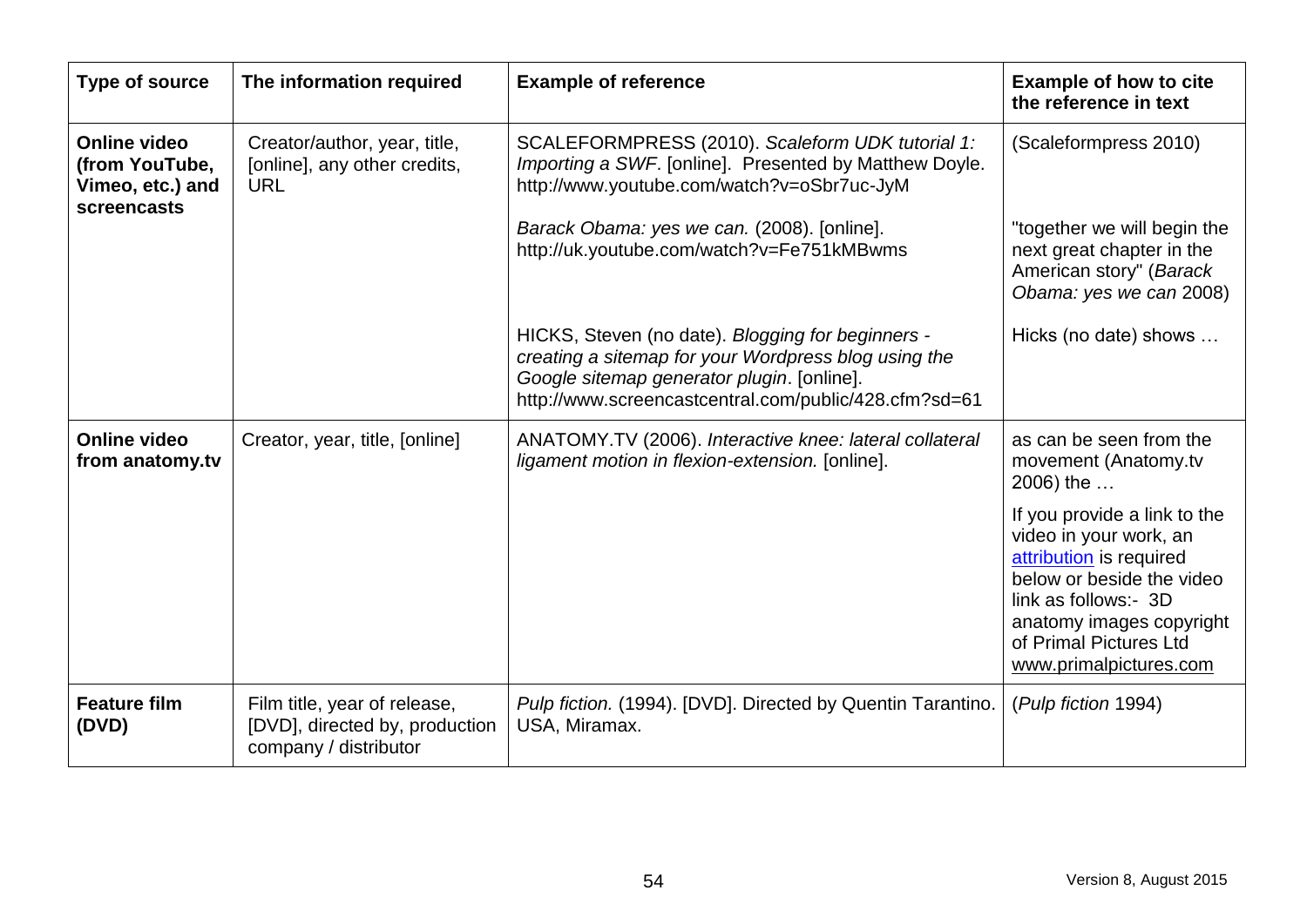| Type of source                        | The information required                                                                                                            | <b>Example of reference</b>                                                                                            | <b>Example of how to cite</b><br>the reference in text |
|---------------------------------------|-------------------------------------------------------------------------------------------------------------------------------------|------------------------------------------------------------------------------------------------------------------------|--------------------------------------------------------|
| Feature film (off-<br>air DVD)        | Film title, year (i.e. year of<br>release), [DVD off-air], special<br>credits (e.g. director),<br>broadcaster and broadcast<br>date | About a boy. (2002). [DVD off-air]. Directed by Chris<br>Weitz and Paul Weitz. ITV. 10 November 2004.                  | (About a boy 2002)                                     |
| <b>Feature film</b><br>(shuplayer)    | Film title, year of release,<br>[online], special credits (e.g.<br>director), broadcaster and<br>broadcast date                     | Changeling. (2008). [online]. Directed by Clint Eastwood.<br>Sky Movies Premier. 7 November 2009.                      | In Changeling (2008) there<br>$is \dots$               |
| <b>Commercial or</b><br>training film | Programme title, year, format<br>(e.g. video / DVD), publisher                                                                      | Meetings bloody meetings. (1992). [video]. London, Video<br>Arts.                                                      | (Meetings, bloody<br>meetings 1992)                    |
|                                       |                                                                                                                                     | Think or sink. (2005). [DVD]. London, Video Arts.                                                                      | (Think or sink 2005)                                   |
| <b>Audiocassette</b>                  | Author(s), year, title, format,<br>place of publication, publisher                                                                  | ADAMS, Garry and PECK, Terry (2001). 202 useful<br>exercises for IELTS. [audio cassette]. Sydney, Adams<br>and Austen. | (Adams and Peck 2001)                                  |
| <b>Music (e.g. CD)</b>                | Author (artist), year, title,<br>format, place of publication,<br>publisher                                                         | THE SPECIAL AGENTS. (1999). Her majesty's secret<br>surfers. [CD]. Sheffield, Front Ear Records.                       | (The Special Agents 1999)                              |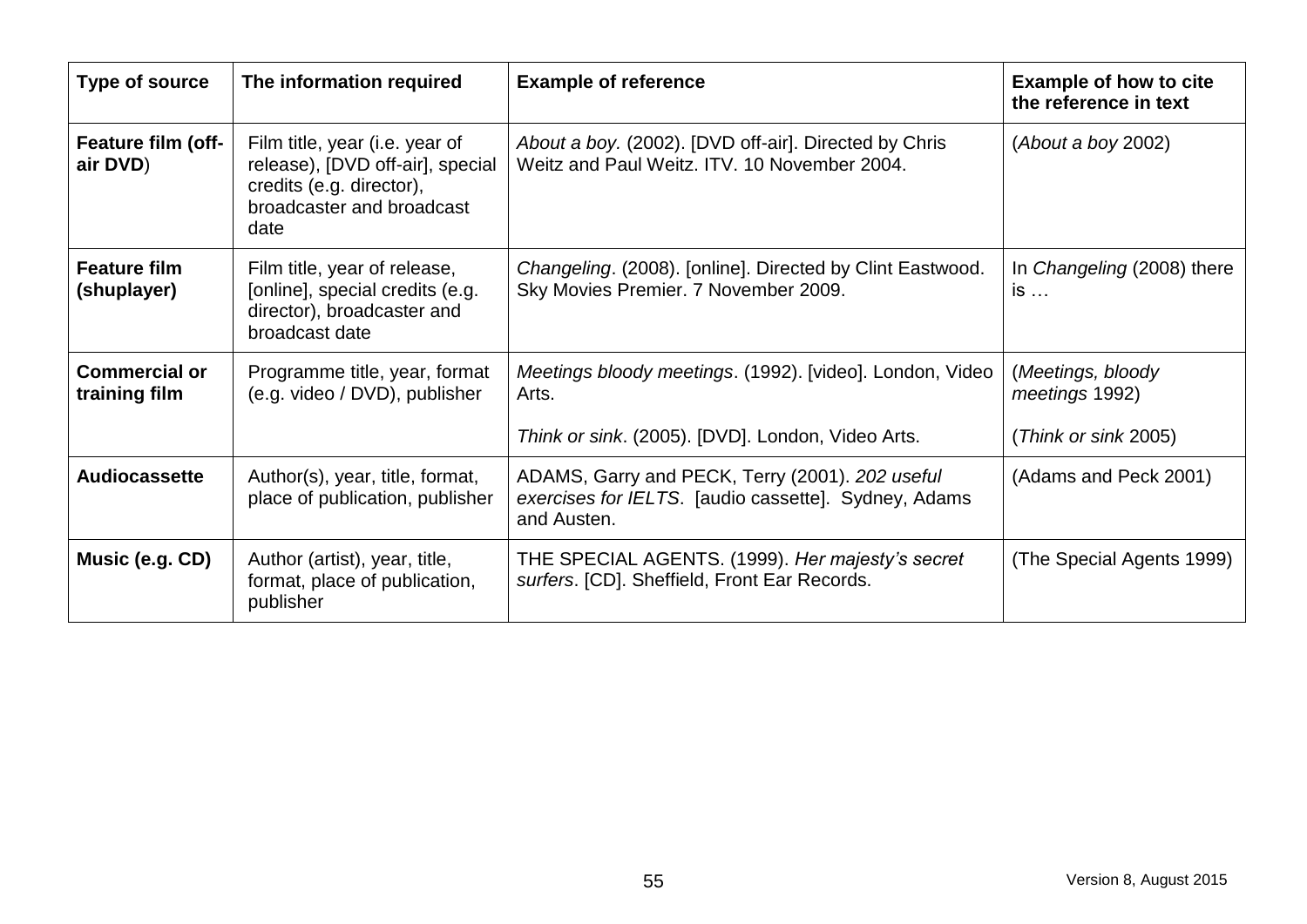| Type of source                                                                                                                         | The information required                                                                                                                                                                                                                                                                                                                                | <b>Example of reference</b>                                                                                                                                                                                                                                                                                                                    | <b>Example of how to cite</b><br>the reference in text                                                                                                                                          |
|----------------------------------------------------------------------------------------------------------------------------------------|---------------------------------------------------------------------------------------------------------------------------------------------------------------------------------------------------------------------------------------------------------------------------------------------------------------------------------------------------------|------------------------------------------------------------------------------------------------------------------------------------------------------------------------------------------------------------------------------------------------------------------------------------------------------------------------------------------------|-------------------------------------------------------------------------------------------------------------------------------------------------------------------------------------------------|
| Images,<br>diagrams,<br>tables and<br>figures                                                                                          | See the section on citing images, diagrams, tables, figures, etc. for advice on how to include these in your work.<br>If you want to reproduce an image, diagram, table or figure in your work, you will need to make sure that you are not<br>breaching copyright and to comply with copyright you may need to include an attribution below the image. |                                                                                                                                                                                                                                                                                                                                                |                                                                                                                                                                                                 |
| Image, diagram,<br>table or figure<br>from a book,<br>journal article,<br>online source,<br>etc.                                       | The reference should be to the<br>source (the book, journal,<br>website, etc.) from which the<br>diagram was obtained                                                                                                                                                                                                                                   | ALBERTS, Bruce, et al. (2004). Essential cell biology. 2nd<br>ed., Abingdon, Garland Science.<br>GANGULI, Madhushree (2002). Getting started with<br>Bluetooth. Ohio, Premier Press.<br>KAYES, Anna B., KAYES, D. Christopher and KOLB,<br>David A. (2005). Experiential learning in teams. [online].<br>Simulation & gaming, 36 (3), 330-354. | In the diagram by Alberts<br>et al. (2004, p401) it is<br>illustrated how<br>(Ganguli 2002, p105)<br>This diagram represents<br>Bluetooth data packets<br>(Kayes, Kayes and Kolb<br>2005, p334) |
| Image, diagram,<br>table or figure<br>from a book,<br>journal article,<br>online source,<br>etc. not by the<br>author of the<br>source | If the creator of the diagram,<br>table or figure is different to the<br>creator of the source (book,<br>website etc.), you should<br>include details of the creator of<br>the image in your text and cite<br>and reference the source. See<br>Citing diagrams, tables,<br>figures, etc.                                                                | COLE, G. A. (1994). Strategic management: theory and<br>practice. London, DP Publications Ltd.<br>FARABEE, M. J. (2010). Photosynthesis. [online]. Last<br>updated 18 May.<br>http://www.emc.maricopa.edu/faculty/farabee/BIOBK/BioB<br>ookPS.html                                                                                             | In the book by Cole (1994,<br>p38) there is a figure by<br>Stoner & Freeman<br>explaining the<br>Cross section of a leaf by<br>Purves et al. (Farabee<br>2010)                                  |
| Online image or<br>photo from an<br>image hosting<br>site or stock<br>photo agency                                                     | Originator, year, title, [online],<br><b>URL</b>                                                                                                                                                                                                                                                                                                        | SHARIF, Masood (2008). Glowing apple. [online].<br>https://www.flickr.com/photos/masoodsharif/2661411350/                                                                                                                                                                                                                                      | An interesting technique<br>used by Sharif (2008)<br>shows how                                                                                                                                  |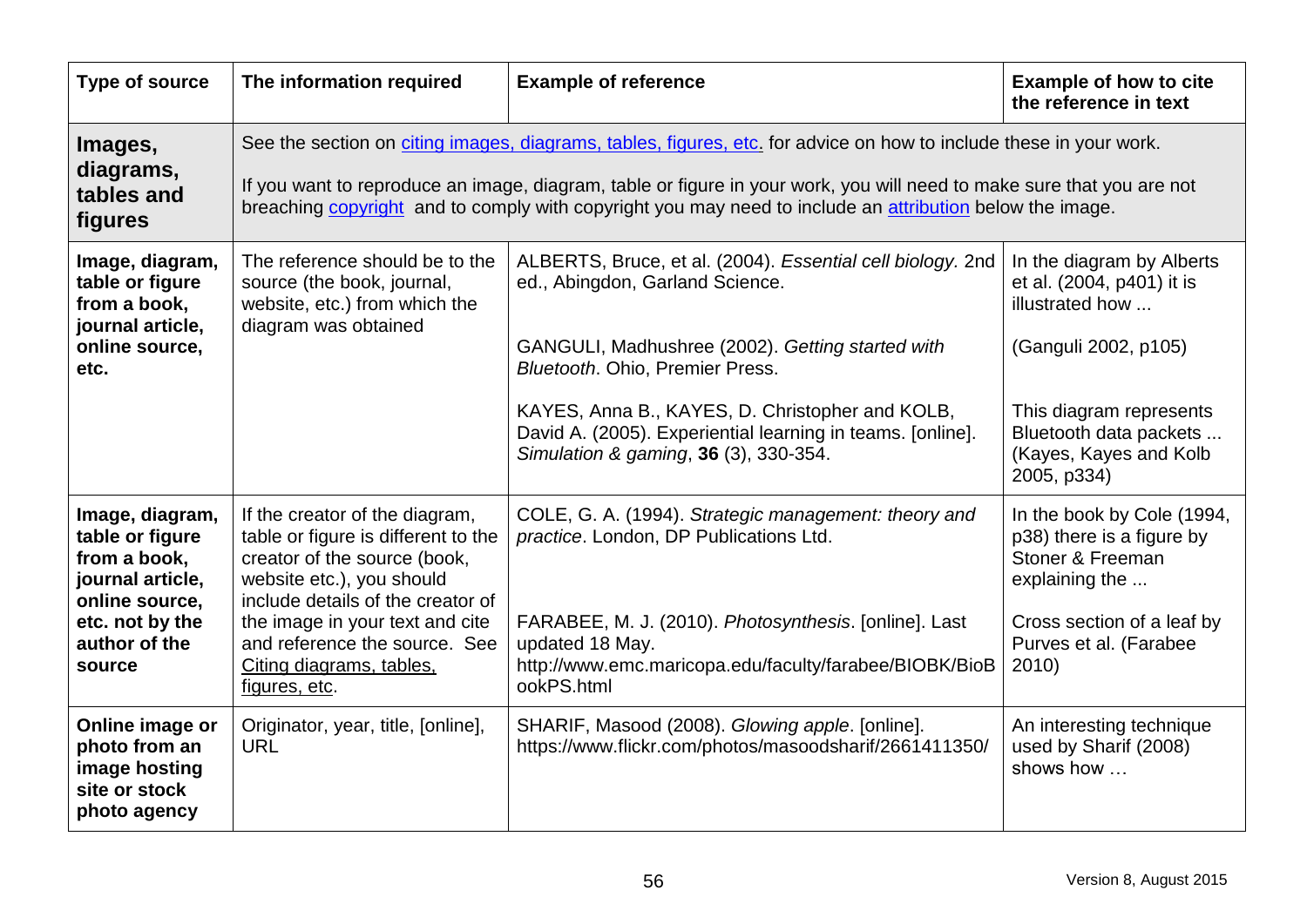<span id="page-66-0"></span>

| Type of source                              | The information required                                                                                                                                                                                  | <b>Example of reference</b>                                                                                                                                                                  | <b>Example of how to cite</b><br>the reference in text                                                                                                                                |
|---------------------------------------------|-----------------------------------------------------------------------------------------------------------------------------------------------------------------------------------------------------------|----------------------------------------------------------------------------------------------------------------------------------------------------------------------------------------------|---------------------------------------------------------------------------------------------------------------------------------------------------------------------------------------|
| Online image or<br>photo from<br>anatomy.tv | Originator, year, title, [online]                                                                                                                                                                         | ANATOMY.TV (2013). Interactive hand: hand model,<br>layer 1. [online].                                                                                                                       | the image of the hand<br>(Anatomy.tv 2013)                                                                                                                                            |
|                                             |                                                                                                                                                                                                           |                                                                                                                                                                                              | If you reproduce the image<br>an attribution is required<br>below the image as<br>follows:- 3D anatomy<br>images copyright of Primal<br><b>Pictures Ltd</b><br>www.primalpictures.com |
| <b>Artworks and</b>                         | See the section on citing artworks for advice on how to include these in your work.                                                                                                                       |                                                                                                                                                                                              |                                                                                                                                                                                       |
| performance                                 | If you want to reproduce an artwork in your work, you will need to make sure that you are not breaching copyright and to<br>comply with copyright you may need to include an attribution below the image. |                                                                                                                                                                                              |                                                                                                                                                                                       |
|                                             |                                                                                                                                                                                                           | If the exact year is uncertain, include the word circa before the year.                                                                                                                      |                                                                                                                                                                                       |
|                                             | If you refer to more than one version of an artwork in your work, follow the practice for citing more than one source by the<br>same author                                                               |                                                                                                                                                                                              |                                                                                                                                                                                       |
| Artwork in a<br>book                        | Artist, year, title, format, In:<br>book author(s), year, title,<br>edition (if not the first), place of<br>publication, publisher                                                                        | REYNOLDS, Joshua (circa 1775). Self-portrait. [painting].<br>In: WENDORF, Richard (1996). Sir Joshua Reynolds: the<br>painter in society. London, National Portrait Gallery<br>Publications. | Reynolds' Self-Portrait in<br>the book by Wendorf-<br>(Reynolds circa 1775,<br>figure $9)$                                                                                            |
| <b>Online artwork</b>                       | Artist, year, title, [online], URL                                                                                                                                                                        | REYNOLDS, Joshua (circa 1775). Self-portrait. [online].<br>http://www.tate.org.uk/servlet/ViewWork?workid=12394                                                                              | Reynolds' Self-Portrait is<br>(Reynolds circa 1775)                                                                                                                                   |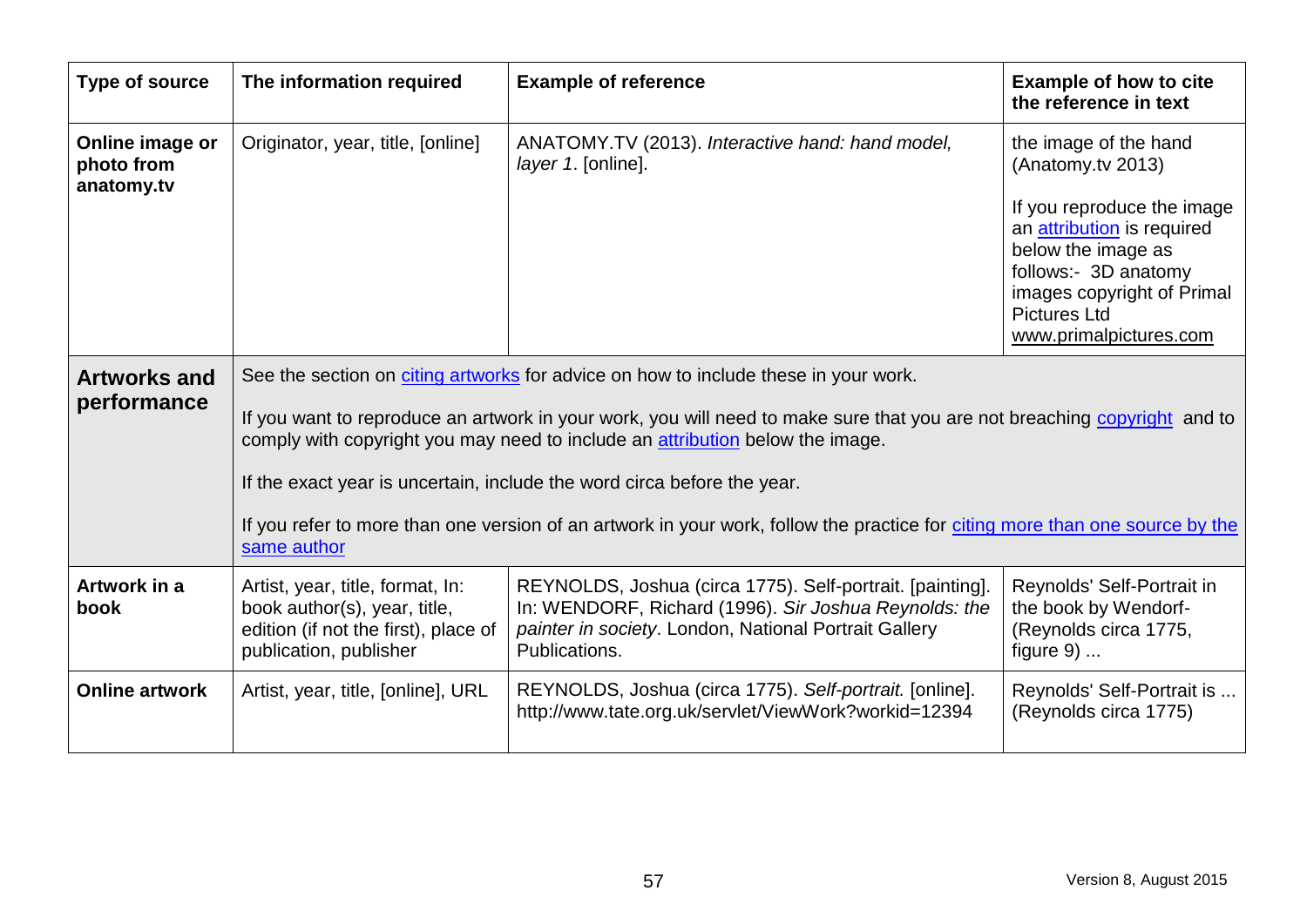| <b>Type of source</b>                                           | The information required                                                                                                   | <b>Example of reference</b>                                                                                                                               | <b>Example of how to cite</b><br>the reference in text                                                                                                                                                                                                                              |
|-----------------------------------------------------------------|----------------------------------------------------------------------------------------------------------------------------|-----------------------------------------------------------------------------------------------------------------------------------------------------------|-------------------------------------------------------------------------------------------------------------------------------------------------------------------------------------------------------------------------------------------------------------------------------------|
| <b>Online artwork</b><br>from the<br>database<br><b>Shimmer</b> | Artist or creator, year, title,<br>[online], location reference<br>number                                                  | FULLARD, George (1958). Angry woman. [online].<br>Shimmer image ID: 00-4120.                                                                              | the sculpture by Fullard<br>$(1958)$ can be seen to<br>If you reproduce<br>photographs from Shimmer<br>in your academic work you<br>need to include an<br>attribution as advised on<br>Shimmer and in the format:<br>© Sheffield Hallam<br>University. Photographed<br>by Dave Ball |
| <b>Original artwork</b><br>- medium and<br>size unknown         | Artist, year, title, format,<br>location, accession /reference<br>number, date art viewed                                  | REYNOLDS, Joshua (circa 1775). Self-portrait. [painting].<br>Tate Britain, London. Accession Number N00306. 28 July<br>2009.                              | In his self portrait,<br>Reynolds (circa 1775)                                                                                                                                                                                                                                      |
| <b>Original artwork</b><br>- medium and<br>size known           | Artist, year, title, format,<br>medium, size, location,<br>accession/reference number,<br>date art viewed                  | REYNOLDS, Joshua (circa 1775). Self-portrait. [painting].<br>Oil on canvas, 737 x 610 mm. Tate Britain, London.<br>Accession Number N00306. 15 July 2009. | (Reynolds circa 1775)                                                                                                                                                                                                                                                               |
| <b>SHU slide</b>                                                | Artist, year, title, format,<br>location, accession/reference<br>number                                                    | KELLY, Mary (1973). Post-partum document. [35mm<br>slide]. Slide Collection, Sheffield Hallam University.<br>Accession Number 94/2854.                    | (Kelly 1973)                                                                                                                                                                                                                                                                        |
| <b>Theatrical</b><br>performance                                | Title, year of performance,<br>author, directed by,<br>performance company, venue,<br>location, date performance<br>viewed | Hamlet. (2010). Written by William Shakespeare, directed<br>by Paul Miller. Sheffield Theatres, Crucible Theatre,<br>Sheffield. Viewed 17 September.      | In Paul Miller's new Hamlet<br>$(2010), \ldots$                                                                                                                                                                                                                                     |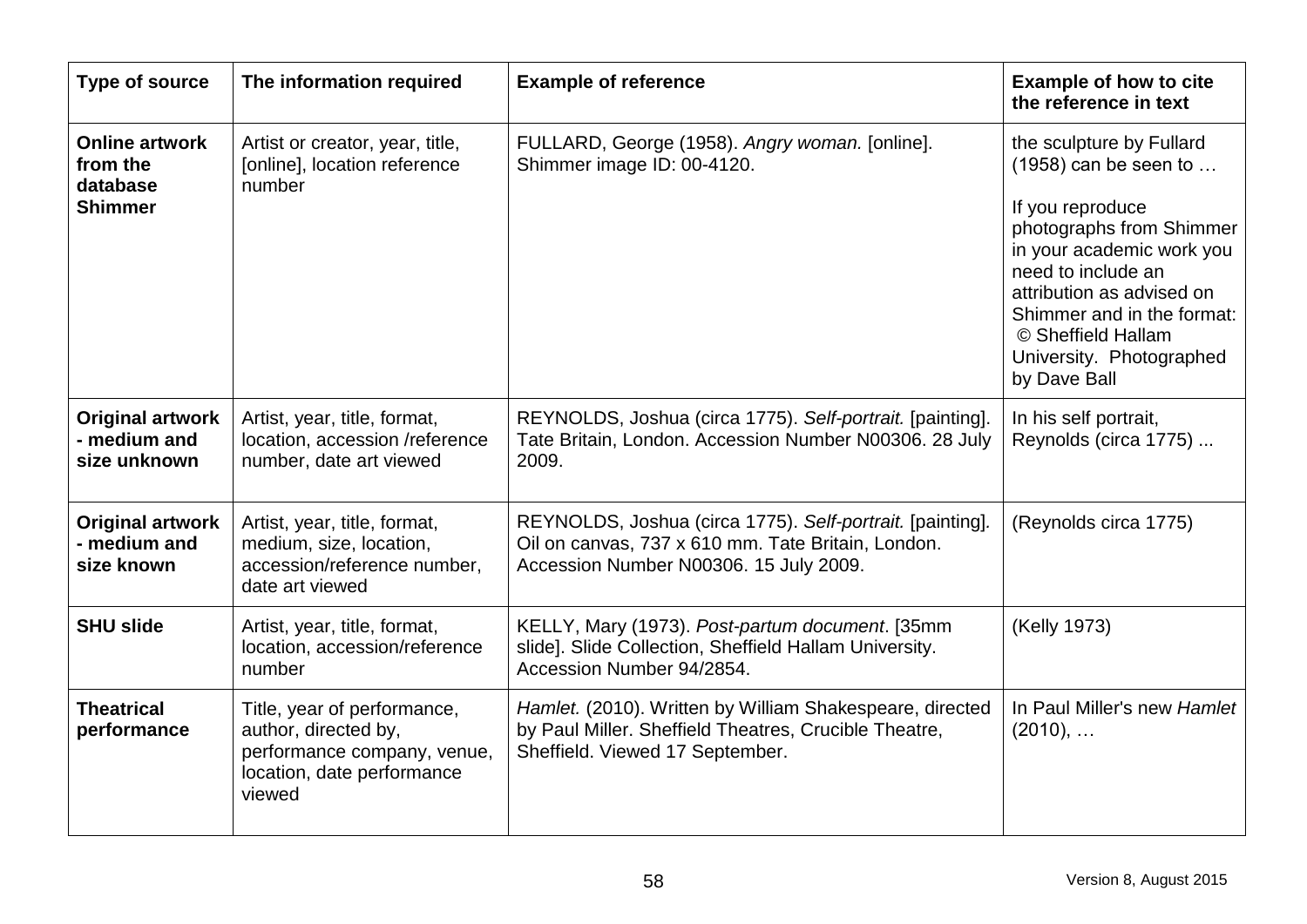| Type of source                               | The information required                                                                                                                                                                                                                                                                                                                          | <b>Example of reference</b>                                                                                                             | <b>Example of how to cite</b><br>the reference in text                                                                 |
|----------------------------------------------|---------------------------------------------------------------------------------------------------------------------------------------------------------------------------------------------------------------------------------------------------------------------------------------------------------------------------------------------------|-----------------------------------------------------------------------------------------------------------------------------------------|------------------------------------------------------------------------------------------------------------------------|
| <b>Music</b><br>performance                  | Artist/band/group, year of<br>performance, title of<br>performance (omit if no title),<br>venue, location (if different),<br>day and month of performance                                                                                                                                                                                         | MANIC STREET PREACHERS (2014). Glastonbury<br>Festival, 28 June.<br>GABRIEL, Peter (2014). Motorpoint Arena, Sheffield, 30<br>November. | In their recent Glastonbury<br>set, Manic Street<br>Preachers (2014)<br>Making a comeback<br>(Gabriel 2014)            |
| <b>Museum</b><br>displays and<br>exhibitions | In your text you can describe museum exhibits without needing to put a reference in your bibliography to each one.<br>It can however be helpful to give details of the exhibition in your text. See also the <b>Artworks and performance</b> section.<br>If you use information from a description next to an exhibit, this should be referenced. |                                                                                                                                         |                                                                                                                        |
| <b>Exhibition</b>                            | title of exhibition, museum or<br>gallery                                                                                                                                                                                                                                                                                                         | not applicable                                                                                                                          | At the Indigenous<br>Australia: enduring<br>civilisation exhibition at the<br>British Museum there                     |
| <b>Exhibition label</b>                      | Title of exhibit, year of<br>exhibition, [exhibition label or<br>other format], Museum/gallery<br>name, place of exhibition, date<br>exhibition viewed.                                                                                                                                                                                           | German officers in Sheffield. (2014). [exhibition label].<br>Western Park Museum, Sheffield. 28 May.                                    | About a thousand german<br>and Austrian prisoners<br>were sent to Sheffield<br>(German officers in<br>Sheffield 2014). |
|                                              |                                                                                                                                                                                                                                                                                                                                                   |                                                                                                                                         |                                                                                                                        |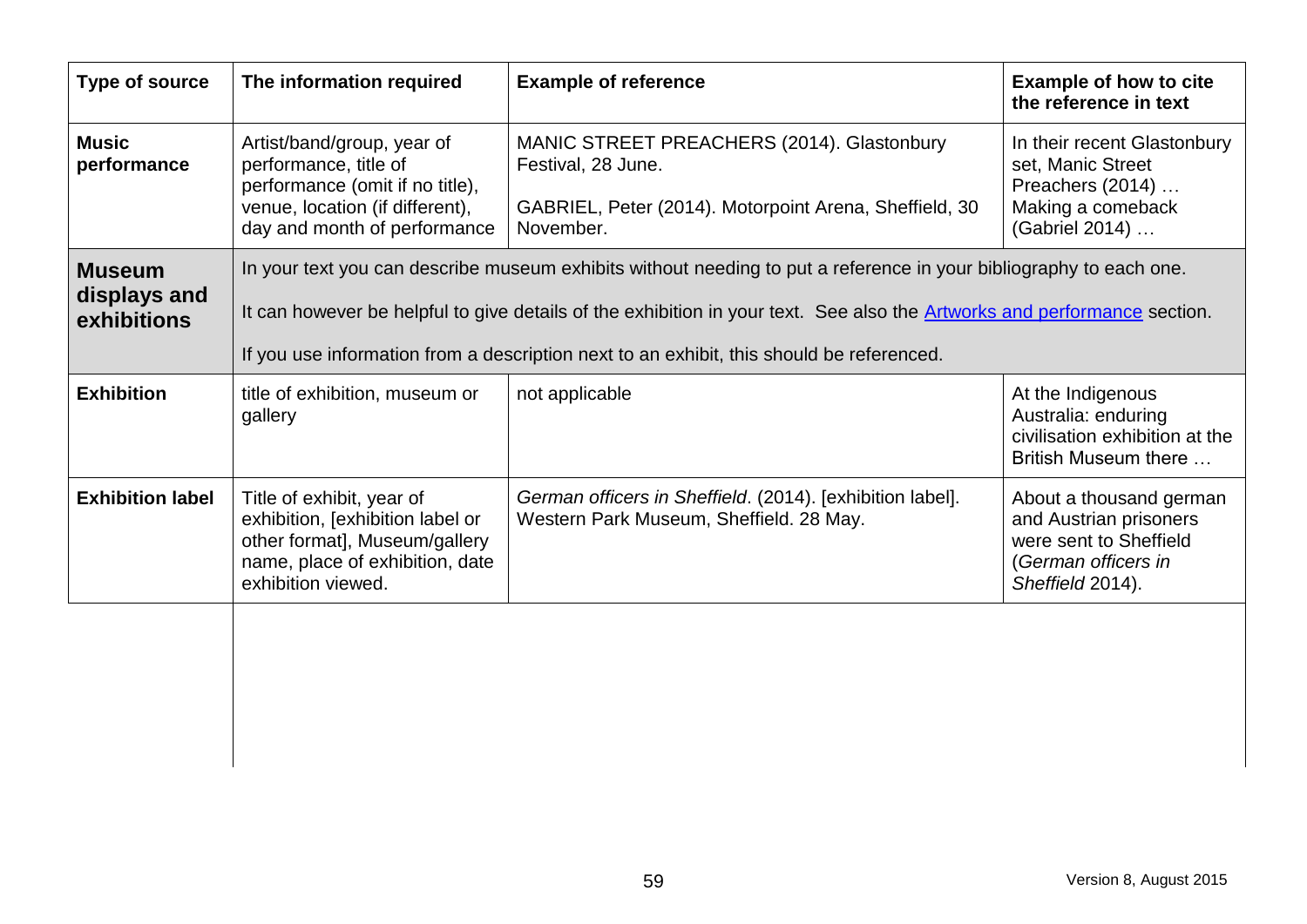| Type of source                                                         | The information required                                                                                                                                                                                                                                                                                                                                                                                                                                 | <b>Example of reference</b>                                                                                                                                                                                                                                                                                                    | <b>Example of how to cite</b><br>the reference in text                       |
|------------------------------------------------------------------------|----------------------------------------------------------------------------------------------------------------------------------------------------------------------------------------------------------------------------------------------------------------------------------------------------------------------------------------------------------------------------------------------------------------------------------------------------------|--------------------------------------------------------------------------------------------------------------------------------------------------------------------------------------------------------------------------------------------------------------------------------------------------------------------------------|------------------------------------------------------------------------------|
| Foreign<br>language<br>materials and<br>translations                   | The author of the work in the original language should be used as the author in the reference and citation. In literary<br>works, if the name of the translator is considered significant, then it can be added to the reference after the title.<br>For non-Latin scripts, transliterate the author(s) and title. Ask for help with transliteration if you need it.<br>Please also see quoting foreign language sources and quoting translated sources. |                                                                                                                                                                                                                                                                                                                                |                                                                              |
| Foreign<br>language work<br>in a Latin-based<br>script                 | Author (in original language or<br>translated if standard<br>translation available), year, title<br>(in original language),<br>publication details                                                                                                                                                                                                                                                                                                       | ESQUIVEL, L. (1990). Como agua para chocolate.<br>Mondadori.<br>EUROPEAN COMMISSION (2014). Sécurité des<br>aliments: protéger les personnes et les animaux. [online].<br>Last updated 13 June.<br>http://ec.europa.eu/news/environment/140613_fr.htm<br>ZAFON, Carlos Ruiz (2010). El juego del ángel.<br>Barcelona, Planeta. | (Esquivel 1990)<br>The European Commission<br>(2014) provide<br>Zafon (2010) |
| Foreign<br>language<br>newspaper<br>article in a Latin<br>based script | Author (in original language or<br>translated if standard<br>translation available), year,<br>article title in original language,<br>full newspaper / magazine /<br>journal title in original language<br>with capital first letters, volume,<br>issue, number or day and<br>month as appropriate, article<br>page(s)                                                                                                                                    | GARCIA, Amaya (2007). Viva la vida. El Mundo, 25 June,<br>16.                                                                                                                                                                                                                                                                  | (Garcia 2007)                                                                |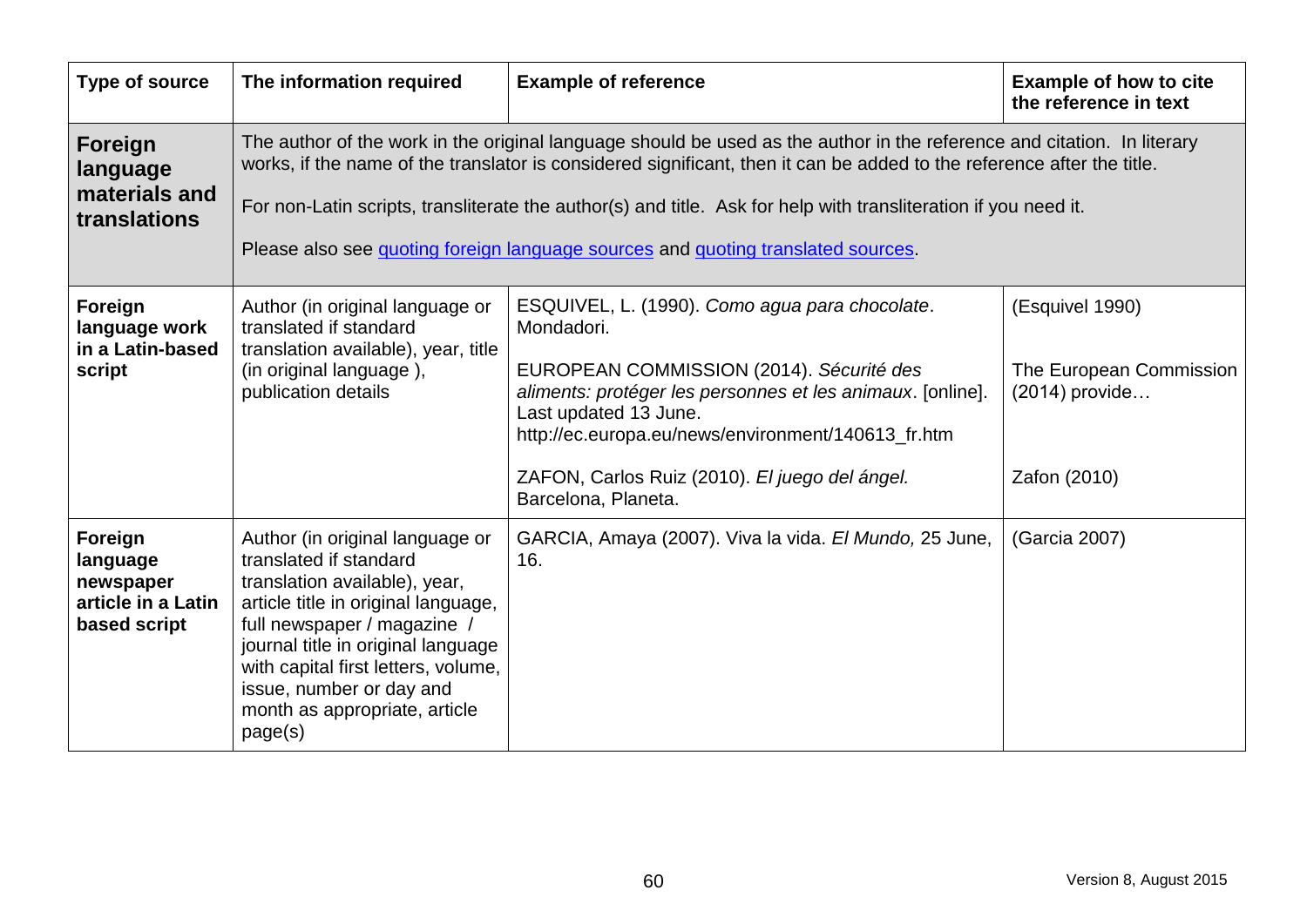| Type of source                                         | The information required                                                                                                                        | <b>Example of reference</b>                                                                                                                            | <b>Example of how to cite</b><br>the reference in text          |
|--------------------------------------------------------|-------------------------------------------------------------------------------------------------------------------------------------------------|--------------------------------------------------------------------------------------------------------------------------------------------------------|-----------------------------------------------------------------|
| Foreign<br>language film in<br>a Latin based<br>script | Film title (in original language),<br>year, format (e.g. DVD,<br>online), special credits,<br>production company<br>/distributor                | Flores de otra mundo. (1999). [DVD]. Directed by Iciar<br>Bollain, Filmax.                                                                             | (Flores de otra mundo<br>1999)                                  |
| Foreign<br>language work<br>in a non-Latin<br>script   | Author (transliterated or<br>translated if standard<br>translation available), year, title<br>(transliterated), publication<br>details          | JAPAN MARKETING ASSOCIATION (1995). Māketingu<br>bēshikkusu. Do Bunkan.                                                                                | (Japan Marketing<br>Association 1995)                           |
| <b>Translated work</b><br>in English                   | Author, year of publication,<br>title, additional details of the<br>edition (translators), place of<br>publication, publisher                   | PIAGET, Jean (1973). The child's conception of the world.<br>Translated by Joan and Andrew Tomlinson. Paladin.                                         | (Piaget 1973) gives an<br>interesting                           |
| <b>Translated work</b><br>not in English               | Author of book, year, title (in<br>language of book), additional<br>details of the edition<br>(translators), place of<br>publication, publisher | HERGE (1993). Tintin en el Tibet. Translated by Francés<br>de Concepción Zendrera. Barcelona, Editorial Juventud.                                      | (Hergé, 1993)                                                   |
| <b>Maps</b>                                            | Maps, particularly online maps can be difficult to reference. If there is no title, provide a description of the map instead.                   |                                                                                                                                                        |                                                                 |
| Map                                                    | Author, year, title, scale, place<br>of publication, publisher                                                                                  | AUTOMOBILE ASSOCIATION DEVELOPMENTS<br>LIMITED (2003). 2004 Road atlas Britain. 1:200,000 or<br>3.16 miles to 1 inch. Windsor, Automobile Association. | (Automobile Association<br><b>Developments Limited</b><br>2003) |
| Map with no<br>author                                  | Title, year, scale, place of<br>publication, publisher                                                                                          | A-Z Sheffield. (2003). 1:18. Sevenoaks, Geographers' A-Z<br>Map Company.                                                                               | A-Z Sheffield (2003)                                            |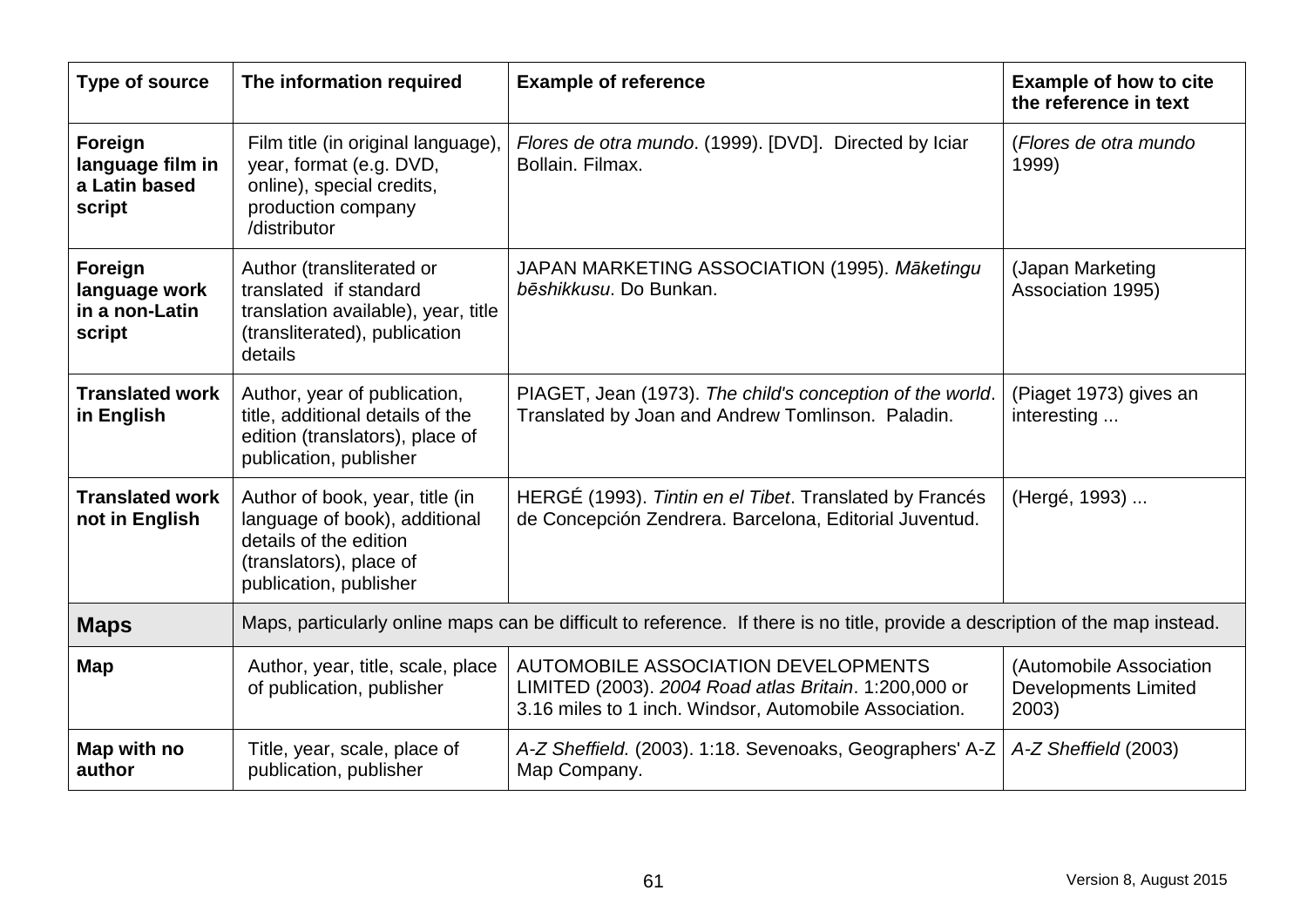| <b>Type of source</b>                        | The information required                                                                                                                                                             | <b>Example of reference</b>                                                                                                                                                                                                                                                 | <b>Example of how to cite</b><br>the reference in text                          |
|----------------------------------------------|--------------------------------------------------------------------------------------------------------------------------------------------------------------------------------------|-----------------------------------------------------------------------------------------------------------------------------------------------------------------------------------------------------------------------------------------------------------------------------|---------------------------------------------------------------------------------|
| <b>Ordnance</b><br><b>Survey map</b>         | Author or creator, year, title,<br>scale, series, sheet number,<br>place of publication, publisher                                                                                   | <b>ORDNANCE SURVEY (1996). Yorkshire Dales: Southern</b><br>and Western areas showing Whernside, Ingleborough,<br>Pen-y-ghent, Pennine Way and part of the National Park.<br>1:25000, Outdoor Leisure sheet 2. Southampton,<br>Ordnance Survey.                             | Ordnance Survey (1996)                                                          |
| Online map                                   | Author or creator, year, title,<br>[online], scale, series or type<br>of map, source<br>For advice on when to include<br>a URL, see the principles of<br>referencing online sources. | EDINA (2014). Map of S1 1WB: tile sk3587se. [online].<br>1:1,250. OS Land-Line Plus, Digimap.                                                                                                                                                                               | (EDINA 2005)                                                                    |
| Online map from<br>the web (user<br>defined) | Title, year, [online], scale (if<br>known), series or type of map<br>(if known), source, URL                                                                                         | Map of Lake District National Park, Cumbria, United<br>Kingdom. (2014). [online]. Google Maps.<br>https://www.google.co.uk/mapmaker?ll=54.475624,-<br>3.080292&spn=0.607242,1.054687&z=10&q=lake+district<br>&utm_source=mapseditbutton_normal&gw=30&lyt=large_<br>$map_v3$ | <b>Map of Lake District</b><br>National Park, Cumbria,<br>United Kingdom (2005) |
| <b>Dissertations</b><br>and theses           |                                                                                                                                                                                      | Reference a thesis in a similar way to a book, but include the level of thesis or degree statement and the name of the<br>awarding institution. The department / school / faculty of the institution may also be included.                                                  |                                                                                 |
| PhD, DPhil, DEd,<br>etc.                     | Author, year, title, level of<br>thesis, awarding institution                                                                                                                        | BAILEY, Michael George William (2004). Cultural<br>governance and the information of public service<br>broadcasting. PhD, Sheffield Hallam University.                                                                                                                      | <b>Research by Bailey</b><br>$(2004)$                                           |
|                                              |                                                                                                                                                                                      | ALLGAR, Victoria (2003). Physiotherapy from admission<br>to discharge: an exploration study. PhD, University of<br>Newcastle upon Tyne.                                                                                                                                     | In a recent PhD thesis<br>(Allgar 2003) describes                               |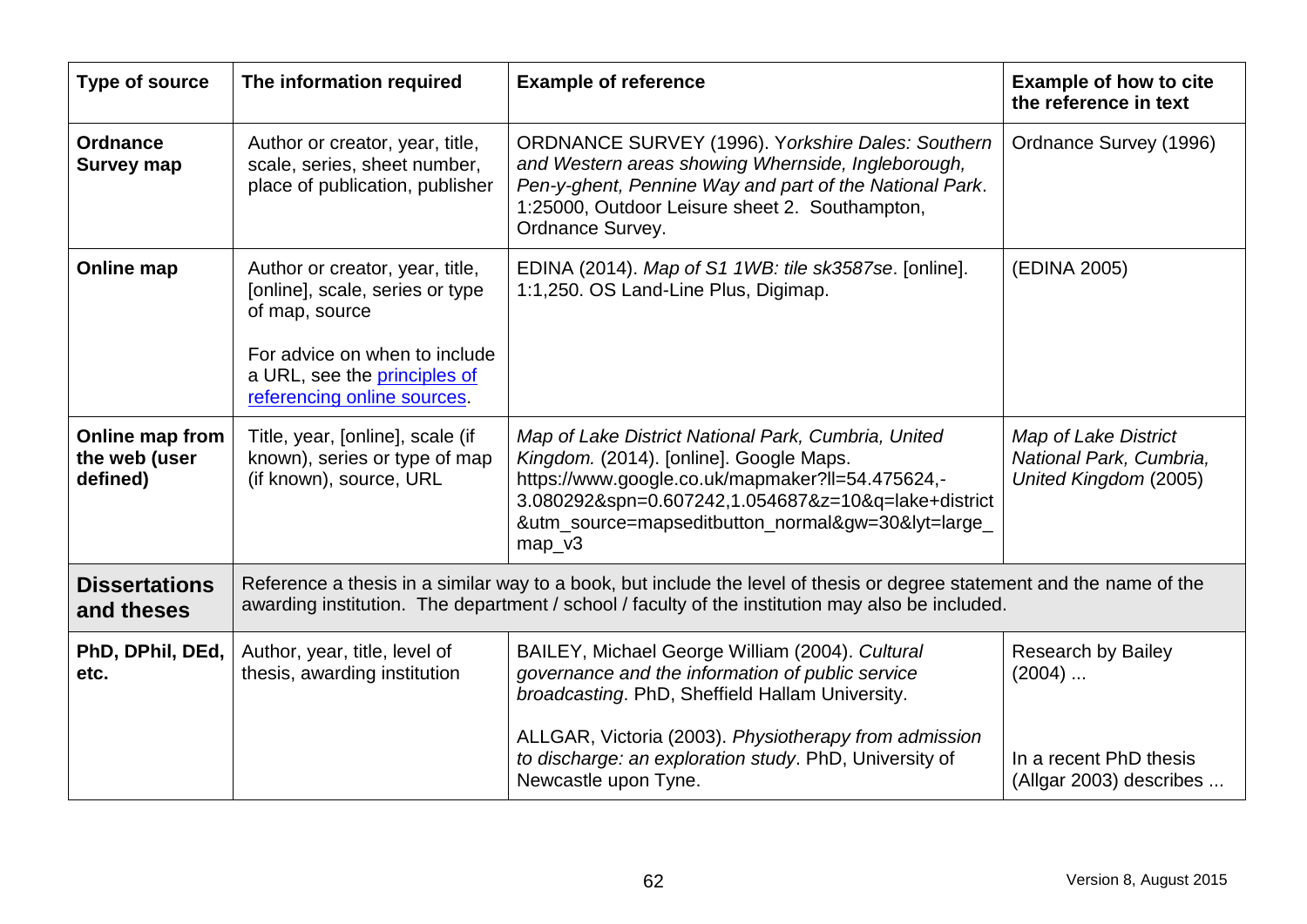| <b>Type of source</b>                             | The information required                                                                                                                                                                      | <b>Example of reference</b>                                                                                                                                                                                                                                                                                                                                                                                        | <b>Example of how to cite</b><br>the reference in text                              |
|---------------------------------------------------|-----------------------------------------------------------------------------------------------------------------------------------------------------------------------------------------------|--------------------------------------------------------------------------------------------------------------------------------------------------------------------------------------------------------------------------------------------------------------------------------------------------------------------------------------------------------------------------------------------------------------------|-------------------------------------------------------------------------------------|
| MSc, MA, Med,<br>etc.                             | Author, year, title, degree<br>statement, department /school<br>/ faculty (if known), awarding<br>institution                                                                                 | PRESCOTT, Trish (2005). A stakeholder of the<br>perceptions of the impact of the practice facilitator role.<br>MSc Health and Social Care Practice, Sheffield Hallam<br>University.<br>HILL, Simon (2002). Chatting online: social and<br>collaborative discussions in synchronous CMC. MA<br>Communications Studies, Sheffield Hallam University.                                                                 | In her thesis Prescott<br>(2005) believes that<br>Hill (2002, p11) writes ""        |
| Undergraduate<br>dissertations<br>(BA, BSc, etc.) | Author, year, title, degree<br>statement, department / school<br>/ faculty (if known), University                                                                                             | CAMPION, Karen (1996). Contemporary art through<br>working-class eyes. BA (Hons) Fine Art, School of<br>Cultural Studies, Sheffield Hallam University.                                                                                                                                                                                                                                                             | (Campion 1996)                                                                      |
| <b>Thesis online</b>                              | Author, year, title, [online],<br>degree statement, awarding<br>institution, URL (if helpful)<br>For advice on when to include<br>a URL, see the principles of<br>referencing online sources. | HAWKESWORTH, Sophie Ann (2010). Impact of<br>maternal nutritional supplementation on offspring blood<br>pressure. [online]. PhD, London School of Hygiene &<br>Tropical Medicine.<br>MACKAY, David (1991). Bayesian methods for adaptive<br>models. [online]. PhD, California Institute of Technology.<br>http://www.inference.phy.cam.ac.uk/mackay/PhD.html                                                       | The study by<br>Hawkesworth (2010)<br>shows<br>(Mackay 2005, p63) states<br>that "" |
| Thesis on<br>microfiche /<br>microfilm            | Author, year, title, format, level<br>of thesis/degree statement,<br>department/school/faculty (if<br>applicable), awarding<br>institution                                                    | BARBER, Susan Torrey (1988). The Australian film<br>renaissance 1970-1986: an ideological, economic and<br>political analysis. [microfilm]. PhD, University of Southern<br>California.<br>LOWE, A. (1997). An evaluation of the use of the viable<br>system model on a virtual business unit. [microfiche]. MSc<br>IT and Management, School of Computing and<br>Management Sciences, Sheffield Hallam University. | Barber (1988, p17)<br>suggests ""<br>(Lowe 1997)                                    |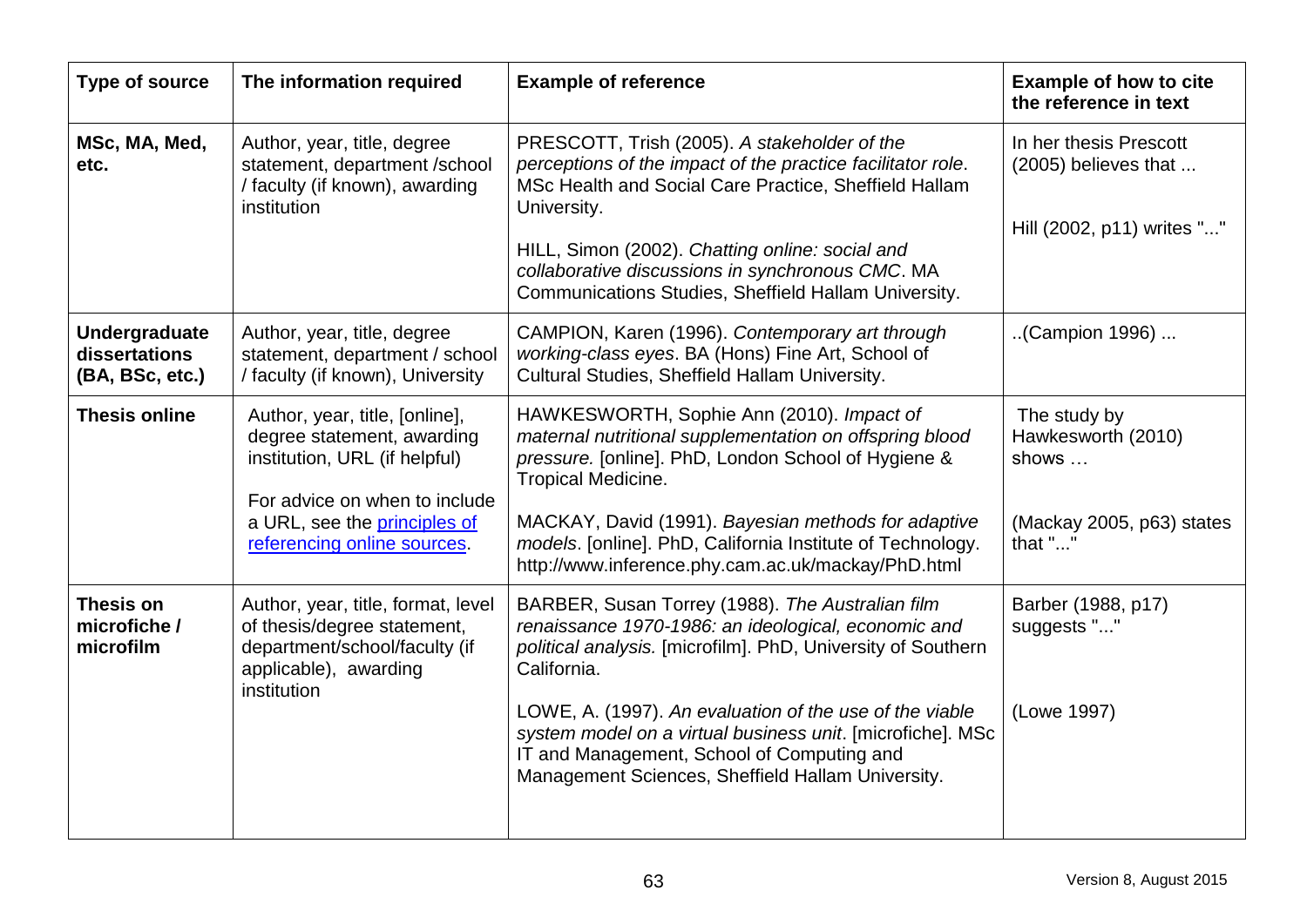| Type of source                                     | The information required                                                                                                                                                                                                        | <b>Example of reference</b>                                                                                                                                                                                                             | <b>Example of how to cite</b><br>the reference in text                  |
|----------------------------------------------------|---------------------------------------------------------------------------------------------------------------------------------------------------------------------------------------------------------------------------------|-----------------------------------------------------------------------------------------------------------------------------------------------------------------------------------------------------------------------------------------|-------------------------------------------------------------------------|
|                                                    | <b>Presentations, lectures and coursework</b>                                                                                                                                                                                   |                                                                                                                                                                                                                                         |                                                                         |
| Lecture /<br>presentation                          | Presenter, year presented,<br>title or subject of lecture,<br>format of presentation, day                                                                                                                                       | LAWSON, Nigella (2004). Sheffield Hallam University<br>Celebrity Lecture. [lecture]. Held on 12 October, Sheffield<br>Hallam University.                                                                                                | <b>According to Nigella</b><br>Lawson (2004)                            |
|                                                    | and month presented, venue                                                                                                                                                                                                      | COLT, Margaret (2008). Digital economics. [lecture]. Held<br>on 18 November, Sheffield Hallam University.                                                                                                                               | (Colt 2008) described<br>how $\dots$                                    |
| <b>Lecture slides</b><br>online (from<br>shuspace) | Presenter, year, title or subject<br>of lecture, [online], source                                                                                                                                                               | DOBSON, Frank (2014). Introduction to engineering<br>dynamics. [online]. Lecture notes from shuspace site<br>Engineering principles (2013/14).                                                                                          | engineering dynamics is<br>(Dobson 2011)                                |
| <b>Lecture slides</b><br>online                    | Presenter, year, title or subject<br>of lecture, [online], any<br>additional information about<br>the lecture, URL (if helpful)<br>For advice on when to include<br>a URL, see the principles of<br>referencing online sources. | HELLEGERS, Petra (2012). The role of water economics<br>in food security. [online]. Slides from a presentation held<br>on 13 April.<br>http://www.slideshare.net/Knowledge4Development/the-<br>role-of-water-economics-in-food-security | Hellegers (2012) indicates<br>that there is                             |
| <b>Lecture handout</b><br>/ presenters<br>notes    | Author/presenter, year, title of<br>handout, format, details of<br>lecture, day and month of<br>lecture, venue                                                                                                                  | JACKSON, Peter (2008). The human body in motion.<br>[lecture handout]. From a human anatomy lecture, held on<br>5 May, Sheffield Hallam University.                                                                                     | Jackson (2008)                                                          |
| <b>Student</b><br>coursework                       | Author, year, title of<br>coursework, department /<br>school / faculty, University,<br>unpublished                                                                                                                              | GREEN, Simon (2008). Principles of Business,<br>Assignment 2: SWOT analysis. Faculty of Organisation<br>and Management, Sheffield Hallam University.<br>Unpublished.                                                                    | In a previous piece of my<br>coursework (Green 2008) I<br>described the |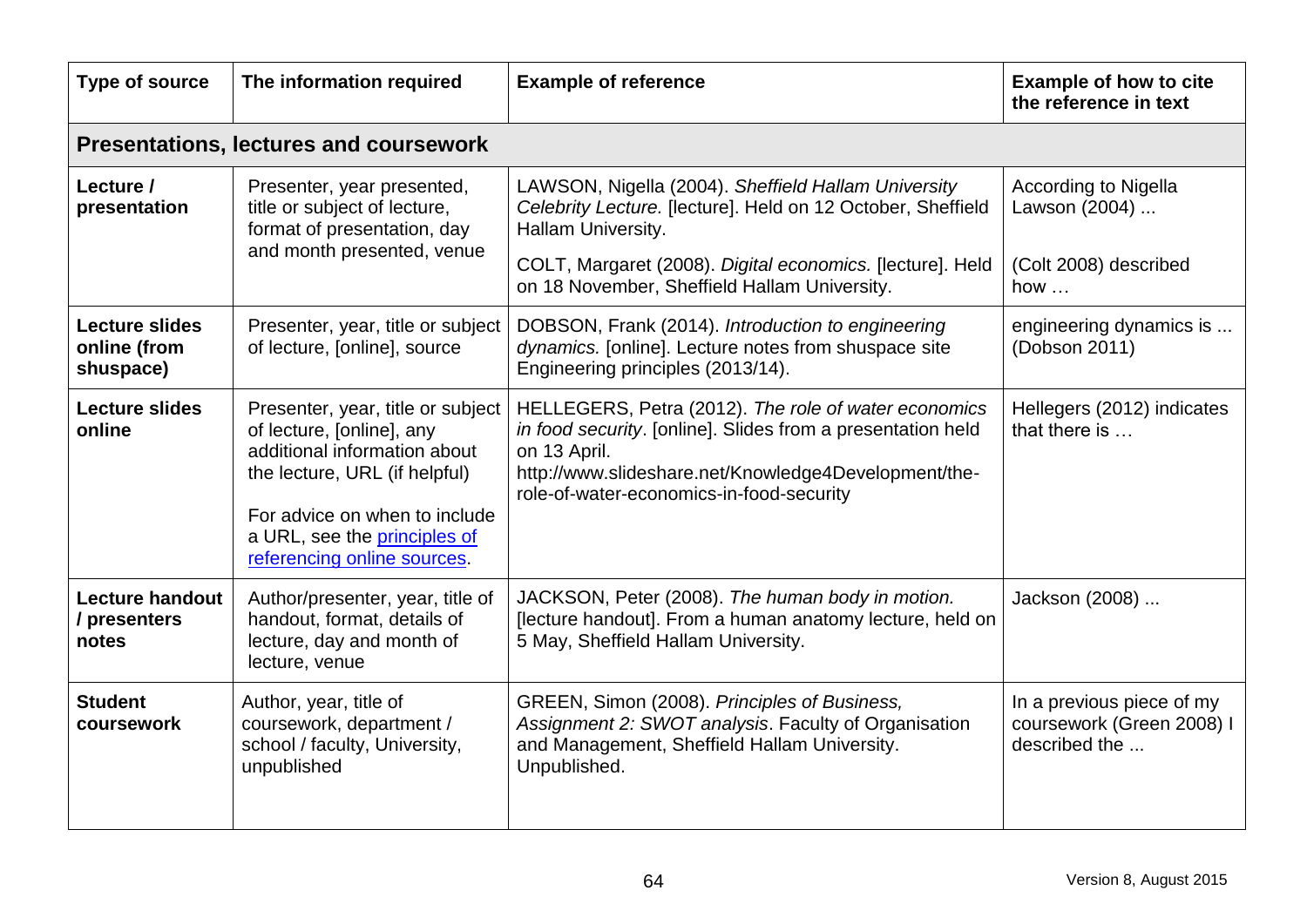| <b>Type of source</b>        | The information required                                                                                                                                                                                                                     | <b>Example of reference</b>                                                                                                                                                                                                                                                                          | <b>Example of how to cite</b><br>the reference in text                |
|------------------------------|----------------------------------------------------------------------------------------------------------------------------------------------------------------------------------------------------------------------------------------------|------------------------------------------------------------------------------------------------------------------------------------------------------------------------------------------------------------------------------------------------------------------------------------------------------|-----------------------------------------------------------------------|
| <b>Standards and Patents</b> |                                                                                                                                                                                                                                              |                                                                                                                                                                                                                                                                                                      |                                                                       |
| <b>Standard</b>              | Organisation, year of<br>publication, number and title of<br>the standard, place of<br>publication, publisher                                                                                                                                | BRITISH STANDARDS INSTITUTION (2000). BS EN ISO<br>9001: quality management systems: requirements.<br>London, British Standards Institution.                                                                                                                                                         | (British Standards)<br>Institution 2000)                              |
|                              |                                                                                                                                                                                                                                              | AMERCIAN SOCIETY FOR TESTING AND MATERIALS<br>(1994). ASTM F 964-94: Standard specification for rigid<br>poly (vinyl chloride) (PVC) exterior profiles used for<br>fencing. Pennsylvania, ASTM.                                                                                                      | American Society for<br><b>Testing and Materials</b><br>(1994)        |
| <b>Online standard</b>       | Organisation, year of<br>publication, number and title of<br>the standard, [online], place of<br>publication, publisher, URL (if<br>helpful)<br>For advice on when to include<br>a URL, see the principles of<br>referencing online sources. | BRITISH STANDARDS INSTITUTION (1991). BS EN<br>2350: Circuit breakers technical specification. [online].<br>London, British Standards Institution.                                                                                                                                                   | (British Standards<br>Institution 1991)                               |
|                              |                                                                                                                                                                                                                                              | INSTITUTE OF ELECTRICAL AND ELECTRONICS<br>ENGINEERS (2003). IEEE Std 802.11F: Trial-use<br>recommended practice for multi-vendor access point<br>interoperability via an inter-access point protocol across<br>distribution systems supporting IEEE 802.11™ operation.<br>[online]. New York, IEEE. | Institute of Electrical and<br><b>Electronics Engineers</b><br>(2003) |
| <b>Online patent</b>         | Inventor(s) and the<br>organisation (assignee), year,<br>title, [online], patent issuing<br>body and patent number, URL<br>(if helpful)<br>For advice on when to include<br>a URL, see the principles of<br>referencing online sources.      | MAUSER, Johannes et al. and HEAD TECHNOLOGY<br>(2004). Racket for ball games and production process.<br>[online]. US Patent 7,077,767.                                                                                                                                                               | (Mauser et al. and Head<br>Technology 2004)                           |
|                              |                                                                                                                                                                                                                                              | AHO, Richard and MILEMARKER (2006). Multi-speed<br>winch. [online]. European Patent 1671919 A1.                                                                                                                                                                                                      | (Aho and Milemarker 2006)                                             |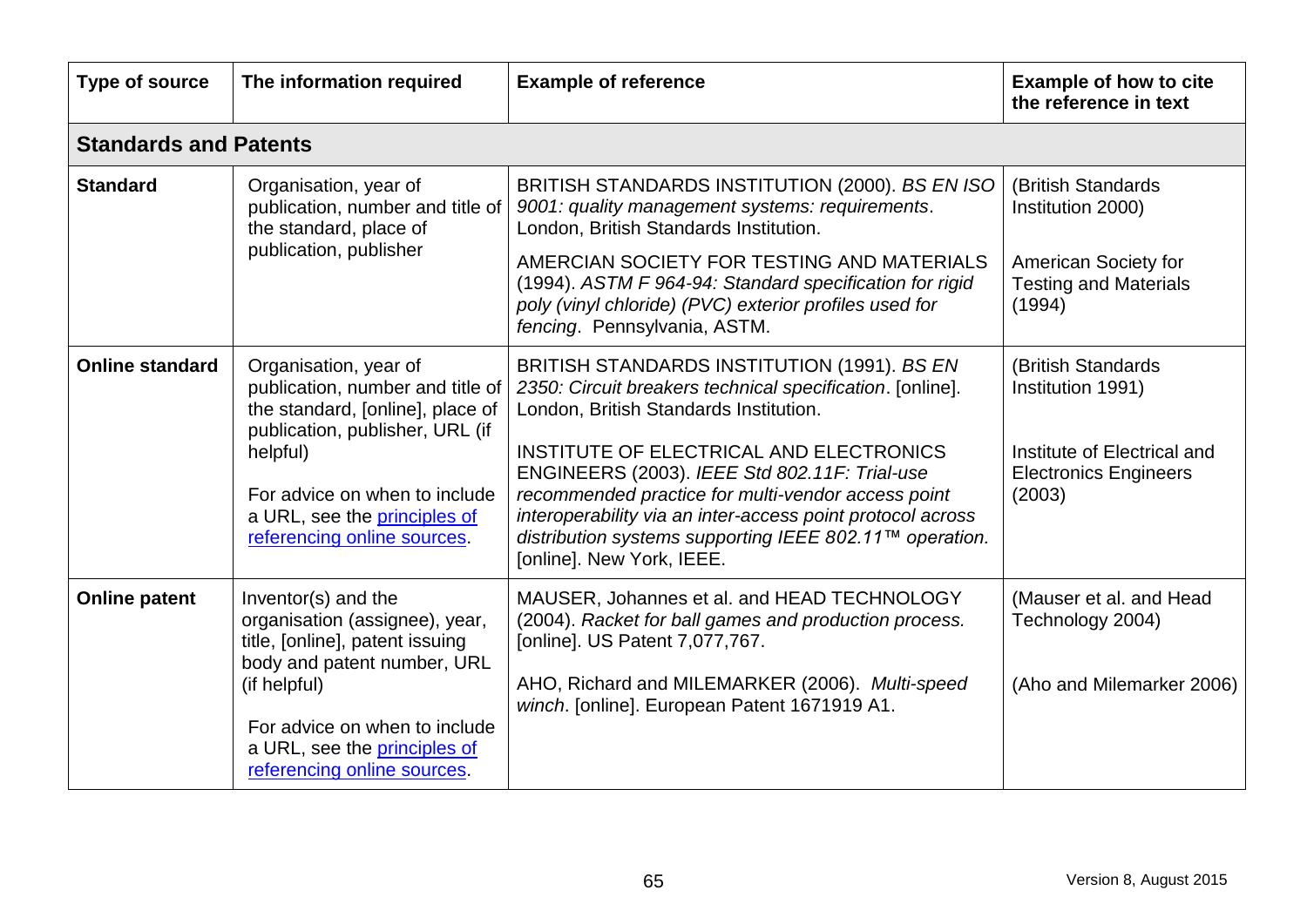| <b>Type of source</b>                                                 | The information required                                                                                                                                                                                                                                                                                                                                                                                                                                                                                                                                                                                                                                                                                                                                  | <b>Example of reference</b>                                                                                                                         | <b>Example of how to cite</b><br>the reference in text                                                                                                                                                             |
|-----------------------------------------------------------------------|-----------------------------------------------------------------------------------------------------------------------------------------------------------------------------------------------------------------------------------------------------------------------------------------------------------------------------------------------------------------------------------------------------------------------------------------------------------------------------------------------------------------------------------------------------------------------------------------------------------------------------------------------------------------------------------------------------------------------------------------------------------|-----------------------------------------------------------------------------------------------------------------------------------------------------|--------------------------------------------------------------------------------------------------------------------------------------------------------------------------------------------------------------------|
| <b>Personal</b><br>communication                                      | Any information received in person from an individual (and otherwise unpublished) should be acknowledged as such, by<br>including pers. comm. or Personal communication in your citation and reference. You must also obtain the individual's<br>permission before citing them. Personal communications are often unrecorded, which makes the information very difficult<br>to verify. Therefore, it is not usually appropriate to include a reference to personal communication in your bibliography.<br>Unless your work is mainly based on such communication, a citation in the text is normally sufficient. It may help to<br>include transcripts of personal communications in your appendices if you have permission from the individual to do so. |                                                                                                                                                     |                                                                                                                                                                                                                    |
| <b>Electronic communication</b>                                       |                                                                                                                                                                                                                                                                                                                                                                                                                                                                                                                                                                                                                                                                                                                                                           |                                                                                                                                                     |                                                                                                                                                                                                                    |
| <b>Email (example</b><br>without a<br>reference in a<br>bibliography) | Type of communication, name<br>of the person communicating<br>the information,<br>position or role of the<br>communicator,<br>date of the communication,<br>pers. comm.                                                                                                                                                                                                                                                                                                                                                                                                                                                                                                                                                                                   | not applicable                                                                                                                                      | Mobile phone companies<br>confirmed that the alleged<br>"scam" was a hoax (Email<br>from John Higgins,<br><b>Customer Care Consultant,</b><br><b>BT Cellnet Customer Care.</b><br>7 December 2005. pers.<br>comm.) |
| <b>Email</b>                                                          | Author, year, role, position or<br>status of the author, title or<br>subject, type of<br>communication, identify of<br>recipient, day and month,<br>"personal communication"                                                                                                                                                                                                                                                                                                                                                                                                                                                                                                                                                                              | DAVIS, Rebecca (2006). Media Relations Officer,<br>Hampshire Constabulary. Crime Figures. Email to the<br>author, 15 March. Personal communication. | Hampshire police were<br>unable to confirm the<br>figures (Davis 2006. pers.<br>comm.)                                                                                                                             |
| <b>SMS</b> text<br>message                                            | Author of SMS, year position,<br>role or status of the author,<br>type of communication, identity<br>of recipient, day and month,<br>"personal communication"                                                                                                                                                                                                                                                                                                                                                                                                                                                                                                                                                                                             | JONES, Michael (2003). Secretary, Sheffield Metal<br>Detecting Club. Text message to the author, 4 August.<br>Personal communication.               | The treasure trove was<br>discovered at 6am on 4<br>August 2003 (Jones 2003.<br>pers. comm.)                                                                                                                       |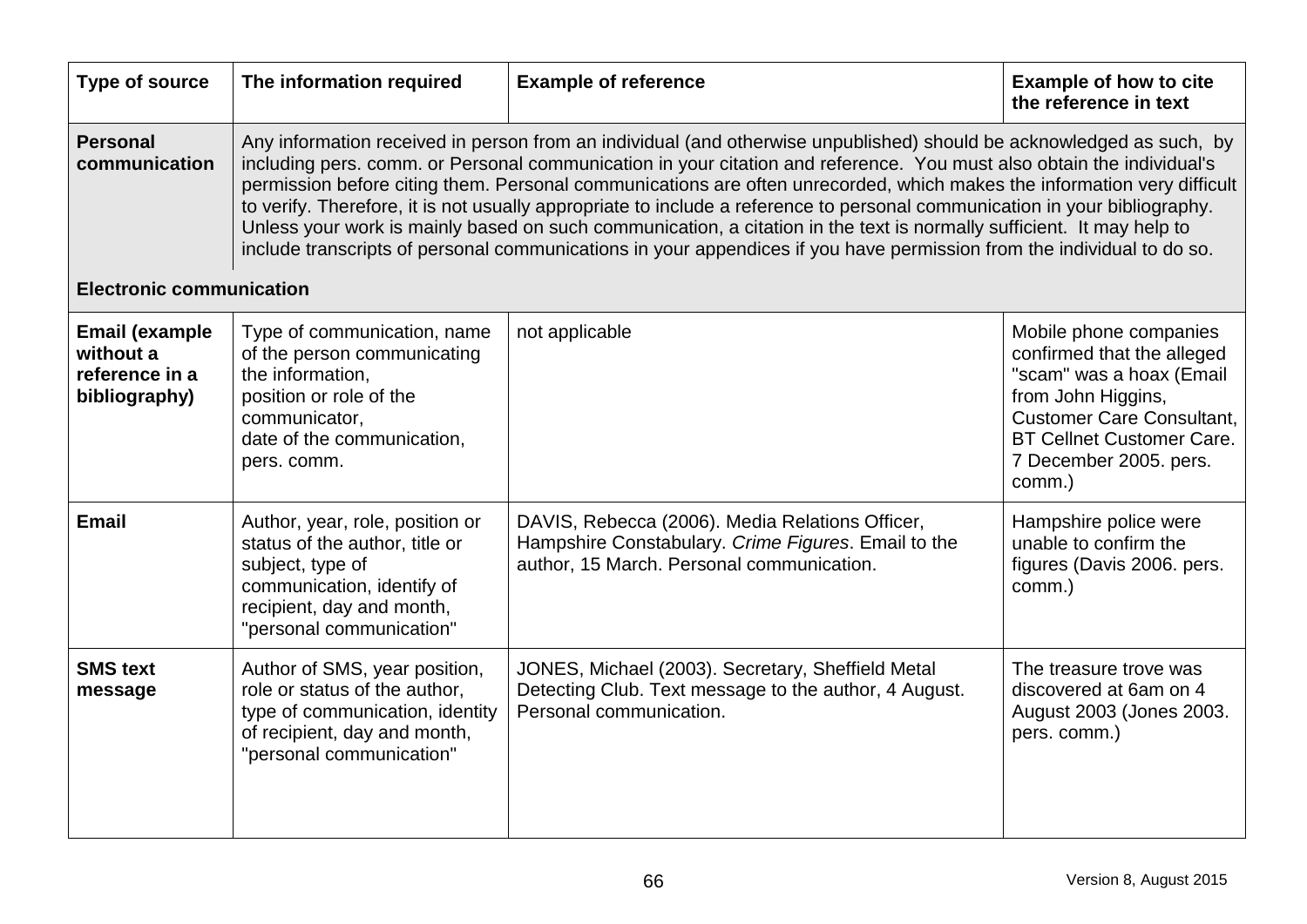| Type of source                                                                                                                                                                                                                                                                                                                                                                                                                                                                                                                                                                                                                                                   | The information required                                                                                                                                                       | <b>Example of reference</b>                                                                                                                                                           | <b>Example of how to cite</b><br>the reference in text                                                                                                                                   |
|------------------------------------------------------------------------------------------------------------------------------------------------------------------------------------------------------------------------------------------------------------------------------------------------------------------------------------------------------------------------------------------------------------------------------------------------------------------------------------------------------------------------------------------------------------------------------------------------------------------------------------------------------------------|--------------------------------------------------------------------------------------------------------------------------------------------------------------------------------|---------------------------------------------------------------------------------------------------------------------------------------------------------------------------------------|------------------------------------------------------------------------------------------------------------------------------------------------------------------------------------------|
| Verbal unrecorded communication                                                                                                                                                                                                                                                                                                                                                                                                                                                                                                                                                                                                                                  |                                                                                                                                                                                |                                                                                                                                                                                       |                                                                                                                                                                                          |
| <b>Private informal</b><br>conversation                                                                                                                                                                                                                                                                                                                                                                                                                                                                                                                                                                                                                          | Name of the person<br>communicating the information,<br>year position or role of the<br>communicator, type of<br>communication, day and<br>month, "personal<br>communication"  | COLLINS, John (2006). Head of IT Systems, Acme<br>Transportation Ltd. Conversation with the author, 22<br>August. Personal communication.                                             | I understand that changes<br>to the system are expected<br>within the next year<br>(Collins 2006. pers.<br>comm.)                                                                        |
| <b>Private</b><br>telephone<br>conversation                                                                                                                                                                                                                                                                                                                                                                                                                                                                                                                                                                                                                      | Name of the person<br>communicating the information,<br>year, position or role of the<br>communicator, type of<br>communication, day and<br>month, "personal<br>communication" | HUGHES, Gloria (2005). Lead midwife, Jessop Wing,<br>Sheffield Teaching Hospitals NHS Foundation Trust.<br>Telephone conversation with the author, 18 May.<br>Personal communication. | Most midwives find their<br>work very rewarding<br>(Hughes 2005. pers.<br>comm.)                                                                                                         |
| Verbal recorded (but unpublished and unbroadcast) communication                                                                                                                                                                                                                                                                                                                                                                                                                                                                                                                                                                                                  |                                                                                                                                                                                |                                                                                                                                                                                       |                                                                                                                                                                                          |
| Formal interviews differ from other verbal communication in that they usually follow a structure, such as a pre-prepared sequence of<br>questions. They are also usually recorded in some form, so there will be a permanent record of what was said (often agreed as an accurate<br>record by the interviewee).<br>Information gained during interviews conducted as part of your research is normally quoted anonymously, and full citation is unnecessary<br>because your interview methodology will be explained in detail elsewhere in your work. But there are occasions when it may be appropriate<br>to cite a named individual (with their permission). |                                                                                                                                                                                |                                                                                                                                                                                       |                                                                                                                                                                                          |
| <b>Private interview</b><br>(example<br>without a<br>reference in a<br>bibliography)                                                                                                                                                                                                                                                                                                                                                                                                                                                                                                                                                                             | Type of communication, name<br>of the person communicating<br>the information, position or role<br>of the communicator, date of<br>the communication, pers.<br>comm.           | not applicable                                                                                                                                                                        | According to the trade<br>unions, employee relations<br>have improved over the<br>last few years (Interview<br>with Colin Smith, Unison<br>representative, 16 July<br>2004. pers. comm.) |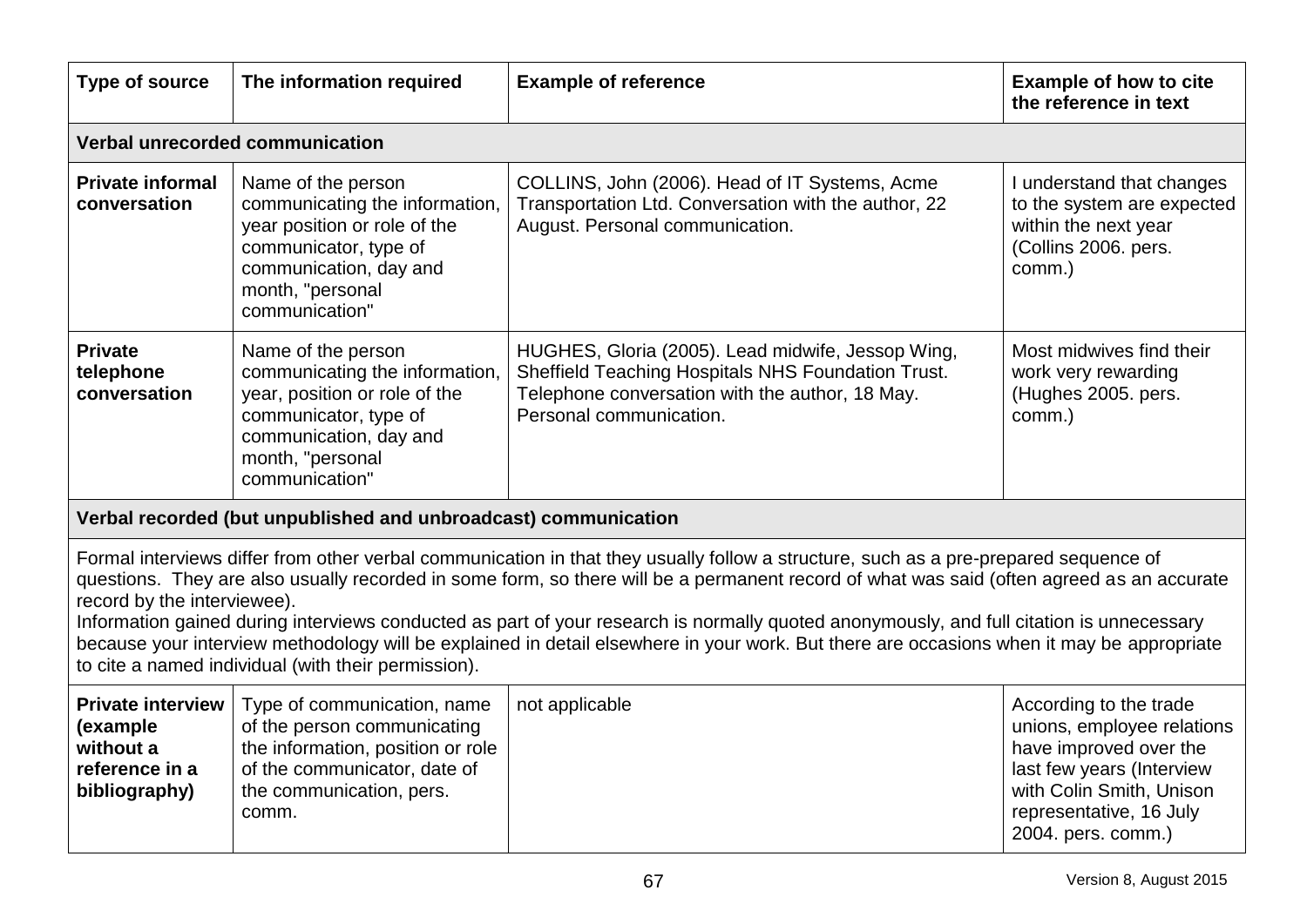| Type of source               | The information required                                                                                                                                                                         | <b>Example of reference</b>                                                                                                                                                                                    | <b>Example of how to cite</b><br>the reference in text                                                                |
|------------------------------|--------------------------------------------------------------------------------------------------------------------------------------------------------------------------------------------------|----------------------------------------------------------------------------------------------------------------------------------------------------------------------------------------------------------------|-----------------------------------------------------------------------------------------------------------------------|
| <b>Private interview</b>     | Name of the interviewee, year,<br>position, role or status of the<br>interviewee, title or subject of<br>the interview, type of<br>communication, identity of the<br>interviewer, day and month, | EDWARDS, Nigel (2005). Chief Historian, Foreign &<br>Commonwealth Office. After empire. Interview with the<br>author, 8 May. Personal communication.<br>TROBRIAND, Hans (2006). Artistic influences. Interview | Edwards (2005. pers.<br>comm.) challenged that<br>interpretation<br>According to the artist,                          |
|                              | "personal communication"                                                                                                                                                                         | with the author, 22 August. Personal communication.                                                                                                                                                            | Freud's development of the<br>Oedipus complex is key to<br>understanding his work<br>(Trobriand 2006. pers.<br>comm.) |
| <b>Written communication</b> |                                                                                                                                                                                                  |                                                                                                                                                                                                                |                                                                                                                       |
| <b>Letter</b>                | Author, year, position, role or<br>status of author, title or subject<br>of letter, type of<br>communication, identity of<br>recipient, day and month,<br>"personal communication"               | LINEHAN, Sophie (2005). Marketing Officer, Acme Paints<br>Ltd. Letter to the author, 21 September. Personal<br>communication.                                                                                  | Acme Paints have no plans<br>to enter overseas markets<br>at the moment (Linehan<br>2005. pers. comm.)                |
| Fax                          | Author, year, position, role or<br>status of author, title or subject<br>of fax, type of communication,<br>identity of recipient, day and<br>month, "personal<br>communication"                  | SANTER, Maurice (2006). Senior Architect. First draft.<br>Fax to the author, 9 June. Personal communication.                                                                                                   | Early designs incorporated<br>a third bedroom (Santer<br>2006. pers. comm.)                                           |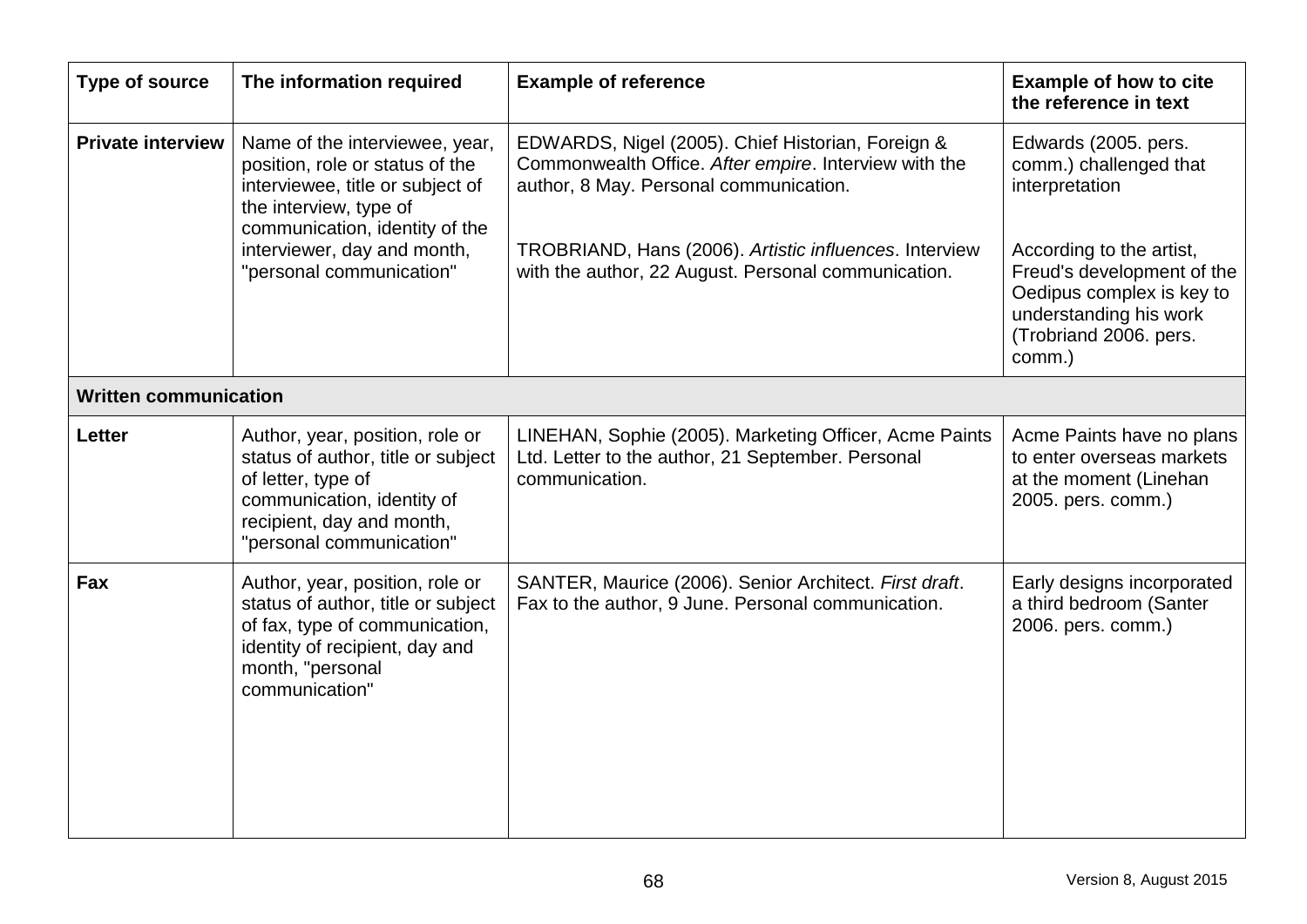| Type of source                                                                                                                | The information required                                                      | <b>Example of reference</b>                                                                                                                                                                                                                                                                                                                                                                                                | <b>Example of how to cite</b><br>the reference in text                                                                                                                                                                                                                                       |
|-------------------------------------------------------------------------------------------------------------------------------|-------------------------------------------------------------------------------|----------------------------------------------------------------------------------------------------------------------------------------------------------------------------------------------------------------------------------------------------------------------------------------------------------------------------------------------------------------------------------------------------------------------------|----------------------------------------------------------------------------------------------------------------------------------------------------------------------------------------------------------------------------------------------------------------------------------------------|
| <b>Product Information</b>                                                                                                    |                                                                               |                                                                                                                                                                                                                                                                                                                                                                                                                            |                                                                                                                                                                                                                                                                                              |
| <b>Product manual</b><br>/ instructions                                                                                       | Manufacturer, year, title, place<br>of publication, publisher                 | MCCULLOCH (no date). ET/MT 270 28cc : owner's<br>manual. Valmadrera, McCulloch Corporation.                                                                                                                                                                                                                                                                                                                                | In the instruction manual,<br>McCulloch (no date)<br>shows                                                                                                                                                                                                                                   |
|                                                                                                                               |                                                                               | MENTHOLATUM COMPANY LIMITED (2005). Deep<br>heat: heat rub. East Kilbride, Mentholatum Company<br>Limited.                                                                                                                                                                                                                                                                                                                 | According to the patient<br>information leaflet<br>(Mentholatum Company<br>Limited 2005) the active                                                                                                                                                                                          |
| <b>Online product</b><br>manual /<br><b>instructions</b>                                                                      | Manufacturer, year, title,<br>format, place of publication,<br>publisher, URL | EPSON (1993). ActionLaser 1600: reference guide.<br>[online]. Torrance, Epson America Inc.<br>http://files.support.epson.com/pdf/al1600/al1600u1.pdf                                                                                                                                                                                                                                                                       | the manual produced by<br>Epson (1993) is a good<br>example of                                                                                                                                                                                                                               |
| We do not recommend referencing packaging because it:<br><b>Product</b><br>packaging<br>may vary by date or geographic region |                                                                               | is difficult to describe in sufficient depth for anyone else to find and view the exact source<br>rarely carries enough information to create a meaningful reference<br>If you wish to use information from packaging, briefly describe the item on which you found the information in your text.<br>You may wish to add the packaging or an image of the packaging as an appendix and refer to the appendix in your text. |                                                                                                                                                                                                                                                                                              |
|                                                                                                                               | Maker/producer of product,<br>product name                                    | not applicable                                                                                                                                                                                                                                                                                                                                                                                                             | The information about the<br>salt content on a Walkers<br>rabbit and chilli crunch<br>packet (see Appendix 2) is<br>scarcely visible as it is in<br>an exceptionally small font.<br>According to the box of the<br>Panasonic Viera TX-<br>P42X10 it complies with<br><b>British Standard</b> |